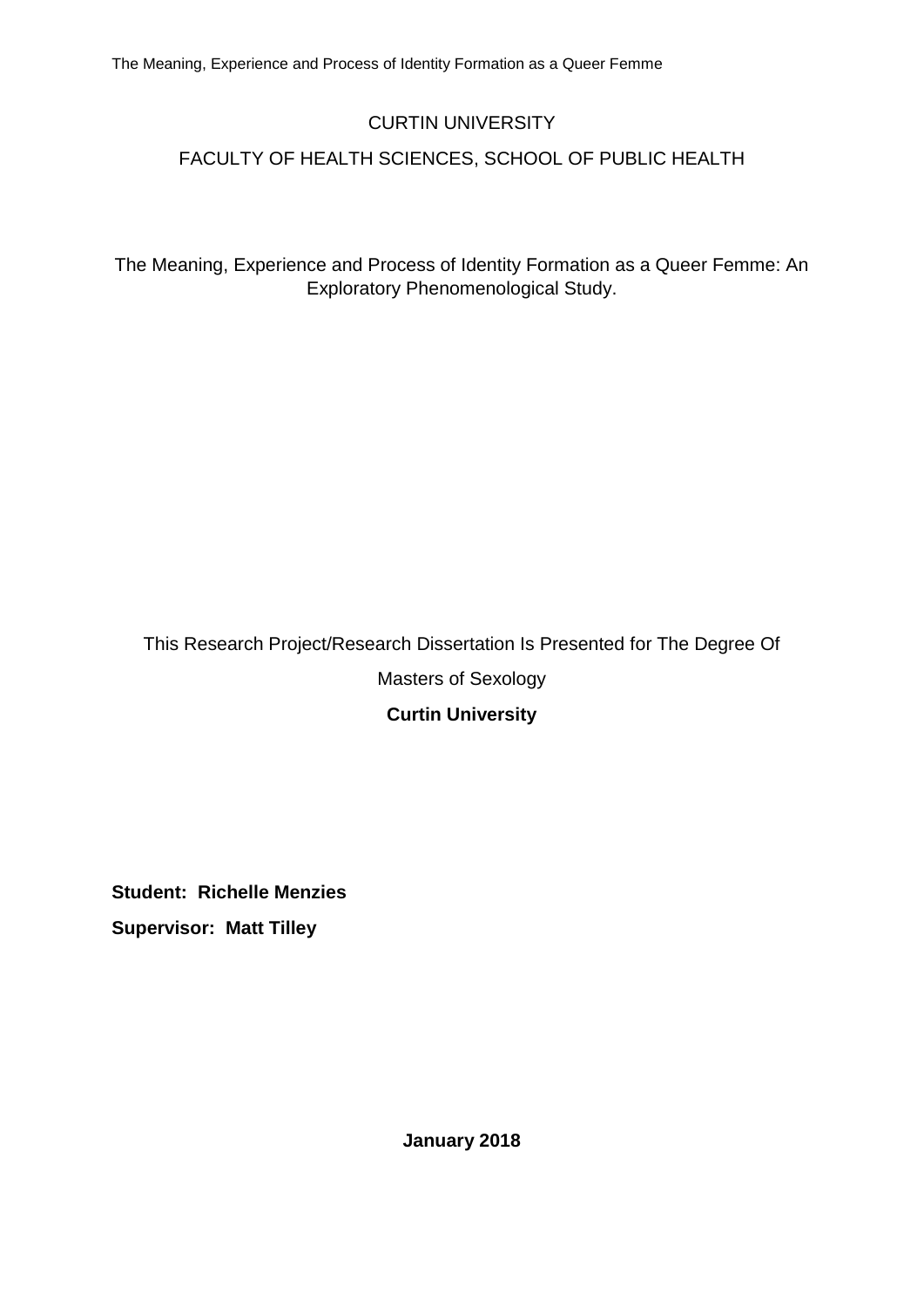### **Candidate Statement**

"To the best of my knowledge and belief, this research project contains no material previously published by any other person except where due acknowledgment has been made. This research project contains no material which has been accepted for the award of any other degree or diploma in any university".

Signature:

Date: 31/1/2018

## **Ethics Approval**

The research presented and reported in this thesis was conducted in accordance with the National Health and Medical Research Council National Statement on Ethical Conduct in Human Research (2007) updated March 2014. The proposed research study received human research ethics approval from the Curtin University Human Research Ethics Committee (EC00262), Approval Number HRE2017-0493.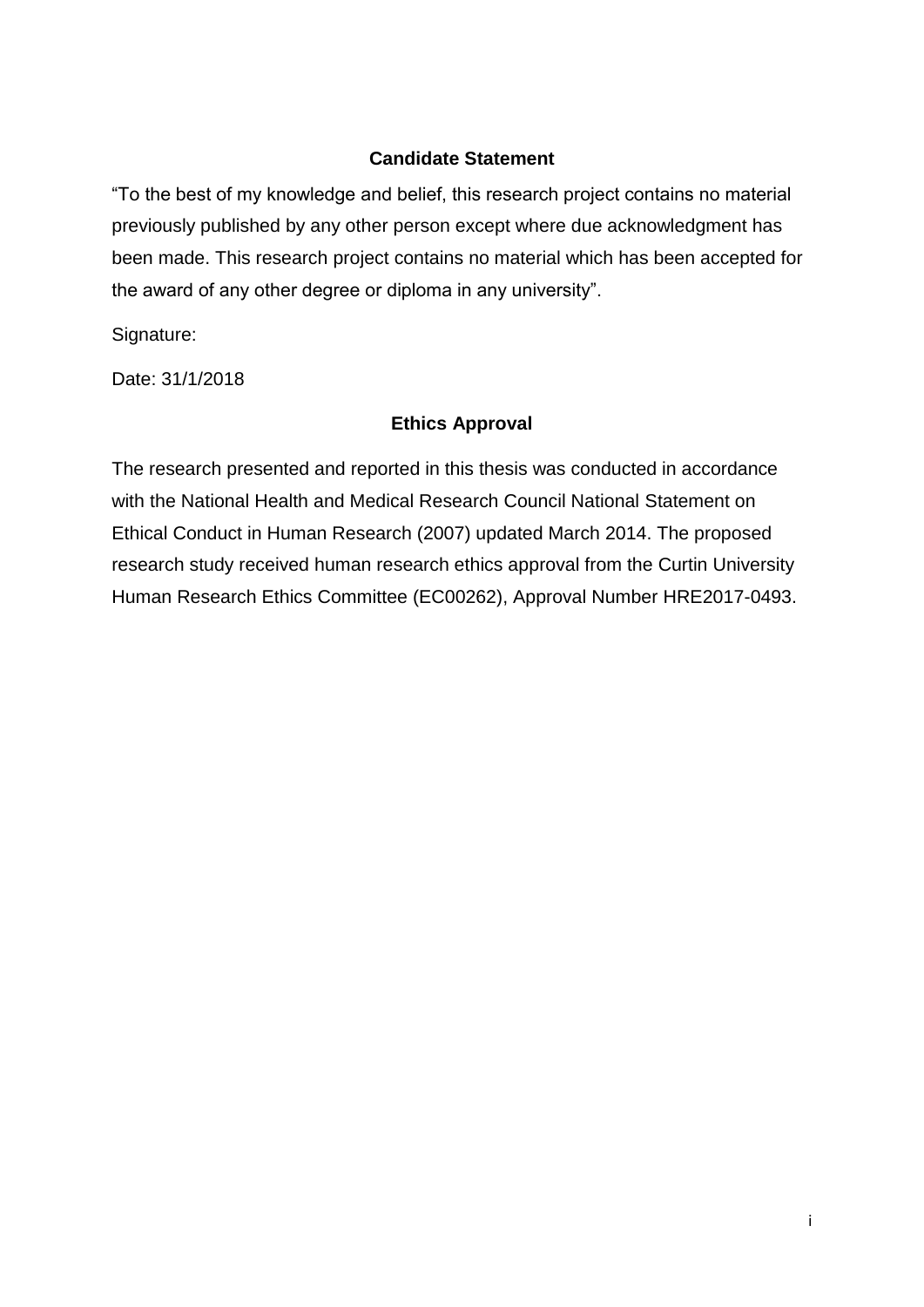### **Acknowledgements**

I would like to acknowledge the unwavering support of my lecturer Matt Tilley and my family and friends.

I would also like to acknowledge the people who gave of their time and told their stories around Queer Femme Identity.

## **Dedication**

I dedicate this to all the Queer Femme people out there who have struggled to find their community in the face of invisibility and assumptions.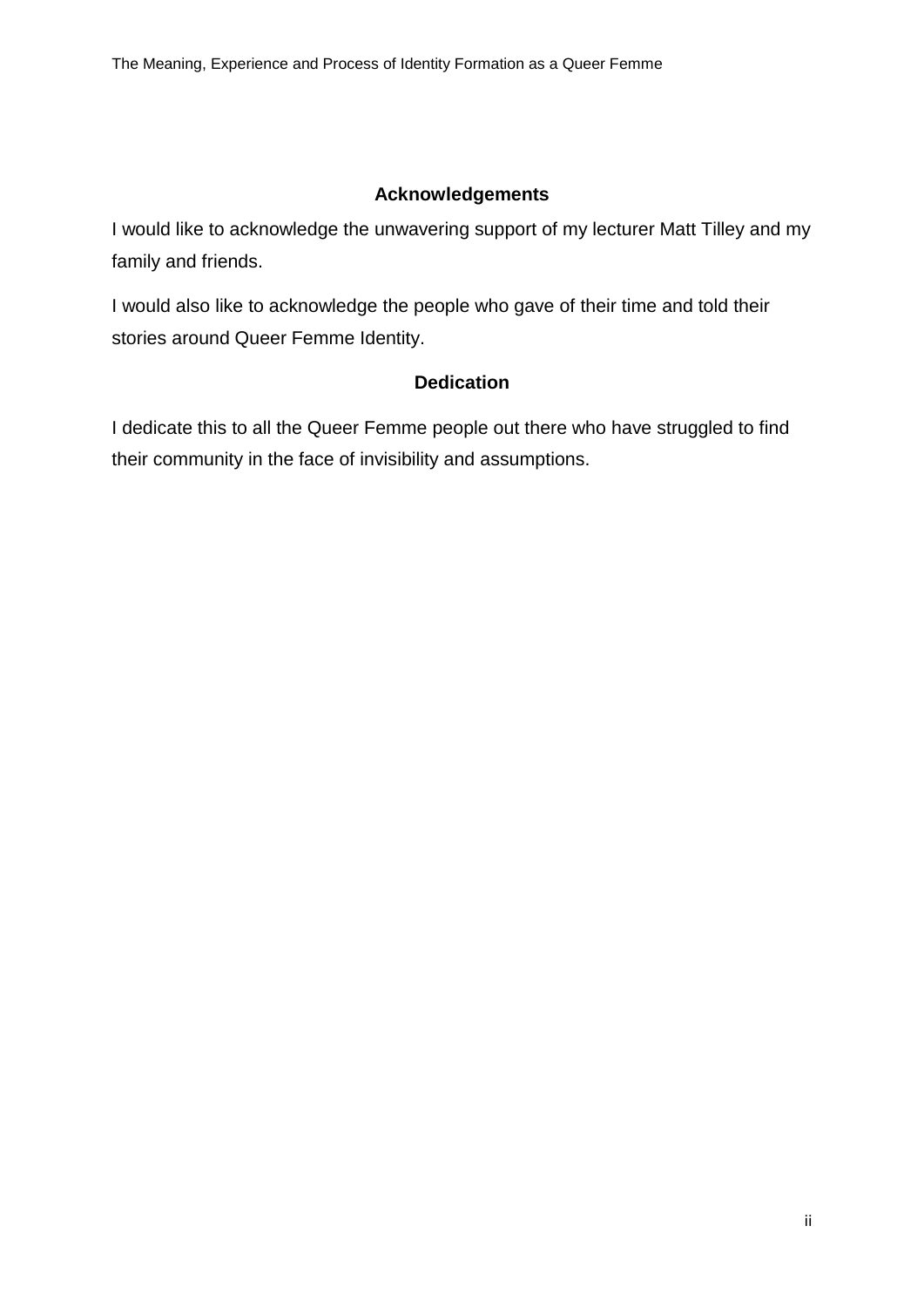#### **Abstract**

**Introduction and Objectives:** The terms for diverse sexual and gender identity have been expanding over recent years with a variety of terms for both, and often confusion about what they mean. For many years the femme<sup>1</sup> identity was mostly to be found in conversations around butch<sup>2</sup>/femme relationships between two women, femme was rarely discussed on its own and was often invisible. In the past few decades research has expanded the idea of butch being just a sexual identity and introduced the concept of it being a gender identity as well, but there has been very little exploring femme in the same way. Recently there has been an increase in people identifying as queer femme and for some this has added to the confusion, whether this a sexual orientation, a gender identity or both. The objective of this research is to investigate the process of identity formation, the experiences and meaning of identity for people who identify as Queer Femme, with three specific objectives: to explore the meaning of identity for people who identify as Queer Femme; to explore the individual experiences of identity for people who identify as Queer Femme and to understand the process of identity formation for people who identify as Queer Femme.

**Methods:** This research was guided by a phenomological methodology, it is the most appropriate method when researching the lived experience of people who identify with a minority group (Liamputtong, 2013). Sixteen participants who were over the age of eighteen and self-identified as queer femme were interviewed. A pilot interview and 15 subsequent 20-45min interviews were conducted over a 3 month period. After transcription, interviewees were invited to review the transcripts and another interview was offered if necessary to clarify facts. Thematic analysis was conducted on the transcriptions to identify themes.

**Results:** Thematic analysis of the qualitative data in this research study resulted in sub themes in each of the three themes of Meaning of Queer Femme, Experiences for Queer Femme and Identity Formation Process for Queer Femme. There were three sub themes in the Meaning of Identity: 1. Presentation and Expression, 2. Sense of Being, 3. Non-Conforming, and Diverse. The Experiences of this identity also elicited three sub themes: 1. Assumptions,

1

<sup>&</sup>lt;sup>1</sup> Femme is an identity held by some people with a feminine presentation or expression.

<sup>&</sup>lt;sup>2</sup> Butch is an identity held by some people with a masculine presentation or expression.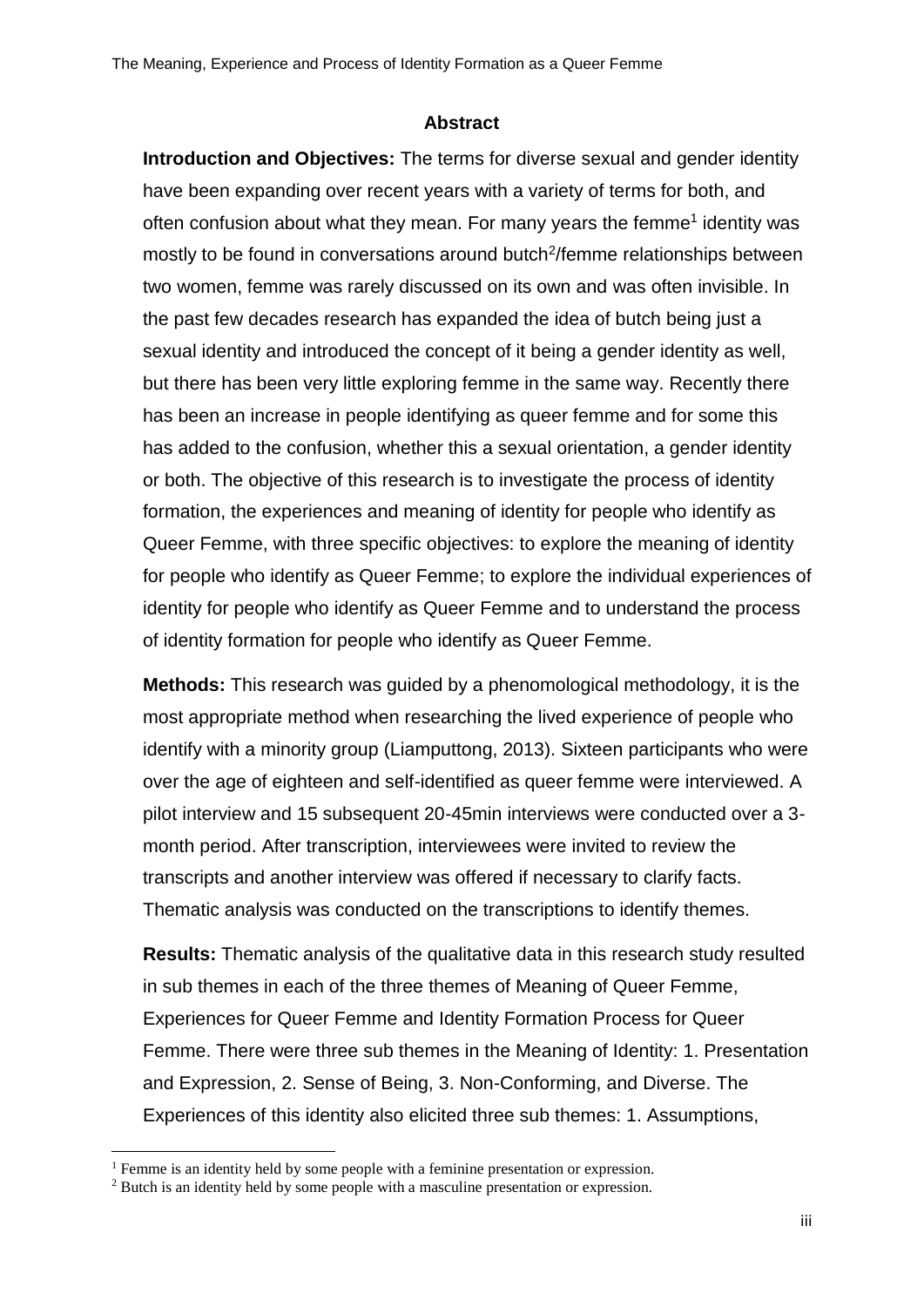Invisibility and Discrimination, 2. Coming Out and Educating Others, 3. Freedom, Being Seen and Passing Privilege. There were four sub themes in the Process of Identity Formation: 1. Identity Confusion, 2. Finding Community, 3. Conforming to Queer and finally 4. Embracing Identity. The sixteen participants came from several states across Australia, ranging in age from 23 to 53 years of age, with a variety of gender and sexual identities as well as all identifying as queer femme.

**Conclusions:** The queer femme identity was a seemingly new identity but this study found participants whom had identified in this way for several decades, so the recent emergence seems to be more about the acceptance of diversity and knowledge of terminology, rather than queer femme being a new identity. The identity formation process for queer femme in this study was consistent with several other identity models: initial questioning of identity, finding community, trying to fit in and finally embracing the queer femme identity. The experiences of assumptions of heterosexuality, invisibility and discrimination based on a feminine expression, were consistent with previous research from overseas. The meaning attributed to this identity from the participants in this study showed a combination of sexuality, gender identity, external presentation and expression, an inner sense of self and living authentically.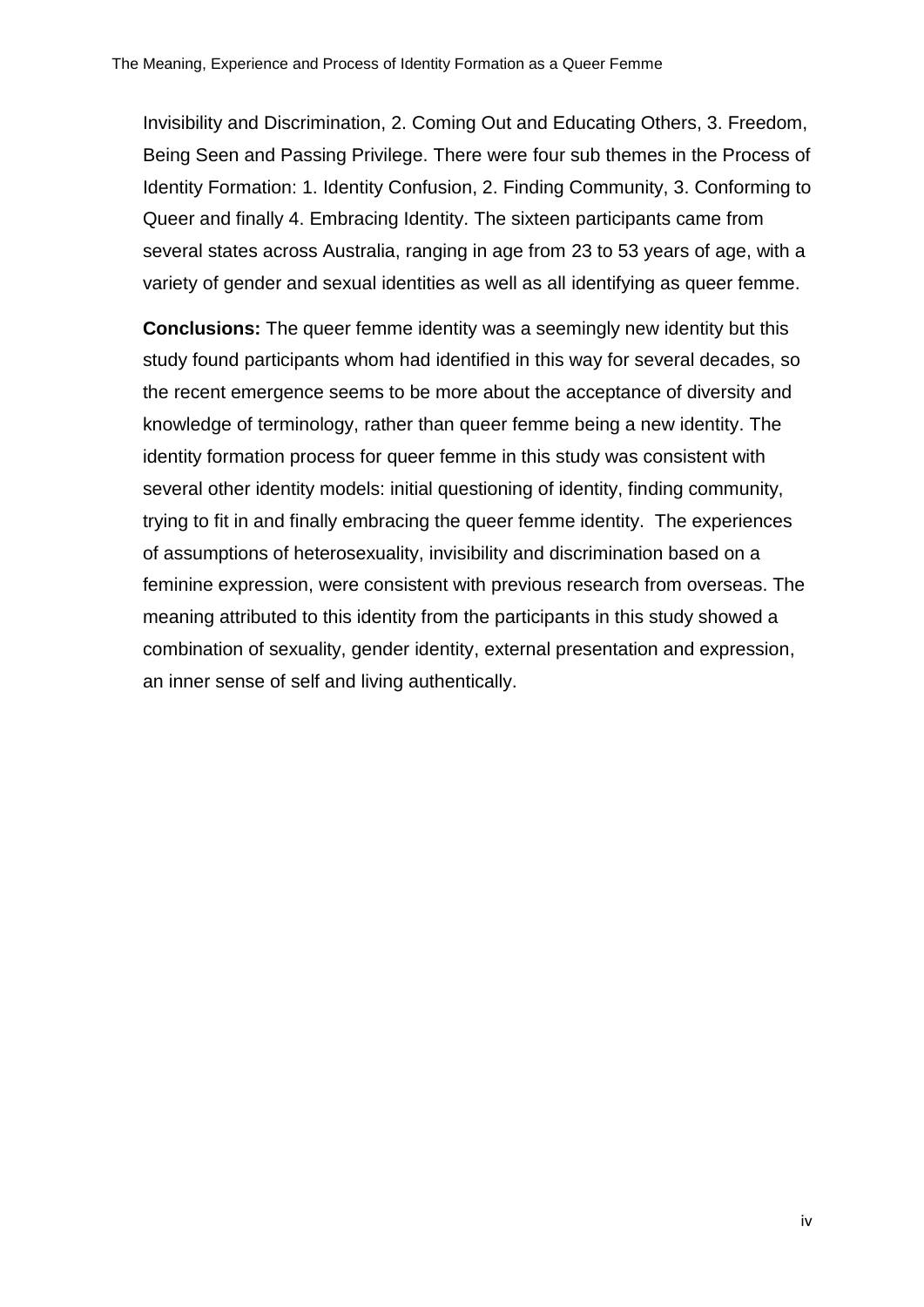| <b>Contents</b>                             |     |  |
|---------------------------------------------|-----|--|
| <b>Candidate Declaration</b>                | Ť   |  |
| <b>Ethics Approval</b>                      |     |  |
| Acknowledgments                             |     |  |
| Dedication                                  | Ϊİ  |  |
| Abstract                                    | ΪİΙ |  |
| Contents                                    | 1   |  |
| List of Tables and Figures                  |     |  |
| <b>List of Abbreviations</b>                |     |  |
| Section 1: Literature Review                |     |  |
| 1.0 Introduction                            | 6   |  |
| 1.1 Identity formation process              | 6   |  |
| 2.0 Experiences of Identity                 | 7   |  |
| 3.0 Meaning of Identity                     | 8   |  |
| 3.1 Queer                                   | 9   |  |
| 3.2 Femme                                   | 11  |  |
| 3.3 Queer Femme                             | 12  |  |
| 4.0 Conclusion                              | 13  |  |
| 5.0 This Study                              | 13  |  |
| 6.0 References                              |     |  |
| Section 2: Journal Article                  | 21  |  |
| 1.0 Introduction                            | 22  |  |
| 1.1 Aims                                    | 25  |  |
| 1.2 Objectives                              | 25  |  |
| 1.3 Public health statement of significance | 25  |  |
| 2.0 Methodology                             | 26  |  |
| 2.1 Study design                            | 26  |  |
| 2.1.1 Interview protocol development        | 27  |  |
| 2.2 Participants                            | 27  |  |
| 2.2.1 Inclusion and exclusion criteria      | 28  |  |
| 2.2.2 Pilot study                           | 28  |  |
| 2.3 Ethics                                  | 28  |  |
| 2.4 Data Collection                         | 29  |  |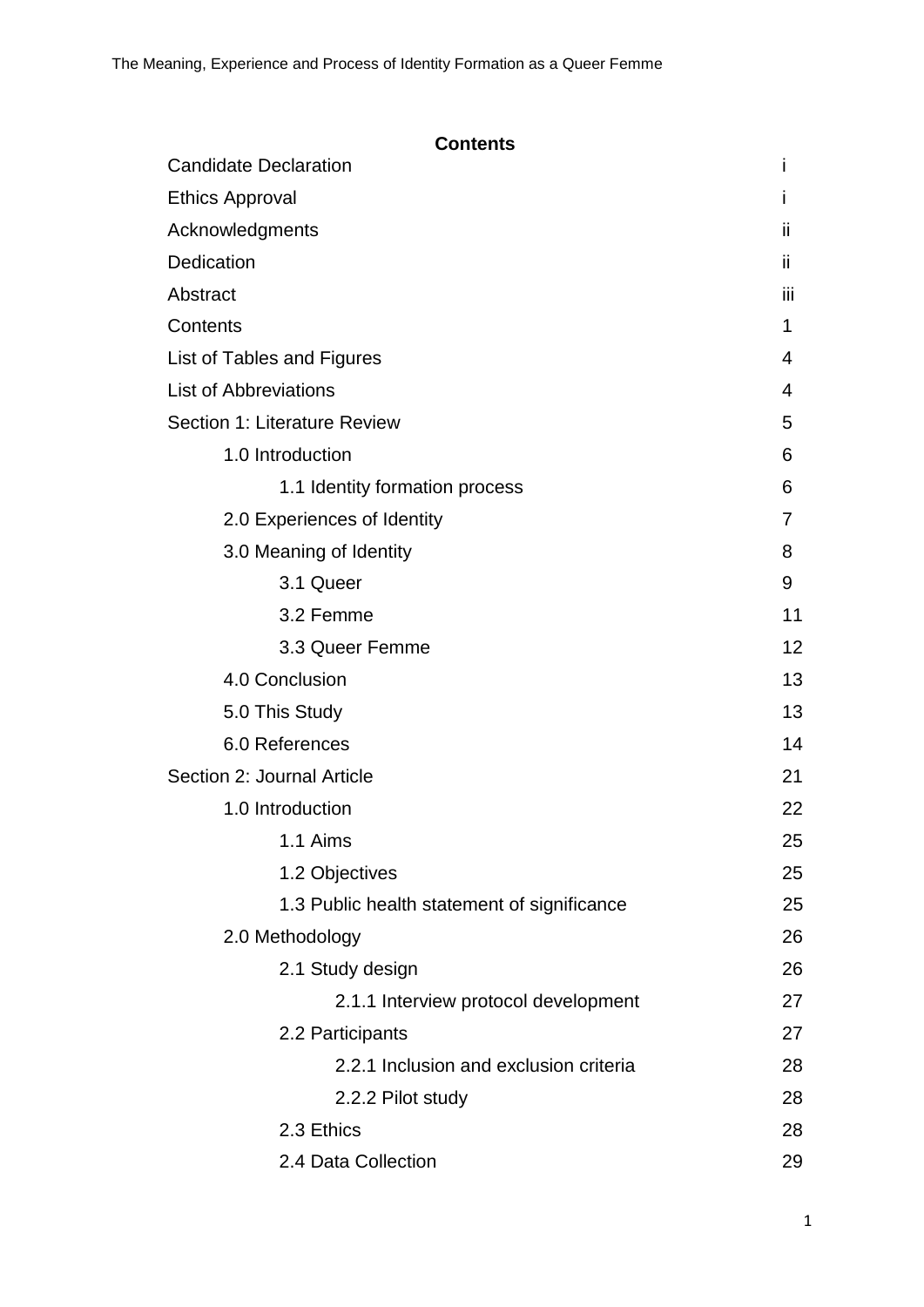| 2.5 Data Analysis                                    | 30 |  |  |  |
|------------------------------------------------------|----|--|--|--|
| 3.0 Results                                          |    |  |  |  |
| 3.1 Demographics                                     | 31 |  |  |  |
| 3.2 Summary of Themes                                | 32 |  |  |  |
| 3.3 Theme 1: Meaning of Identity for Queer Femme     |    |  |  |  |
| 3.3.1 Presentation and Expression                    | 33 |  |  |  |
| 3.3.2 Sense of Being                                 | 34 |  |  |  |
| 3.3.3 Non-conforming and Diverse                     | 36 |  |  |  |
| 3.4 Theme 2: Experiences of Being Queer Femme        |    |  |  |  |
| 3.4.1 Assumptions, Invisibility                      |    |  |  |  |
| and Discrimination                                   | 39 |  |  |  |
| 3.4.2 Coming Out and Educating others                | 43 |  |  |  |
| 3.4.3 Freedom and being seen versus                  |    |  |  |  |
| <b>Passing Privilege</b>                             | 45 |  |  |  |
| 3.5 Theme 3: Process of Identity Formation for       |    |  |  |  |
| Queer Femme                                          | 48 |  |  |  |
| 3.5.1 Identity Confusion                             | 49 |  |  |  |
| 3.5.2 Finding Community                              | 52 |  |  |  |
| 3.5.3 Conforming to Queer                            | 56 |  |  |  |
| 3.5.4 Embracing Identity                             | 58 |  |  |  |
| 4.0 Discussion                                       | 61 |  |  |  |
| 4.1 Objective 1: Explore the meaning of identity for |    |  |  |  |
| people who identify as Queer Femme.                  | 61 |  |  |  |
| 4.2 Objective 2: Explore the individual experiences  |    |  |  |  |
| of identity for people who identify as Queer Femme.  | 63 |  |  |  |
| 4.3 Objective 3: Understand the process of identity  |    |  |  |  |
| formation for people who identify as Queer Femme.    | 65 |  |  |  |
| 5.0 Limitations to the Present Study                 | 66 |  |  |  |
| 6.0 Recommendations for Future Study                 | 67 |  |  |  |
| 7.0 Conclusion                                       | 68 |  |  |  |
| 8.0 References                                       | 71 |  |  |  |
| Appendix A: Pilot Participant Information Sheet      |    |  |  |  |
| Appendix B: Pilot Consent Form                       | 87 |  |  |  |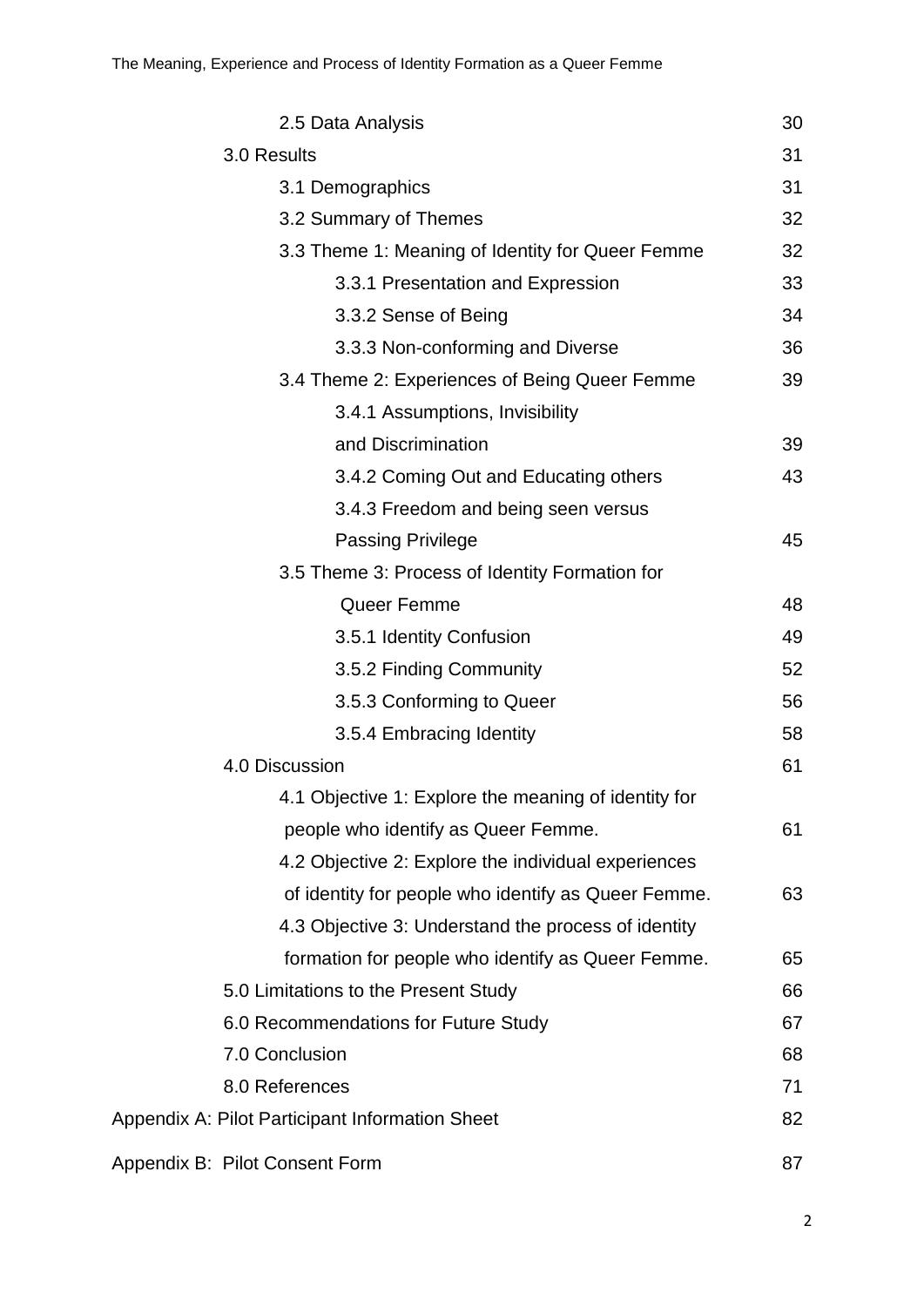| Appendix C: Pilot Instrument for Data Collection | 89  |
|--------------------------------------------------|-----|
| Appendix D: Participant Information Sheet        | 92  |
| Appendix E: Consent Form                         | 97  |
| Appendix F: Instrument for Data Collection       | 99  |
| Appendix G: Resource List                        | 101 |
| Appendix H: Recruitment Flyer                    | 102 |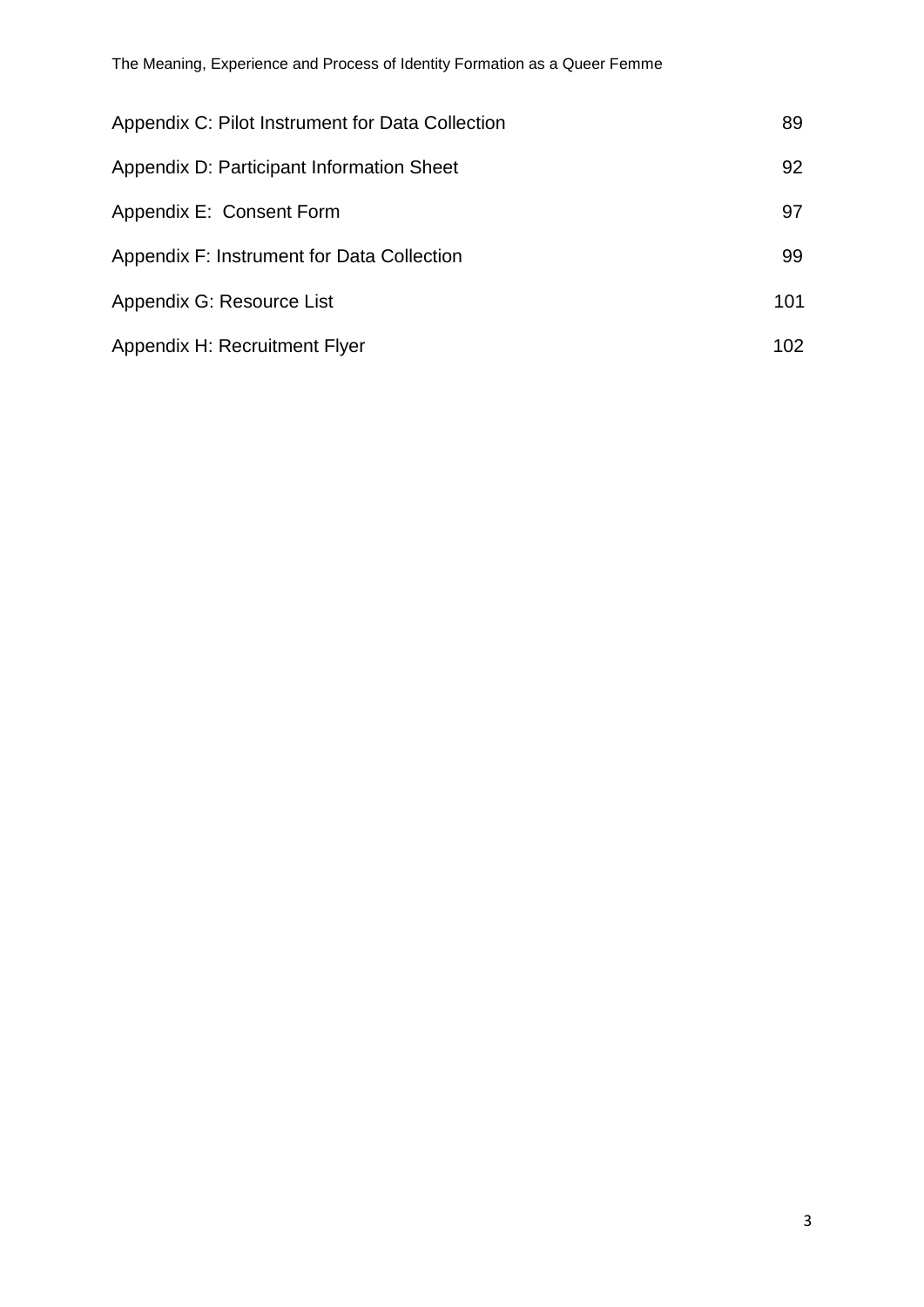## **List of Tables and Figures**

| Table 1: Demographic table of participants  | 31 |  |
|---------------------------------------------|----|--|
| Table 2: Themes derived from the data, with |    |  |
| supporting sub themes.                      | 33 |  |
|                                             |    |  |

## **List of Abbreviations**

LGBTI Lesbian, Gay, Bisexual, Transgender and Intersex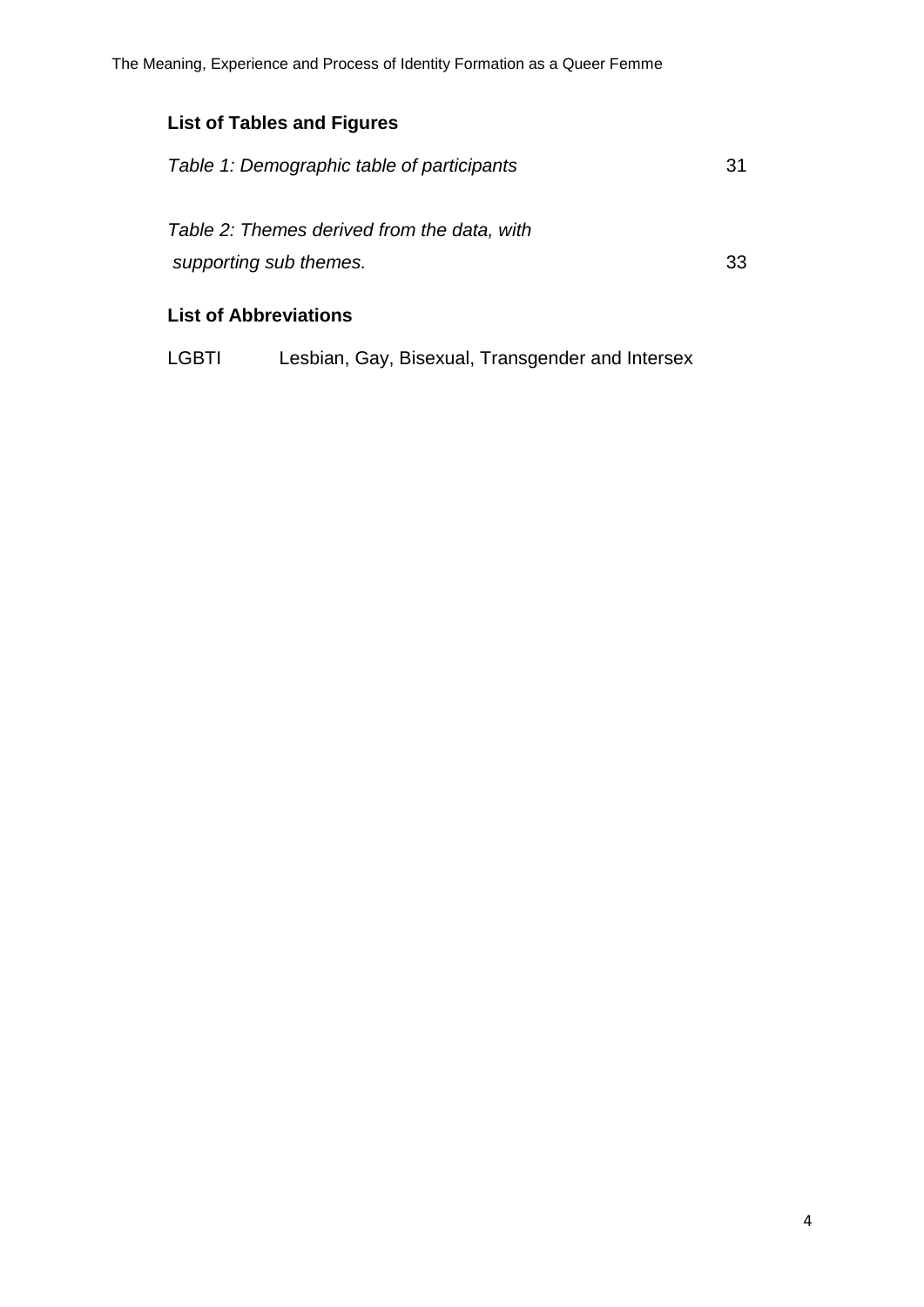The Meaning, Experience and Process of Identity Formation as a Queer Femme

**Section 1: Literature Review**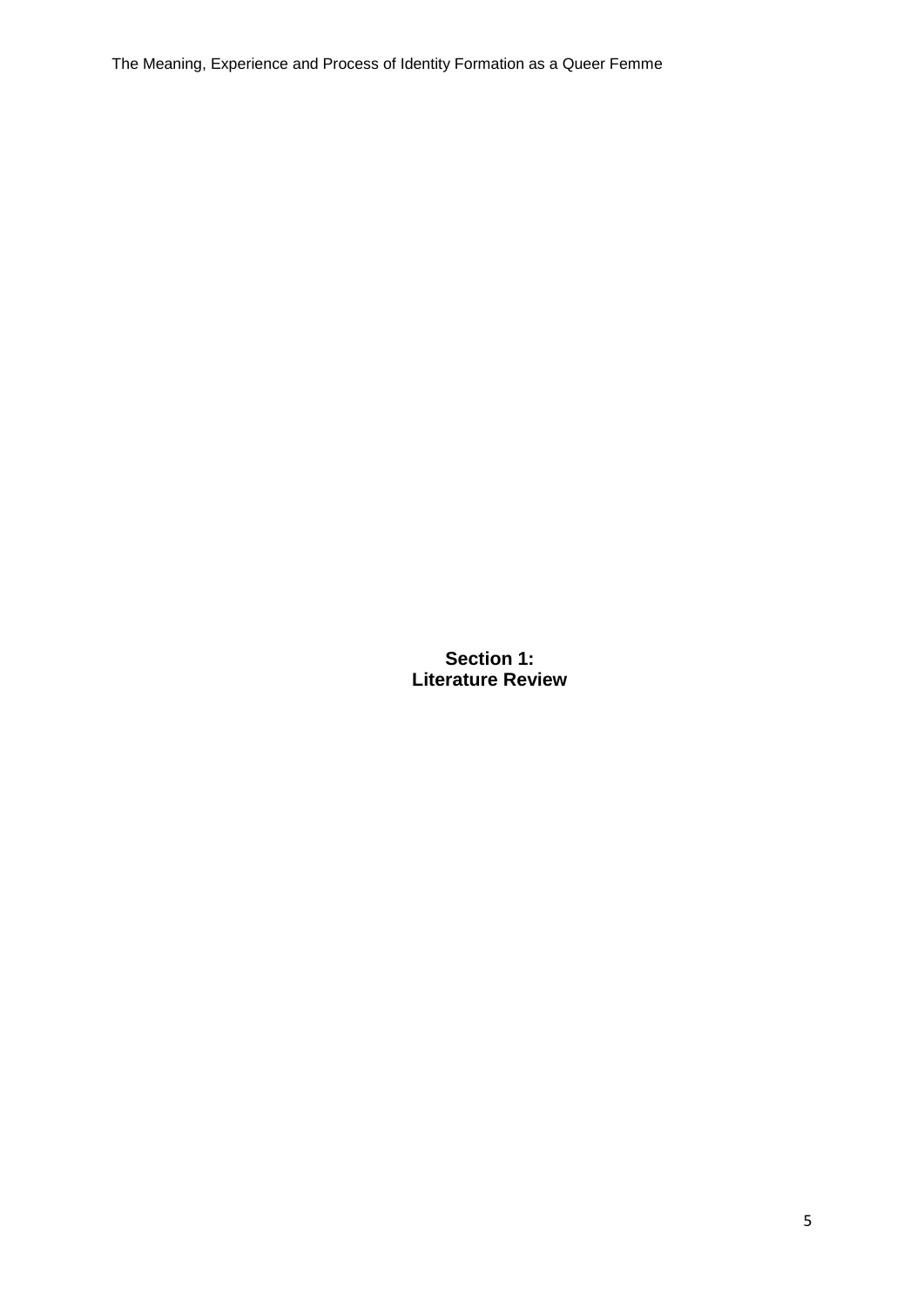# **The Meaning, Experience and Identity Formation Process for Queer Femme Section 1: Literature Review**

#### **1.0 Introduction**

The literature review explored the research to date on the experiences and meaning of identity, and the process of identity formation for people who identify as Queer Femme. It analysed the current research on identity formation models related to gender and sexuality in general, the meaning people ascribe to their identity, and the way they experience their diverse identity. The research on queer, femme and queer femme identity was also analysed to highlight the gaps in the research and to support this research topic.

#### **1.1 Identity formation process**

There has been a plethora of research, over several decades that has explored the process of sexual identity formation. For many years the stage based sexual identity formation models proposed by Cass (1984) and Fassinger (1996) were seen to be the primary models, but several critics have stated that it was not the process that most lesbian or bisexual women followed (Eliason & Schope, 2007; Gervacio, 2012; Sophie, 1986). Other models were proposed for women loving women, such as the life span model, (Bilodeau & Renn, 2005; D'Aguelli, 2003) and eventually several research projects were conducted that explored the process of identity formation for masculine presenting women who identify as butch. This research found their identity as butch was not just about their sexuality but also their gender, which then led to a small number of research projects on femme women, those women with a feminine gender expression and diverse sexuality (Heistand, 2005; Levitt, Gerrish & Heistand, 2013; Levitt & Heistand, 2005; Levitt & Horne, 2002; Levitt, Puckett, Ippolito & Horne, 2012). These research projects all had merit in exploring identity formation and moved the discussion forward, from focusing on only sexual orientation, to also include gender identity. However, there is still a gap in the research when reviewing how the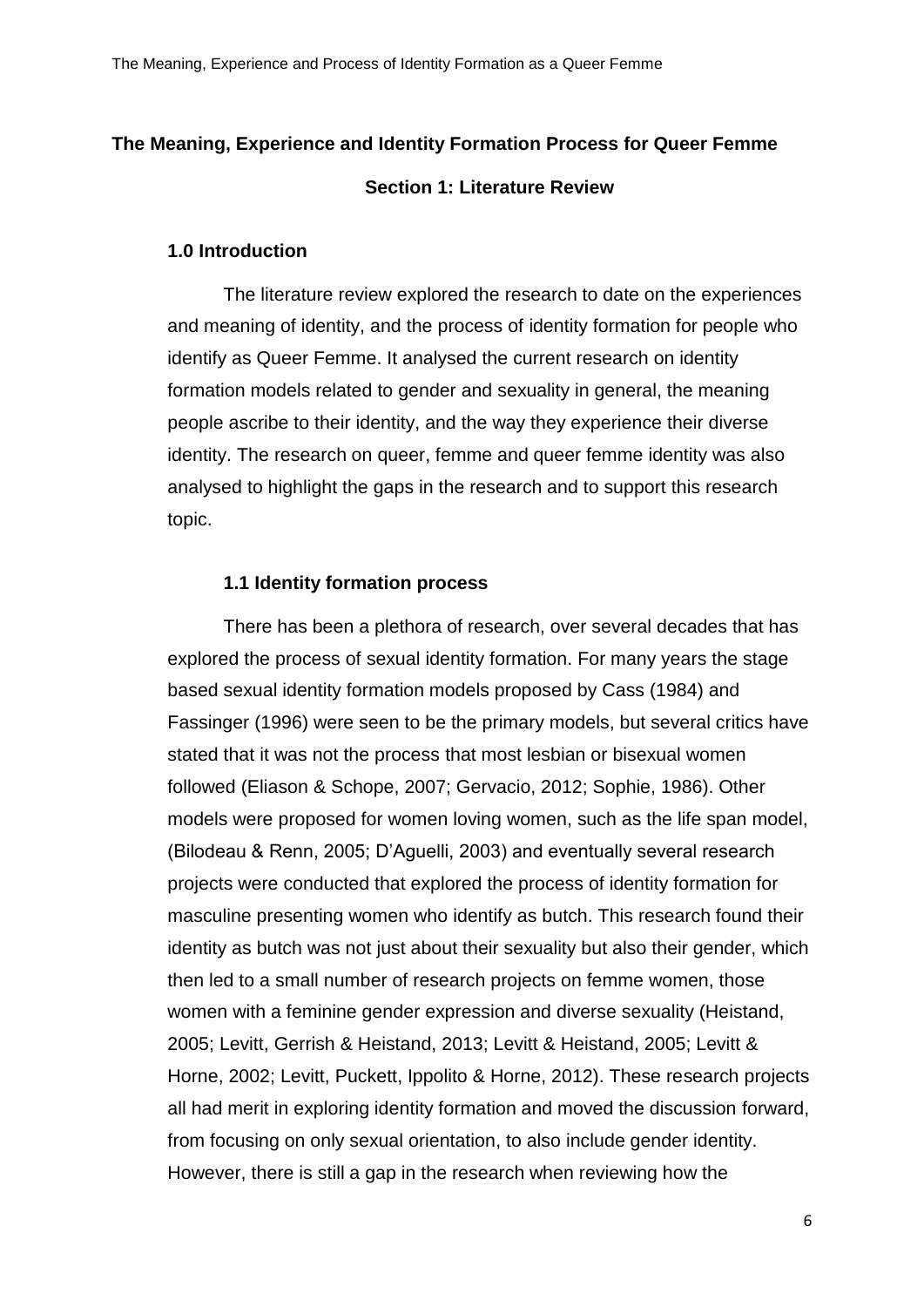intersections of sexual orientation and gender identity occur in the process of identity formation for those who identify as both queer and femme.

#### **2.0 Experiences of Identity**

Levitt, et al (2003) researched how the femme experiences her identity. One of the common themes in this experience is invisibility of the femme in both the lesbian and the general community (Blair & Hoskin, 2014; Mishali, 2014). They reported that the heterosexual community thought femme women were too feminine to be lesbians, but some members of the lesbian community did not see them as 'real' lesbians due to their femininity or possible history of relationships with men. Further research into the experiences of femme women found that the femininity of their expression and thus their invisibility in both the heterosexual and lesbian population lead to being distrusted by members of both (Mishali, 2014). Mishali (2014) further explained the perception that reinforces the stereotype of the lesbian as being a masculine woman, who is strong, dependable, secure and confident, while the femme woman is none of these and probably not a 'real' lesbian who is thought to become heterosexual at any time.

Vannewkirk (2006) reported that other lesbians saw femmes as trying to pass as heterosexual and as not being authentic in their identity. While the invisibility and assumption by the heterosexual community led them to experience unwanted sexual advances from heterosexual men, and repeatedly to reveal their diverse identity or 'come out' in both communities. The participants in Vannewkirk's (2006) research revealed how they were often only visible as lesbian when they came out or were seen with a butch partner. Research by Eves (2004) found similar experiences of this coming out often being met with disbelief, surprise or discomfort by the people the femme woman disclosed to, especially heterosexual people.

Many of the women, in Levitt et al's (2003) research, felt that even with these negative reactions to femme lesbians, their identity was becoming more accepted and the identity of femme allowed these women to find their own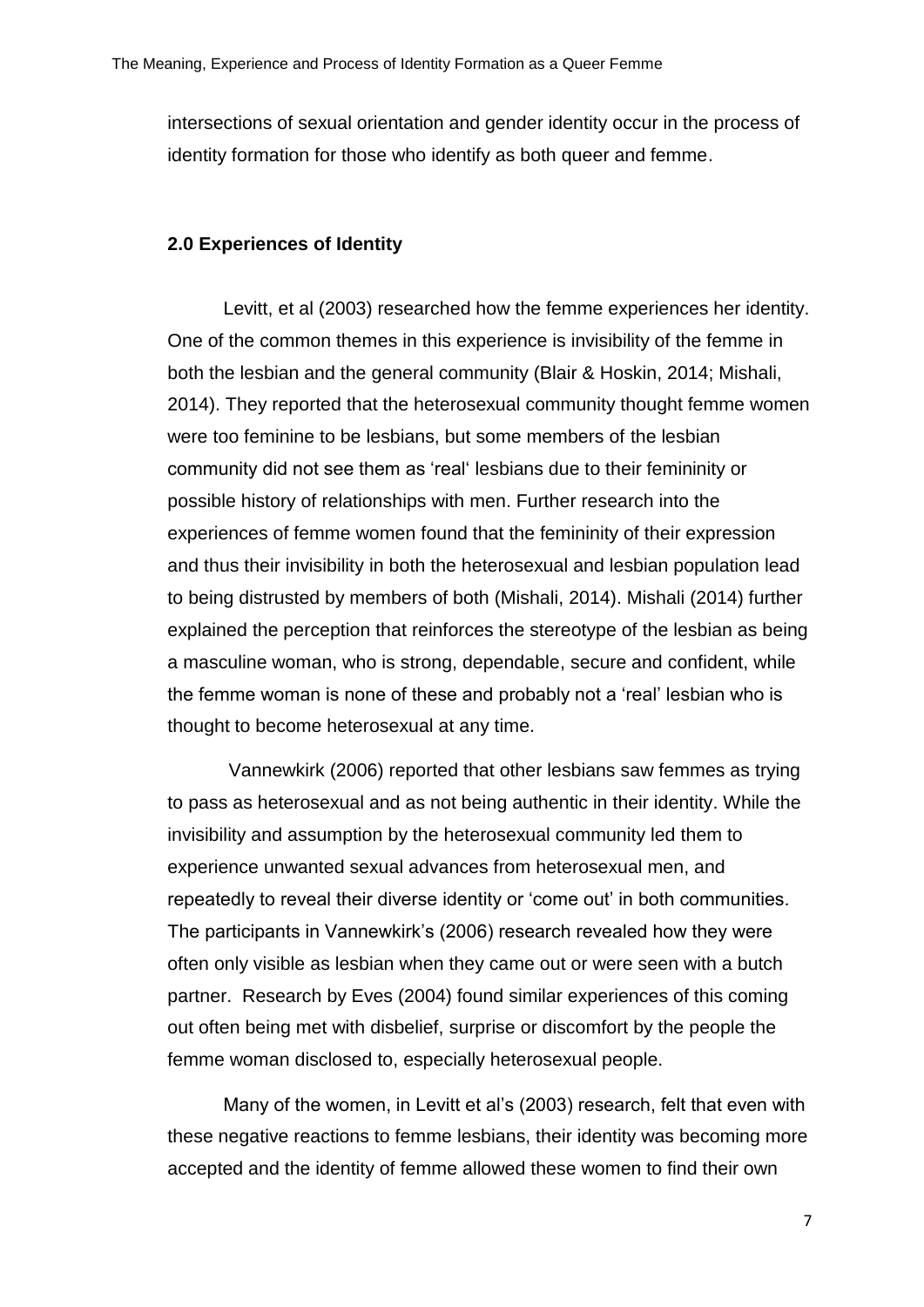niche within the lesbian community without feeling the pressure to look androgynous or more masculine. Levitt et al (2003) reported that for some participants it was a political statement, one that challenged the perception of lesbians while allowing them to live their truth.

Subsequent research by Levitt and Heistand (2005) found a difference between the perception of feminine heterosexual women and femme lesbians, being the object of desire. They reported that heterosexual women were often seen as the object of desire for heterosexual men, whereas femme lesbians were also the object of desire, not from a male gaze, but often that of a butch woman. These femme lesbians, also discussed that they had the ability to demand desire as an active subject from these butch women, which was perceived to be a different experience to that of heterosexual women. Hoopes (2003) reported that heterosexual women were often seen to seek pleasure in their partner's pleasure, whereas the femme woman experienced pleasure by being pleasured for her own sake, which is seen as a more masculine trait.

In more recent years research by Pearce (2012) echoed many of the findings by Levitt et al (2003). They reported on the experiences of femme women when coming out, the reactions and perceptions of others to this disclosure, their lack of visibility as lesbians, and the pressure to present in a more masculine or androgynous way to increase visibility. But Pearce (2012) also found some positive aspects associated with passing as heterosexual, that is the level of privilege that led to less experiences of homophobia.

The work of Levitt, et al (2003) was limited in the diversity of the people interviewed as they were all cisgender women, Caucasian and living in a separatist community. This would have provided limited variety of experience in identity. It also faced the same issue as Rosario et al (2009) in that it failed to have a clear definition of femme identity.

#### **3.0 Meaning of Identity**

Research by Levitt et al (2003) explored what femme identity meant to femme women and found that it was more than sexuality, it was also about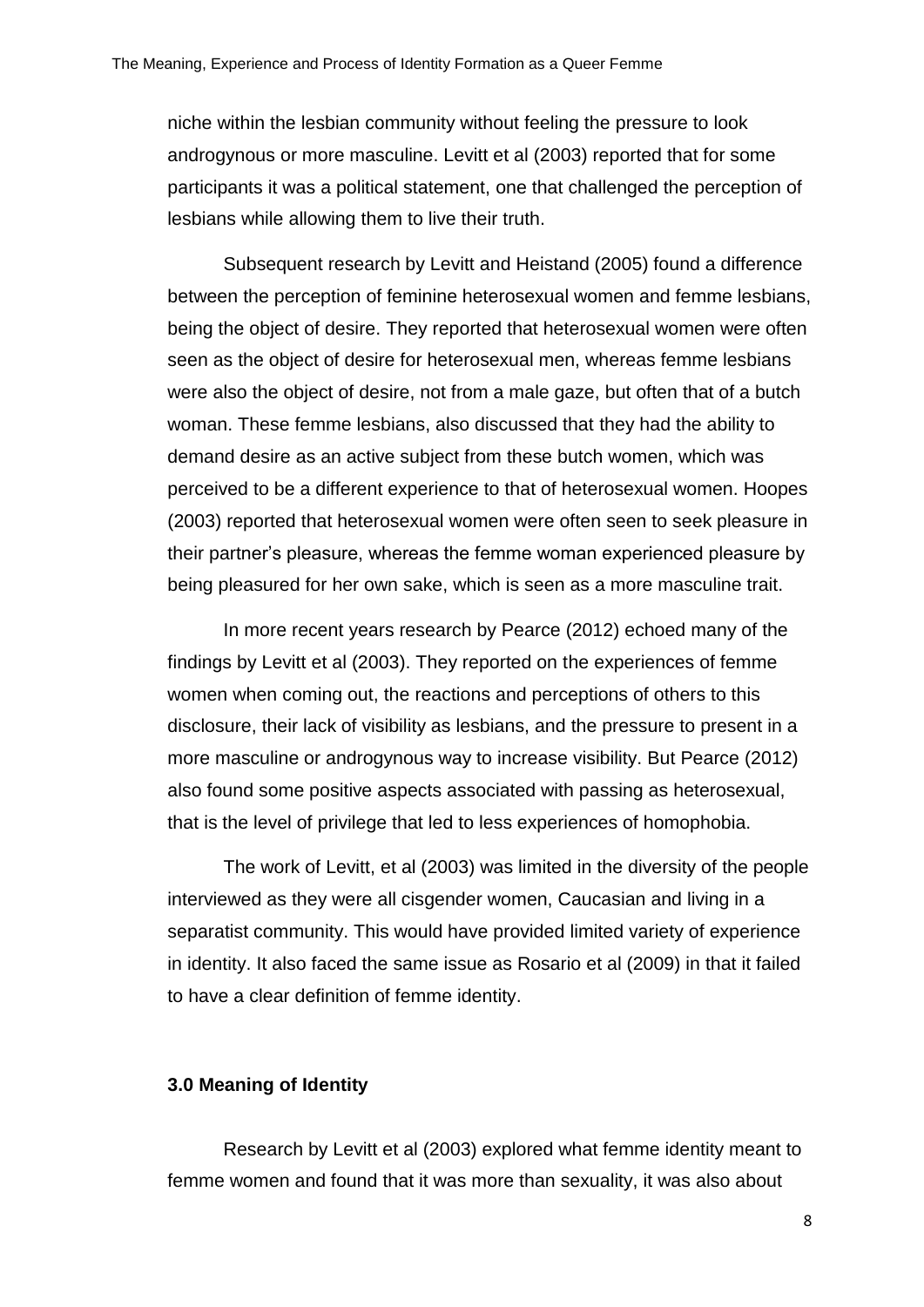gender. Their research also showed that it is very difficult to define, even for the women who hold this identity. They reported that it was often best described as being not a typical lesbian and the opposite of butch. For the research participants who defined their gender as femme, it enabled them to integrate both their sexuality as lesbians, with their femininity. Levitt et al (2003) reported that gender is often seen to be about presentation and these research participants agreed that a feminine expression was often associated with a femme gender identity but it was more than that, it also included behaviour and personality traits such as strength, honesty, and openness, rather than passivity or weakness, characteristics not always associated with femininity.

Pearce (2012) also found that the participants found it difficult to describe the meaning of their femme identity. They reported that some participants saw it as primarily their external presentation, others saw it as a mix of both external presentation and internal sense of self, and for some it was political and radical. For some participants their femme gender identity was a natural expression of who they are, while for others it was a conscious choice, made in various contexts. But most women interviewed believed their femme identity was socially constructed, they saw there were many ways to be femme, that this was fluid, and varied in different times and context. While these beliefs pose particular issues in definition, it creates an environment, for researchers, which allows for further exploration of the identity to research the variations across a variety of context. This is where this research fits well, exploring the meaning of the femme identity within the context of identifying as Queer Femme, no matter the sex or gender of the person.

#### **3.1 Queer**

The term queer may be used as an overarching term describing the lesbian, gay, bisexual and transgender (LGBT) community as well as an individual identity term. Bronski (2011) explained that historically the term was used in a discriminatory way against LGBTI people. Dentato (2014) explored the history of the term from the  $16<sup>th</sup>$  century where it meant strange, peculiar, quaint or odd to the 18<sup>th</sup> century where the meaning changed to mean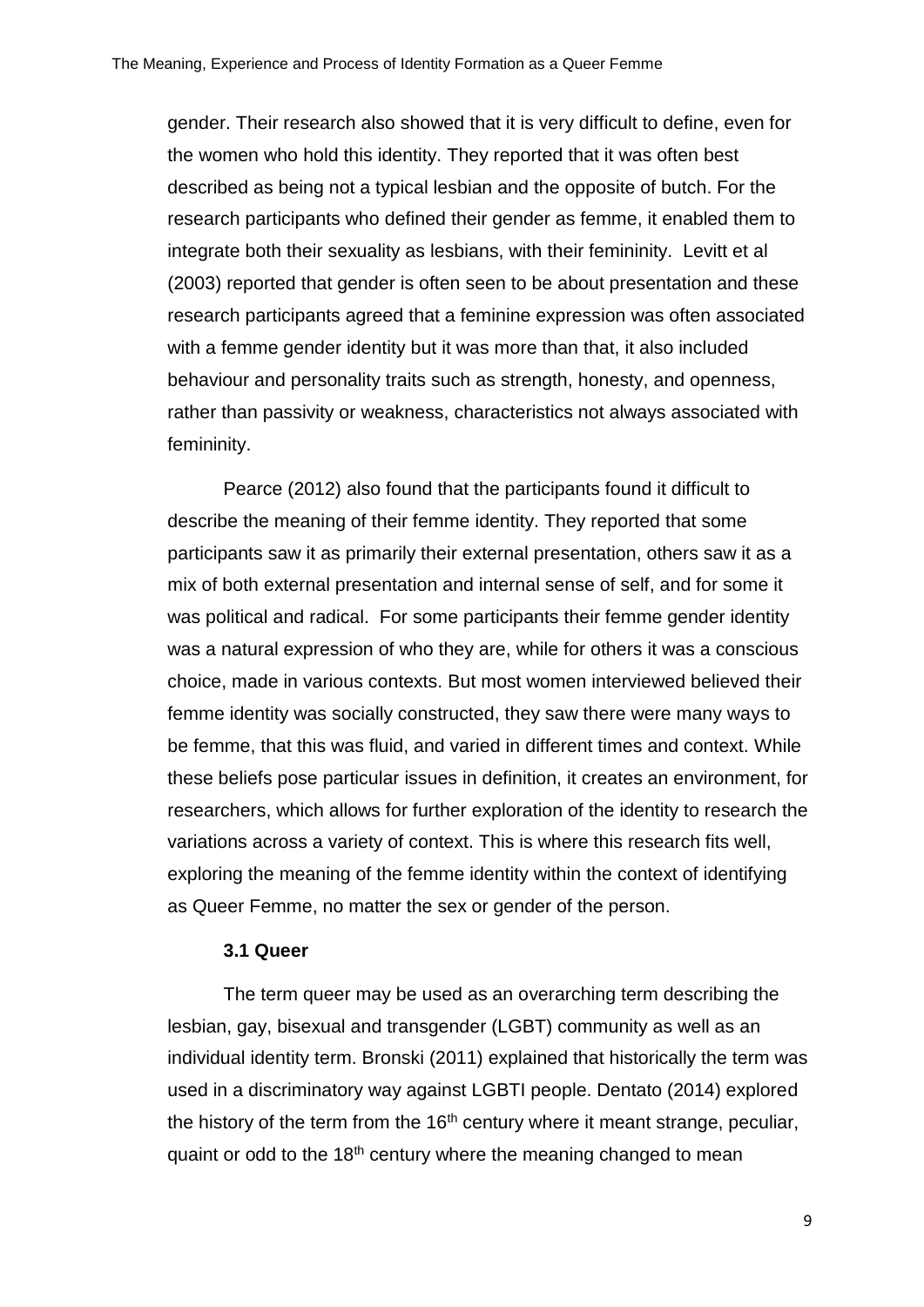something bad or not worthy. They reported that by the 1920s it had become a derogatory term for homosexual people but was eventually reclaimed by the community in the 1990s, with the advent of queer politics and queer theory within academic circles (Dilley, 1999).

Fricke (2003) proposed that queer was moving beyond and challenging the binary and the discrimination of the assumptions of heterosexuality. Whereas, Menon (2011) placed it outside of normativity rather than just the binary, which were a shift from Butler (1990) who described it as "fundamental unnaturalness" (p. 149). Portwood-Stace (2010) saw queer as "a refusal to accept the legitimacy of socially dominant sexualities on the basis that they are natural or intrinsically valuable" (p.480).

The work of Foucault (1998) is often seen as informing queer theory. When considering sexuality and queer theory, his work hypothesised that sexuality is a societally constructed entity that is an indeterminate and discontinuous historical narrative. Queer theory can be seen as being a nondiscipline, a place that is in opposition to the norm, thus where people who are non-heterosexual can group together in the identity of queer (Foucault, 1998). Foucault and Halperin (1995) saw queer identity as encompassing any person who was marginalised due to their sexuality or gender and were informed by LGBT advocacy, societal oppression, discrimination and the intersection of these and queer theory.

Hill (2004) proposed queer as expanding from existing sexual orientations and spanning the diversity of sexual identities. Giffney (2009) saw the queer identity as allowing for fluidity in both sexuality and gender and, for some, were part of an evolving identity moving from gay, bisexual or lesbian to queer. Bronski (2011) explains that when used as an individual identity, it is broader than any one sexuality or gender, yet encompasses many ways of identifying that current terms cannot explain. Stancui (2014) also discusses that queer encompasses a range of identities which she sees as interesting and worthwhile due to the 'otherness' and difference it delineates.

10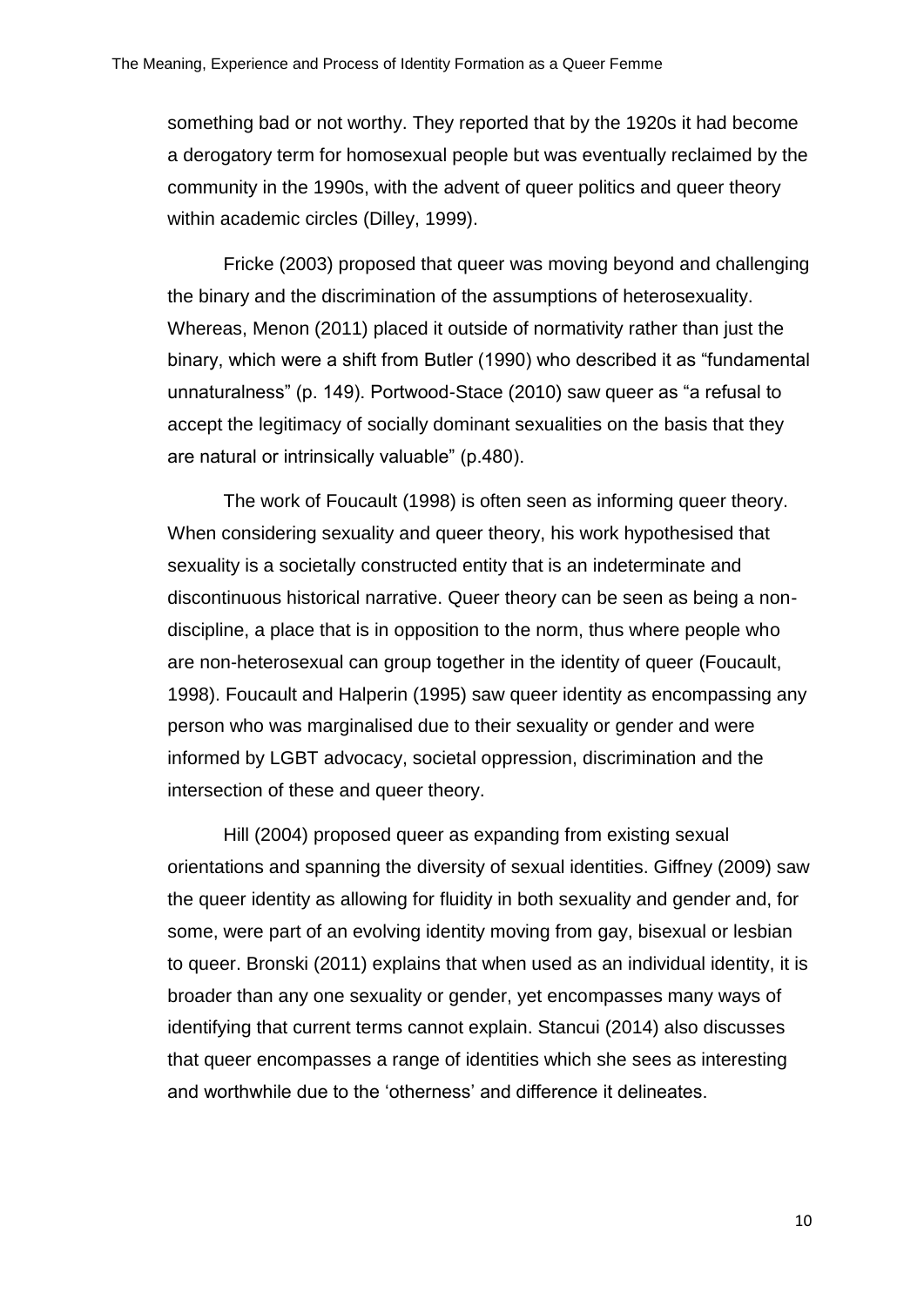#### **3.2 Femme**

There has been very little mention of femme identity in research, it was often found in research on butch or the butch/femme dynamic and then it was only briefly mentioned (Eves, 2004; Gibson & Meem, 2016; Hayfield, Clarke, Halliwell & Malson, 2013; Holman, 2002; Lehavot, King & Simoni, 2011; Williams, 2012). It was not until the 21<sup>st</sup> century that research into femme woman and their identity was conducted and in the past couple of years that queer femme as an identity was seen as a topic for research (Blair & Hoskin, 2016; Blair & Hoskins, 2015; Levitt, Gerrish & Heistand, 2013; Levitt & Horne, 2002; Levitt et al, 2012; Mishali, 2014; Rosario, Scrimshaw, Hunter & Levywarren, 2009). Research done by Levitt and Horne (2002) explored the understanding of queer orientation and gender expression for queer women. Levitt et al (2012) unpacked this further when they researched the challenges and supports of gender expression for women who identify their gender as butch and femme and Blair and Hoskin (2016) researched femme's understanding of their identity.

Levitt, Gerrish and Heistand (2003) researched how the femme experiences her identity. One of the common themes in this experience is invisibility of the femme in both the lesbian and the general community, as she is seen as not being sexually diverse and often mistaken as being heterosexual due to her feminine presentation (Blair & Hoskin, 2015; Mishali, 2014).

Rosario, Scrimshaw, Hunter and Levy-Warren (2009), reported on the coming out process for both butch and femme women, they discovered it to be slightly different for both identities, butch women cross gender identified from a young age and came out earlier than femme women, who generally came out much later in life and often after identifying as lesbian before femme (Blair &Hoskin, 2015; Mishali, 2014).

The discrimination femme women face from within and outside of the lesbian community was explored by Levitt and Horne (2002), with Blair and Hoskins (2015) adding to this by exploring femmephobia. Further research into the discrimination femme women experience found that the femininity of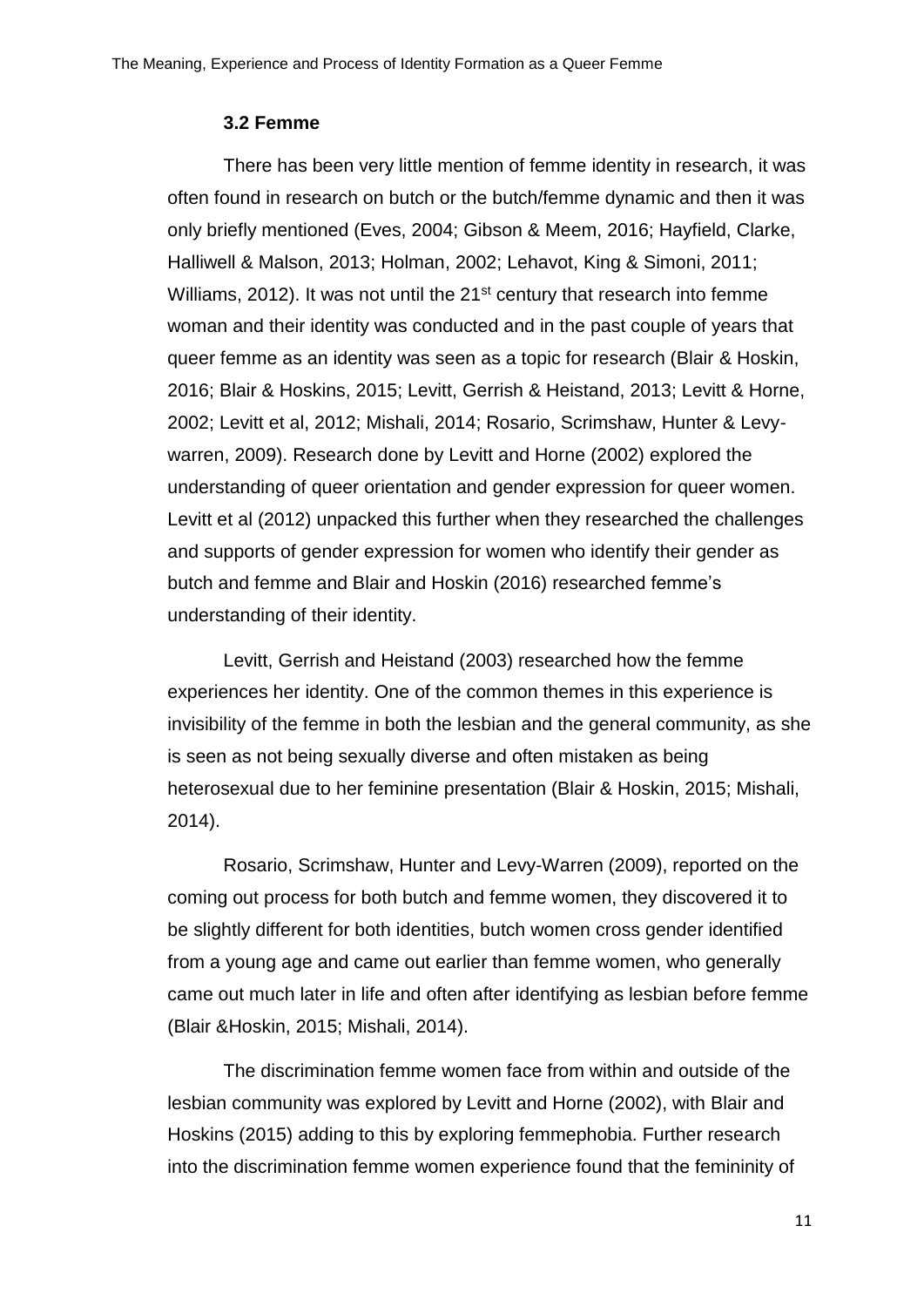their expression and the assumption of heterosexuality, in both the heterosexual and lesbian population, lead to being distrusted by members of both populations (Mishali, 2014). Mishali (2014) further explained the perception that reinforces the stereotype of the lesbian as being a masculine woman, who is strong, dependable, secure and confident, while the femme woman is none of these and probably not a 'real' lesbian, but one who will become heterosexual at any time. Finally, Blair and Hoskin (2016) researched discrimination experienced by the queer femme. None of this research explored the daily experience of being queer femme, from both the wider community and the lesbian community.

#### **3.3 Queer Femme**

The research on Queer Femme is minimal and often couched in the terms of being about feminine women who identified other than heterosexual (Black, 2005; Chaplin, 2014; Nagoshi et al, 2014; Jeffreys, 1994). Mishali (2014) placed the queer femme in an important place to reimagine femininity and lesbian identity within a queer framework. They discussed the power to change the queer discussion, to show that lesbians are not all masculine and that not all feminine women are heterosexual, and to further explore the intersections of sexuality, gender expression and feminism. The work of Blair and Hoskin (2016) moved this discussion on to the diversity of the queer femme and reported that not all people who identify in this way are female or lesbian. They explored the understanding queer femmes had about their identity and what discrimination they had faced. Their research showed that people who identify as queer and femme are not always cisgender women, as they had several participants who identified as gender queer, cis or trans men and trans women. They reported that the discrimination these queer femme's experienced was based around femme stereotypes, the perception that they were playing at being diverse in their sexual orientation and therefore not to be trusted (Blair & Hoskins, 2016).

The previously mentioned research has not explored the meaning and expression of the queer femme identity, and to position both queer and femme as sexual and gender identities. Neither has any previous research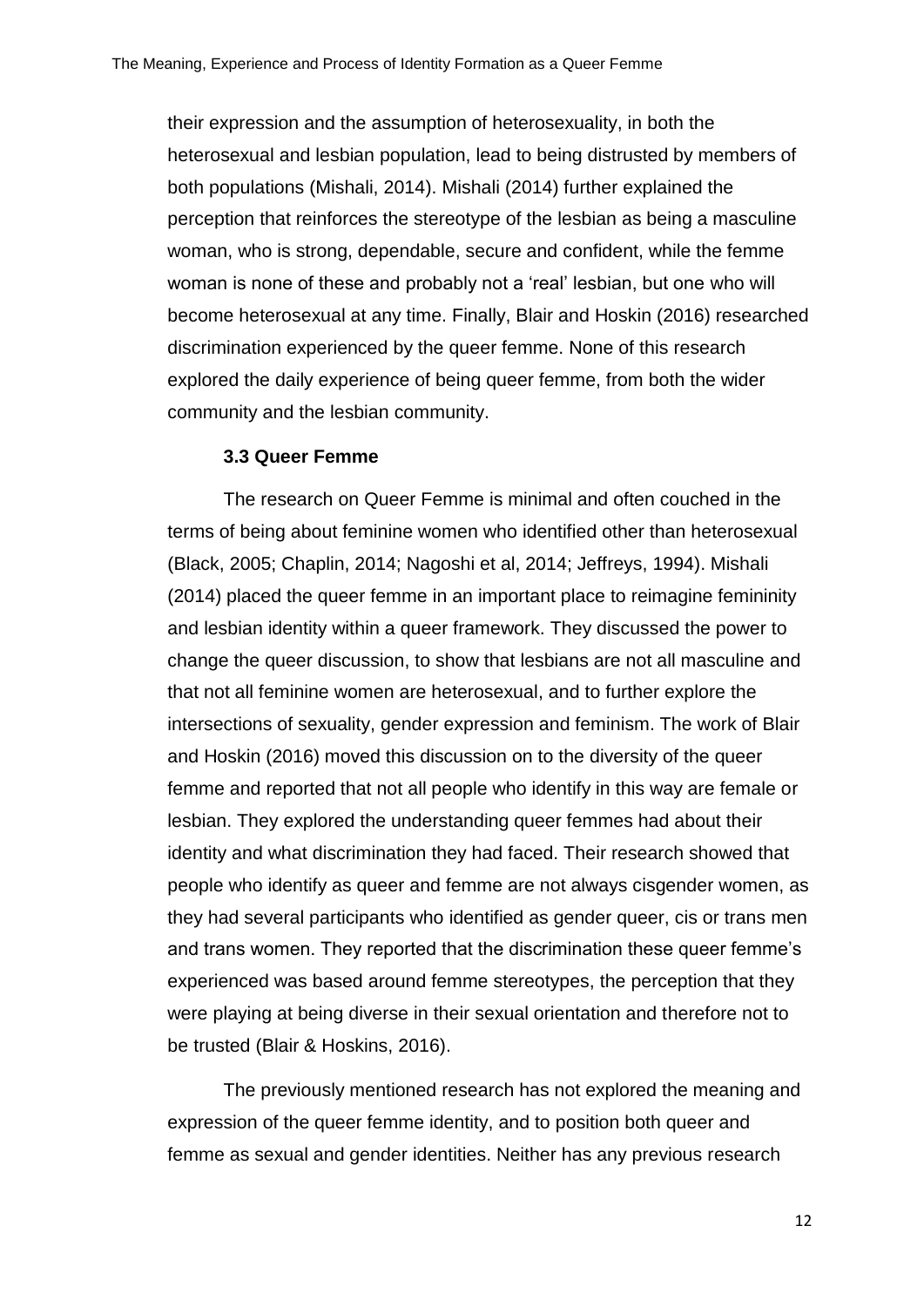been identified which explored the process of identity formation for those who identify as queer femme. This research project proposes to recruit people from all gender identities and sexualities that identify as queer femme, to explore what this journey has entailed, what they have experienced and what does their identity mean to them.

#### **4.0 Conclusion**

The review of the literature has highlighted the variety of identity formation models that have been proposed over the past few decades and the change in identity formation processes to be more inclusive of a variety of sexual and gender identities. The variety of ways people gave meaning to queer, femme and finally queer femme were only minimally researched with very little information being available. The experience of identity, including the negative aspects of discrimination and invisibility, and the positive aspect of perceived heterosexual privilege, were explored by several researchers.

The literature review highlighted the gaps in research, which are: the process of queer femme identity formation and the meaning of queer femme for people from a variety of context and backgrounds who hold this identity.

#### **5.0 This Study**

This study explored the meaning, experiences and identity formation process for Queer Femme in an Australian context. It interviewed people who identify as queer femme from across several states, with a variety of gender identities, sexual identities and ages.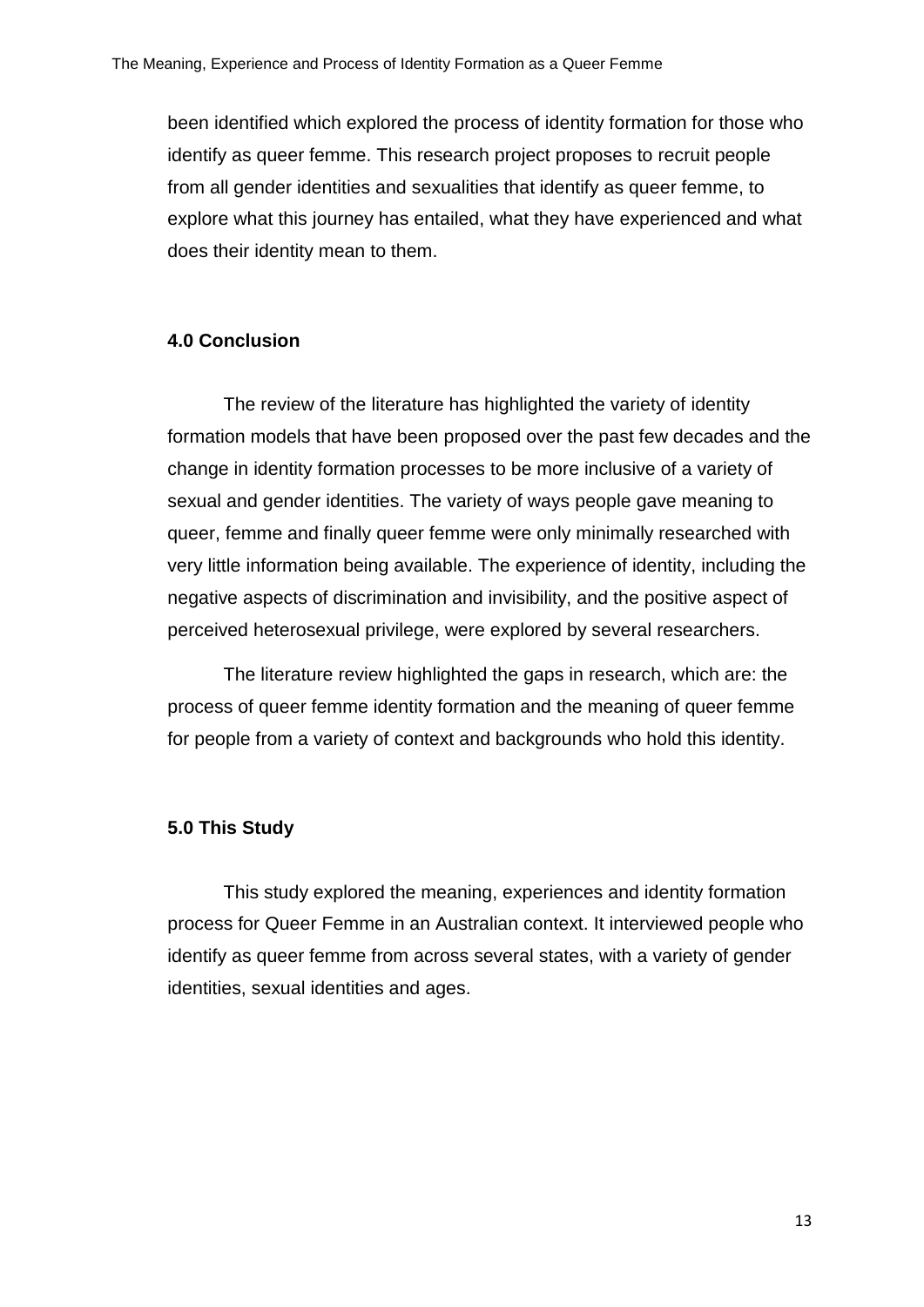#### **6.0 References**

Adams, T., & Jones, S. (2011). Telling Stories: Reflexivity, Queer Theory, and Autoethnography. *Cultural Studies ↔ Critical Methodologies, 11*(2), 108-116. doi:10.1177/1532708611401329

Bergmann, S. J. (2012). Who wears the pants? Family roles, gender role identity, and relationship quality among female co-parenting couples. *Dissertation Abstracts International: Section B: The Sciences and Engineering*, *73*(4–B), 2559. Retrieved from [http://gateway.proquest.com/openurl?url\\_ver=Z39.882004&rft\\_val\\_fmt](http://gateway.proquest.com/openurl?url_ver=Z39.882004&rft_val_fmt=info:ofi%09/fmt:kev:mtx:dissertation&res_dat=xri:pqm&rft_dat=xri:pqdiss:3487594%5Cnh%09ttp://ovidsp.ovid.com/ovidweb.cgi?T=JS&PAGE=reference&D=psyc7&NEWS%09=N&AN=2012-99200-393) [=info:ofi/fmt:kev:mtx:dissertation&res\\_dat=xri:pqm&rft\\_dat=xri:pqdiss:3](http://gateway.proquest.com/openurl?url_ver=Z39.882004&rft_val_fmt=info:ofi%09/fmt:kev:mtx:dissertation&res_dat=xri:pqm&rft_dat=xri:pqdiss:3487594%5Cnh%09ttp://ovidsp.ovid.com/ovidweb.cgi?T=JS&PAGE=reference&D=psyc7&NEWS%09=N&AN=2012-99200-393) [487594%5Cnhttp://ovidsp.ovid.com/ovidweb.cgi?T=JS&PAGE=referen](http://gateway.proquest.com/openurl?url_ver=Z39.882004&rft_val_fmt=info:ofi%09/fmt:kev:mtx:dissertation&res_dat=xri:pqm&rft_dat=xri:pqdiss:3487594%5Cnh%09ttp://ovidsp.ovid.com/ovidweb.cgi?T=JS&PAGE=reference&D=psyc7&NEWS%09=N&AN=2012-99200-393) [ce&D=psyc7&NEWS=N&AN=2012-99200-393](http://gateway.proquest.com/openurl?url_ver=Z39.882004&rft_val_fmt=info:ofi%09/fmt:kev:mtx:dissertation&res_dat=xri:pqm&rft_dat=xri:pqdiss:3487594%5Cnh%09ttp://ovidsp.ovid.com/ovidweb.cgi?T=JS&PAGE=reference&D=psyc7&NEWS%09=N&AN=2012-99200-393)

- Bilodeau, B., & Renn, K. (2005). Analysis of LGBT Identity Development Models and Implications for Practice. *New Directions for Student Services*, *2005*(111), 25–39.<https://doi.org/10.1002/ss.171>
- Black, C. (2005). Making Queer New Things': Queer Identities in the Life and Dramaturgy of Susan Glaspell. *Journal of Dramatic Theory and Criticism*, (1), 49–64. Retrieved from <https://ojsprdap.vm.ku.edu/index.php/jdtc/article/viewArticle/3518>
- Blair, K., & Hoskin, R. (2014). Experiences of femme identity: Coming out, invisibility & femmephobia. *Psychology & Sexuality*, *9899*(April), 1– 16. doi.org/10.1080/19419899.2014.921860
- Blair, K., & Hoskin, R. (2015). Contemporary understandings of femme identities and related experiences of discrimination. *Psychology & Sexuality*, *9899*(November), 1–15. <https://doi.org/10.1080/19419899.2015.1053824>
- Braun, V, & Clarke, V. (2013). *Successful Qualitative Research: A Practical Guide for Beginners*. Retrieved from [https://www.researchgate.net/publication/256089360\\_Successful\\_Qual](https://www.researchgate.net/publication/256089360_Successful_Qual%09tative%20%09Research_A_Practical_Guide_for_Beginners)\_ tative Research A Practical Guide for Beginners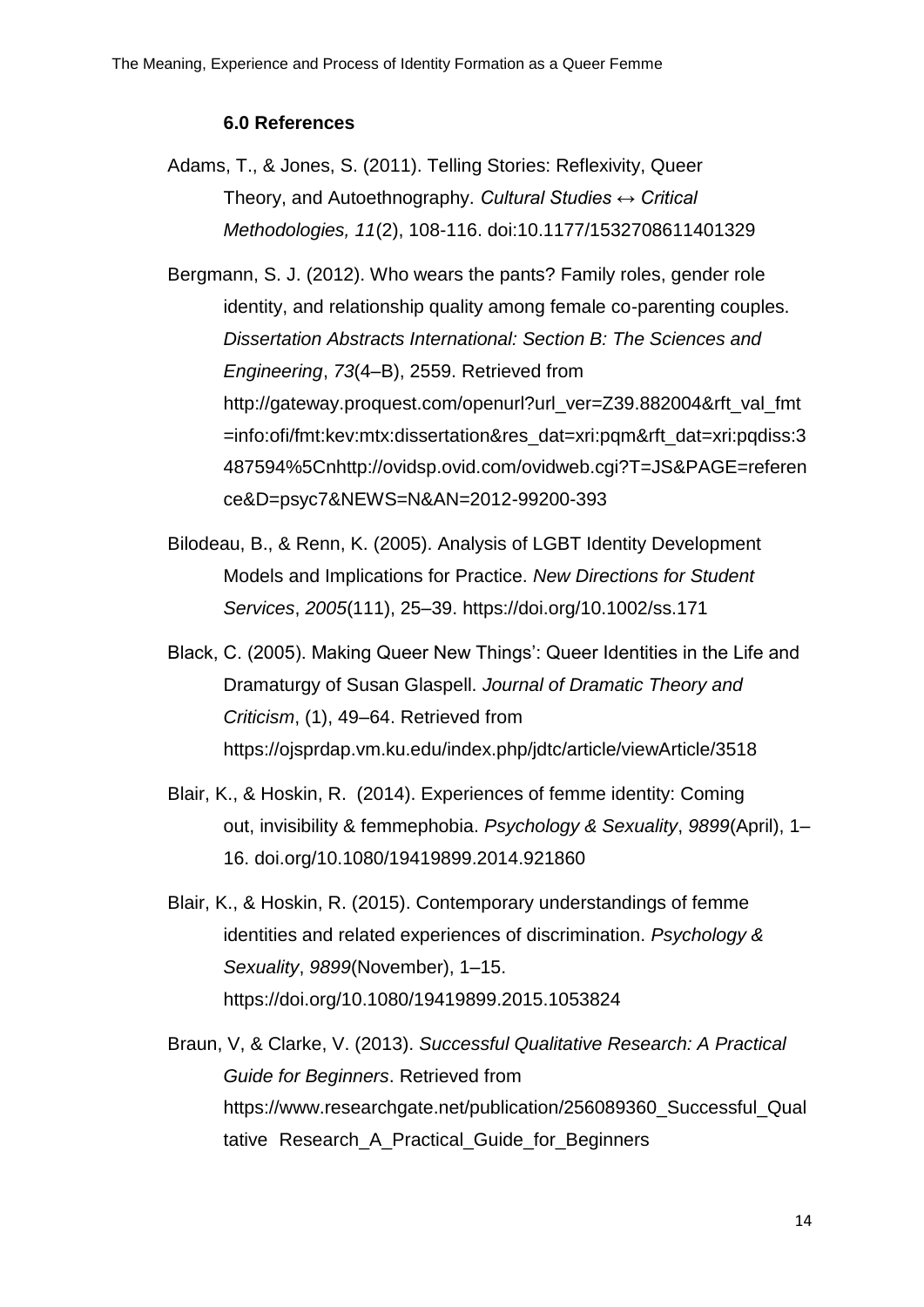- Braun, V. and Clarke, V. (2006) Using thematic analysis in psychology. *Qualitative Research in Psychology*, 3:2, 77-101. doi:10.1191/1478088706qp063oa
- Browne, K. (2005). Snowball sampling: using social networks to research non‐ heterosexual women. *International Journal of Social Research Methodology, 8* (1), 47-60. doi:10.1080/1364557032000081663
- Burnard, P. (2004). Writing a qualitative research report. *Nurse Education Today*, 24 (3), 174-179. doi: 10.1016/j.nedt.2003.11.005
- Cass, V. (cand.) (1984) Homosexual Identity: Journal of Homosexuality, 9:2-3, 105-126, doi:10.1300/J082v09n02\_07
- Chaplin, T. (2014). Lesbians Online: Queer Identity and Community Formation on the French Minitel. *Journal of the History of Sexuality*, *23*(3), 451–472. https://doi.org/10.7560/JHS23305
- Cottone, R. (2007). Paradigms of Counselling and Psychotherapy, Revisited: Is Social Constructivism a Paradigm? *Journal of Mental Health Counselling, 29*(3), 189-203. doi:10.17744/mehc.29.3.2125224257006473
- Corbin, J., & Morse, J. (2003). The Unstructured Interactive Interview: Issues of Reciprocity and Risks when Dealing with Sensitive Topics. *Qualitative Inquiry, 9*(3), 335-354. doi:10.1177/1077800403009003001
- D'Augelli, A. (2003). Coming out in community psychology: Personal narrative and disciplinary change. *American Journal of Community Psychology*, *31*(3–4), 343–354.<https://doi.org/10.1023/A:1023923123720>
- Dahl, U. (2011). Femme on Femme: Reflections on Collaborative Methods and Queer Femme-inist Ethnography. 1–22. *SQS – Suomen Queertutkimuksen Seuran lehti, 5*(1).
- Dentato, M. (2014). Queer Communities (Competency and Positionality), (November 2016), 1–15. <https://doi.org/10.1093/acrefore/9780199975839.013.881>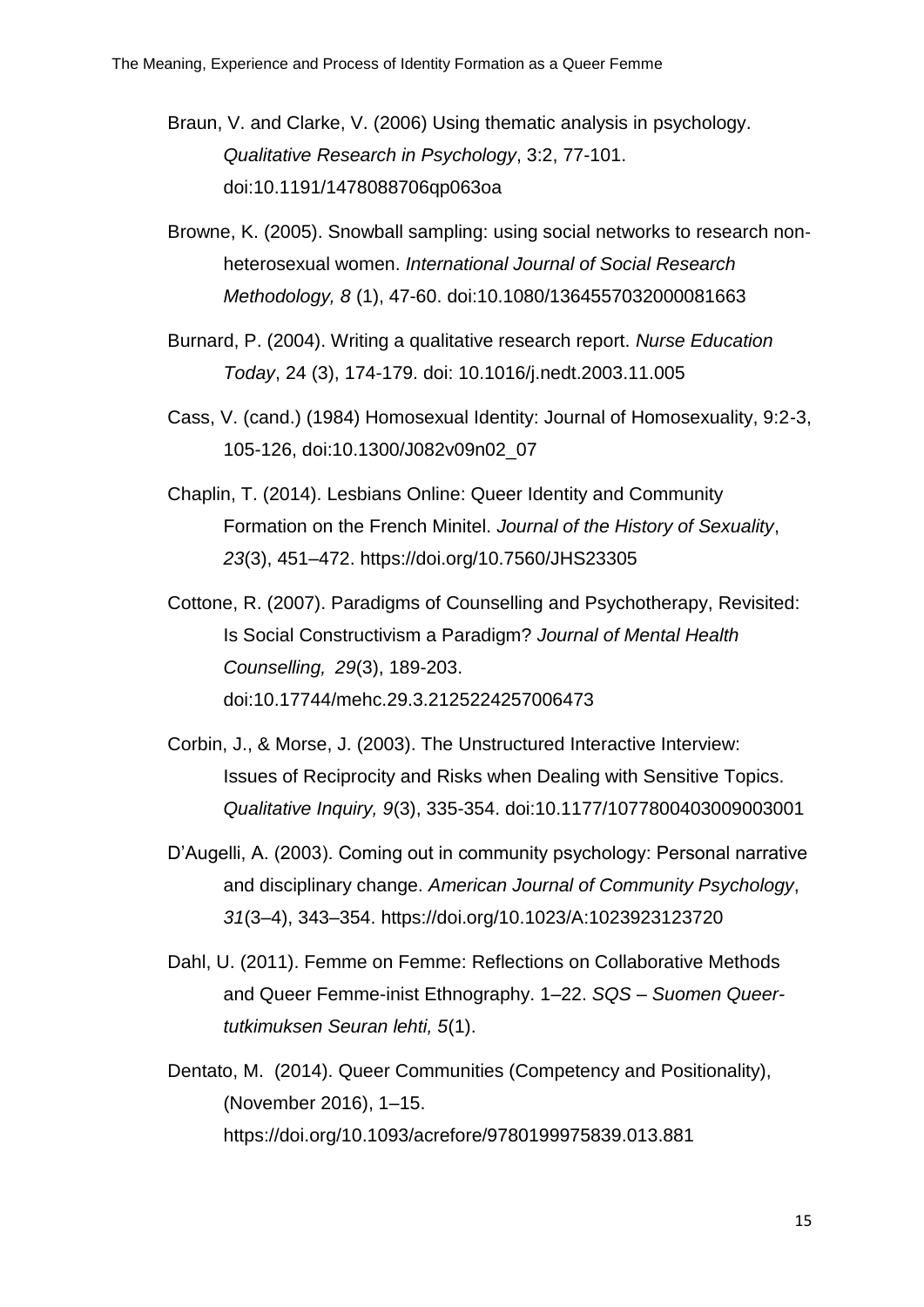Eliason, M., & Schope, R. (2007). Shifting sands or solid foundation? Lesbian, gay, bisexual, and transgender identity formation. *The Health of Sexual Minorities: Public Health Perspectives on Lesbian, Gay, Bisexual, and Transgender Populations*, 3–26. [https://doi.org/10.1007/978-0-387-31334-4\\_1](https://doi.org/10.1007/978-0-387-31334-4_1)

- Eves, A. (2004). Queer Theory, Butch/Femme Identities and Lesbian Space. *Sexualities*, *7*(4), 480–496.<https://doi.org/10.1177/1363460704047064>
- Fassinger, R. & McCarn, S. (1996). Revisioning Sexuality Minority Formation: a new model of lesbian identity and its implications for counselling and research. *The Counselling Psychologist*, *2*(3), 508-534. Retrieved from [http://journals.sagepub.com.dbgw.lis.curtin.edu.au/doi/pdf/10.1177/001](http://journals.sagepub.com.dbgw.lis.curtin.edu.au/doi/pdf/10.1177/001%0910000%0996243011) 10000 [96243011](http://journals.sagepub.com.dbgw.lis.curtin.edu.au/doi/pdf/10.1177/001%0910000%0996243011)
- Gergen, K. (2011). The Self as Social Construction. *Psychological Studies, 56*(1), 108-116. doi:10.1007/s12646-011-0066-1
- Gervacio, J. (2012). A Comparative Review of Cass's and Fassinger's Sexual Orientation Identity Development Models. *The Vermont Connection*, *33*(January), 51–59.
- Gibson, B., & Meem, D. (2016). Teaching, Typecasting, and Butch- Femme Identity, *10*(1), 12–16.
- Glaser, B., & Holton, J. (2004). Remodelling Grounded Theory. *Forum Qualitative Sozialforschung Forum: Qualitative Social Research, 5*(2). Retrieved from http://www.qualitativeresearch.net/index.php/fqs/article/view/607
- Jeffreys, S. (1994). The queer disappearance of lesbians. Sexuality in the academy. *Women's Studies International Forum*, *17*(5), 459–472. [https://doi.org/10.1016/0277-5395\(94\)00051-4](https://doi.org/10.1016/0277-5395(94)00051-4)
- Hatzenbuehler, M. (2011). The Social Environment and Suicide Attempts in Lesbian, Gay, and Bisexual Youth. *Paediatrics, 127*(5), 896-903. doi:10.1542/peds.2010-3020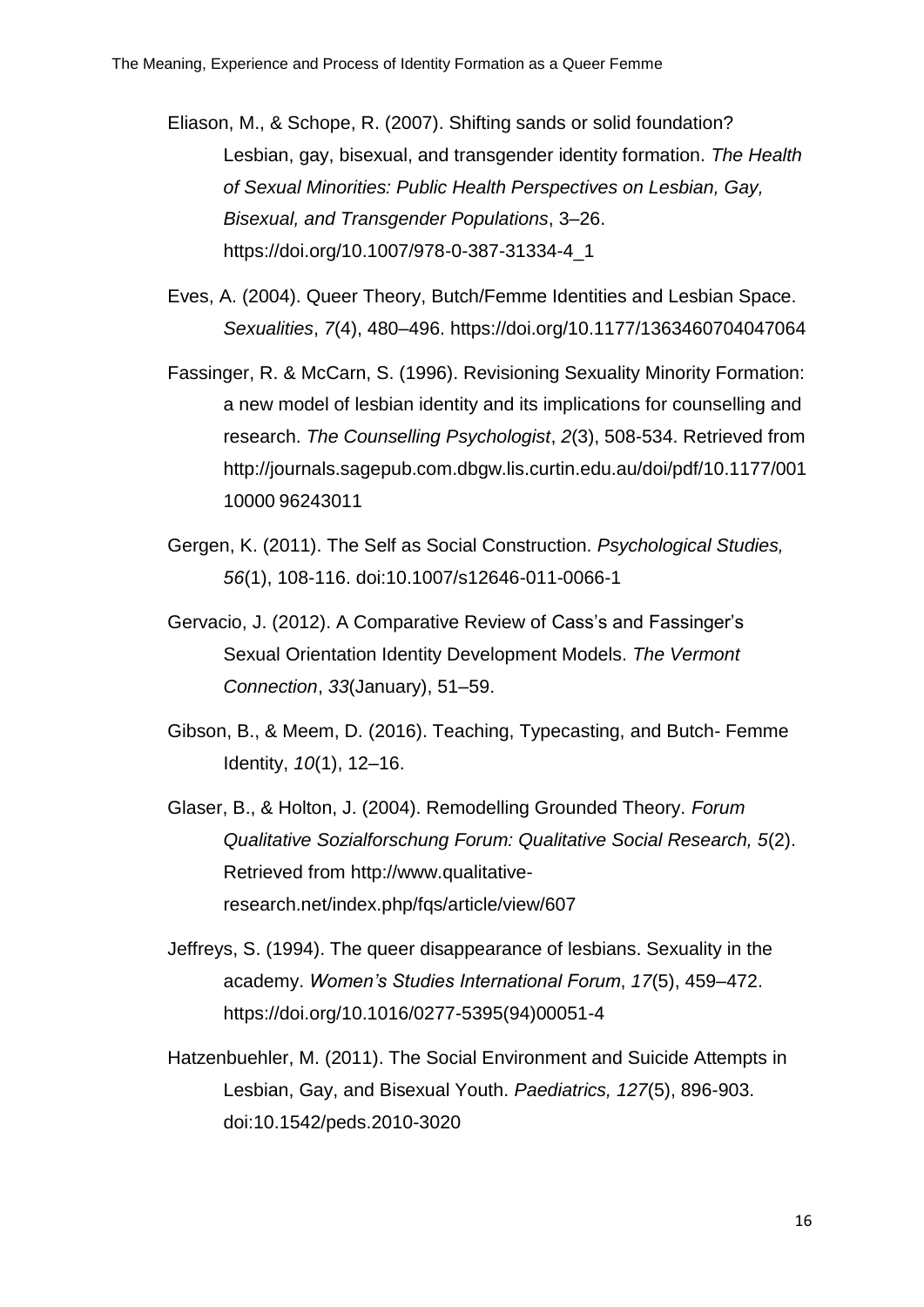- Hayfield, N., Clarke, V., Halliwell, E., & Malson, H. (2013). Visible lesbians and invisible bisexuals: Appearance and visual identities among bisexual women. *Women's Studies International Forum*, *40*, 172–182. <https://doi.org/10.1016/j.wsif.2013.07.015>
- Heistand, K. (2005). Butch Identity Development: The Formation of an Authentic Gender. *Feminism & Psychology*, *15*(1), 61–85. https://doi.org/10.1177/0959353505049709
- Holloway, I., & Todres, L. (2003). The status of method: flexibility, consistency and coherence. Qualitative Research, 3(3), 345- 357. doi:10.1177/1468794103033004
- Holman, S. (2002). Femme/Butch. *Journal of Lesbian Studies*, *4160*(October), 147–156. https://doi.org/10.1300/J155v06n02
- Hussein, M., Hirst, S., Salyers, V., & Osuji, J. (2014). Using Grounded Theory as a Method of Inquiry: Advantages and Disadvantages. *The Qualitative Report*, *19*(27), 1-15. Retrieved from <http://nsuworks.nova.edu/tqr/vol19/iss27/3>
- Johns, M., Zimmerman, M., & Bauermeister, J. (2013). Sexual Attraction, Sexual Identity, and Psychosocial Wellbeing in a National Sample of Young Women during Emerging Adulthood. *Journal of youth and adolescence, 42*(1), 82-95. doi:10.1007/s10964-012-9795-2
- Kaminski, T., Atc, R., & Editor, C. (2004). in Qualitative Research, *9*(1), 26–28.
- Lehavot, K., King, K., & Simoni, J. (2011). Development and Validation of a Gender Expression Measure Among Sexual Minority Women. *Psychology of Women Quarterly*, *35*(3), 381–400. <https://doi.org/10.1177/0361684311413554>
- Levitt, H., Gerrish, E., & Hiestand, K. (2003). The misunderstood gender: A model of modern femme identity. *Sex Roles*, *48*(3–4), 99– 113. <https://doi.org/10.1023/A:1022453304384>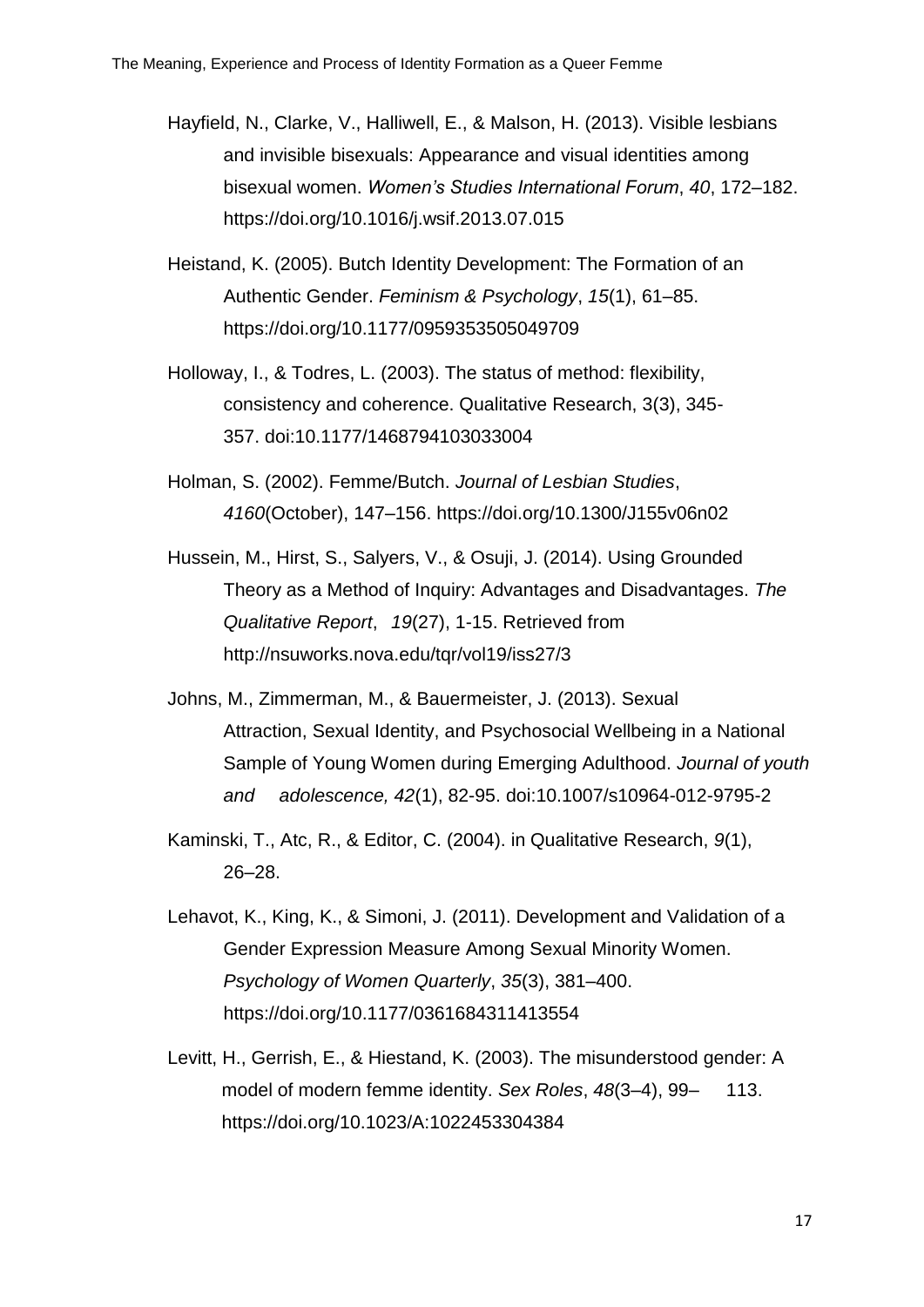- Levitt, H., & Hiestand, K. (2005). Gender within Lesbian Sexuality: Butch and Femme Perspectives. *Journal of Constructivist Psychology*, *18*(1), 39– 51.<https://doi.org/10.1080/10720530590523062>
- Levitt, H., Puckett, J., Ippolito, M., & Horne, S. (2012). Sexual Minority Women's Gender Identity and Expression: Challenges and Supports. *Journal of Lesbian Studies*, *16*(2), 153–176. https://doi.org/10.1080/10894160.2011.605009
- Liamputtong, P. (2013). Qualitative research methods. South Melbourne, Victoria: Oxford University Press.
- Lyddon, W. (1995). Cognitive Therapy and Theories of Knowing: A Social Constructionist View. *Journal of Counseling & Development, 73*(6), 579-585. doi:10.1002/j.1556-6676.1995.tb01799.x
- Marshall, G. (1998). Symbolic interactionism. A Dictionary of Sociology. [http://Encyclopedia.com](http://encyclopedia.com/)Retrieved from <http://www.encyclopedia.com/doc/1O88-symbolicinteractionism> **.**
- Meyer**,** I., and Northridge**,** M. (Eds). (2007). *The Health of Sexual Minorities: Public Health Perspectives on Lesbian, Gay, Bisexual and Transgender Populations.* Retrieved from [http://link.springer.com.dbgw.lis.curtin.edu.au/book/10.1007%2F978-0-](http://link.springer.com.dbgw.lis.curtin.edu.au/book/10.1007%2F978-0-387-%0931334-4) [387-31334-4](http://link.springer.com.dbgw.lis.curtin.edu.au/book/10.1007%2F978-0-387-%0931334-4)
- Mishali, Y. (2014). Feminine trouble: The removal of femininity from feminist/lesbian/queer aesthetics, imagery, and conceptualization. *Women's Studies International Forum*, *44*(1), 55–68. <https://doi.org/10.1016/j.wsif.2013.09.003>
- Morgan, E. (2012). Contemporary Issues in Sexual Orientation and Identity Development in Emerging Adulthood. *Emerging Adulthood* 1(1) 52-66. doi:10.1177/2167696812469187
- Moustakas, C. (1994). Phenomenological Research Methods. London: Sage Publications.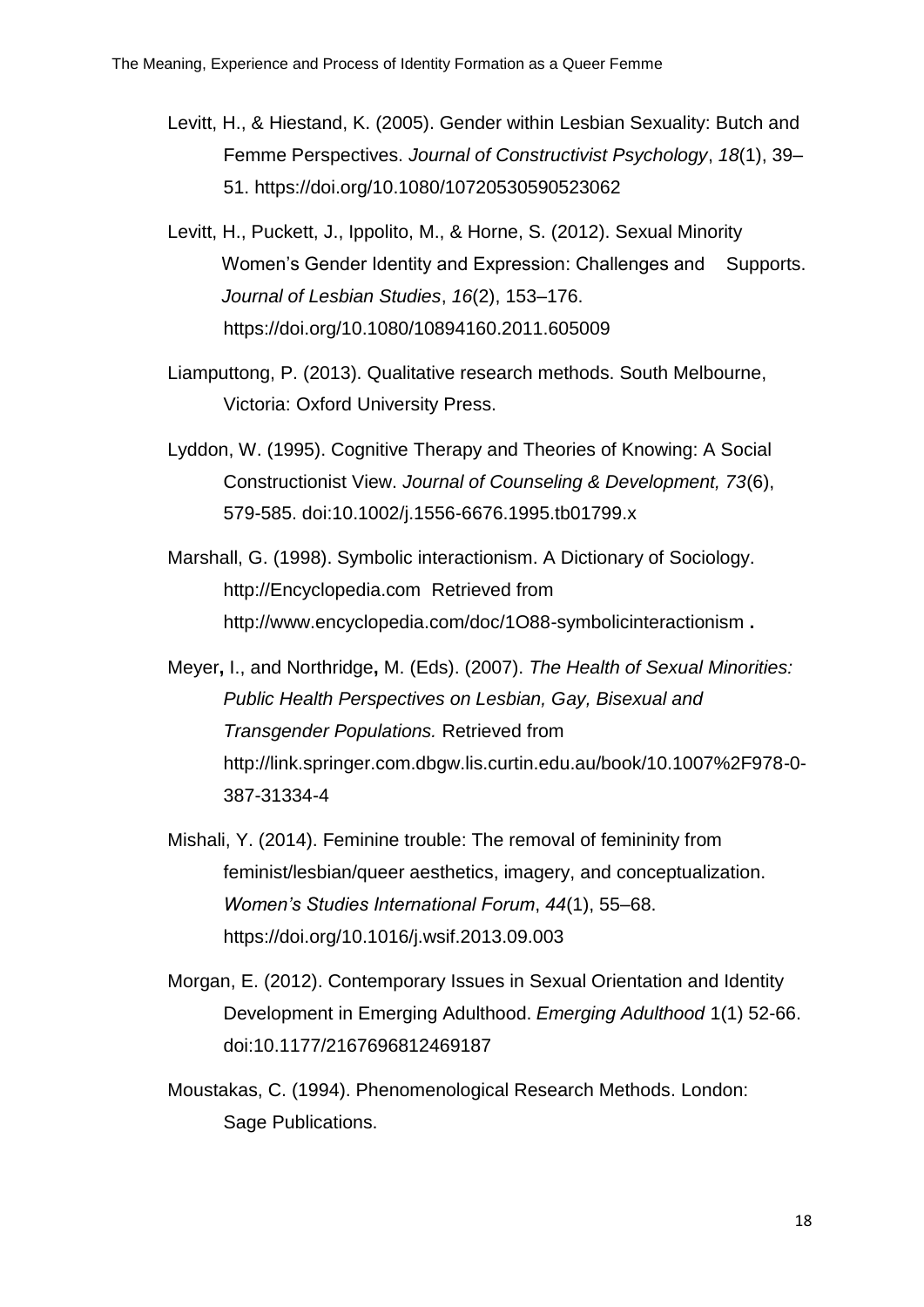- Nagoshi, J., Nagoshi, C., & Brzuzy, S. (2014). *Gender and Sexual Identity*. *Gender and Sexual Identity: Transcending Feminist and Queer Theory*. https://doi.org/10.1007/978-1-4614-8966-5
- National Statement on Ethical Conduct in Human Research 2007 (Updated May 2013). The National Health and Medical Research Council, the Australian Research Council and the Australian Vice-Chancellors' Committee. Commonwealth of Australia, Canberra. Retrieved from [http://www.nhmrc.gov.au/\\_files\\_nhmrc/publications/attachments/e72\\_n](http://www.nhmrc.gov.au/_files_nhmrc/publications/attachments/e72_n%09ational%09statement_130813.pdf) [ationalstatement\\_130813.pdf.](http://www.nhmrc.gov.au/_files_nhmrc/publications/attachments/e72_n%09ational%09statement_130813.pdf)
- Patton, M. (2002). Qualitative evaluation and research methods (3rd ed.). Thousand Oaks, CA: SAGE.
- Sophie, J. (1986) A Critical Examination of Stage Theories of Lesbian Identity Development, *Journal of Homosexuality, 12*(2), 39-51. doi:10.1300/J082v12n02\_03
- Taylor, J. (2011). The intimate insider: negotiating the ethics of friendship when doing insider research. *Qualitative Research*, *11*(1), 3–22. https://doi.org/10.1177/1468794110384447
- Rosario, M., Schrimshaw, E., Hunter, J., & Levy-Warren, A. (2009). The Coming-Out Process of Young Lesbian and Bisexual Women: Are There Butch/Femme Differences in Sexual Identity Development? *Archives of Sexual Behaviour, 38*(1), 34-49. doi:10.1007/s10508-007- 9221-0
- Rosenstreich, G., Comfort, J., & Martin, P. (2011). Primary health care and equity: the case of lesbian, gay, bisexual, trans and intersex Australians. *Australian Journal of Primary Health.* 17(4):302-8. doi:10.1071/PY11036
- Tong, A., Sainsbury, P., & Craig, J. (2007). Consolidated criteria for reporting qualitative research (coreq): a 32-item checklist for interviews and focus groups. International Journal for Quality in Health Care, 19(6), 349-357. doi:10.1093/intqhc/mzm042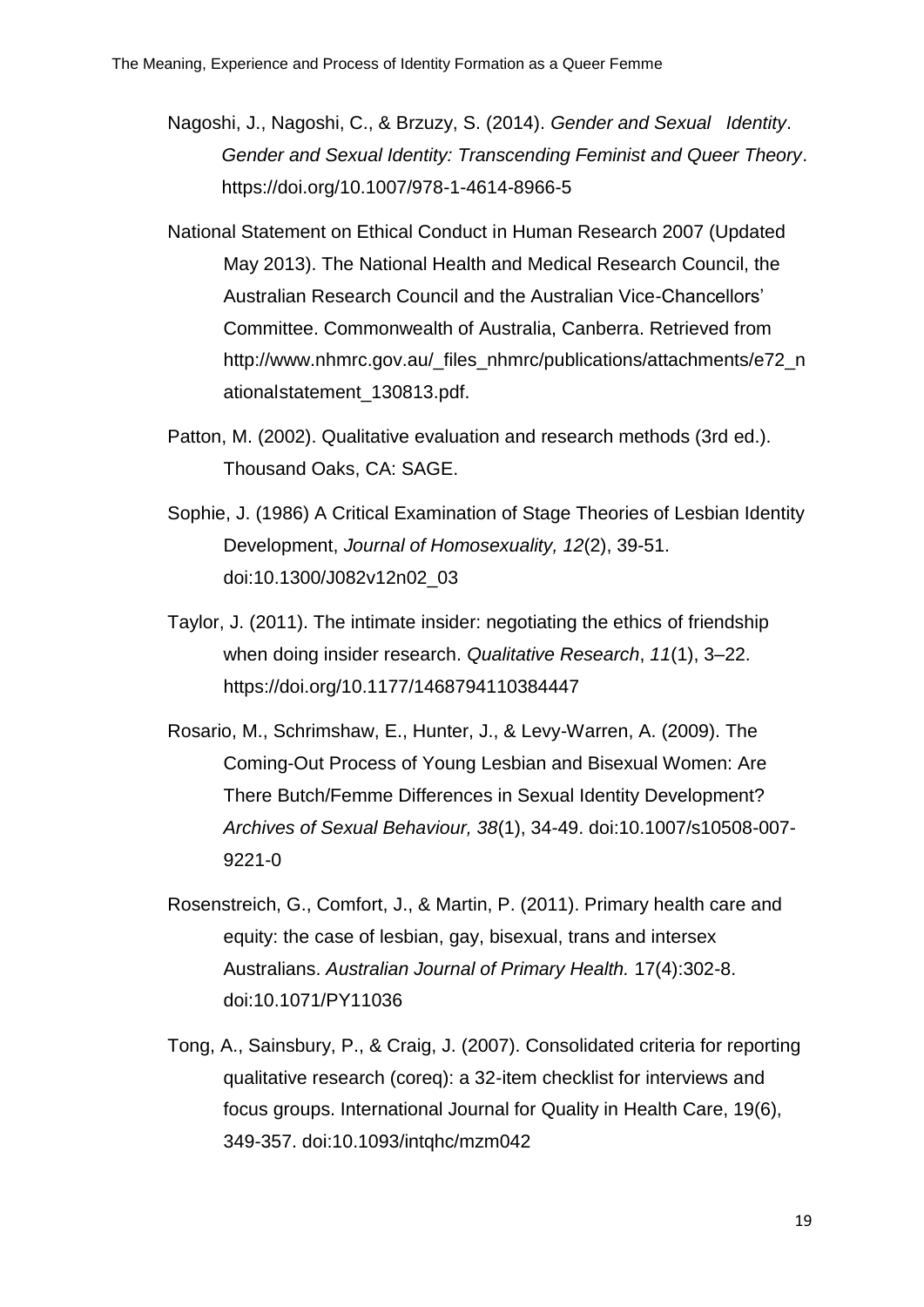- Tracy, S. (2010). Qualitative quality: eight 'big-tent' criteria for excellent qualitative research. Qualitative Inquiry, 16(10), 837- 851.doi:10.1177/1077800410383121
- Vanderleest, J., & Galper, C. (2009). Improving the health of transgender people: transgender medical education in Arizona. Journal of the Association of Nurses in AIDS Care, 20(5), 411-416. doi: 10.1016/j.jana.2009.07.003
- Williams, C. (2012). American Culture's Shifting Perspective on Female Homosexuality From the 1970 's to the Present, *4*(1).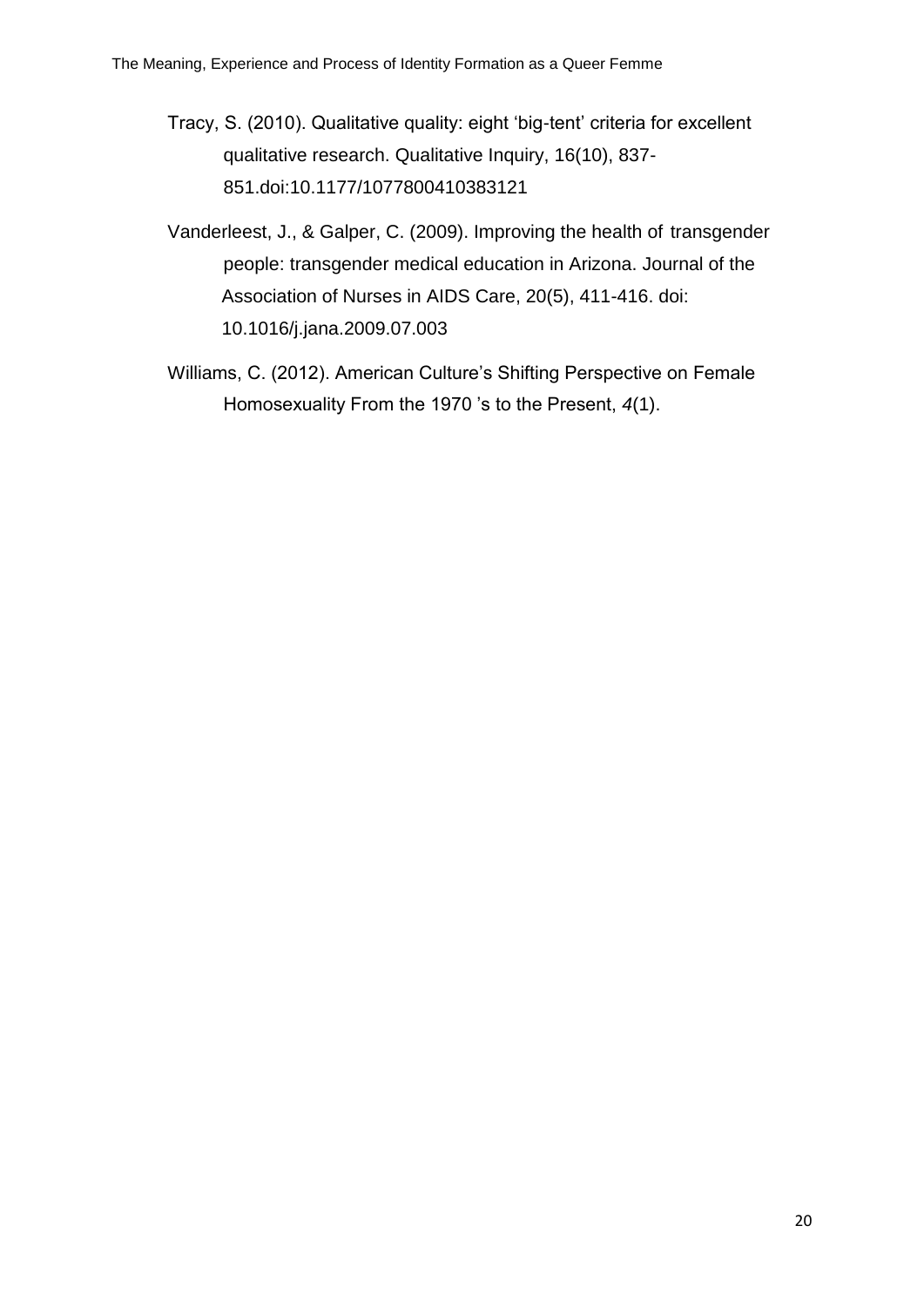The Meaning, Experience and Process of Identity Formation as a Queer Femme

**Section 2: Journal Article**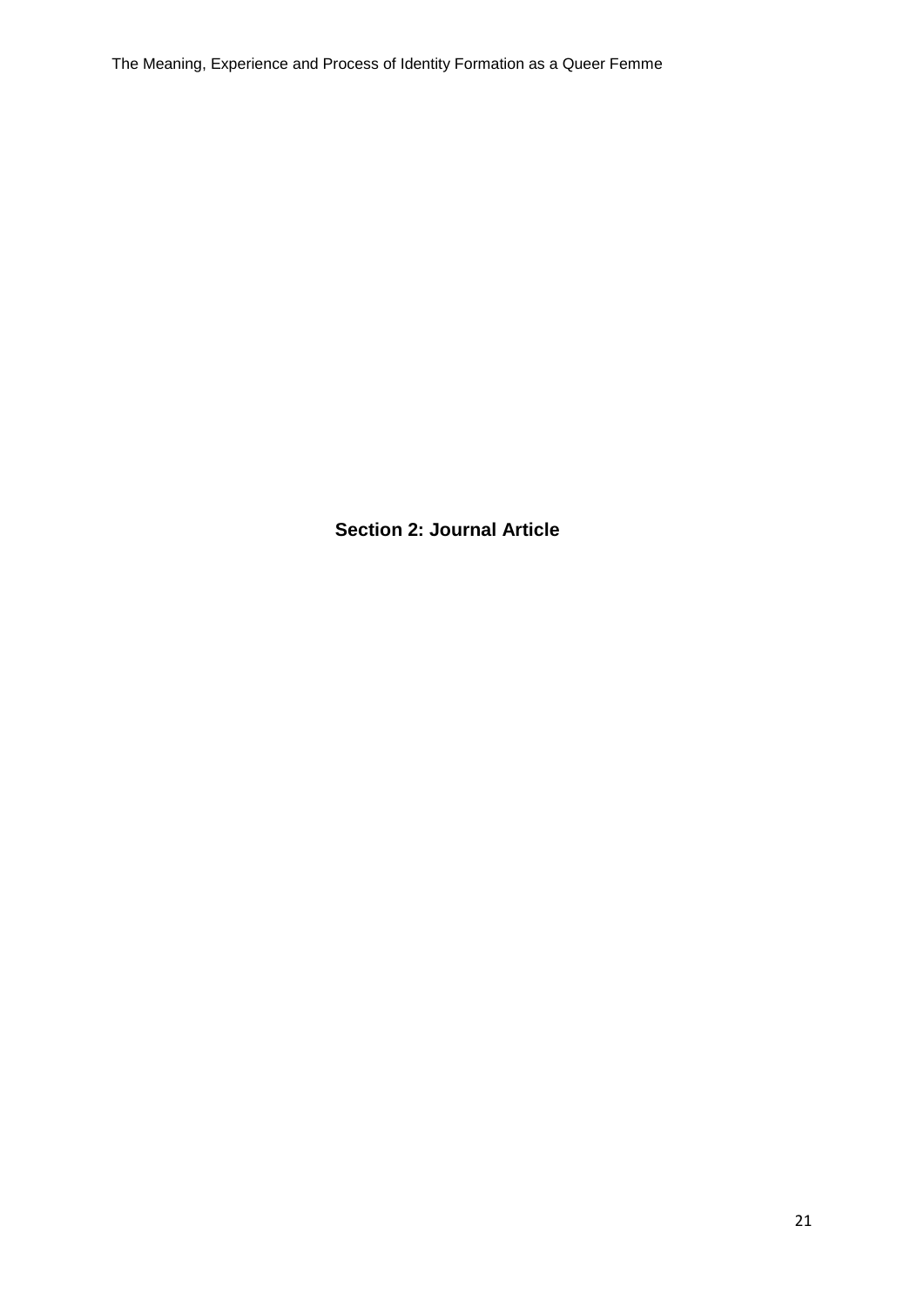## **The Meaning, Experience and Identity Formation Process for Queer Femme**

**Section 2: Journal Article**

## **1.0 Introduction**

In this research a phenomenological approach guided the exploratory investigation of the meaning, experience and the formation process of identity for people who identify as Queer Femme<sup>3</sup>.

There is research on queer identity, femininity, identity formation and meaning of identity, but little on the Queer Femme identity. It is anticipated that this study will add to the body of information on the experience and meaning of identity and formation for a new and rapidly emerging identity. Sixteen participants were recruited, over a two-month period, following a pilot interview. The research included individual semi-structured, in-depth interviews which were recorded, transcribed and examined using thematic analysis.

The meaning of queer femme was not easily defined, (Levitt et al, 2003; Pearce, 2012). Both Levitt et al, (2003) and Pearce (2012), described femme as being the opposite of masculine and butch, but also not being a stereotypical woman loving woman, one who had a feminine presentation rather than masculine or androgynous one. This research also showed that it was both an external presentation as well as an internal sense of self, that was strong, proud and fierce, rather than weak and passive as is often the perception of people who are feminine. But that it could also be the values and politics of the individual that were radical and progressive. Queer femme as an identity could be innate or it could also be an expression that varied in differencing context, fluid and often socially constructed (Pearce, 2012).

The assumption of heterosexuality and the invisibility as being a queer, woman loving woman was a common experience for femme women (Levitt et

**.** 

<sup>&</sup>lt;sup>3</sup> Queer Femme is an identity term that may indicate a diversity in sexual orientation and/or gender identity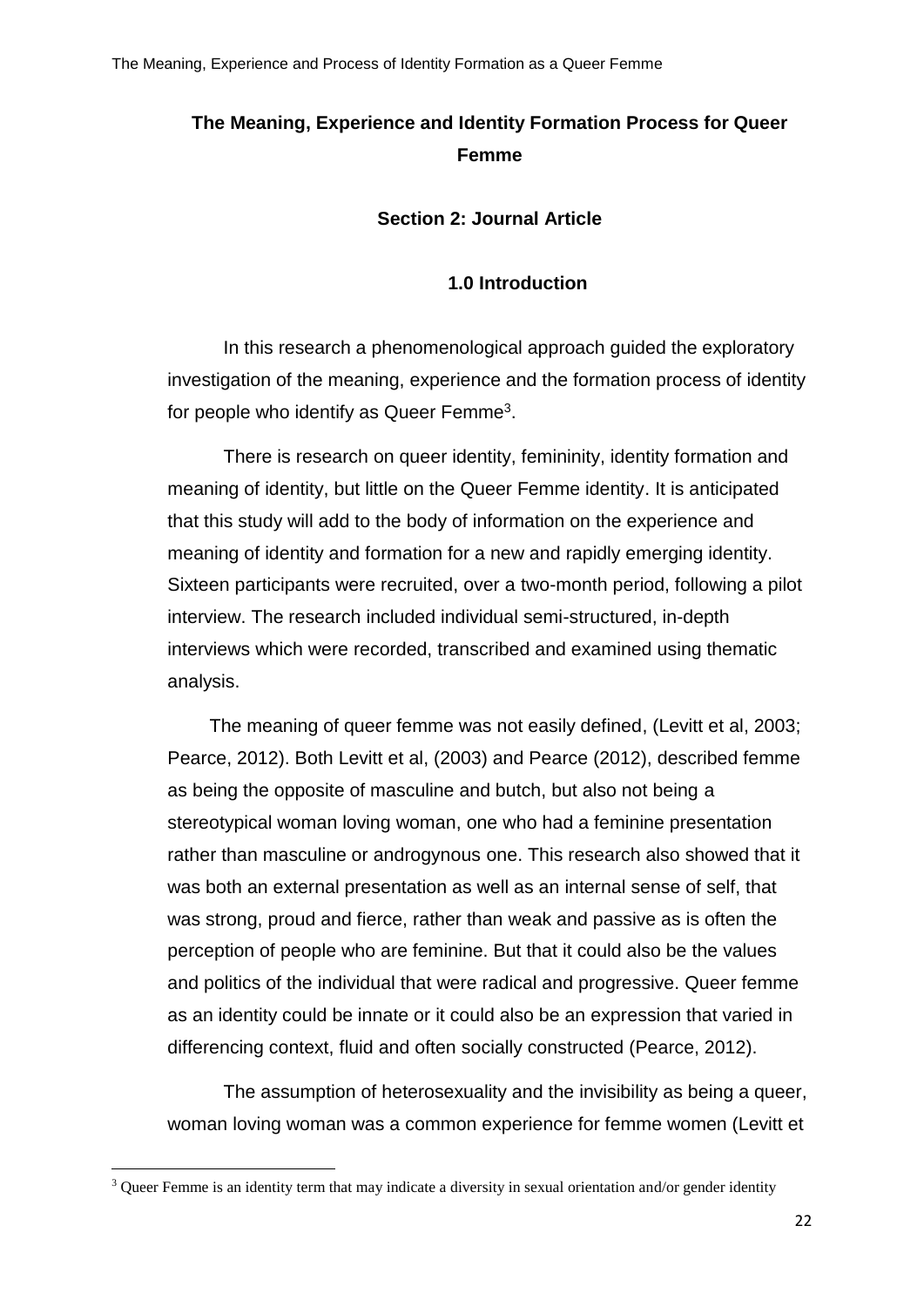al, 2003; Mishali, 2014; Pearce, 2012 & Vannewkirk, 2006). This invisibility and assumption of heterosexuality often led to unwanted advances by heterosexual men; discrimination by the queer community, particularly lesbians; and the need to reveal their identity over and over in both the heterosexual and queer community, which was often met with disbelief. (Eves, 2004; Levitt et al, 2003; Mishali, 2014; Pearce, 2012 & Vannewkirk, 2006). Femme woman were often assumed by other lesbians, to be either, not being authentic in themselves as women loving women or met with suspicion about their motives by trying to pass as heterosexual. They were only perceived as being visible when with a more masculine partner or wearing some visible sign of queerness (Mishali, 2014).

The research by Pearce (2012) showed that for some women the desire to be more visible within the queer community led to them trying to present in a more masculine or androgynous way and that this often felt ingenuous and uncomfortable. But for many they eventually found a way to incorporate their femininity with their queer identity in their presentation and to feel a sense of embracing their femme identity, while also making a statement that challenged the perception of how a lesbian should be. This was assisted by a growing awareness of the femme identity within the queer community. Pearce (2012) also reported that the ability to pass as heterosexual, afforded a level of privilege that led to less discrimination based on presentation.

The process of identity formation includes exploring identity, assessing what identity fits and finally the integration of the new identity for the individual in many areas of their life. While this process is often believed to occur during adolescence it can occur at any time throughout an individual's life (Marcia, 1989). Identity can include gender, sexuality, race, ethnicity, faith, familial role, and class and is a sense of one's values, goals, and beliefs that inform the sense of self (Erikson, 1950; Marcia, 1989).

There were various models of identity formation proposed over decades, the most popular by Cass's (1974) and McCarn and Fassinger (1996). The majority were stage-based models (Cass,1974; Chapman & Brannock, 1987; Coleman, 1982; Downing and Roush, 1985; Faderman,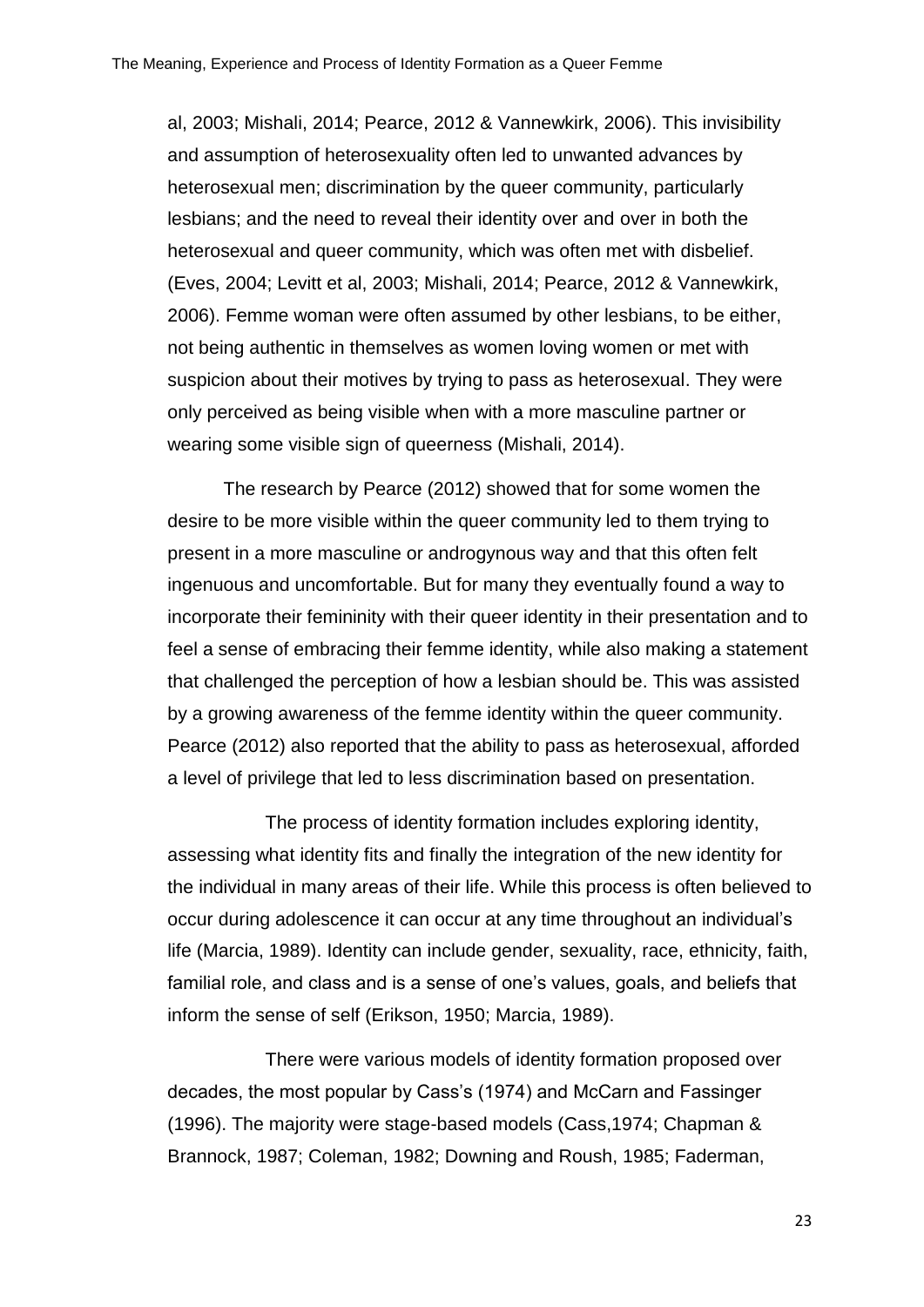1984; Erikson,1950; Marcia,1989; McCarn and Fassinger, 1996; Levitt et al, 2003; Levitt & Heistand, 2005; Minton & MacDonald, 1984; Mosher and Cross, 1971; Ossana, Helms and Leonard, 1992; Pearce, 2012; Sophie, 1985-1986; Yarhouse, 2001). Processes rather than stages were suggested by D'Augelli (1994) and followed by several other researchers (Richardson & Hart, 1981; Rust, 1993; Horowitz & Newcomb, 2002), while Schneider (2001) suggested a trajectory process. Holden and Holden (1995) then offered another alternative, dimensions, instead of stages or processes, where people rate themselves from homosexual to heterosexual along a continuum for each dimension

In the 1990s the discussions about sexual and gender identity changed with the advent of queer politics and queer theory (Kirsch, 2006; Sullivan, 2003). This decade ended with the work of Savin-Williams and Diamond (1999) and the Differential Development Trajectory (DDT) framework and then the Intimate Careers Model (ICM) from Peplau, Spalding, Conley and Veniegas (1999). Both models incorporated internal, external and relationship changes over a lifetime.

This concept was followed by Diamond (2007) with the introduction of the concept of "periodic reorganisation" in the Dynamic Systems Approach. This included the fluidity of sexual orientation and that identities, attraction and behaviours can be flexible over a lifetime, are nonlinear, with multiple trajectories, and with many possible outcomes. Hammack and Cohler (2009) introduced a new paradigm, a narrative and life course perspective, where people make sense of their identities though their narrative in both a historical and societal context. This was then followed by Dillon (2011), incorporating group membership and social processes with the individual, this included five, flexible and nonlinear statuses.

Pearce (2012) continued the non-linear concept with their Non-Linear, Context Dependent Model of Femme Identity Development which was experiential with a variety of alternative paths and outcomes. This model proposed that it is acceptable for a person to depart from the process of identity development at any time, and there is an intersection of life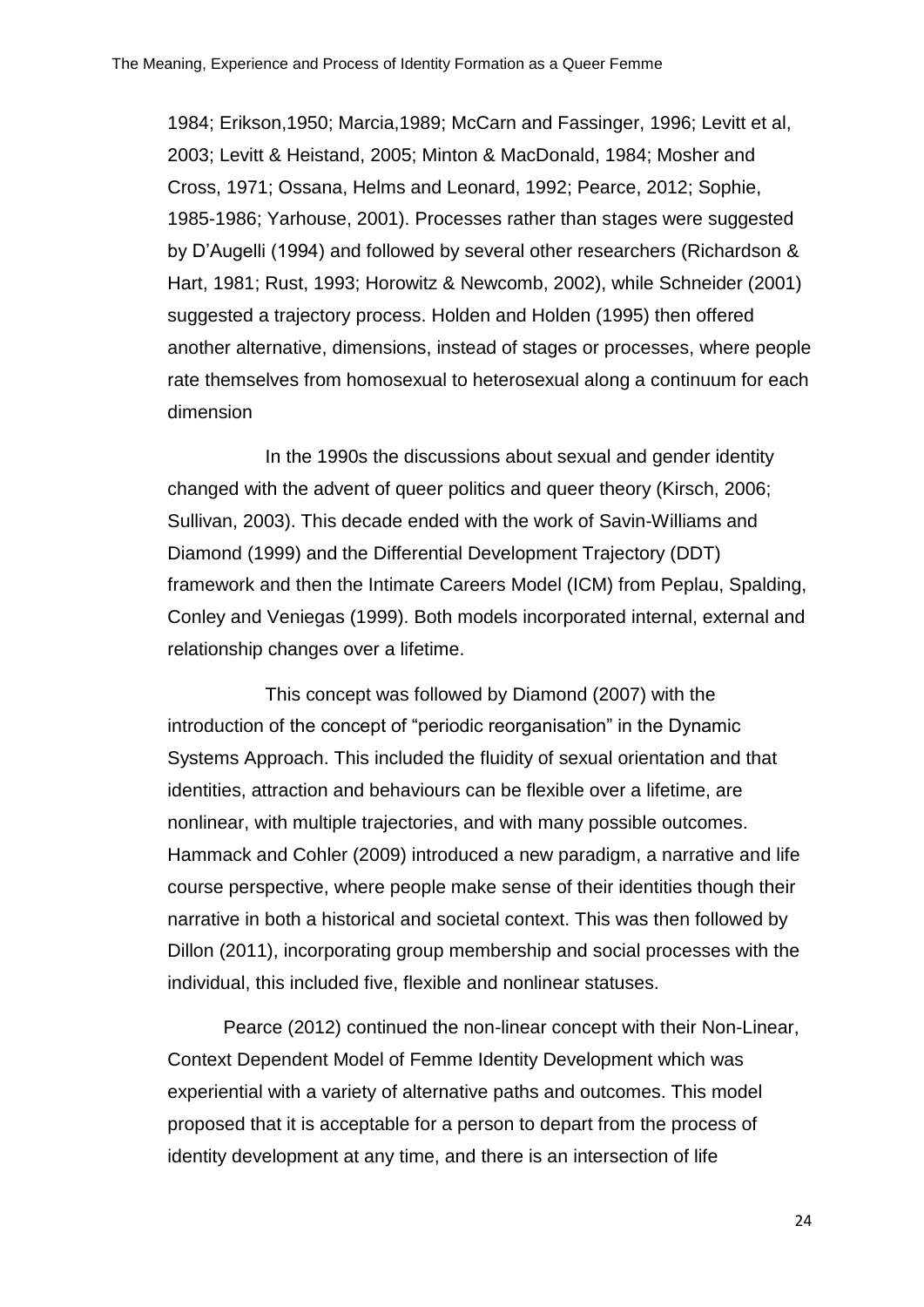experiences, and multiple identities. In the same year, Tate (2012) developed the Life-Course Identity Model which posits two models of self-categorisation which can occur at any point these are: the current identity only and identity across any point during the lifetime. The most recent model is the Inclusive Model from Tate and Pearson (2016) which proposes four different convergent experiences: passionate, nonsexual female friendships; sexual contact with both sexes; a diversity of lesbian identifications; and sexual personality considerations.

#### **1.1 Aims**

**.** 

To investigate the process of identity formation, the experiences and meaning of identity for people who identify as Queer Femme.

#### **1.2 Objectives**

1. Explore the meaning of identity for people who identify as Queer Femme.

2. Explore the individual experiences of identity for people who identify as Queer Femme.

3. Understand the process of identity formation for people who identify as Queer Femme.

#### **1.3 Public health statement of significance**

The process to openly identify as being of a diverse gender or sexuality can often be fraught with confusion, uncertainty and fear. People are generally raised with a societal message that they will be heterosexual and cis-gender<sup>4</sup> (Johns, Zimmerman, & Bauermeister, 2013; Morgan, 2012).

People with diverse gender and sexual orientation experience stigma and discrimination based on their diversity (Meyer**,** & Northridge**,** 2007). These experiences are social determinants of health that lead to health disparities and a greater incidence in the areas of mental health, suicidality (Hatzenbuehler, 2011), substance use and sexual health (Meyer**,** & Northridge**,** 2007; Rosenstreich, Comfort & Martin, 2011). Queer Femme is

<sup>&</sup>lt;sup>4</sup> Cisgender is when a person identifies their gender in line with their sex assigned at birth.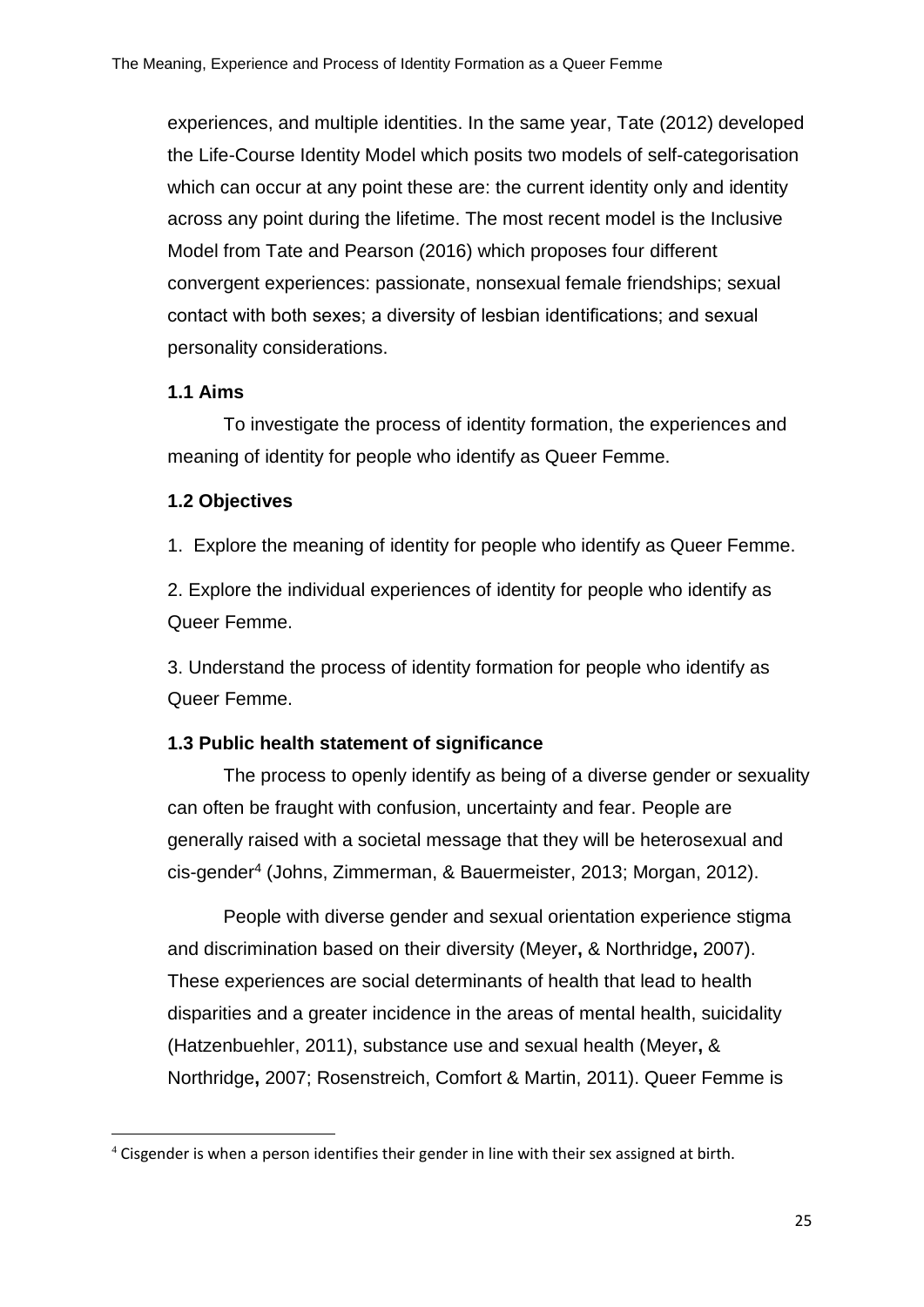often experienced as an invisible, but newly emerging, identity that faces layers of discrimination due to a lack of acceptance and understanding, not being visible as sexually diverse and based on stereotypes about women loving women (Rosario, Schrimshaw, Hunter, & Levy-Warren, 2009; Dahl, 2010; Hayfield, Clarke, Halliwell, & Malson, 2013). It is important to research the Queer Femme identity to gain a greater understanding of the experiences of people with this identity. This will inform services to gain a better understanding of people's experiences, how these experiences impact on the person and to then become inclusive in their service provision.

#### **2.0Methodology**

#### **2.1 Study design**

This research was guided by a phenomological methodology, it is the most appropriate methodology when researching the lived experience of people who identify with a minority group, by using a small number of people to inform an understanding of the participant's individual lived experiences (Liamputtong, 2013). This study focuses on the individual's personal experiences, deep thoughts and the interpretation and construction of sexual identity. It was seen that this would be most useful within the context of researching the Queer Femme identity (Dahl, 2010; Holloway & Todres, 2003; Adams, & Jones, 2011; Moustakas, 1994).

A framework of *Social Construction Theory* (Cottone, 2007; Gergen, 2011; Lyddon, 1995) and *Symbolic Interactionism* (Marshall, 1998) underpins this research as, both these frameworks inform identity development. *Social Construction Theory* explores identity formation in a social context that is informed by social interactions and relationship experiences (Cottone, 2007; Gergen, 2011; Lyddon, 1995). *Symbolic Interactionism* explores identity, embodiment, masculinity and femininity and the meaning people give to these within an ever-evolving social context and the remaking of their identity as a social construction (Marshall, 1998). It focuses on the individual's personal experiences, deep thoughts and the interpretation and construction of sexual identity, this will be most useful within the context of Queer Femme identity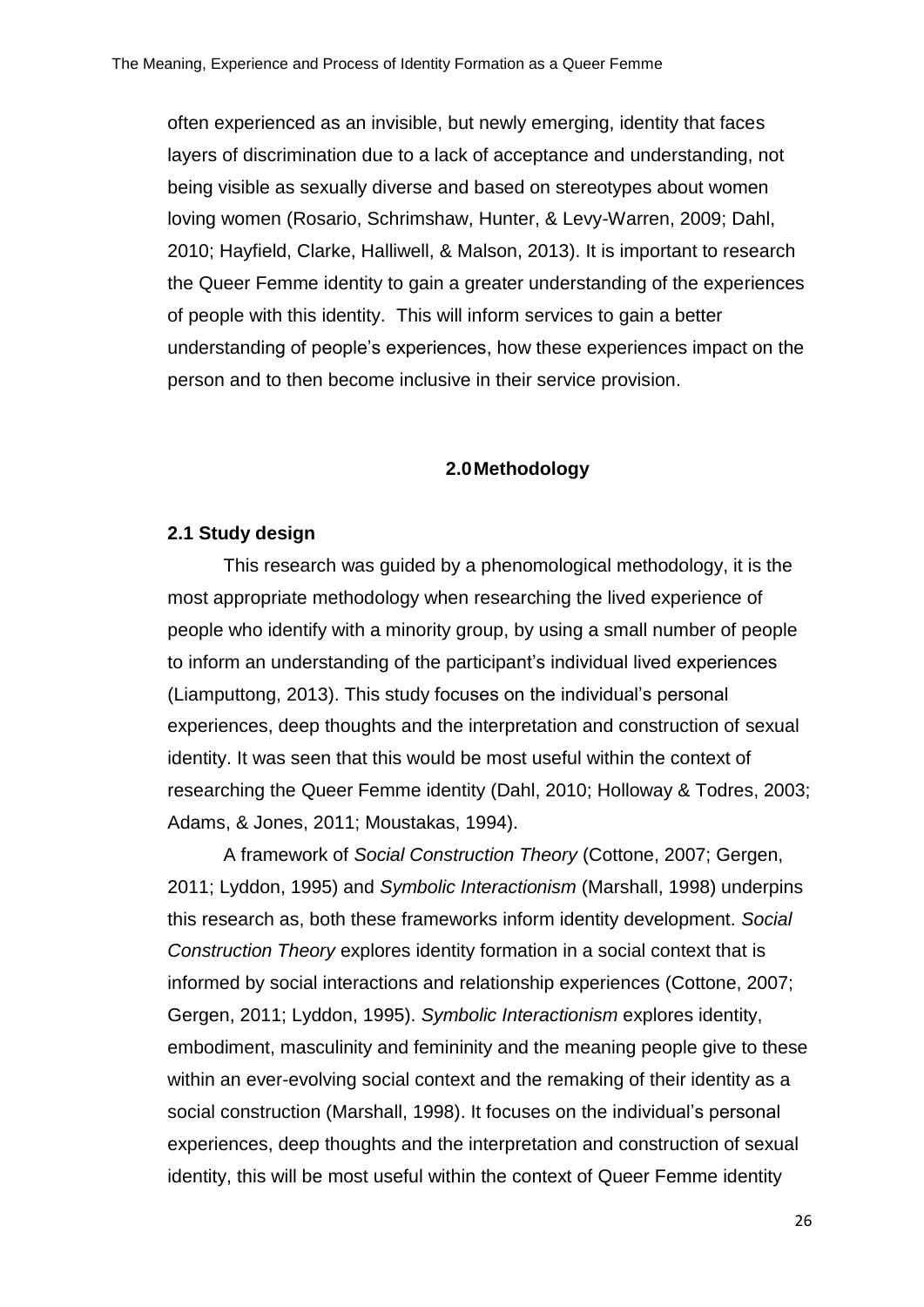(Dahl, 2010; Holloway & Todres, 2003; Adams, & Jones, 2011; Moustakas, 1994).

Building rapport with the research participants is enhanced by the researcher holding the same identity as the participants, which encourages honest answers to questions and increased the opportunity to understand the subjective nature of the responses (Liamputtong, 2013). A researcher working within their own community brings an intimate insider perspective to the research that offers a unique opportunity to create an environment where participants may disclose more than they would to an outsider (Taylor, 2011). The inside outsider research team (i.e. student researcher and supervisor) configuration will enhance the opportunity to bring a diversity of interpretation to the data, with one researcher holding a similar identity to the participants and the other researcher bringing a different lived experience to the team (Thomas, Blacksmith &Reno, 2000).

#### **2.1.1. Interview protocol development**

The interview protocol was developed in collaboration with the research supervisor and after a literature review was conducted on the queer, femme and queer femme identity process, meaning and experiences. This review highlighted gaps in research that then informed the interview questions around these particular topics.

A pilot interview was conducted with AB to assess the suitability of the questions from a participant view point. The questions were then reassessed and feedback from the pilot interview informed the final eight questions in the semi structured interviews.

#### **2.2 Participants**

Sixteen participants were recruited using purposive, convenience, snowball sampling and utilising an e-flyer distributed via email networks and social media (see Appendix H). In particular Facebook pages that are designated for people who identify as Queer Femme, were used to recruit a purposive convenience sample (Browne, 2005; Burnard, 2004; Vanderleest & Galper. 2009).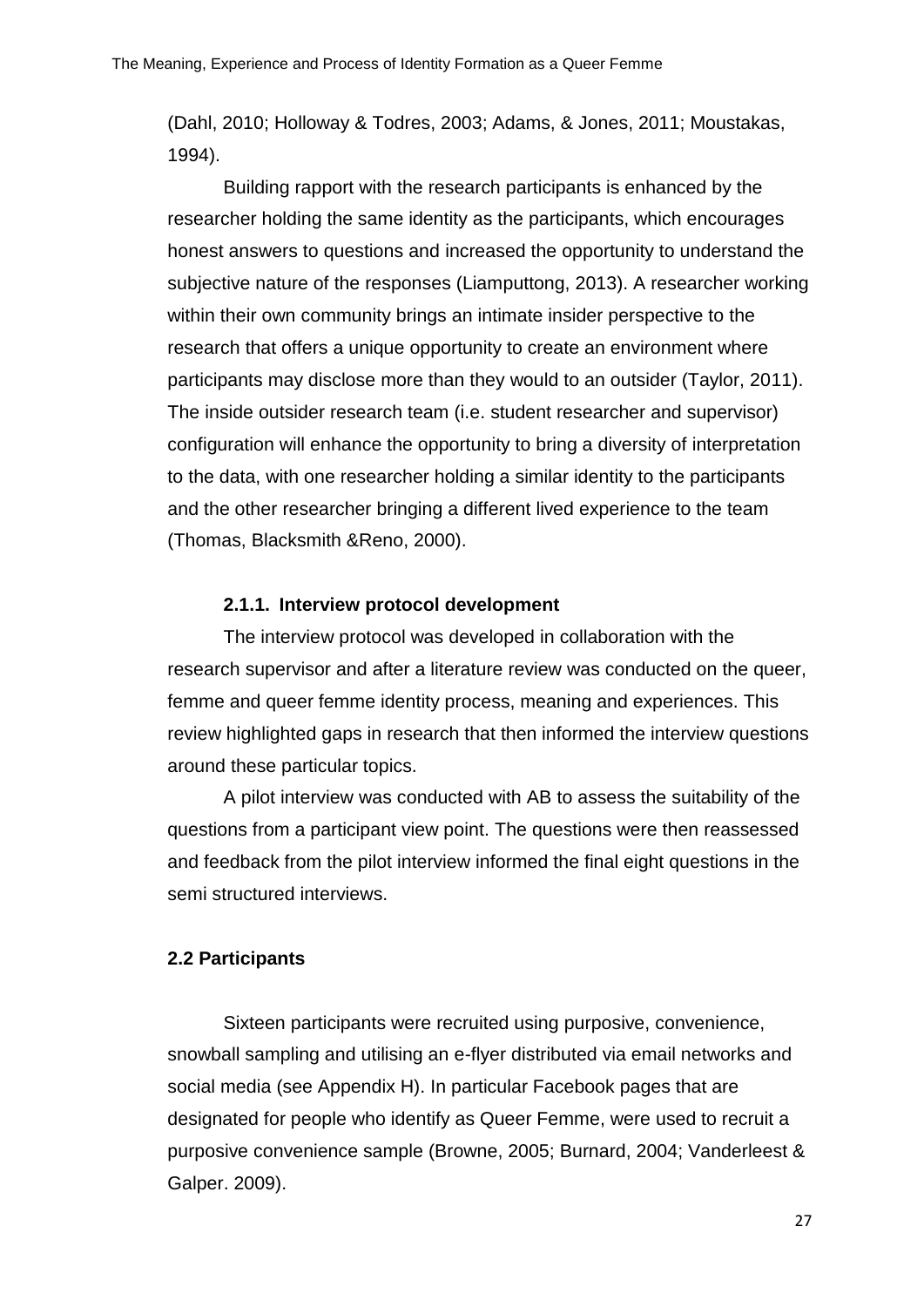Twenty-five people initially expressed an interest in being interviewed, twenty of these returned the participant consent form and sixteen were interviewed.

#### **2.2.1 Inclusion and exclusion criteria**

Participants were over 18 years of age, competent in English, living in Australia and self-identified as Queer Femme. Participation in the research was voluntary and all participants were free to withdraw at any time prior to approving the transcript of their interview.

#### **2.2.2 Pilot Interview**

A pilot interview was conducted to ascertain that the interview questions were appropriate and easily understood. An example of the pilot interview questions can be found in Appendix A.

#### **2.3 Ethics**

It is vital to ensure the cultural safety and support of participants who are members of a marginalised culture (National Health and Medical Research Council, 2013). This was done by providing a confidential and safe place to hold the interview, anonymity and confidentiality of all information and ensuring that the participants understand the participant information and consent forms. The pilot interview guaranteed the interview questions were ethical and easily understood, and an opportunity to debrief after the interview and review the transcript enhanced the safety of participants (Liamputtong, 2013). Providing the opportunity to not answer questions that they are uncomfortable with, the ability to stop the interview at any time, checking in with participants during the interview and supplying them with support resources on conclusion of the interviews created a safe and supportive process (Meyer, 2007).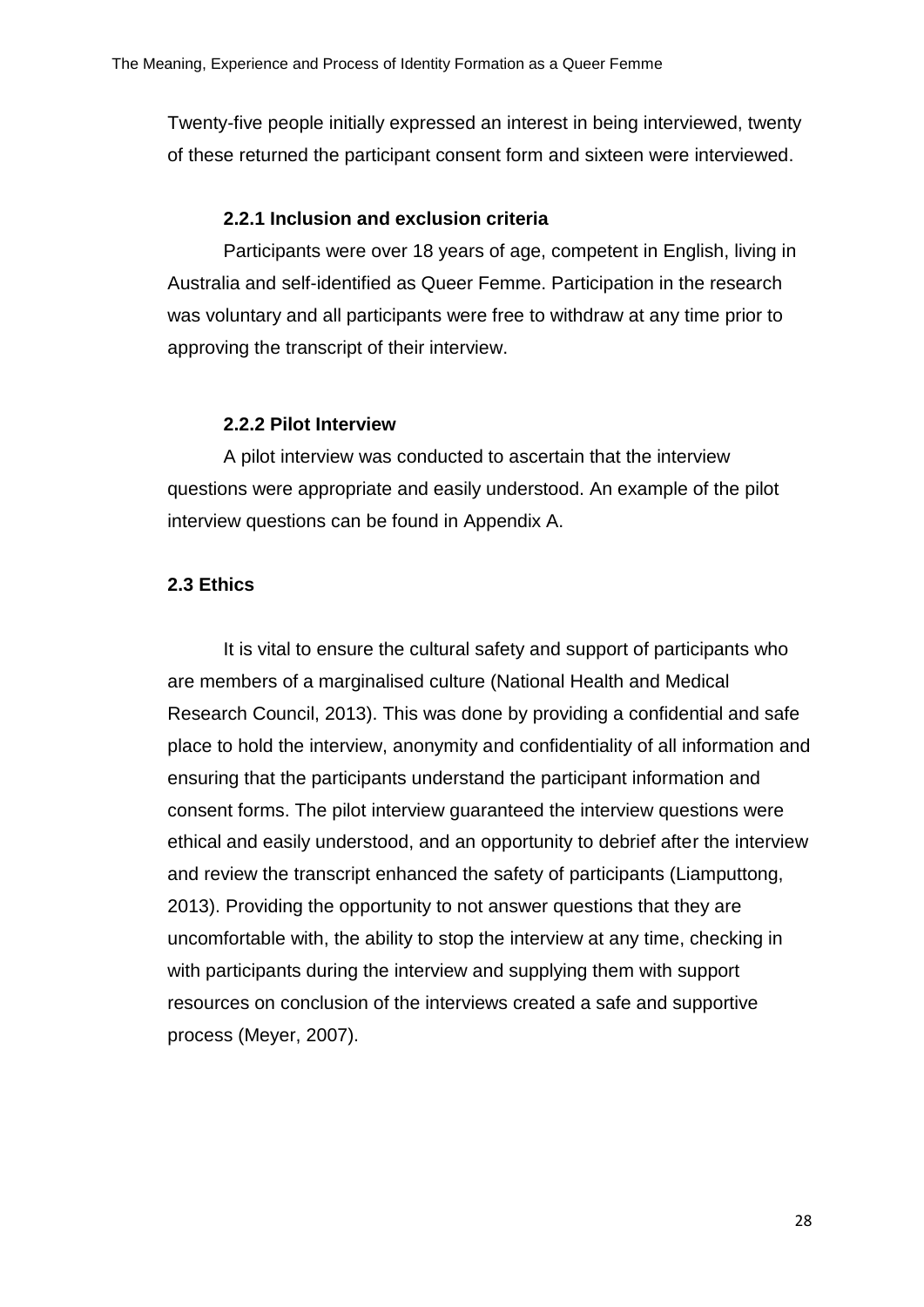#### **2.4 Data Collection**

The research was conducted over a two-month period and included individual semi-structured, in-depth interviews which were recorded, and transcribed verbatim. The researcher conducted a pilot interview with a person who identifies as Queer Femme (AB), in order to evaluate the research protocol (Appendix C). The pilot interview explored the questions for the one-on-one interviews and research domains relevant to the participants. The interviews were conducted in a safe space, a private meeting room at the QLD AIDs Council, or via Skype for those participants who were not in Brisbane, which provided a confidential and comfortable environment that assisted with building rapport and fostered interview integrity.

The pilot interview contained a pilot participant information sheet (Appendix A), pilot interviewee consent form (Appendix B) and the proposed interview questions (Appendix C). The pilot participant read this information and signed the consent form, before they were asked the questions and for their feedback on all questions regarding the content and their understanding. This feedback on the research questions, in consultation with the research supervisor, allowed adjustment to the questions to ensure participant understanding (Braun & Clarke, 2013). The data from the pilot interview and feedback are reported separately to the final research findings.

The second data collection method was a 20-45 minute, audio recorded, semi structured in-depth interview with the other fifteen participants. These were conducted in the same environment as the pilot interview or via Skype. The interviews followed the same process as the pilot interview with participants reading and understanding the participant information sheet (see Appendix D) and signing the participant consent form (Appendix E), agreeing to participate in a recorded interview. Initial questions elicited specific demographic information on age, sex/gender and identity. Next, open-ended questions investigated the meaning of both Queer, Femme and Queer Femme, the process to identity for the participant and their experiences of this identity (Appendix F). All participants were provided with a resource list of services that offer support and an opportunity to debrief with the researcher (Appendix G).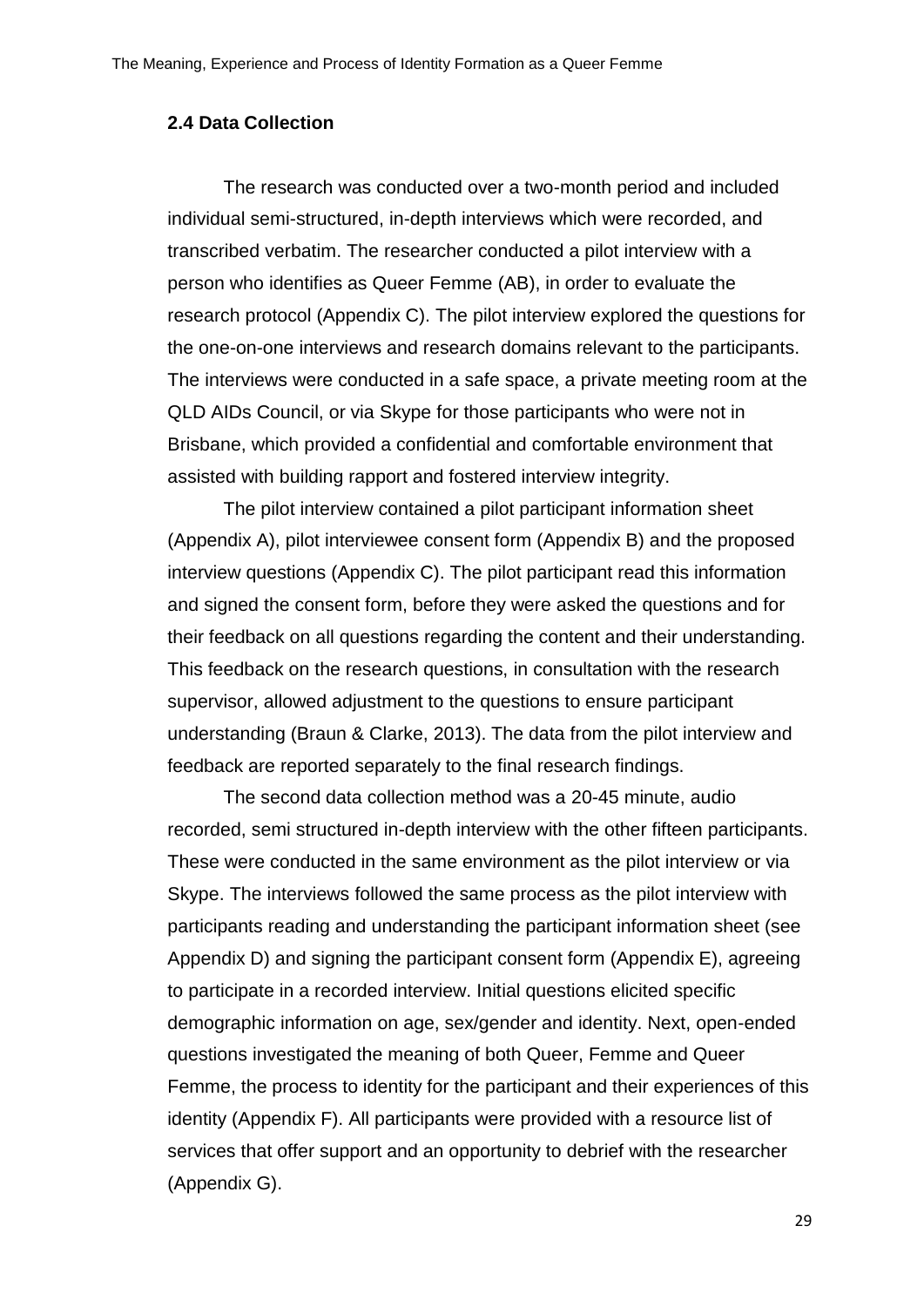The researcher recorded a reflective journal throughout the data collection period including their observations during the interviews to highlight the nuances of each interview and the interview process (Braun & Clarke, 2013).The researcher recorded personal reflections on the process of conducting the research, the researcher's personal bias, assumptions, reactions and emotions during the interviews that may influence the analysis of data (Braun & Clarke, 2013; Liamputtong, 2013; Tracy, 2010). These personal reflections were discussed with the supervisor, between interviews, on a regular basis. Recording reflections was also used during data analysis to process the development of theories and any changes in hypotheses. To ensure rigor the researcher provided the opportunity for participants to review their interview transcripts, this also increased trust in the researcher leading to honesty in responses (Liamputtong, 2013; Tong et al., 2007). Attempting to recruit a diverse sample increased the opportunity to gain a variety of responses from lived experience, thus gleaning rich data. This was done by gathering demographics from prospective participants to ensure they cross a variety of ages, genders and cultural backgrounds (Liamputtong, 2013; Tong et al., 2007).

#### **2.5 Data Analysis**

Data analysis was conducted using thematic analysis, which is a method that identifies themes as the data is analysed, it provides rich data, is flexible, and useful in participatory research (Braun & Clarke, 2006). During the interview process, while transcribing the interviews and reviewing the reflective journal, themes were identified (Braun & Clarke, 2013; Liamputtong, 2013). A variety of themes were reflected during every stage of the research, with similarities in the participants meaning, experiences and identity formation process. Finally, to maintain accuracy and transparency, the identified themes were discussed with the research supervisor (Tong et al., 2007; Tracy, 2010)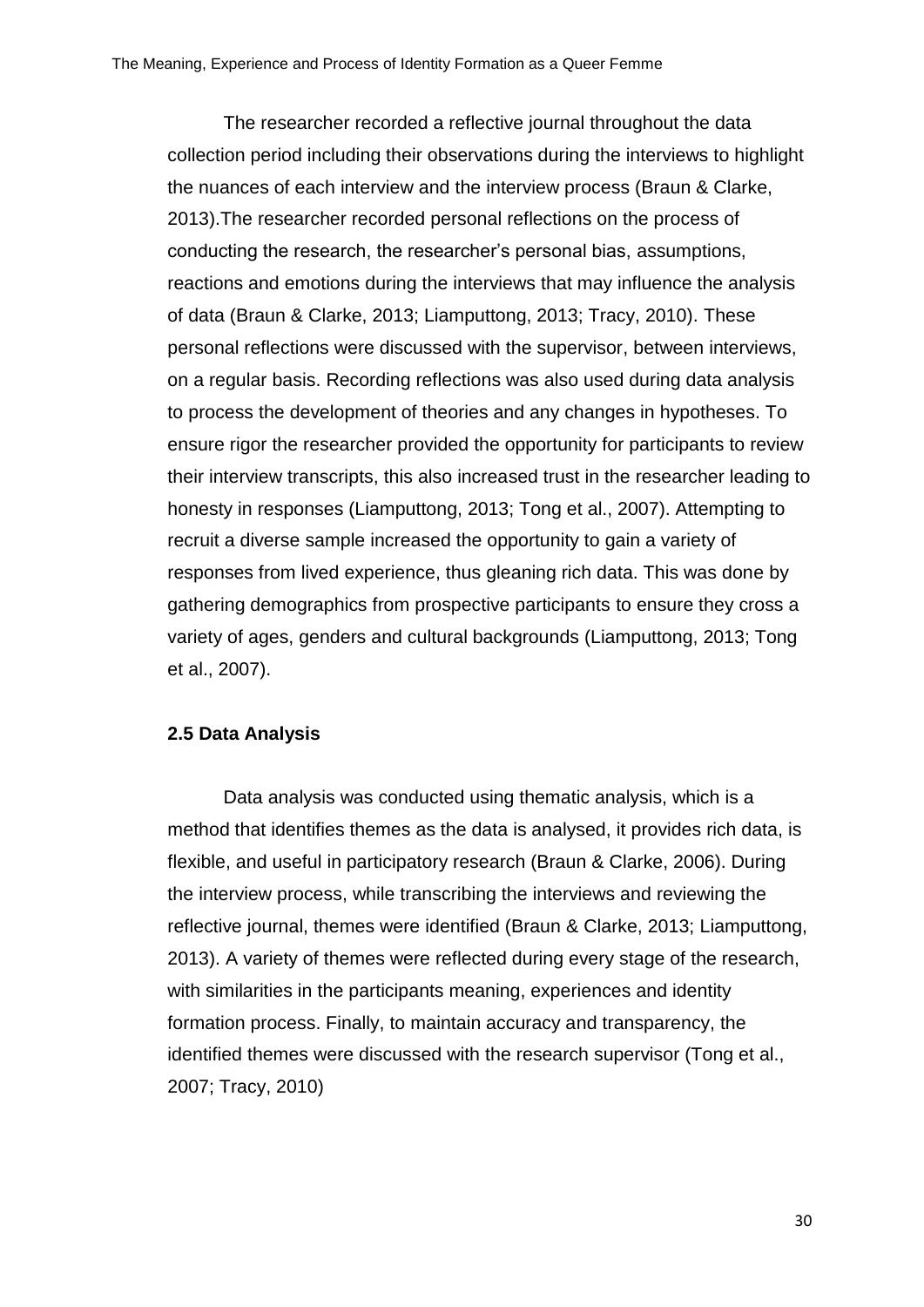#### **3.0 Results**

## **3.1 Demographics**

Participants ranged in age from 20 to 50 years of age. They came from a variety of gender identities including: cisgender women, trans women, and a male assigned at birth non-binary person. They identified their sexuality with various identity terms including: lesbian, queer, bisexual, pansexual, as can be seen in Table 1.

*Table 1: Demographics table of participants.*

| Pseudo-name | <b>Interview location</b>     | Age | <b>Sexual Identity</b>   | <b>Gender Identity</b>   |
|-------------|-------------------------------|-----|--------------------------|--------------------------|
| AB-Pilot    | QLD-Regional-face to face     | 30  | Queer                    | Female                   |
| CR          | QLD- metro-face to face       | 35  | Gay/queer                | Gender queer/boi<br>dyke |
| ZE          | QLD-metro-skype               | 23  | Queer femme homoflexible | Cis female               |
| SS          | NSW-regional-skype            | 23  | Hetero/pan               | Queer female             |
| JS          | QLD-metro-face to face        | 51  | Bi                       | Queer femme              |
| <b>KW</b>   | WA-metro-skype                | 39  | Mostly les               | Female                   |
| AL          | QLD-metro-face to face        | 33  | Queer femme              | Female                   |
| SG          | SA-metro-skype                | 30  | Queer lesbian            | Female                   |
| EH          | QLD-metro-face to face        | 23  | Lesbian                  | Cis woman                |
| MR          | QLD-metro-face to face        | 27  | Bi/queer                 | Female                   |
| KH          | QLD-regional-face to face     | 46  | Bi/pansexual             | Female                   |
| DM          | QLD-metro-face to face        | 53  | Bi/ambi/queer            | Female                   |
| <b>SR</b>   | SA-metro-skype                | 29  | Queer                    | Agender trans<br>woman   |
| KN          | QLD- regional-face to<br>face | 41  | Lesbian                  | Female                   |
| AP          | QLD-regional-face to face     | 38  | Lesbian                  | Cis female               |
| TK          | NSW-metro-skype               | 53  | Pan/queer                | Cis female               |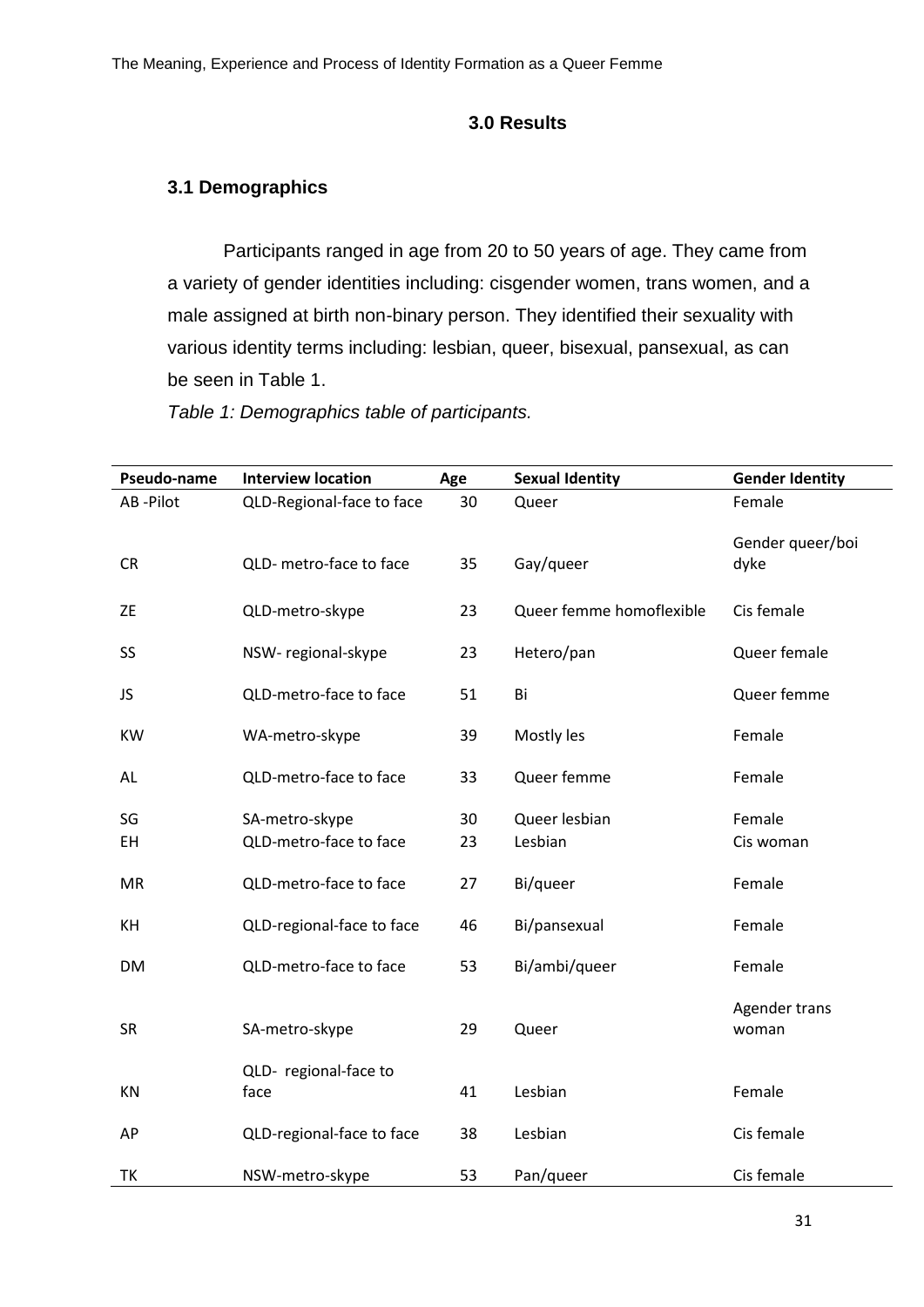## **3.2 Summary of Themes**

Using thematic data analysis, three main themes were identified with several sub themes across the main themes of: Meaning of Identity for Queer Femme, the Process of Identity formation for Queer Femme and the Experiences of Queer Femme Identity (see Table 2).

*Table 2: Themes derived from the data, with supporting sub themes.*

| Theme       | <b>Subthemes</b>                                                                            |
|-------------|---------------------------------------------------------------------------------------------|
|             |                                                                                             |
| Meaning     | 1. Presentation and Expression                                                              |
|             | 2. Sense of Being                                                                           |
|             | 3. Non-conforming and Diverse                                                               |
| Experiences | 1. Assumptions, Invisibility and<br>Discrimination                                          |
|             | 2. Coming Out and Educating others<br>3. Freedom and being seen Versus Passing<br>Privilege |
| Identity    |                                                                                             |
| Formation   | 1. Confusion                                                                                |
|             | 2. Finding Community                                                                        |
|             | 3. Conforming to queer<br>4. Embracing Identity                                             |
|             |                                                                                             |

# **3.3 Theme 1: Meaning of Identity for Queer Femme**

The theme of meaning of identity presented three sub-themes: Presentation and Experience; Sense of Being; and Non-conforming and Diverse. The meaning of identity and how queer, femme and queer femme all come together, elicited both the external presentation and expression as well as the internal sense of being. The ability to finally be recognised by other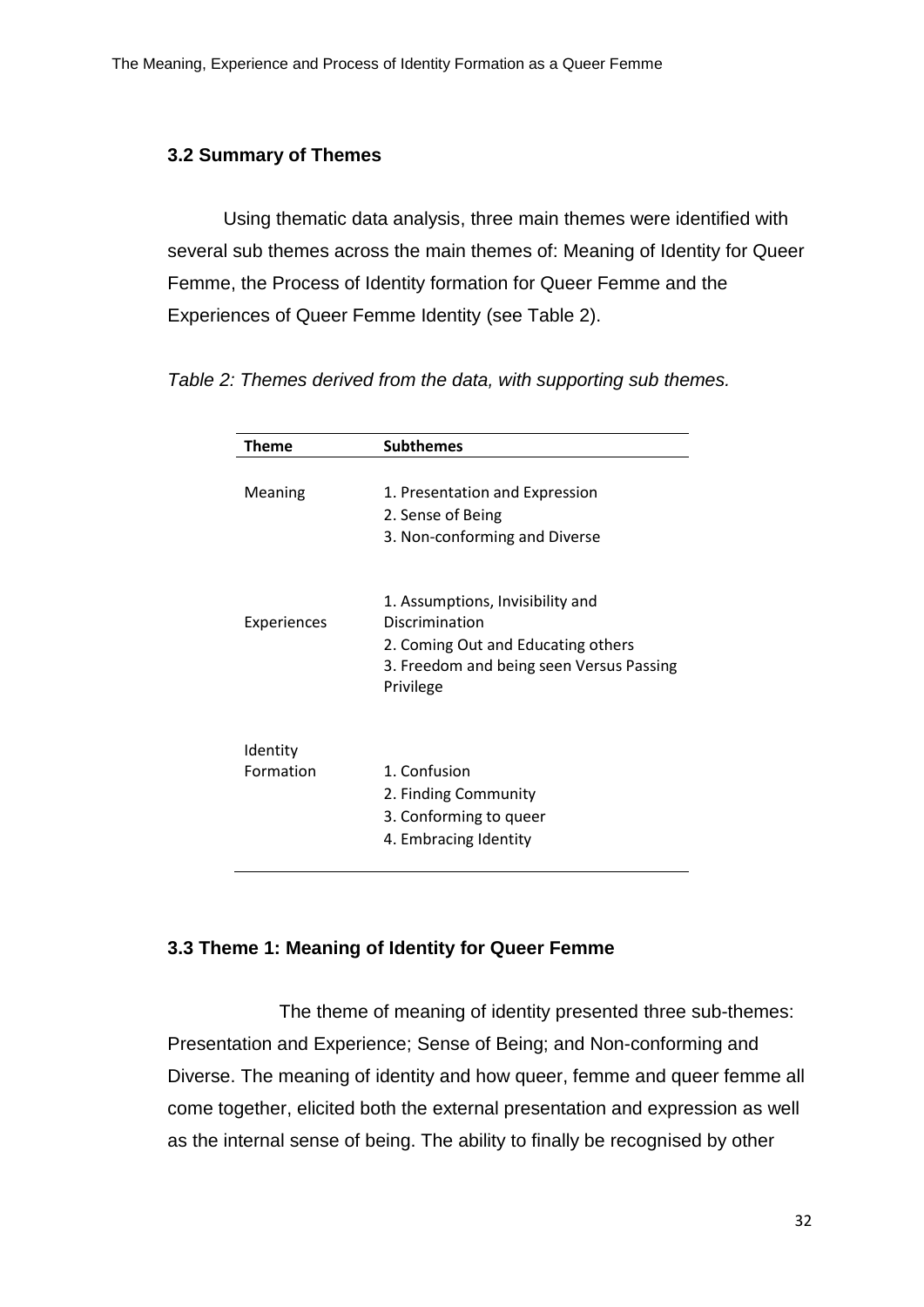queer people and also the freedom to not conform to societal norms and celebrate the diversity of the human experience was reported.

## **3.3.1 Presentation and Expression**

Most of the participants (AB, CR, ZE, SS, KW, AL, SG, EH, KH, KN, AP, MR) felt that their feminine presentation and the expression of their femininity was intrinsic to being queer femme. ZE explained how this worked for her:

I think it's quite a nice way to describe myself because, I look feminine, not something that a lot of people understand and maybe make a lot of assumptions on your sexuality based on that, but I think we are getting to that point where I am actually, I think that being queer and feminine and that is good for me, that was a really nice place to get to.... I can look feminine and embrace feminine and not be less queer

For AB it was the way that the term queer femme encompassed both of the concepts that she identified with, as she discussed:

So, it was about queer encompassed everything I am….so, for me saying that I'm queer femme then identifies that I am not just identifying as queer and I'm not just a femme (...) I am both of those things and they are uniquely me.

Sometimes this expression can be hyper feminine, or over the top, to such an extent that the person could not be assumed to be heterosexual as reported by participant EH," I'm so feminine I can't possibly touch men".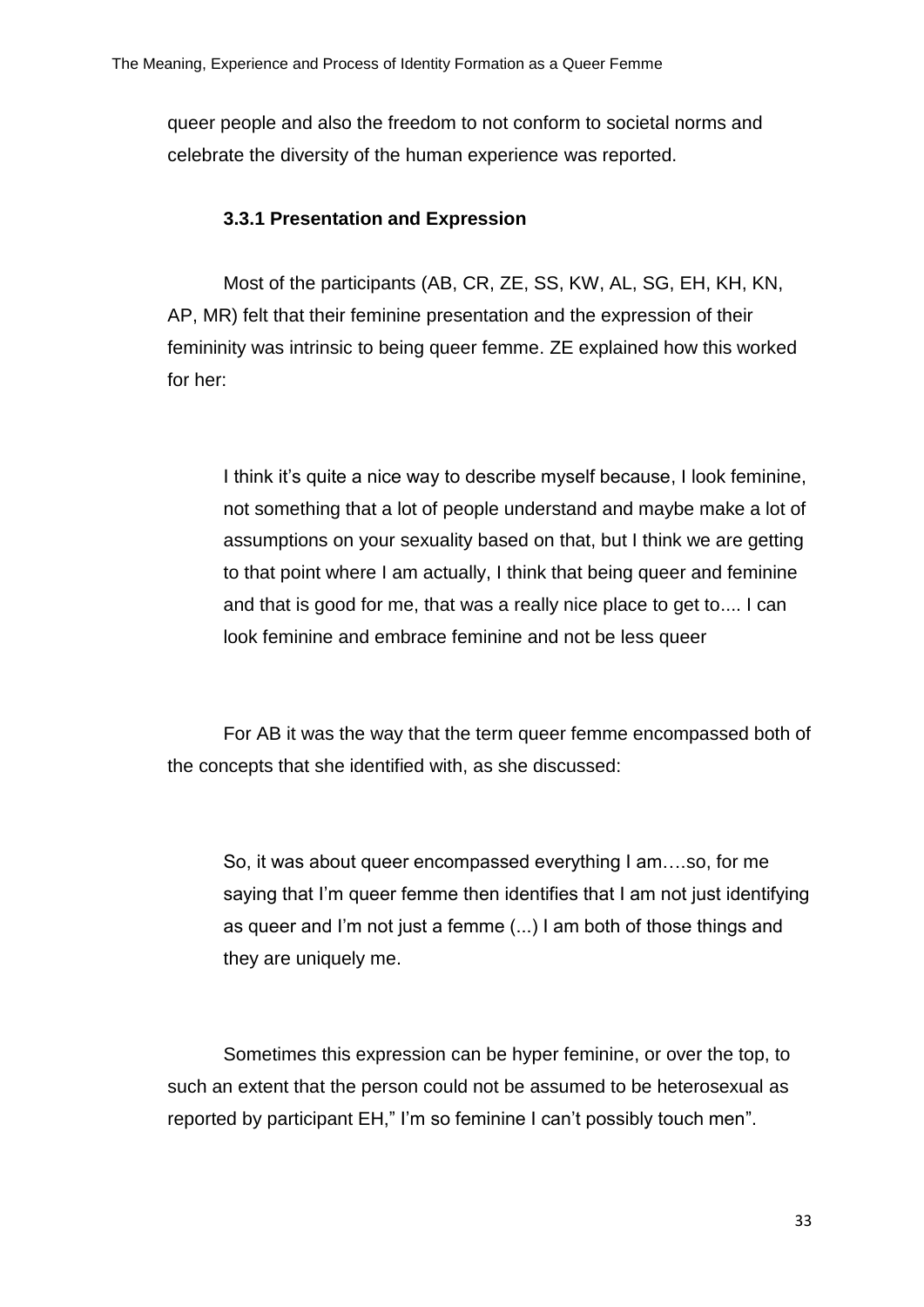Or as SR explained it can be "sharp and bold and upfront" and other participants used the terms "Amazing fierce femmes" (TK), "Strong" (CR, SR), "Radical" (SR) and "Proud" (SR) this showed that these participants saw queer femmes as being strong, fierce and proud rather than passive or weak. The dichotomy of this difference is explained by SR:

I mean that means a variety of things on a variety of levels for me. But I suppose that it's a more accurate representation of my perspective on how bodies relate to each other and what it actually means…I think that everything is so mixed up and everything is on such a continuum that actually defining opposites and defining sameness is kind of futile, kind of pointless. That's kind of why I say queer is about, are we the same gender are we a different gender, its complicated…. think about like divorcing femininity from, not necessarily softness, but certainly subservience and all those kinds of things. And making it something that's sharp and bold and upfront I suppose…. But yeah for sure, it's kind of about focusing on the aspects of it that is more radical and yeah sharp.

While AB explained that, for her, queer femme is a femininity that is beyond the experience of being propositioned and the gaze of heterosexual men, "Feminine expression or feeling but it's not within the heteronormative gaze".

# **3.3.2 Sense of Being**

Many participants (AB, KN, CR, ZE, JS, SG, KW, AL, KH) reported their identity as being more than their presentation or an expression, that the queer part of their identity may be about their sexuality or gender. For KW it was a much broader concept that encompassed their values, politics and often was core to how they saw themselves, KW explained: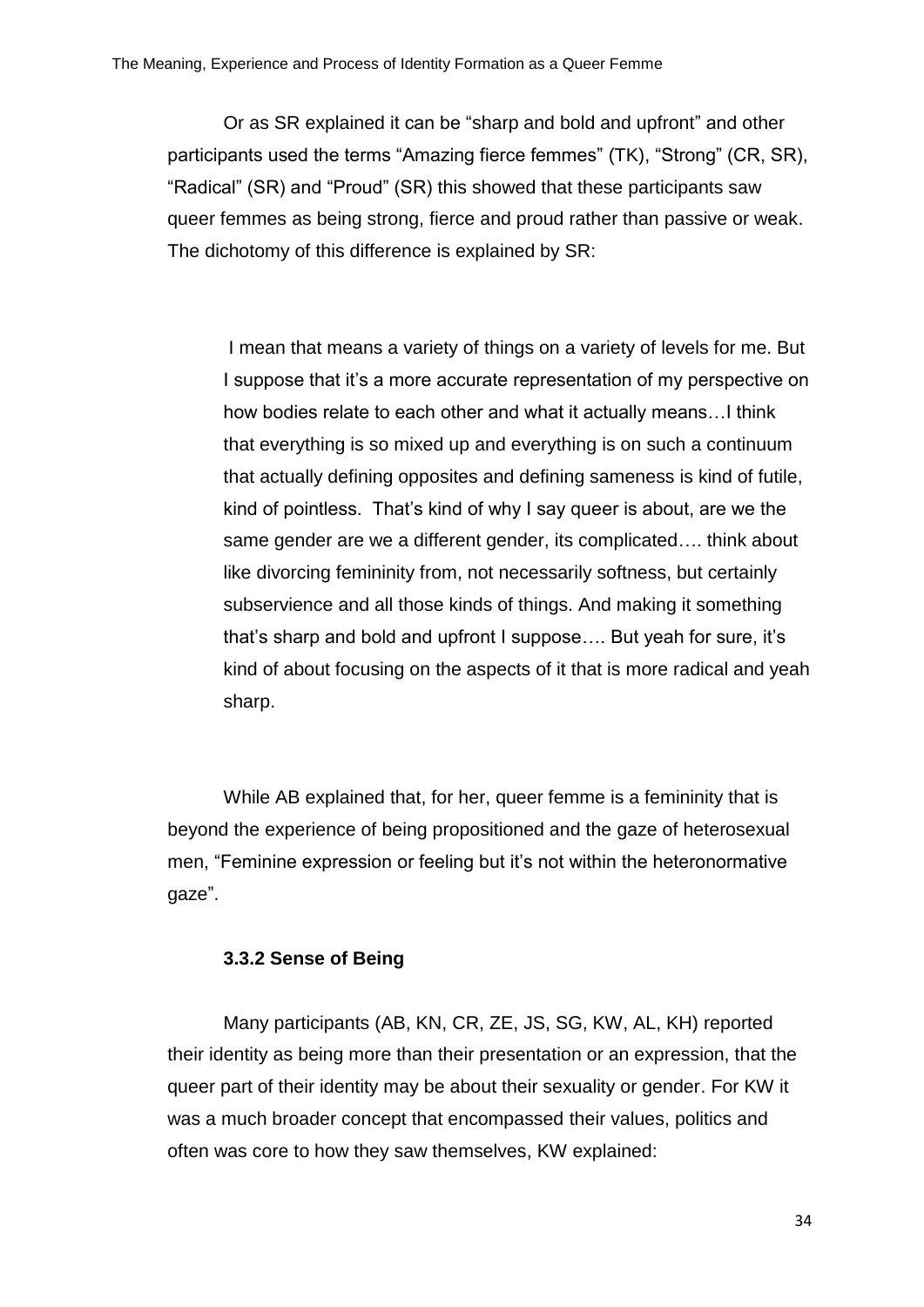I guess feels or maybe even dresses in a more feminine way (...) umm, yeah, I guess, I guess it's not completely dress, you can still feel quite feminine and, um still quite femme without the expression of the external I guess.

Some participants (AB, CR, ZE, SG, SR, TK) saw either queer or femme as their sexuality, and that it was an internal representation of who they were. But it was also acknowledged to be about a broader definition of queer by many (CR, SS, TK, AB, EH, MR, KH, DM, AP) an overarching term for the community and to include politics, Both AB and TK discussed the broader concept of queer, with TK explaining, "But it's (queer) a political, sexual, cultural, socioeconomic identity type label as well, so it's pretty all-encompassing for me", while AB discussed other meanings:

Like I said before queer also extend to other things like just in general the way you live life, your values, politics and things like that…. Queer is my sexuality, but it's also just feels like a core descriptor of who I am…. And that feels like it sits comfortably within queer femme for me. I don't have to explain or justify, or, you know, over think why that is happening, I just know that that's a part of who I am and I am fine with that, cause' I explored that and figured it out I think.

The internal sense of being was reported by several participants (CR, AB, KN, ZE) as something that was intrinsic to who they were, an "energy" (ZE), a "feeling" (AB, CR, AL), a "core descriptor" (AB), something that was different to those around them. This sense of queer femme being intrinsic is described by CR: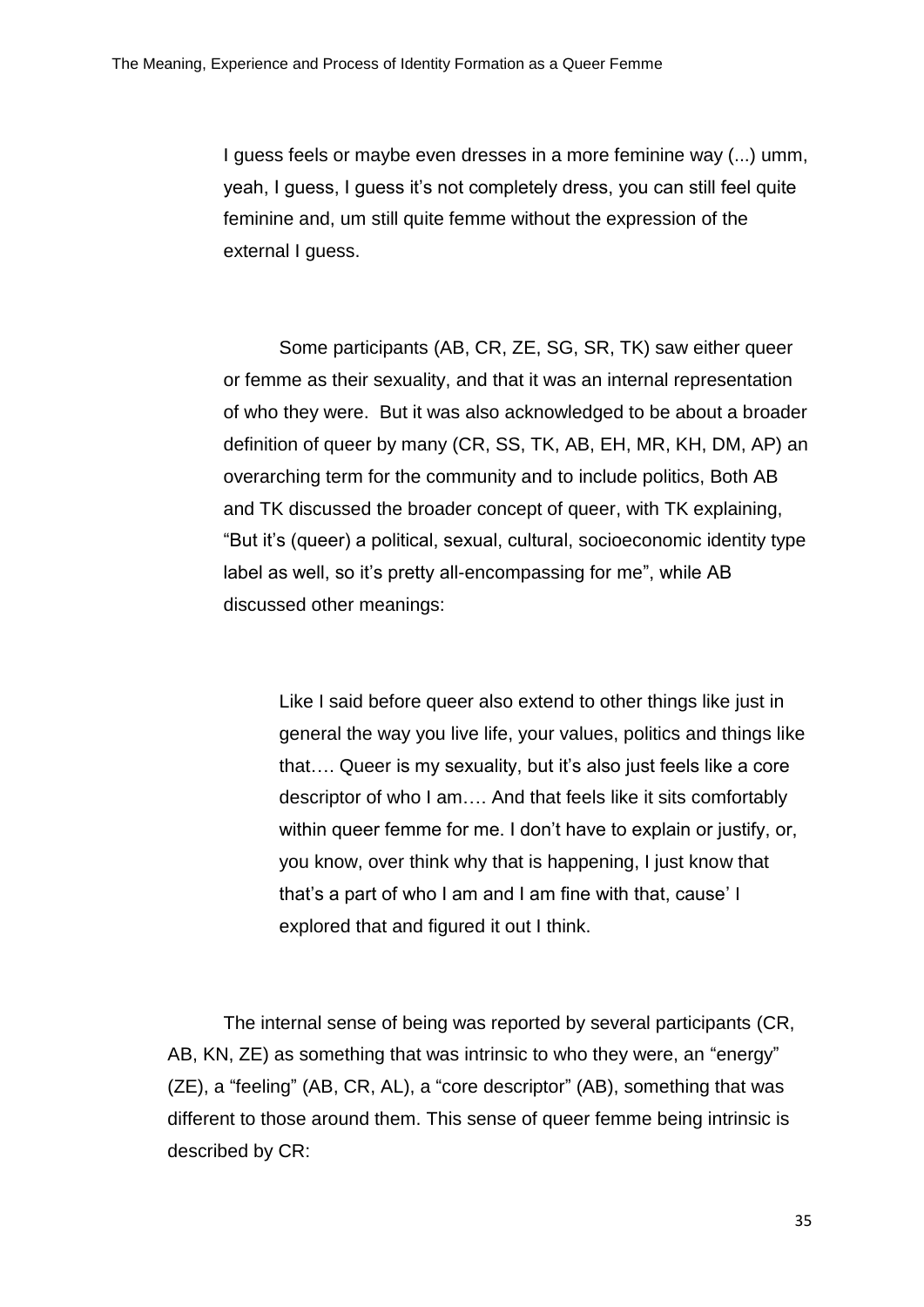It's more than expressing, it's a way of being.... but you know inside I feel like I'm more than just a man or a woman. You know I don't feel one or the other, I feel like I am a blend of both and that that comes through…. So, I'm queer pagan. So, in the concept of femme that does for me tend to take a more female or divine feminine aspect. So, in terms of the identification of femme, clearly, I was a very noticeably not heterosexual, hegemonic masculine child in a very hegemonic community. So, it terms of that I never really had (....) I never had the ability to be other than what I was.

The interaction of butch and femme was only mentioned by the older research participants (JS, DM), those over 40 years of age, JS explained the butch/femme dynamic in her experience:

I think a lot of people just seem to think now anyone who wears lipstick or nail polish is a femme and that's not the idea neither and I have a lot of and know a lot of lesbians who do that too……It's a whole, to me it's like a, it's like a being, it's a way, for ME……For ME, it is a dynamic, it's a dance between, a butch and a femme, that nothing else is the same as. It's this relationship, of masculine and feminine, that can mind you fluctuate between both. Because I can consider myself, I consider femme women to be strong.

# **3.3.3 Non-conforming and Diverse**

This concept of being different, not conforming to the norm was reported by most participants (KW, KH, AB, CR, JS, SG, AP, ZE, TK, AP) in one way or another, from not straight or hetero to non-conforming or other. This was described by CR as an otherness that is about being who they see themselves as, rather than as how others see them: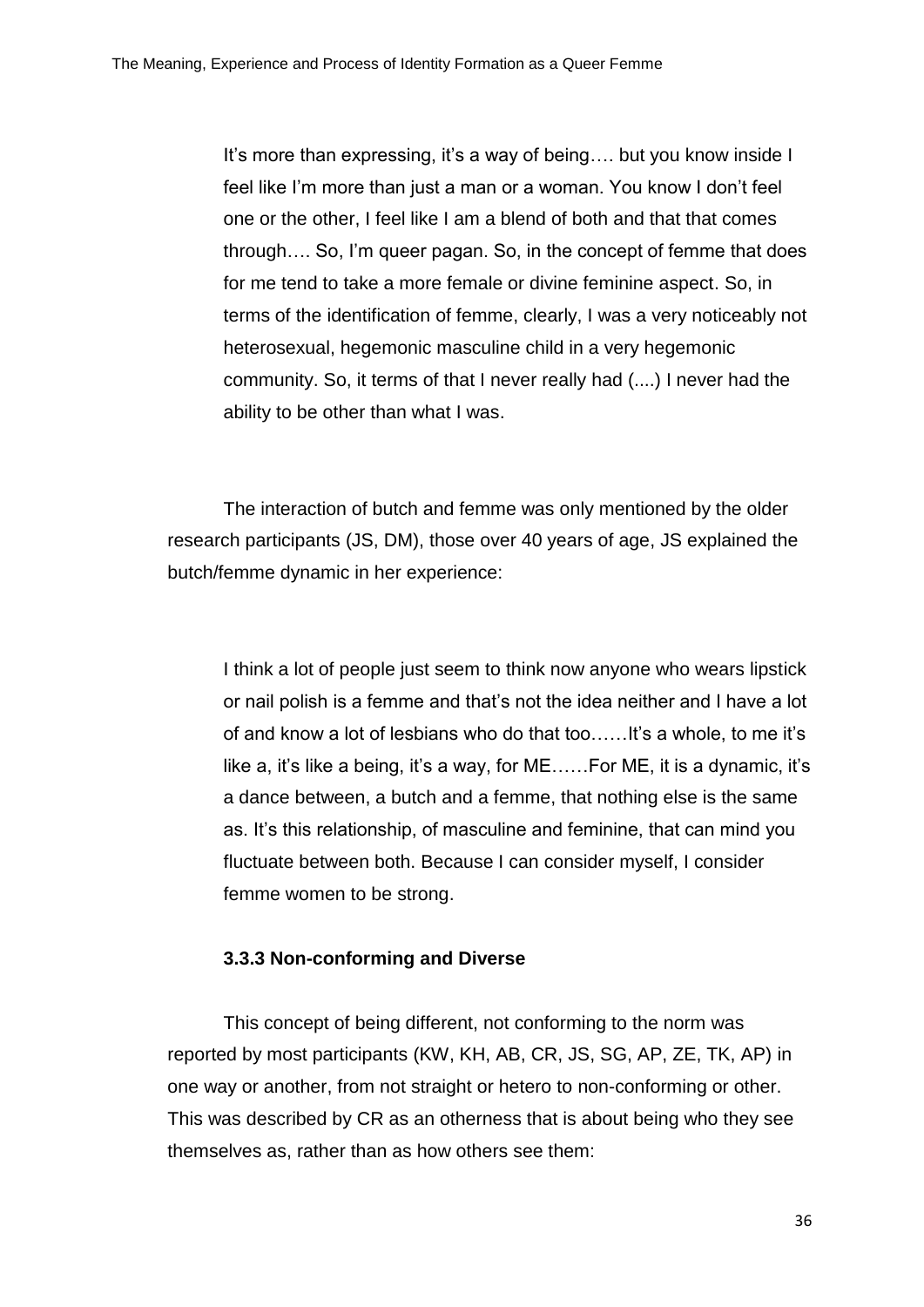When you put Queer and Femme together, it's basically another form of other ness that sits well……and it is also as an overarching title for the journey that I've been on. So, which is kind of identity, but that's, for me identity is looking back seeing what I've done. And to see who I am, as opposed to who people have told me and that's that journey towards me.

This sense of otherness and not quite fitting in, but also being very comfortable with that, is a feeling shared by KH:

I feel like I do, I mean it's not like I'm out there, I don't stand out at all, but I always feel like I don't quite sit in the middle of any of the groups that I belong to….and I'm comfortable with that, very comfortable with that.

Femme was often found difficult to describe by participants, this difficulty is often also attributed to the queer femme identity and leaves the identity open to interpretation, AB described as being open to interpretation, "Because no one knows, cause well like what the fuck does queer femme mean. It means anything you want it to mean", while EH described it as being more inclusive, "Yeah, you can be queer in whatever way you want……I'm a queer community member, rather than anything else because I like the inclusivity of the term".

As opposed to the theme of non-conforming and outside the norm or being excluded, being diverse is about being inclusive of a whole range of identities and ways of being. The participants (AB, CR, ZE, JS, AP, KN, SG, SR, TK) in this study discussed the queer femme identity as embracing fluidity, and being a blend of gender and sexuality, queer and femme. Participants explained it as "a unique blend" (AL, MR), "fluid" (JS), "embracing people as they are" (SS), "encompasses all gender differences and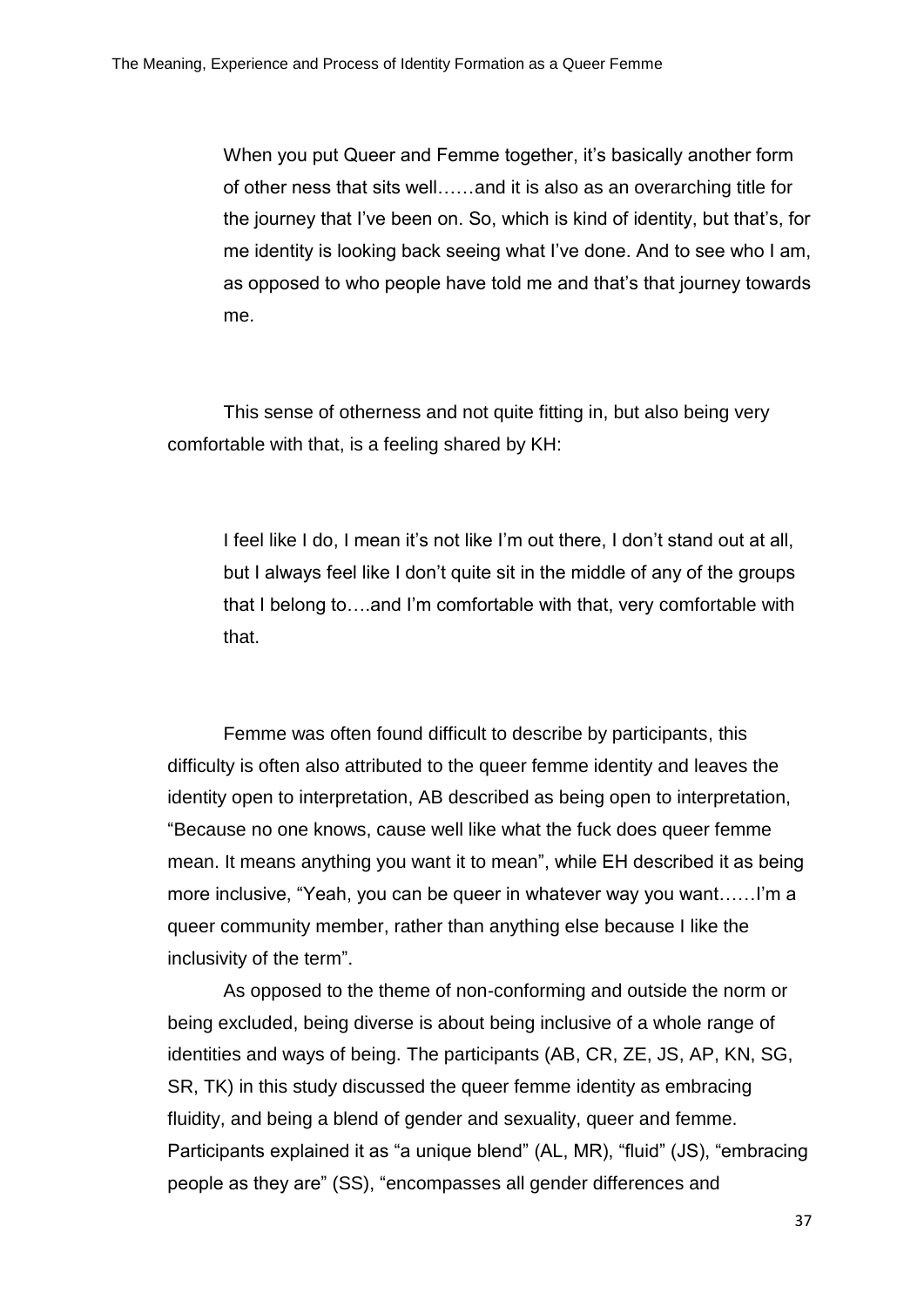sexualities" (KH) and as ZE explained it is more than the binary and works when other terms do not quite fit:

But for me I like the term queer, and I believe a lot of young people use the term queer, because it's almost an umbrella term, it rejects the idea of binary sexuality. So, I call myself queer because to me it feels more accurate. Because I feel as if I would be lying if I called myself a lesbian. I am sometimes sexually active with men, also the term bisexual doesn't fit. I like to use the word that has negative connotations because I think it is good to reclaim. Yeah, I'm bisexual but at the same time it's not quite accurate.

For AB the queer femme identity allowed for fluidity that meant their attraction may change but how they identify does not have to:

I think my identity as queer, as queer femme has remained pretty solid and stable since then. Um, but within that I feel like I have freedom to (pause) chop and change, for example, some periods of time I will be really into women and other times I will be really into men and other times I will be really into trans guys. And then, that, that seems to ebb and flow for me.

This opinion is shared by SS, where the queer femme identity allowed for an attraction to a variety of genders:

I think queer embraces everybody, as far as the LGBTQ community goes I feel like queer is a good way to include everybody into who you find attractive…queer means that I identify as a feminine person who just embraces anyone and everyone as they are.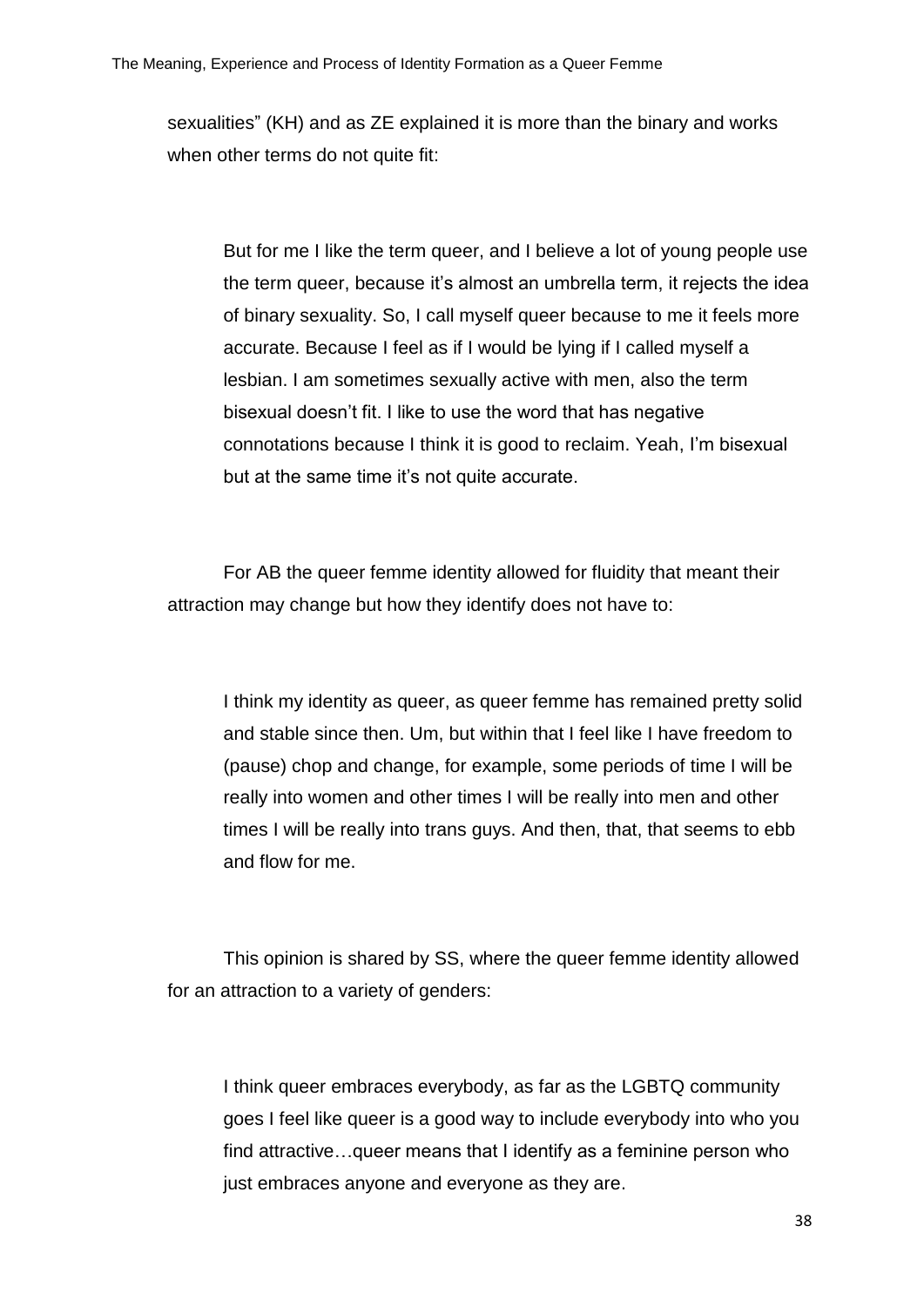Participants described the meaning of the identity Queer Femme as being both an external feminine expression through their presentation as well as an internal sense of self of being. While also being non-conforming to societal ideals of femininity and showing diversity in identity, whether that be sexuality or gender or both.

#### **3.4 Theme 2: Experiences of Queer Femme**

Theme two was based around the experiences of being queer femme and three subthemes were identified: Assumptions, Invisibility and Discrimination; Coming Out and Educating Others; Freedom, Being Seen and Passing Privilege. The experiences of identifying as queer femme were often similar for all participants. There was an assumption of heterosexuality based on their feminine expression that presented as invisibility in both the straight and queer community. This heteronormative assumption led, for some participants, to discrimination such as femme phobia. For many there was a constant disclosure process or coming out and the need to educate others on their identity. This also had the more positive experience of passing privilege in some cases, that the assumption of heterosexuality then meant that some queer femme people did not experience the same discrimination as those who were more visible in their queerness. Eventually many felt a freedom in their identity, a sense of living their truth, knowing themselves and feeling like they had found their place in the world.

# **3.4.1 Assumptions, Invisibility and Discrimination**

The assumption of heterosexuality based on a feminine presentation and thus the invisibility of being queer in both the heterosexual and queer communities was a common experience. All but one of the participants (AB, CR, ZE, SS, JS, KW, AL, SG, EH, MR, KH, DM, SR, KN, AP) discussed the assumption of heterosexuality based on their femininity that lead to the experience of invisibility, JS described this experience of invisibility, "The bad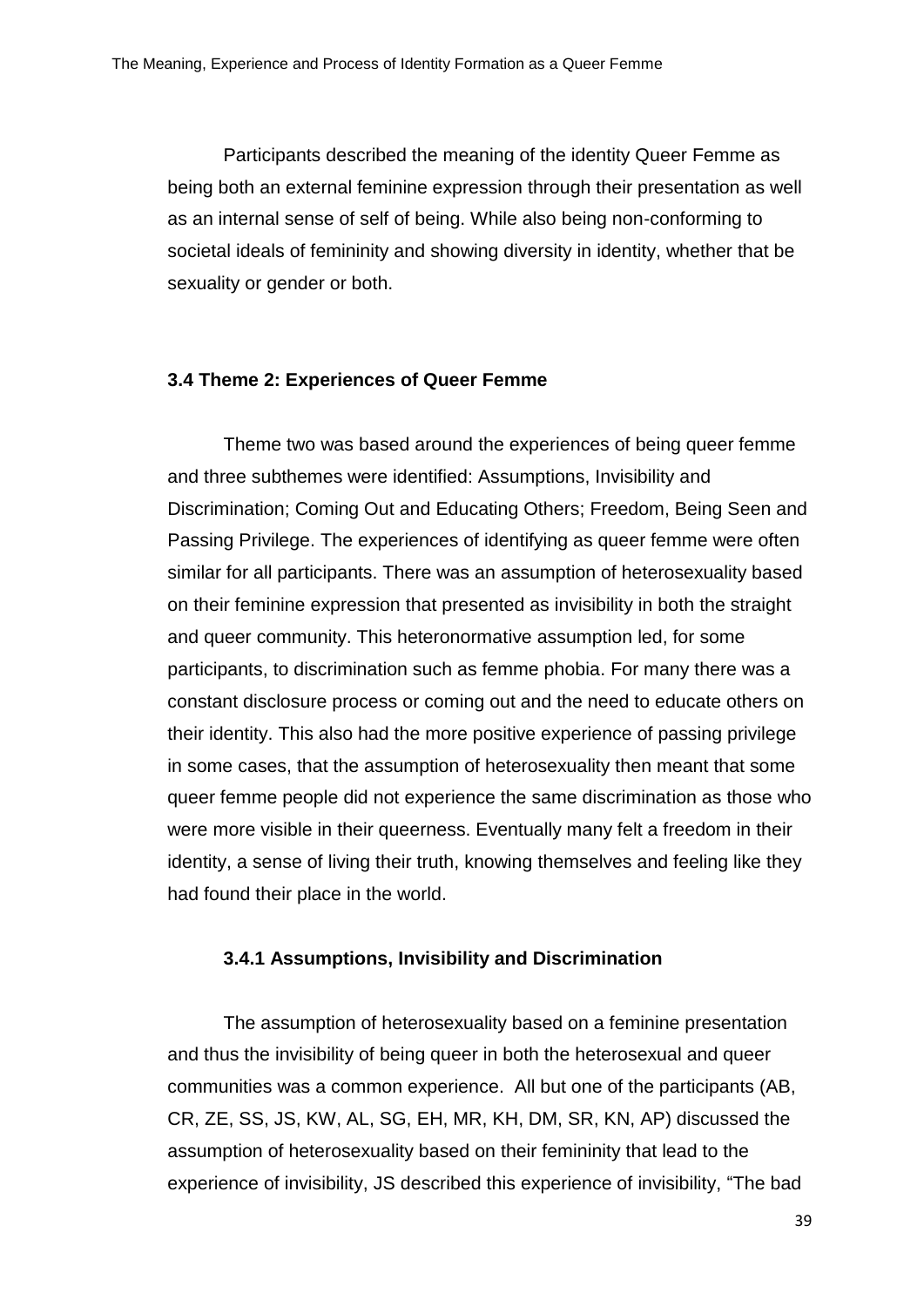things are, when I am out anywhere people would not know that I'm gay or queer. Um, they still think I'm a straight, heterosexual woman, in many areas, I've been told".

For DM this was an experience of not being seen as queer:

I've had people say that I don't look gay and that's both in the straight and queer community…… But yeah, I've been told a few times I don't look gay, and then I just laugh and say "What am I supposed to look like?" You know (laughs).

Several participants discussed the issue of the assumption of heterosexuality and invisibility and utilising signals to be visible to other queer people (SG, MR, KH, SR, ZE). Whereas AP feels that she is comfortable in how she presents but would like to be more visible in some way as she explained, "But I guess sometimes I feel that people assuming I'm straight. And actually, maybe I more feel that queer femme identity when a woman has misread me a straight and I want to say 'Well no I'm not".

For almost half of the participants there was an ongoing theme of constantly coming out when others made an assumption about their identity (AB, CR, ZE, AP) and this often led to having to educate people (AB, CR, KW, EH, MR), this was highlighted by AB, "I guess the biggest thing is that invisibility and that sense of having to come out again and again". and ZE described a similar experience:

Just the biggest one is just the assumed heterosexuality by default, you know questioned asked, its assumed that you like men and sleep with men…I think having longer hair and makeup and being classically feminine was almost and almost an invitation for some men in public to make comments about you…… it's also hard to have to constantly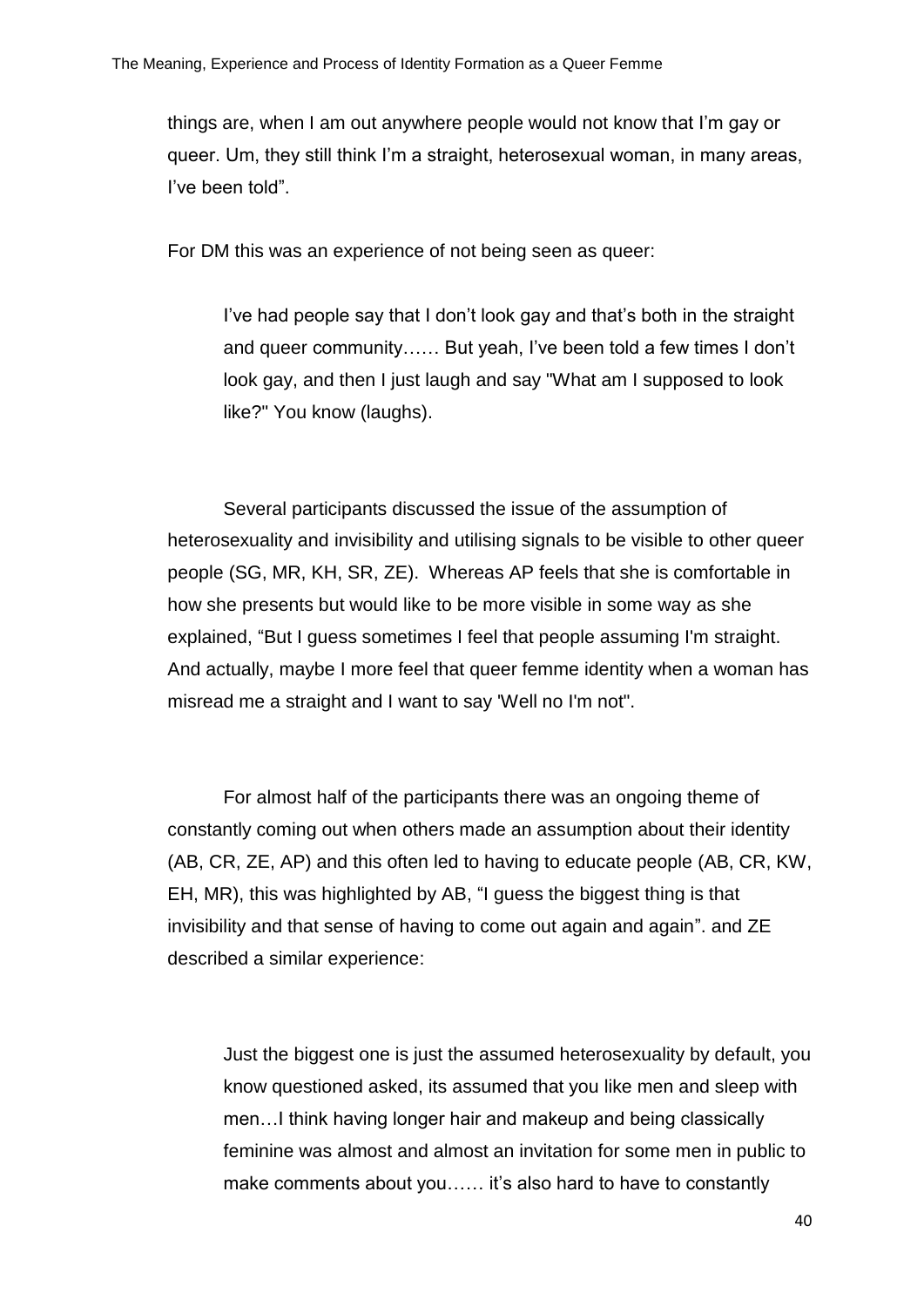come out.

Correcting the assumptions about queer femme was an experience KW identified:

Just, everyone assumed that I was straight. And I didn't have any gay friends…. I'm definitely always, correcting people when they assume that I am straight. That's such a big thing for me and I yeah sort of went through a phase where I wanted people to know that I wasn't necessarily a heterosexual woman and it was really frustrating.

Discrimination based on a femininity has been a reoccurring experience for many people with a feminine presentation or expression, often called femmephobia and believed to be based in misogyny and patriarchy. In this research femmephobia was often experienced as being excluded (CR) or mistreated (SR). Femmephobia was discussed by several participants (CR JS, KH and SR) and it was interesting to note that two of these people were assigned male at birth but had a feminine presentation. This experience of femmephobia with gay men was explained by CR:

So, the concept of femmephobia I experienced from a very young age. Everything I did was not right for a boy. And so, in terms of understanding femme it was understanding for me first, why it was not right for somebody that was male bodied. ……But there was a huge amount of, not just towards gender queer people, but femme phobia against any man that was associated with feminism and their movement.…In terms of exclusion from certain activities with groups of gay friends. So, that "Blokes "weekend, C can't come unless C is going to do the washing up or the cooking. Its 4-wheel drive, it's a level of assumed sexism which clearly has made me a pro feminist and my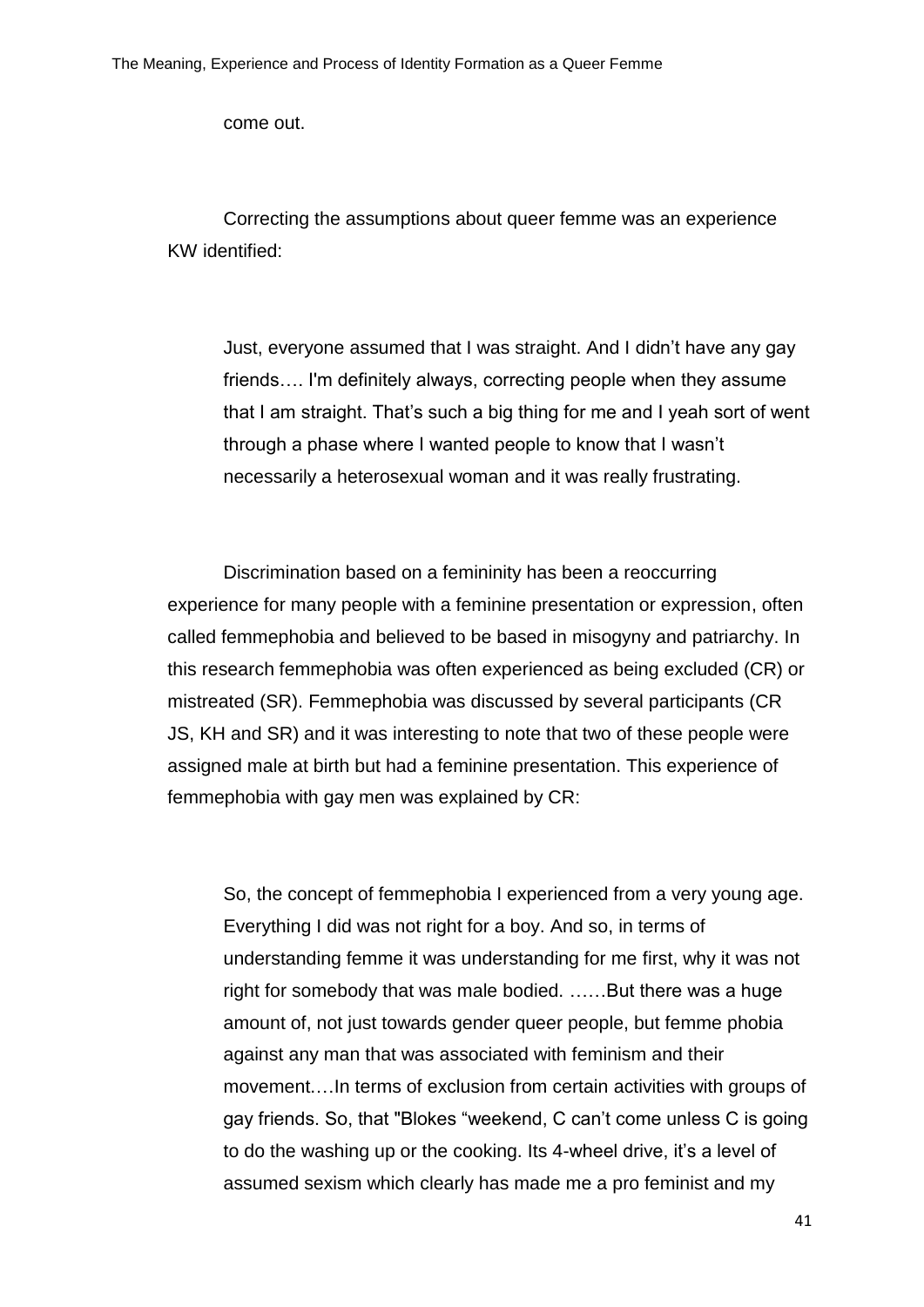politic because I have some experiential knowledge of it, that sort of thing…Everything comes down to the concept of the cultural default that there is something innately better in heterosexual, cisgender, hegemonic.

While SR discussed how femmephobia came from both the lesbian community as well as gay men:

It's been really interesting for me kind of engaging with, I suppose kind of dykes, like cis dykes and stuff like that. Where there is that kind of femmephobia, where there is that kind of like weird, like internalised kind of misogyny around femininity. And then on the flip side, like engaging with gay men and having a similar kind of thing, where there's like a real total creation of certain aspects of femininity but no heartfelt engagement with it.

Most participants (AB, ZE, SS, JS, KW, EH, KH, DM, KN, AP) discussed the issue of being harassed or objectified by cisgender, heterosexual men because they were perceived as heterosexual women based on their femininity. To overcome this some participants presented in a more masculine manner, as ZE explained, "I'm almost (sound drops out) sometimes I think it's easier to have a shaved head and to present in this way because I think it's less trouble and being harassed by less guys".

Discrimination from within the queer community was a common experience, as previously discussed this may be due to femmephobia and was often experienced as distrust from other queer people. For the participants in this study, it sometimes presented as a questioning of the validity of a person's identity and their inclusion in queer spaces and the queer community (AL, CR, MR, AL, KH). For AL this became apparent when their partner transitioned from male to female, as they identified: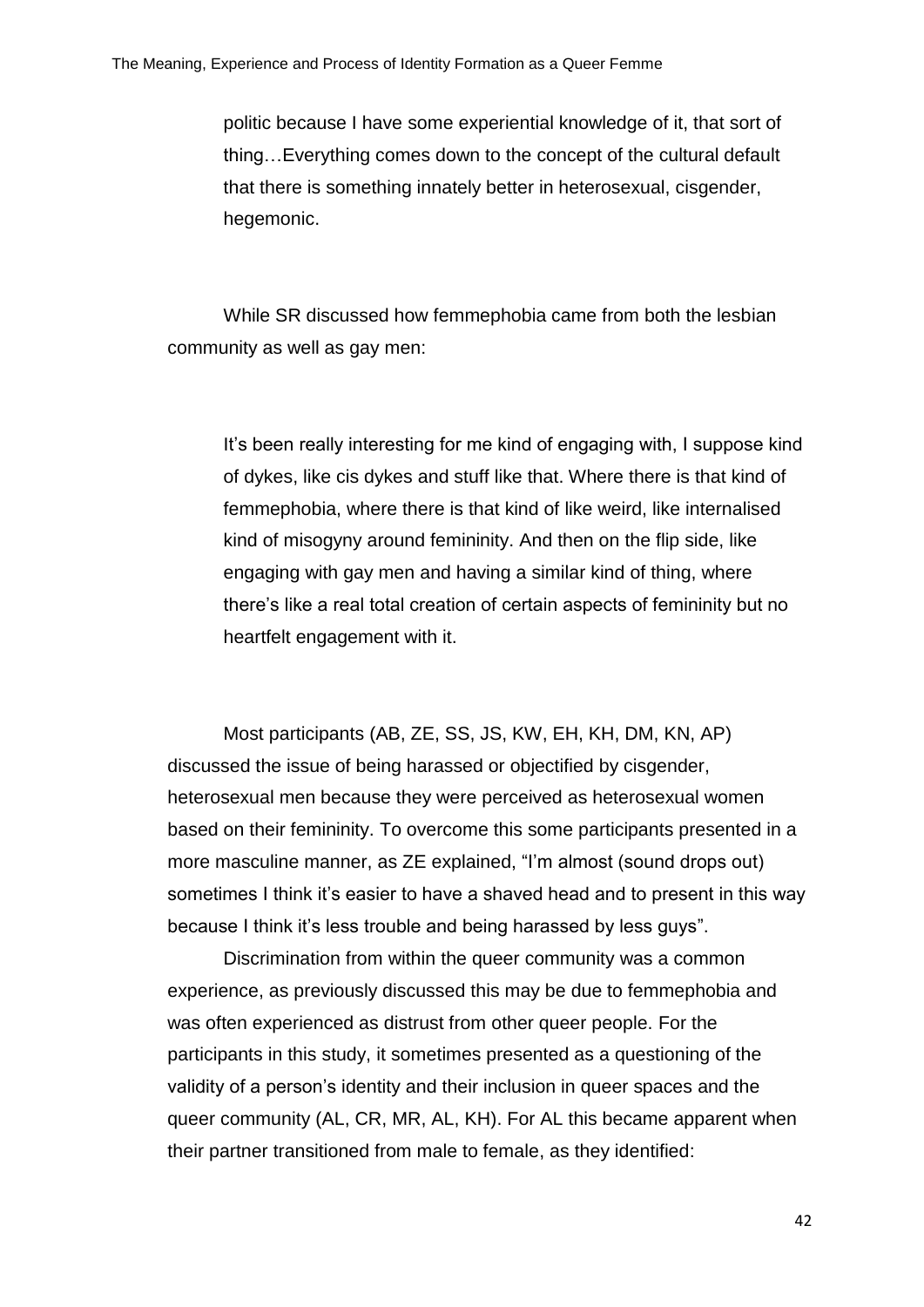When I was married to a trans man, that even through the LGBTI community I was viewed more as a heterosexual couple than having my own identity as being a queer femme. When I would go to women's events I would often not be spoken to or not included in things because they saw me with a man. So, that, that was quite isolating, and made me fight a little bit harder for that acknowledgment that my identity is real and who I am is important as well.

The experience for KH was similar when she had a relationship with a man even after being with women for several years:

> I am still a part of this community just because I'm in a relationship with a man that doesn't mean you can just dismiss the fact that I'm part of the queer community…. You know just little comments about that I'm not I'm not really part of that community, because to them it's how they see me as a straight woman. Even though they've known me to be in a lesbian relationship in the past.

## **3.4.2 Coming Out and Educating others**

The invisibility and the assumptions of heterosexuality that most participants experienced often led to constantly coming out and having to explain or educate around queer, femme, gender, sexual orientation, attraction and what it all meant for the person or the community. This was not something that was reported in any research identified during the literature review process. For AB it was the constant coming out and educating to tackle assumptions about queer femme that was exhausting, she explained:

I guess the biggest thing is that invisibility and that sense of having to come out again and again. With the mainstream community and the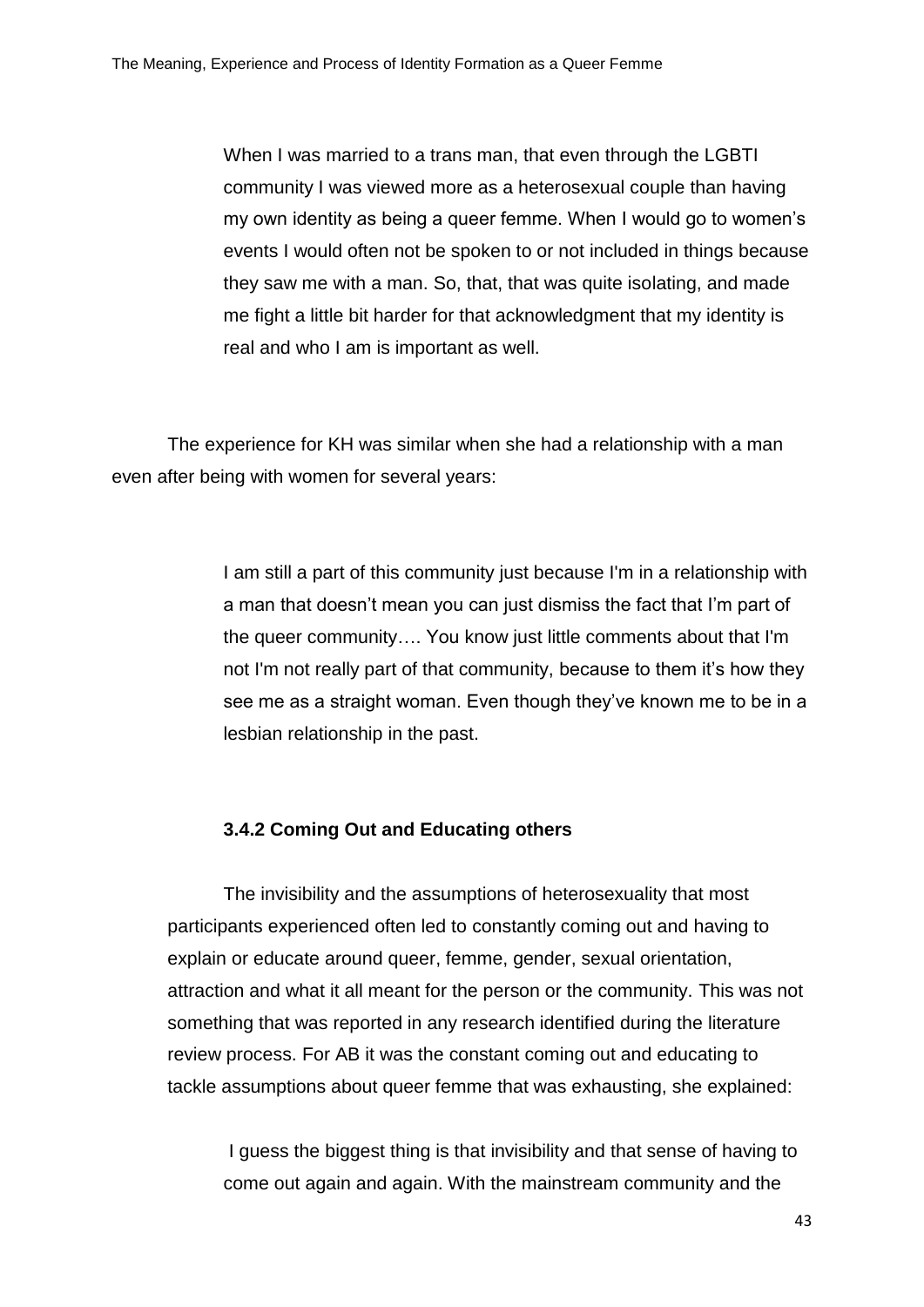also the onus of having to educate along with that or having to correct people when they assume that you know, ...why aren't I having babies right now, or getting married and that kind of stuff.

It was often an exhausting experience but one that many participants felt was required so that other people understood who they were and their lives, this was discussed by CR:

But certainly, I often feel that having to make the explanation over and over again, it wears on me…. It can be (tiring) and the expectation that it's your responsibility to do that. So, there are times when you just want to shove your finger up in the air and say "You know what, its none of your fucking business.

While for KW there was a feeling of responsibility to educate but also a frustration that it was required:

I'm definitely always, correcting people when they assume that I am straight. That's such a big thing for me and I yeah sort of went through a phase where I want…And my partner always tells me off if I don't correct people…. And if I don't do that, my partner gets frustrated at me, she's like "Well how are people going to get educated if you don't educate them?" But sometimes I can't be bothered.

## **3.4.3 Freedom, Being Seen and Passing Privilege**

But it was not all bad news, a sense of freedom to be fluid came through from most participants (AL, AB, SS, JS, SG, EH, MR, KH, DM, SR, KN, TK) either in their gender or their sexual orientation. The queer femme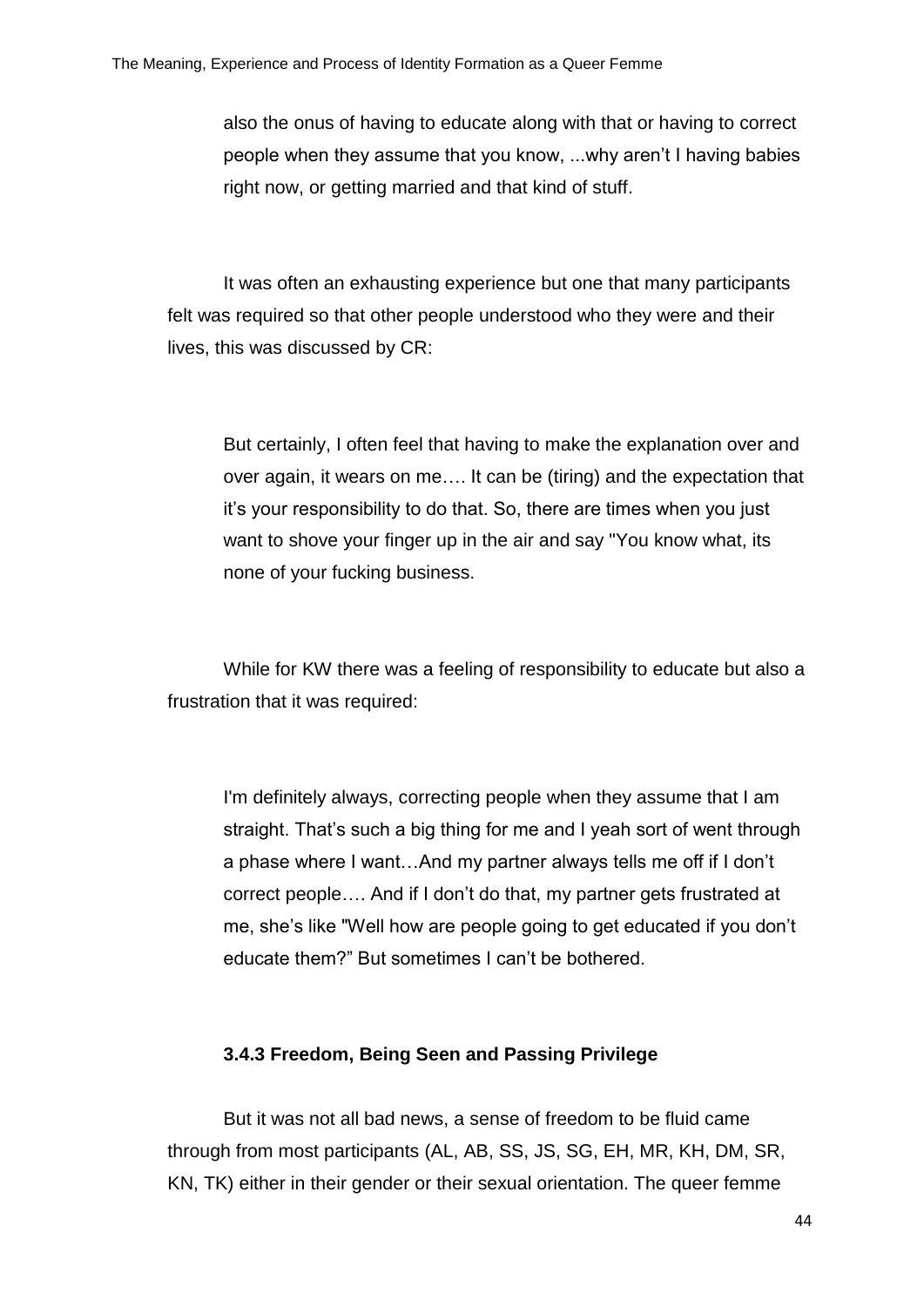identity allowed for a cessation of the questioning of sexual orientation as a person realised their attraction to identities that were different to their previous experience. For some it was the ability to acknowledge the diversity of who a person may be attracted to, that the attraction may change over time but the identity remains the same, as AB explained:

I know who I am, there's that sense of self confidence, knowing who I am now. And I enjoy that and I enjoy the freedom that comes with that for me……That freedom within being queer femme. So before when I was like I am bisexual, and only into feminine women and masculine men and then I discover something new and then I am like "goddamit, now I have to think about this and figure this out". Like I don't have that strict, this is how it is. So, if I suddenly develop an attraction to someone that I never thought I would that's not going to weird me out, I going to, I'm more likely to go with the flow now and go like that's really cool.

By coming to a place of accepting the balance between queer and femme there was a place to call home, a realisation that fluidity was acceptable and that it can ebb and flow over time, but that the individual remained the same. This fluidity could take place in gender or sexual orientation or attraction on many levels, not just sexual, as was experience by CR, "Inside I feel like I am more than just a man or a woman. You know I don't feel one or the other, I feel like I am a blend of both and that comes through".

To be seen by your peers was important to many participants (SS, AL, SG, DM, SR, TK, JS), it erased the invisibility that they felt on many other areas of their lives, from the heterosexual community and often also from the queer community, to be seen was validating. Particularly for those queer femmes who were attracted to butch or more masculine of centre women, recognition of them as femme was part of the butch/femme dynamic. While a recognition by other queer femme women was part of being in their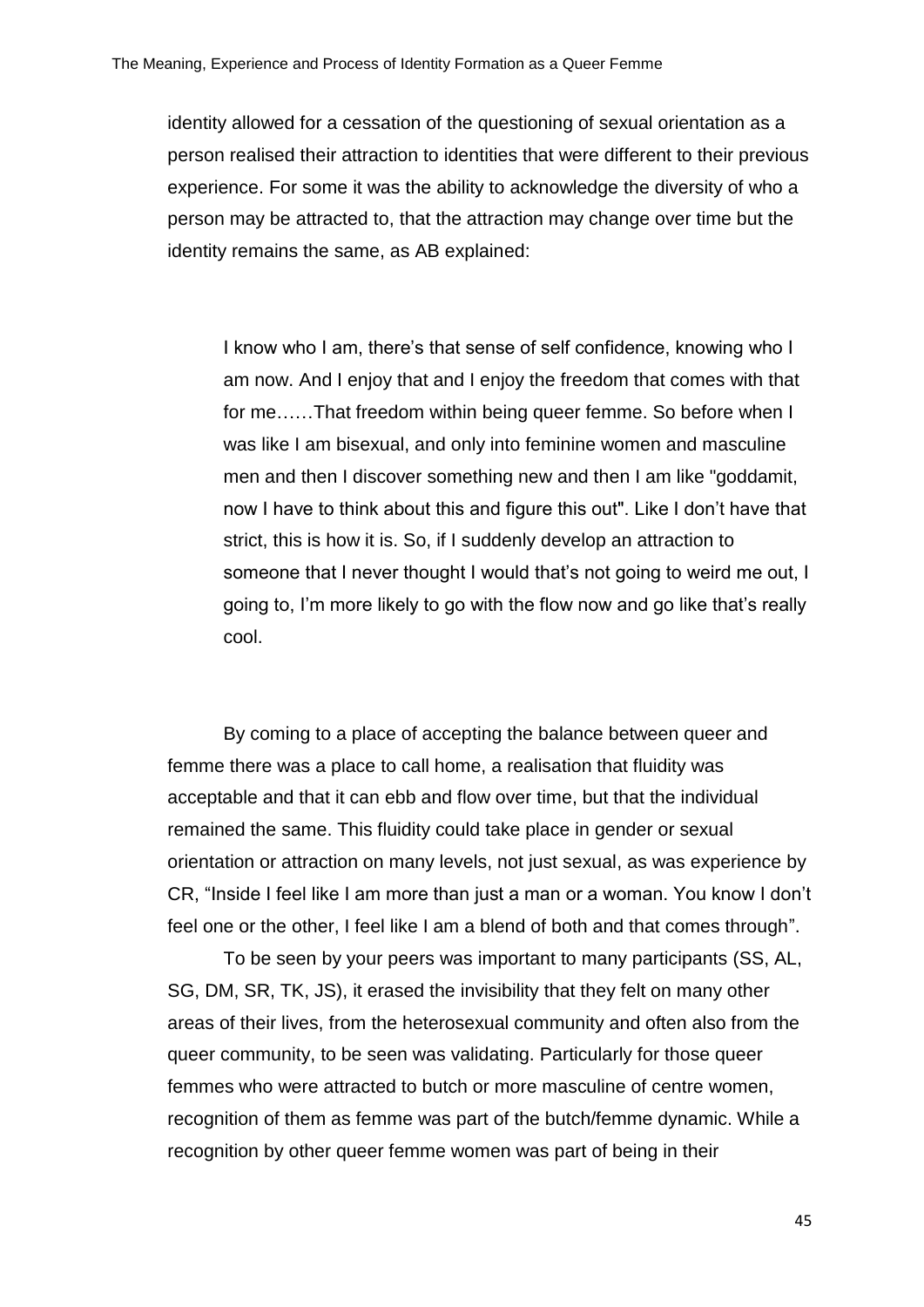community, finding their tribe, an acceptance and as mentioned by JS, solidarity:

It's like some sort of telepathy or something (laugh) I just don't know. I, you know you can still have men smile at you or flirt with you, yet other lesbians don't usually with me, unless they know I'm on the scene or in the queer scene…….but butch women, there's a difference there, it's sort of like, a silent handshake or something, like a secret handshake that we have, that we can somehow, we can identify each other but I'm not sure how that works...But I guess within our own, within the queer community, I do, yes, I do prefer to be recognised as, and I do get recognised, now, more so as a femme. yes. I never put the distinction between the two, I'd always thought it never bothered me. Doesn't bother out in the real world, but I think it would bother me in the queer femme world…...I miss that solidarity, and that, that you know being a round other femme women, because in many ways it validates who you are. when you're around your own people I think it's important you have that validation, and, I really enjoy that, I like that. I miss that solidarity, and that, that you know being a round other femme women, because in many ways it validates who you are. when you're around your own people I think it's important you have that validation, and, I really enjoy that, I like that.

For TK it was the recognition by others in the community, rather than a self-realisation first, of them as queer femme that supported the process to self-identifying in this way:

In queer circles people understand who I am…… I have a couple of friends, they're funny because they said "We didn't realise that you didn't love being fat all the time. We just thought that you were like a fat queer femme. That's always how we've known you and experienced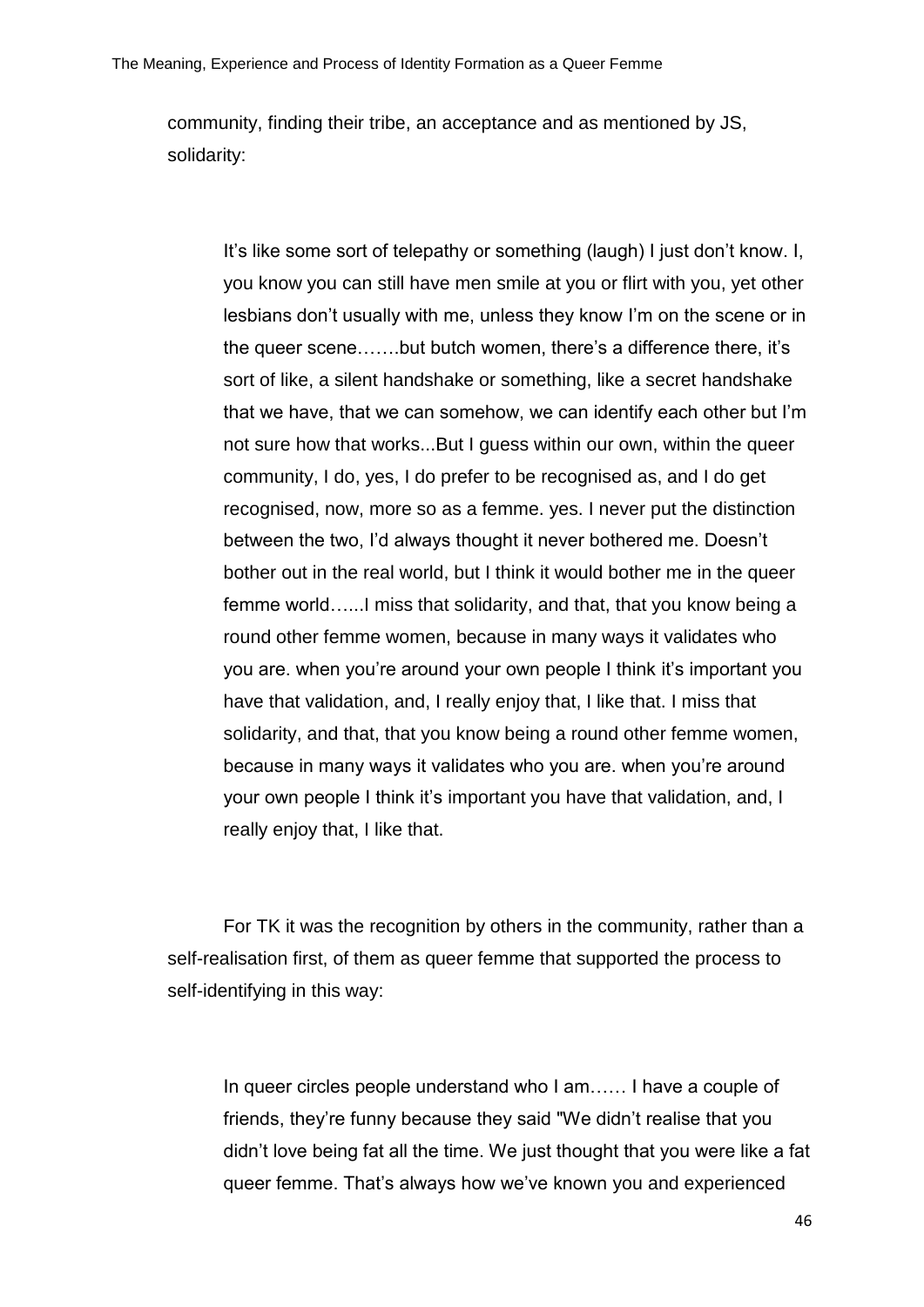you, probably before you even knew that "and I've gone "Right "So there was a couple of moments like that where people have always known me, where I was arriving to…. I had no idea at that stage that, that's what other people saw me as. And I didn't know it is an identity, but it made me very curious and I went "I actually am a femme and I didn't realise.

Being seen was also important in the ability to be a role model for other queer femme people, a giving back to others to support them to know they are not alone, their identity is valid and to shatter the assumptions around femininity and heterosexuality. For EH it was about not fitting the stereotype and showing there was a different way to be, as they explained:

And I think it's really important for me to be a role model and a strong role model. And for people to see you know oh she's gay but she doesn't look the way I what assumed she would look.

The invisibility of being queer femme was not necessarily a negative experience, it allowed for protection from discrimination based on sexual orientation, this was mentioned by small number of participants (ZE, AL, SG) but was not noted directly by the other participants but was often an indirect and unrecognised privilege. The ability to blend into mainstream society could be a positive experience that meant a level of acceptance with heterosexual peers. It has been included as an interesting concept that was often missed due to the inability to identify levels of privilege. This privilege was identified by ZE:

I acknowledge that in some ways, like I talk to friends that I have who have voices that are very masculine and have copped a lot of shit for it and have a really, really, hard time their whole lives. I think I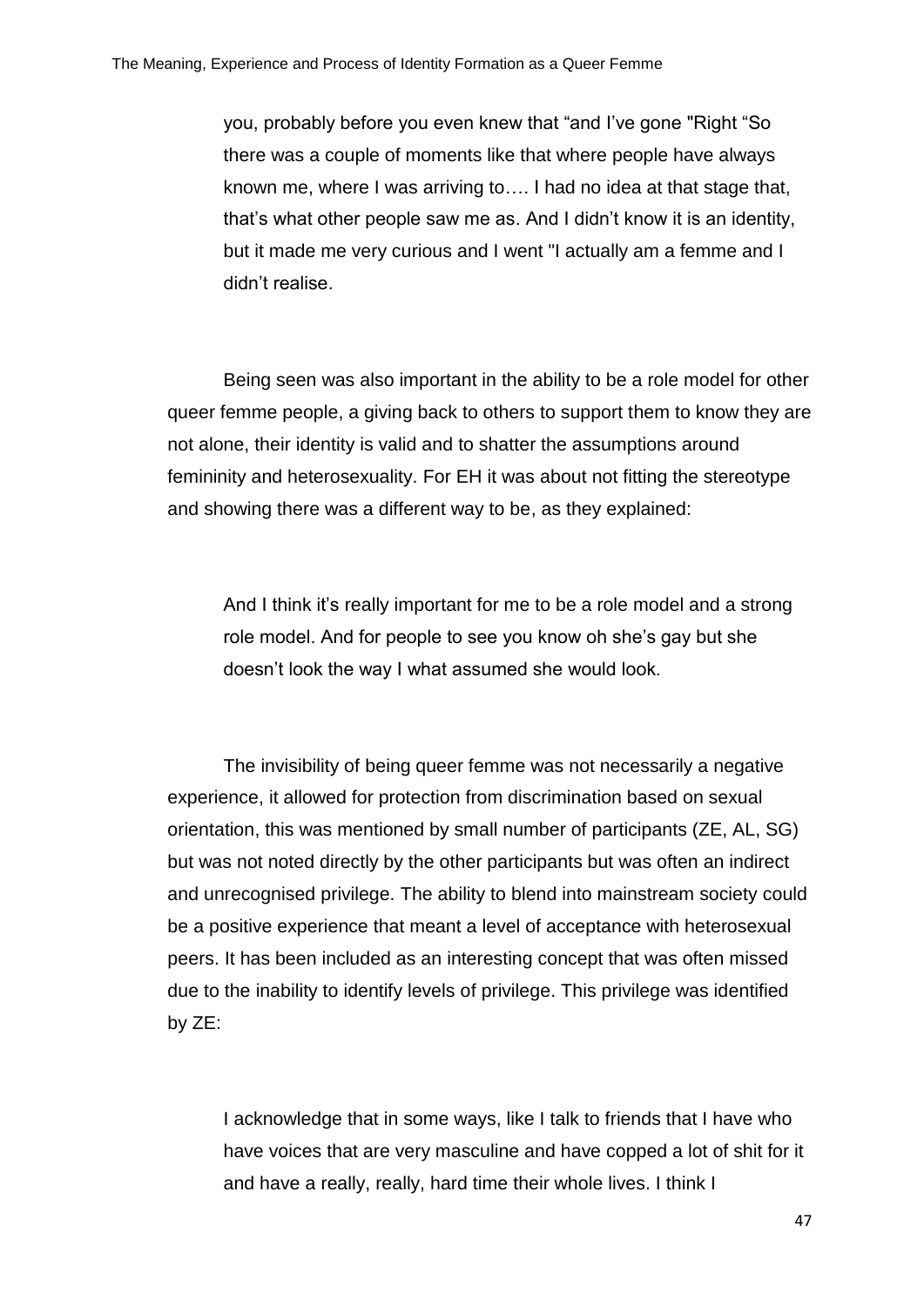acknowledge in some ways it makes things easier, that I can pass and stuff like that.

The sub themes identified within the theme of the experience of being Queer Femme were similar as those found in previous research on Femme identity. The experience of being invisible to both the heterosexual and the queer world, due to the assumption of heterosexuality based on a feminine presentation was universal. This led to discrimination and the need to constantly come out and educate others about identity. Several participants however, were able to identify the passing privilege they experienced and the dichotomy of the freedom to be themselves and the desire to be seen as queer, even if this may mean another form of discrimination.

# **3.5 Theme 3: Process of Identity Formation for Queer Femme**

The identity formation process for Queer Femme identified through this study includes the four themes of: Identity Confusion, Finding Community, Conforming to Queer and Embracing Identity. The process of coming to identify as queer femme followed a trajectory of confusion and the realisation of difference that often encompassed several different identities along the way. This was often followed by either research to resolve the confusion or a connection to another queer femme or the queer community. For many there was a process of trying to be more visible as queer or even butch, to then be recognised or to fit in. But eventually a growing realisation that this did not work for them and finally embracing their femininity and the identity of queer femme.

#### **3.5.1 Identity Confusion**

For most of the participants (AB, ZE, SS, JS, KW, AL, SG, EH, MR, KN, DM) there was a shared experience of confusion around their identity, some feeling that because they were feminine that they should be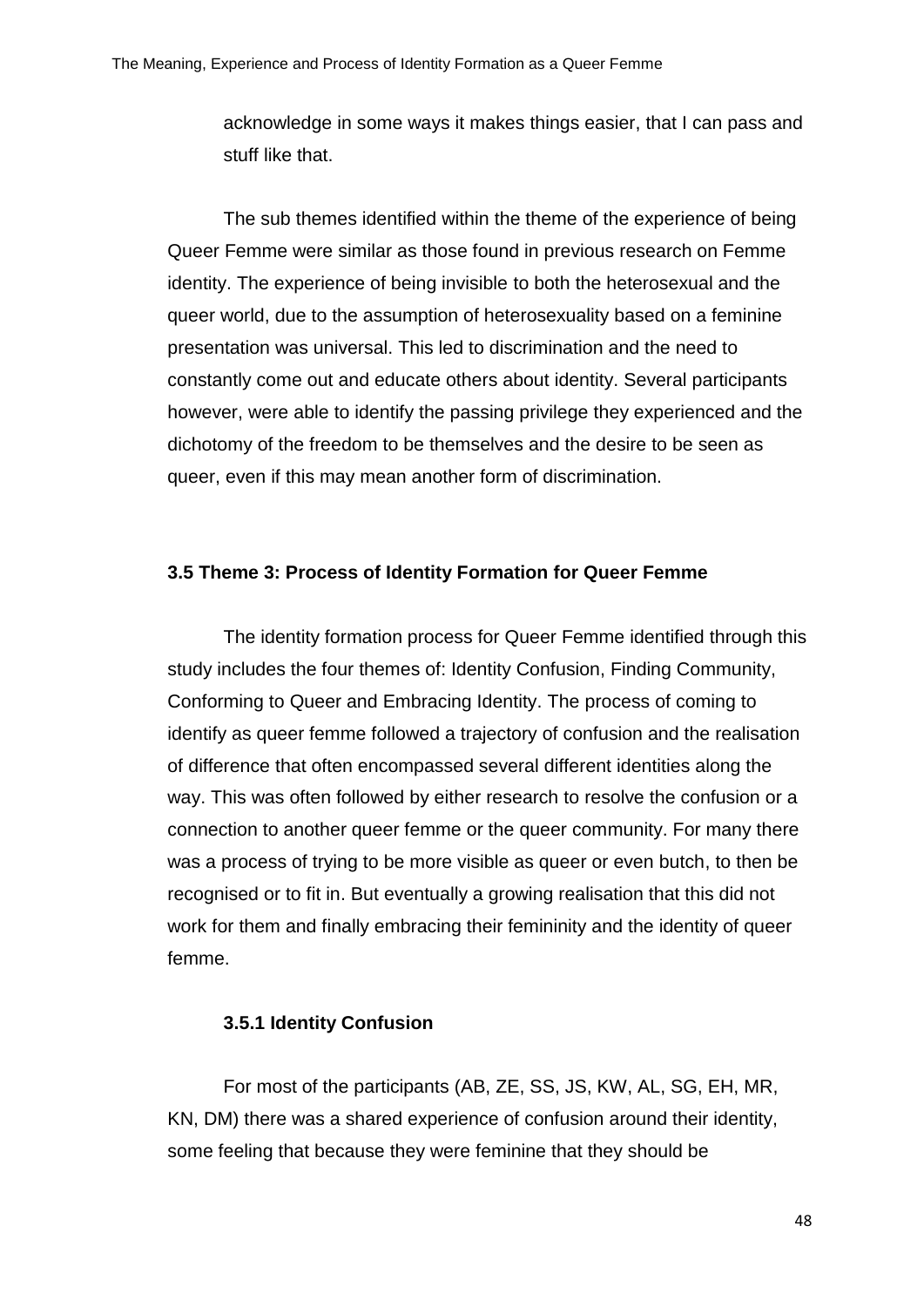heterosexual, for most a shift from bisexuality to lesbian and finally to femme (AB, ZE, SS, JS, KW, AL, SG, EH, MR, SR, KN, DM, TK, AP, KH).

Often it was the older participants (JS, DM) that had only ever seen lesbians with a masculine presentation, there had been a lack of visible feminine women attracted to other women. This led them to be quite confused about who they were, when they had experienced an attraction to women but they did not fit the lesbian stereotype. For JS the only visible lesbians when she was growing up were people that she did not identify with, as she explained:

I only knew lesbians at school that were very, what people classified as a bull dyke. I just remember hearing the term bull dyke back then. And knowing that I wasn't like that so I couldn't be lesbian……They were just masculine, rough girls and I didn't feel like that's who I was so I didn't think I was a lesbian.

This confusion could be compounded if the participant felt that even though they had a feminine expression there were parts of their personality that society would deem to be more masculine, as was the experience of SR:

I think it's one of this interesting thing where I think a lot of people that identify as femme have similar dilemmas about their supposedly less feminine aspects of themselves, whether because they are a naturally dominant or aggressive person or it's because like their style of dress is daggy or muted or something like that. So, like finding that within yourself fits comfortable and also in a way that intersects comfortable for your sexuality is an ongoing process for lots of people. And it's something I am still kind of wangling with in some way.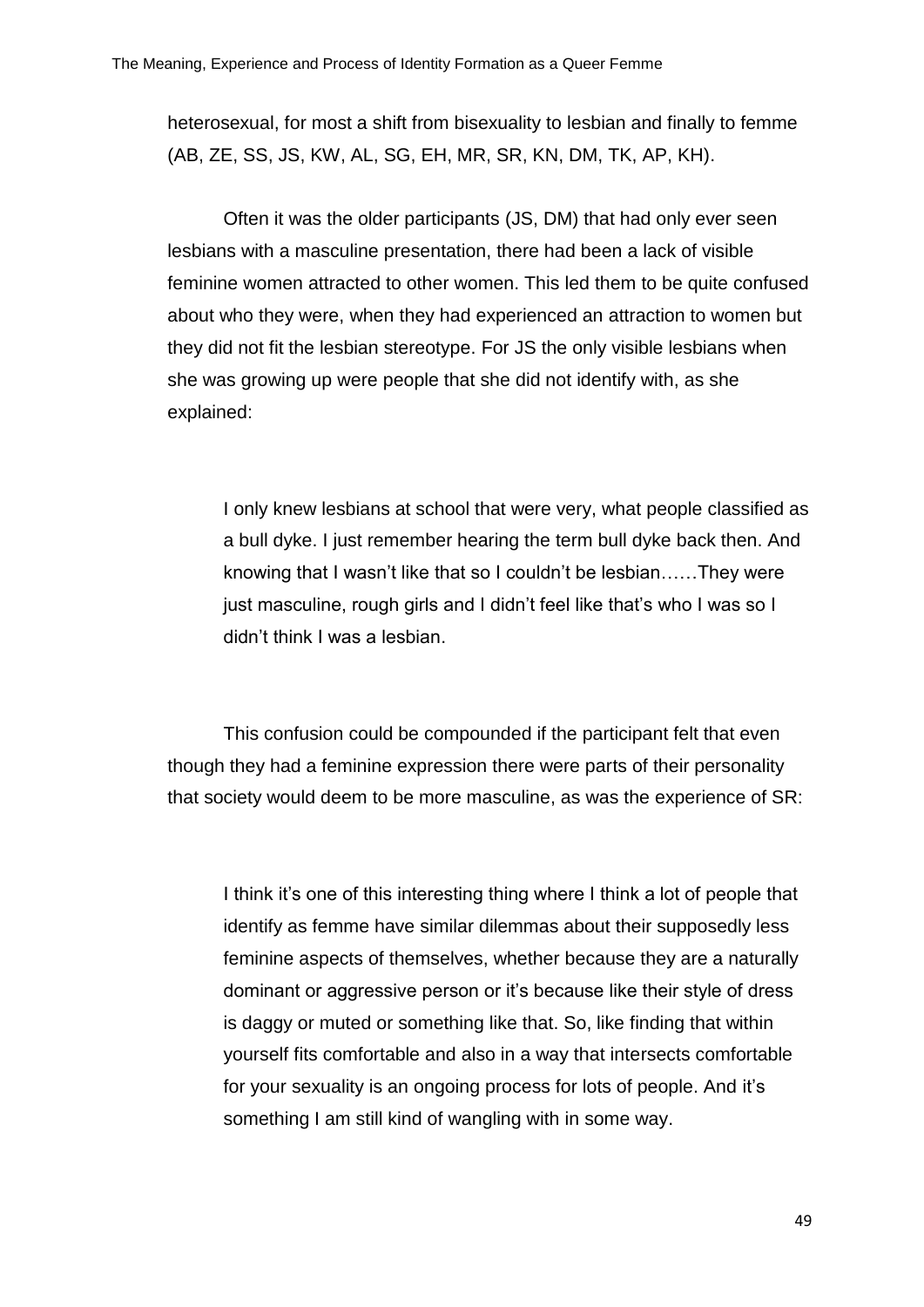Several had an attraction to men early in the identity development, whether this was based in societal expectations or a natural attraction was not discussed in the interviews (AB, KW, MR, DM, KN, KH, TK). Some participants, like KW, identified as bisexual due to this attraction to men:

I thought it might have just been a bisexual fantasy I guess. So, I don't know whether I would explain myself, like describe myself as bisexual. But, yeah, I just kind of...like if that was comfortable with me at first. But I didn't really tell anybody that.

For others like MR, their sexual behaviour with men made them feel that they could not identify as lesbian or femme:

I was very confused about my sexuality for a long time. And I was probably, I was probably in my early to mid-20s before I was comfortable with being Bisexual…. I think, I think it took me a long time to go yes, I am attracted to women in a way that other women aren't. And the fact that I was sleeping with men, kind of invalidated that to some degree or I felt like it did and I think, it took me a long time to get to the point that actually both is ok.

While AL, never felt like the bisexual identity worked for them either:

I think for me. It's always been that little bit left of centre. I didn't feel I identified, as a lesbian. Because I have dated men in the past. But however, I didn't identify as Bi because my preference was still always women.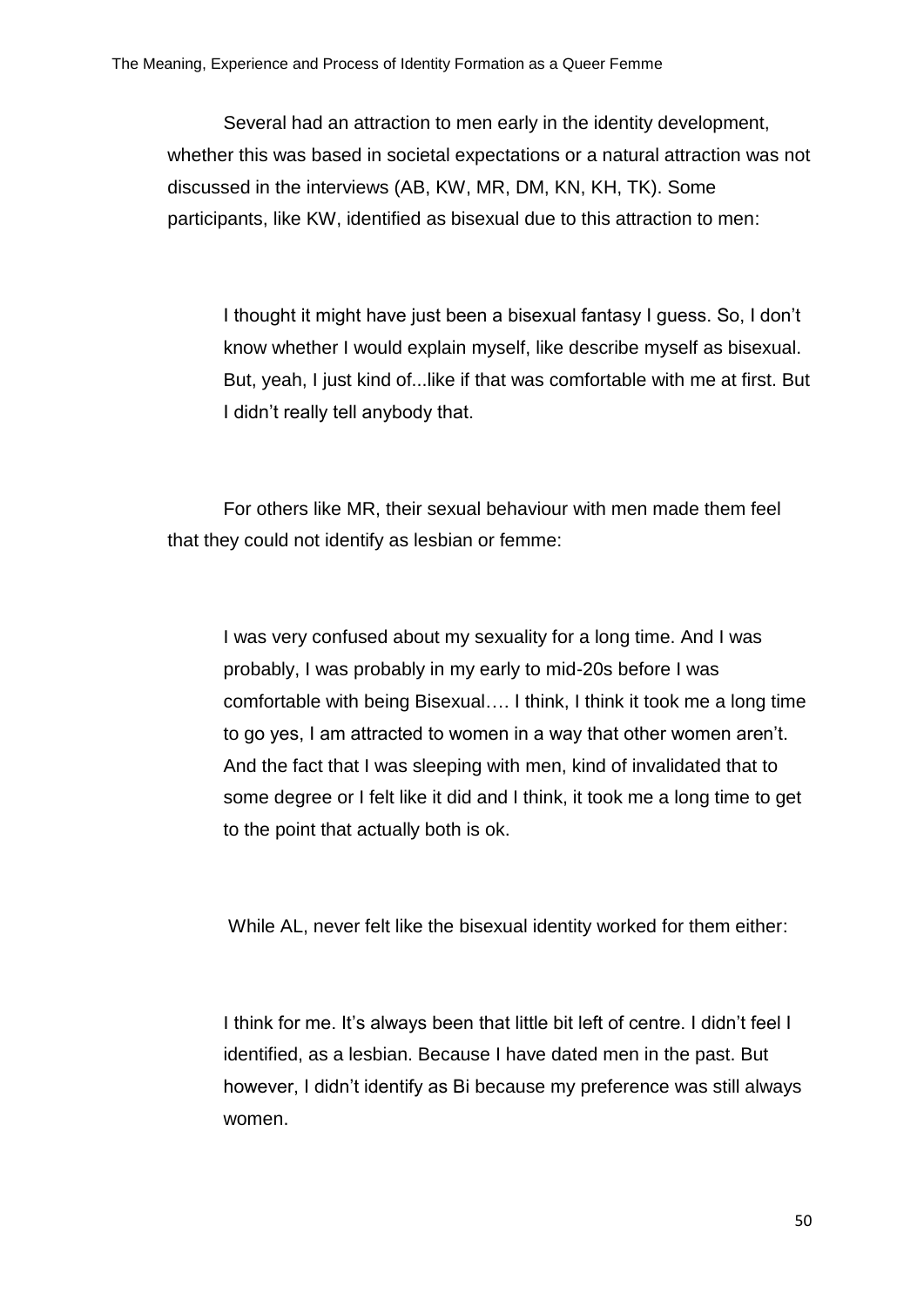The experience of biphobia, discrimination towards bisexual people from both the straight and lesbian communities, often meant that many people would not identify with the term bisexual even though they were sexually attracted to both men and women. This led to DM initially identifying as queer, then later bi and eventually queer femme as she explained:

I was starting to think I was attracted both ways and what does that mean. I didn't ever come up with any conclusions either way…. I think I started identifying as queer before that though, because like I said there was the pressure on some of the forums, that if you were bisexual you were considered to be, what was it, questioning, that you were still unsure…. So, I thought well, what does this queer label mean, maybe I fit in there better…I did some Sacred Sexuality workshops, so it was very fascinating to me. One of the terms they put up was, Ambisexual basically means attracted to one sex predominantly but would change (attraction to) sex, change genders for the right person.

For some, like AB an attraction to women started early and then the attraction to men came later, "I actually thought I was going to be a lesbian then attraction to men kicked in".

There was a common theme that ran through most of the participants (AB, ZE, SS, JS, KW, AL, SG, EH, MR, SR, KN, DM, TK, AP, KH) stories, the feeling of not fitting in, in either the heterosexual or the queer community. This sense of difference was described by AP," I've always wanted to fit in but I've always known that I was different".

And as TK described, that feeling of not quite fitting in can continue after a realisation of the queer femme identity, even if there is a connection to community:

I never really had a coming out as queer. I think I've just been quietly morphing from straight to pansexual and what I've discovered is that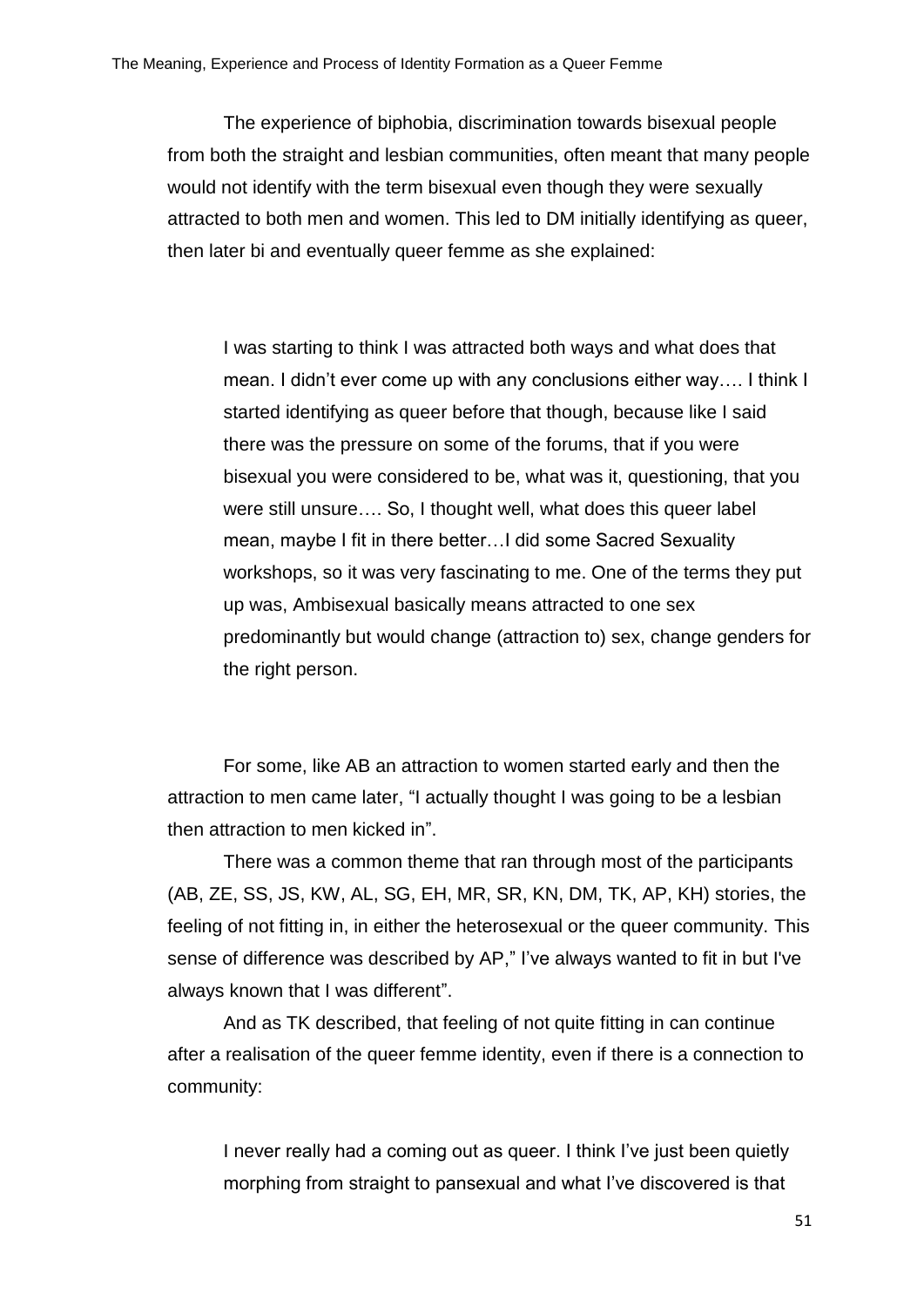where ever its queer, that's where I belong. That's where I fit. And it's taken me a while for me to give myself permission to be in that world because I thought I wasn't queer enough, or this enough or that enough…. And for me I just feel like, and I can't say newbie, as everyone gets mad at me for saying a newbie in the queer world, and so I'm not, but I'm not experienced. Especially in girls, I've kissed lots of girls in my time, I'm friends with lots of women, I understand the sexuality but I aint got down and done it. So, in calling myself a queer femme seems little bit like cheating.

## **3.5.2 Finding Community**

Self-recognition as queer femme often came about after research (ZE, AL, AP), a connection with either community (AB, CR, JS, KW, AL, EH, KH, DM, SR, TK), a role model or another person who identified in that way (CR, JS, SG, KN, TK). It provided knowledge about the identity and a realisation that this described how the participant was feeling. The concept of knowing that something existed but not knowing if it was real is described by JS as being like a mythical creature:

I found what the actual identity, that name meant to me…I now know there are other people like myself……. Yes, it's like the unicorn that I'd always thought existed, but hadn't, then suddenly next thing there's this unicorn walking in front of me and I thought, oh my god, it really does.

Both JS and AL explained this sense of coming home after connecting with community, for AL it was within the broader LGBTI community that they felt this:

I started making connections with a broader LGBTI community and I kind of felt like finally I was home. There was, not every person was the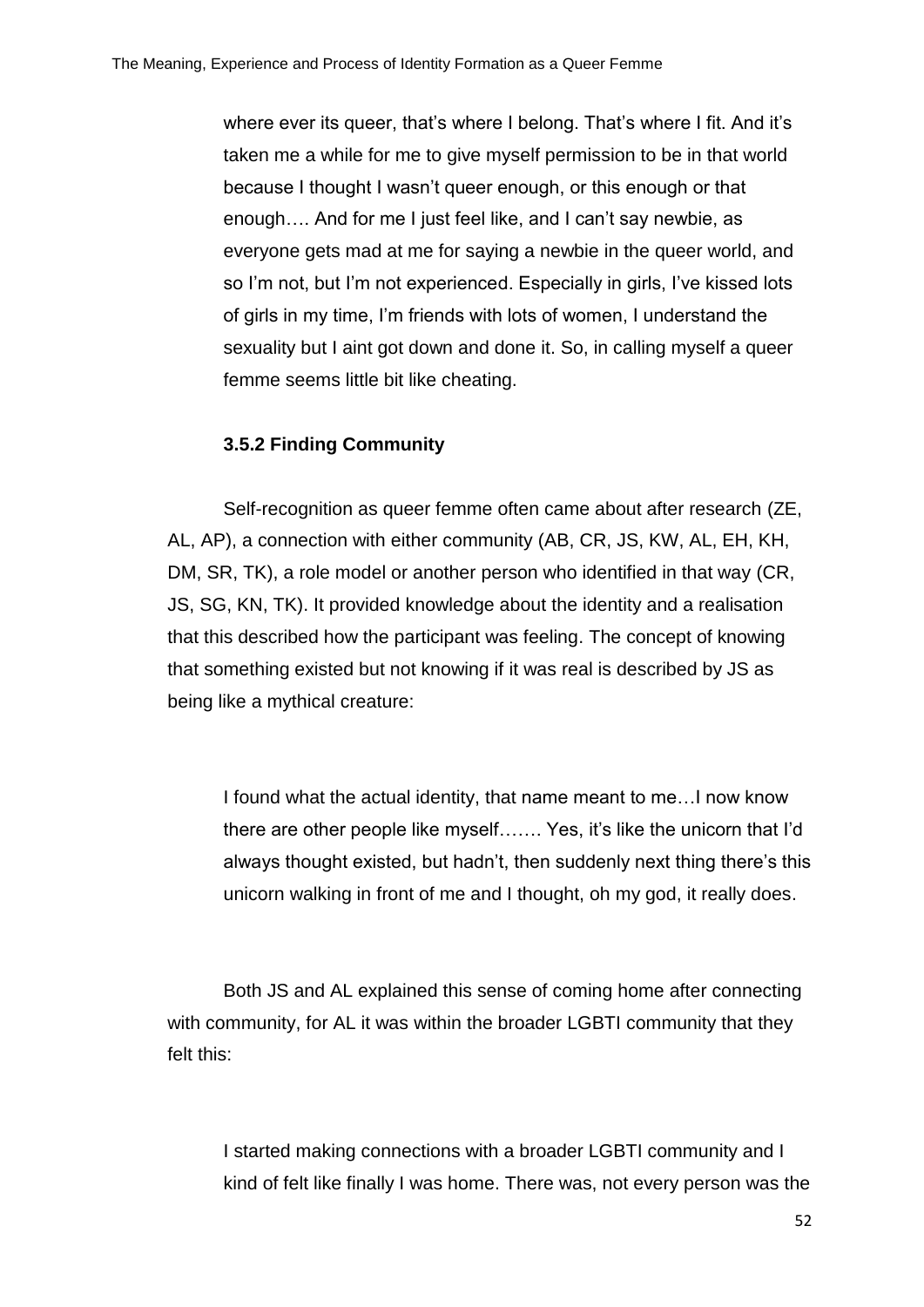same, they didn't have the same views, same opinions and they celebrated that diversity.

For JS it was in particular a connection to the butch/femme community that they found their place:

I actually met some people in the states that were gay and queer and I saw there was a different group and I felt that I radiated towards them, and that's when I first heard the term butch/femme. SO, and I just thought, Oh my goodness…. I felt like I was home. I thought this is what I have always felt, this feminine and masculine dynamic that wasn't necessarily cis male or female. So yes, that's where I found what the actual identity, that name meant to me...I now know there are other people like myself.

Visible representation in the media also gave a sense of community and the ability to identify with other feminine women of a diverse sexuality, the positive portrayal of a feminine lesbian was empowering for EH:

I've always been really, really, really girly like, (laughs) like since I was really little. Um so I think, and the concept of lipstick lesbian was something really empowering for me. Because it was something that I kind of learnt about it when I was watching TV and things in the media. When I was maybe, maybe thinking that that might be something, that I had interest in. So, I think being able to see, oh you don't have to be a flannel wearing, short hair person to be a lesbian. You can be frilly and like you know, lace and hair and makeup and still be queer……And I think if I had, you know been involved with a very diverse group of queer people that I would have been able to really accept that as, what I wanted to be and how I wanted to present.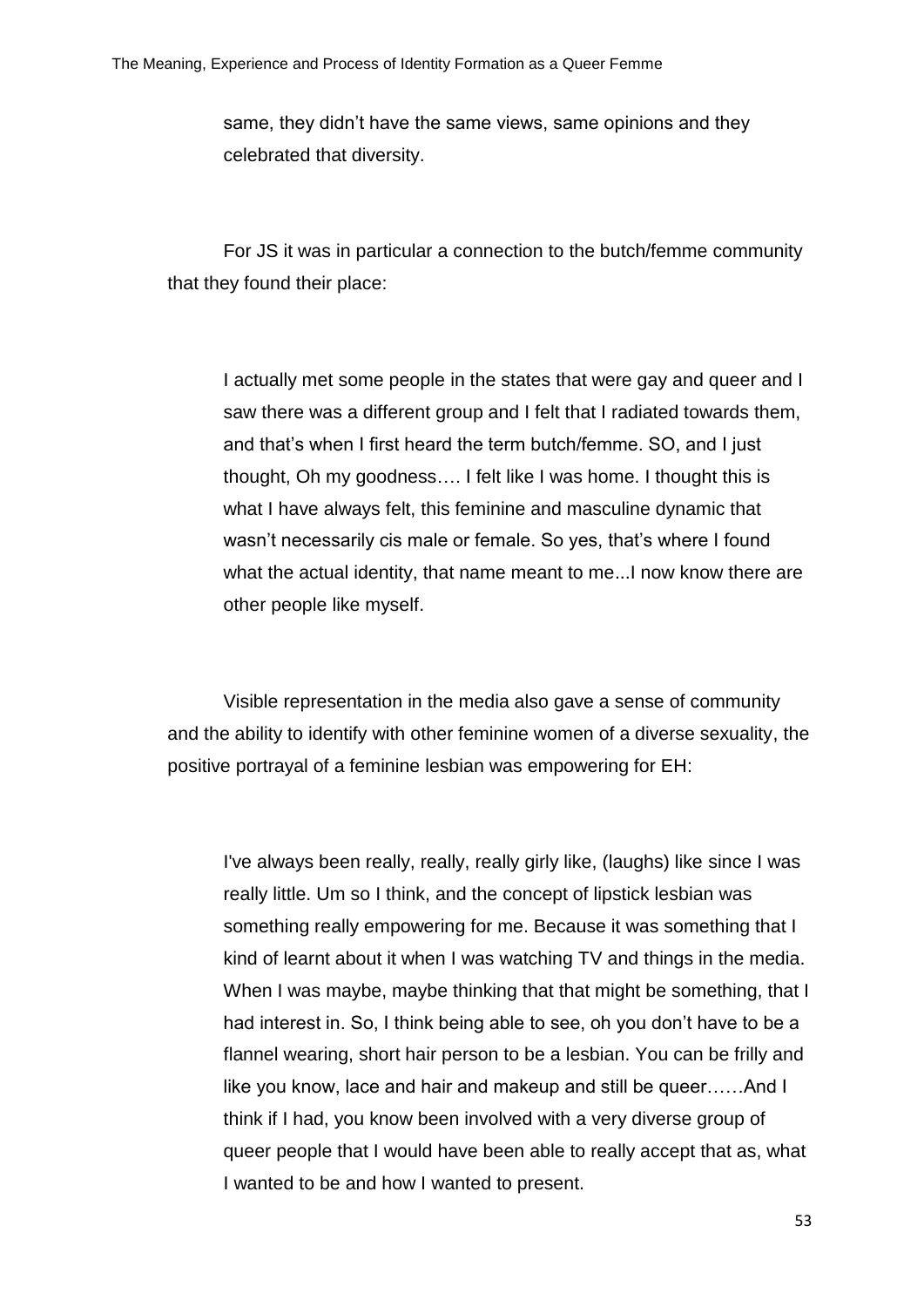Other areas of the media, such as online communities and blogs were places that queer femmes were seen and a place to research the identity, AP, found this particularly useful:

I guess it all coincided with when I started reading a lot more from feminist perspectives, from lesbian perspectives. Like blogs and everything and social media and that kind of stuff, whereas before I'd read a lot that was in books that was based around either coming out for um, fictional works, about being a lesbian….More so the reading I think, being, I guess seeing other lesbian women, particularly online, not so much face to face but more online I guess you can search around and find someone or someone's story that equates closer to yours…..And maybe it's nice to see more of that where you get to see a girl that I can kind of associate with that it's kind of representing me…..But yeah, I guess if I came across a group of women that very much like me, queer women very much like me then yes, I'll be like "Oh my god, were have you people been all my life?" (laughs).

Role models were the introduction to queer femme identity for a few participants, this was an opportunity to see themselves in others and to learn about the identity and terminology, KN explained what this process was like for her:

Well I guess hanging with R in my younger 30s, they were always so, expressive and comfortable and stuff like that. So, in way it kind of allowed me to be comfortable with who I was as well. So, I guess the influences of other queer femme women were also, like a real, pinnacle point for me, to be able to be myself.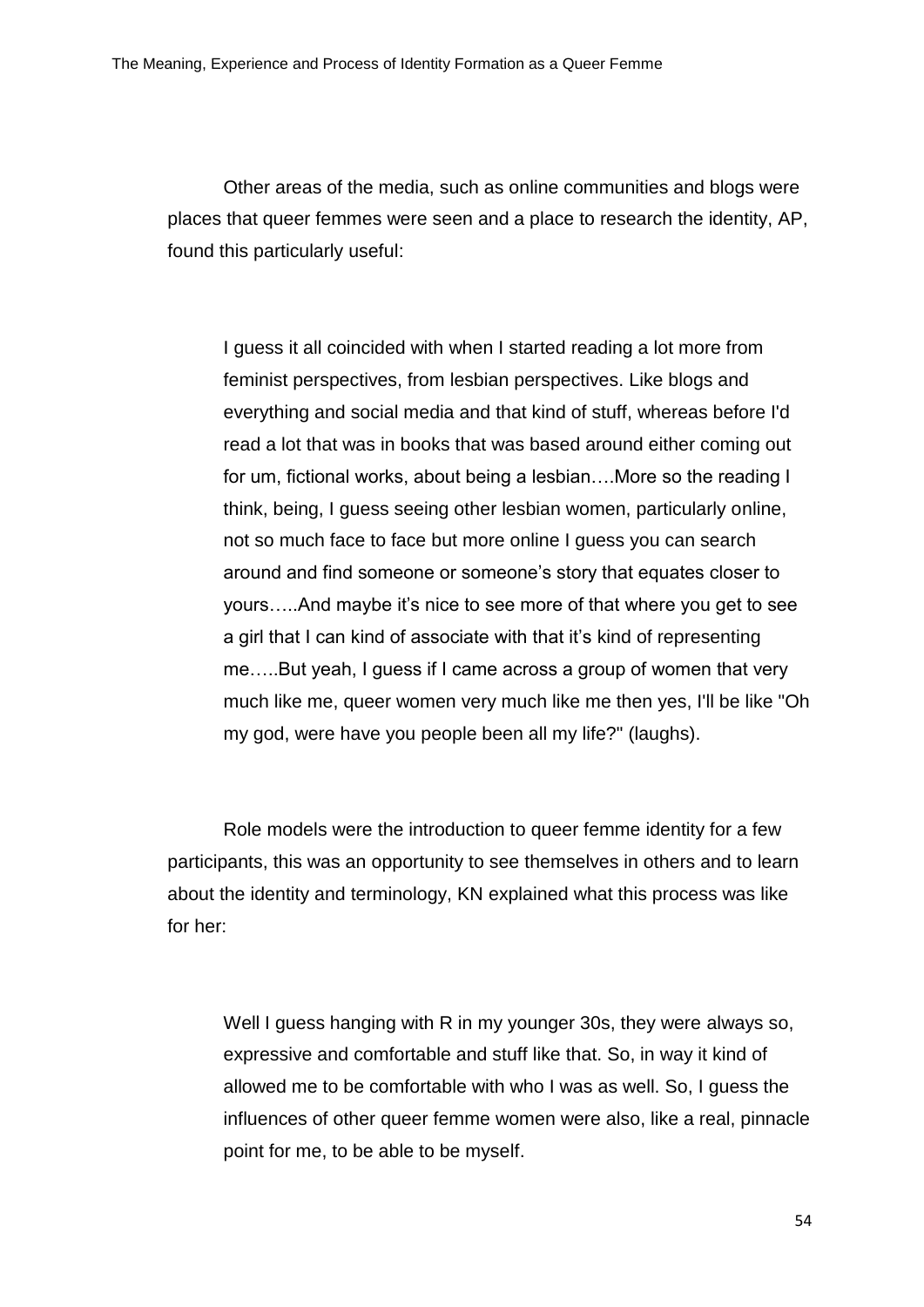For TK, being exposed to the queer community felt safe but they did not feel that they completely fitted in until a role model recognised them as being queer femme and this validation was an entrance into the identity:

And a conversation that I had with Janet Hardy who wrote the Ethical Slut with Dossy Easton and various other books about being kinky and topping. And she wrote a book called Girl Fags and Boi Dykes…. when I think of a girl fag the imagery in my mind that pops up is a fairly butch, dykey lesbian and I don't really identify with that" and she went "Oh no, no, no. You are definitely a femme"….I kind of had a conversation that was a bit political and a bit sexual and a bit "How the fuck do I fit in the queer community "and she just gave me my golden key to the community with that chat…..: And I didn't have to explain it to other people, it was just a knowing of it that landed me in there going "Right, ah ha, this is, this is who I am and how I am….I think it's been the feminist and then finding community and immersing myself in it. I'm a very social and have a lot of contacts in the queer community and just sort of easing myself in I guess, more a more…. So, you know, then I'm finding community with like amazing, fierce femmes and, so I think again I was just quietly drawn into where I belong rather than chasing it.

Once this community or people with the queer femme identity are found there is a sense of coming home, finding your people or a kinship as AB explained:

I did feel a sense of kinship with those people who were different to the norm…I think as the connection with the community was kinda my lead in, but then it still took a while in that kind of personal exploration of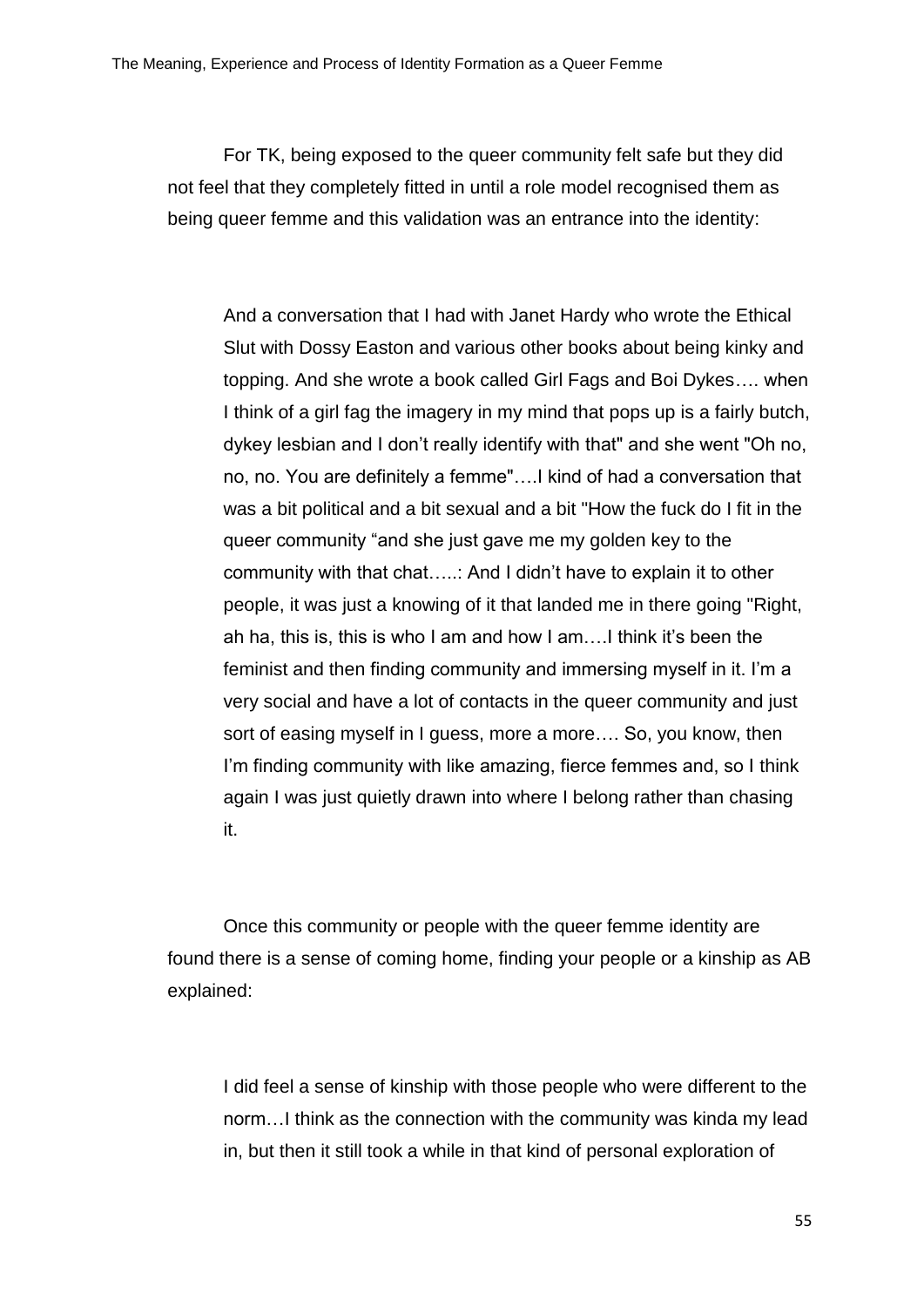what that was and the exactly where I would fit within that communities that I felt that connection and kinship with.

# **3.5.3 Conforming to Queer**

Around half of the participants (ZE, AB, KW, EH, MR, AL, SR, KN) had a period in the identity formation process where they tried to be more visible within the queer community. Some adopted queer identifiers such as clothes or jewellery, others may have cut their hair or presented in a more masculine way. It was interesting that this was part of the process for a significant number of the participants, this may be due to less understanding of the queer femme identity in Australian queer communities, especially in Queensland where most of the participants originated. This process of trying to look queer to be seen by other queer people informs both the objective of the research to identify the process of identifying as queer femme and also the experiences that are particular to queer femme people. The lack of visible queer femmes made AL feel that if she was lesbian then she needed to look more masculine as that was the only role model she had seen growing up:

All the lesbians that I knew growing up were shaved heads, combat boots, vegetarian men haters. And I truly thought that I needed to be like that to, to be able to love women. And so, when I was 14, I shaved my head and I gave up meat and I, it was like the worst 6 months of my life. All I wanted was meat (laughs) like no, clearly the steak does not affect my ability to love women. Um (laughs) so I realised that its ok to be more than what people perceive. That's what you should be to do something.

For AB and EH trying to look more queer was about being visible within the LGBTI community and being seen as part of the community. The desire to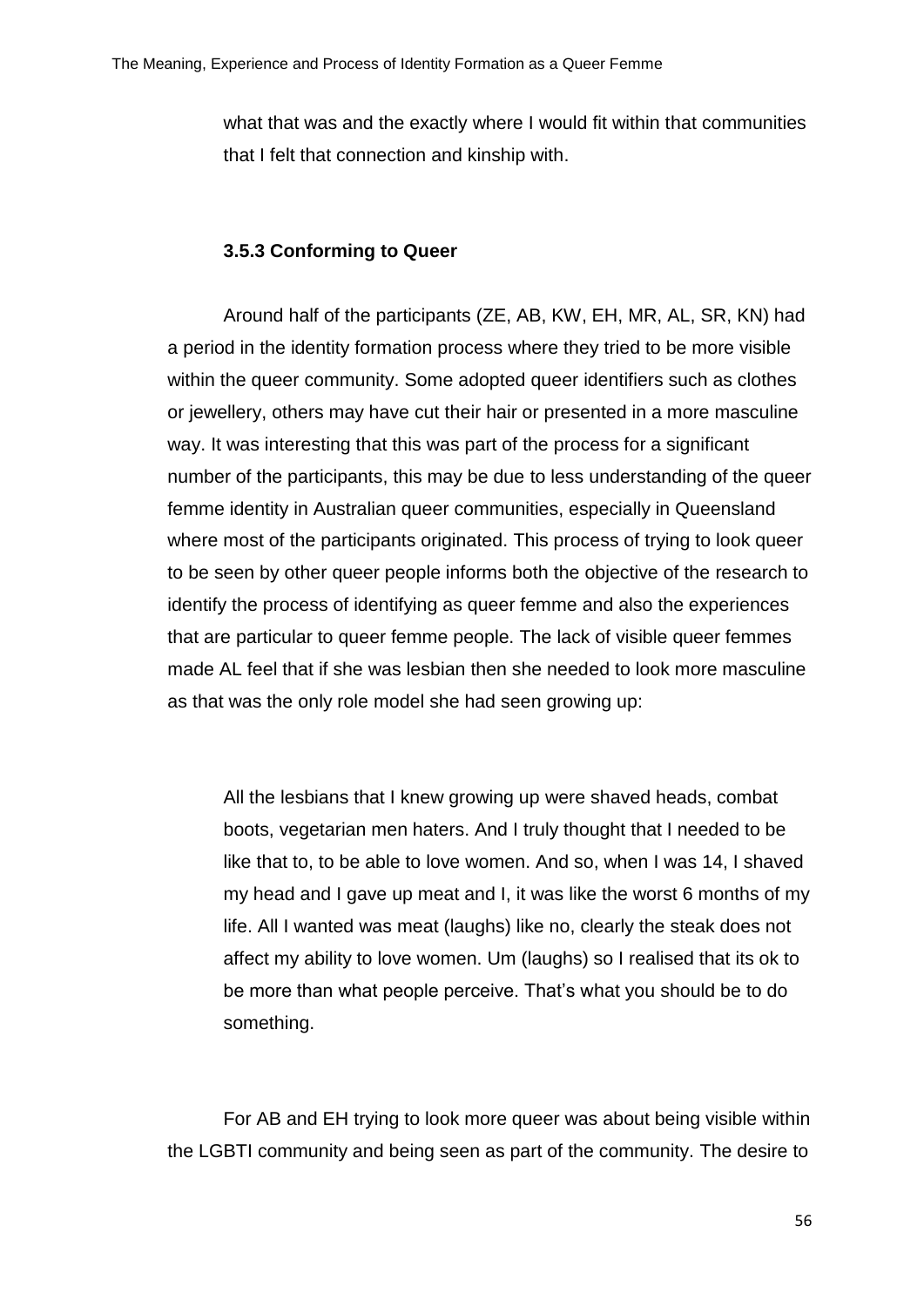fit in and be visible led EH to present in a more masculine way but that was not the way she felt most comfortable presenting:

I think I did have a bit of a moment in kind of my first year of Uni where I was like, you've got to present as a more butch kind of personality so that I can be seen in the community. But once I got my partner I was like sooo, I'm done (laughs)…… So, then I came to Brisbane and there were these queer, visible queer people. I was like, I want to be a visible queer person and then that wasn't actually something that I, it wasn't my style it wasn't what I wanted to be presenting as.

Whereas AB feels that she is comfortable in how she presents but would like to be more visible in some way:

Like, I often feel like sometimes I'd love to queer it up a bit, physically. I'm talking about I just need to shave like half my head, you know, it would be right (laughs)…. So, for me, if I was to go full out with that, that would be more tattoos, that would be doing something more...just non-conformative like with my hair, like I've often thought like putting colour in it but I'm just too lazy.

For SR there was the expectation to look a particular way, if she was going to identify as lesbian then she should be more masculine but then as a trans woman to pass as female she had to be hyperfeminine. Finally, she found the place in between that worked for her, that place was queer femme:

So, for me I kind of went from being very masculine, very tough and all of that kind of stuff and then going kind of the opposite direction. And I kind of went probably too, feminine on some level, I mean I went to, I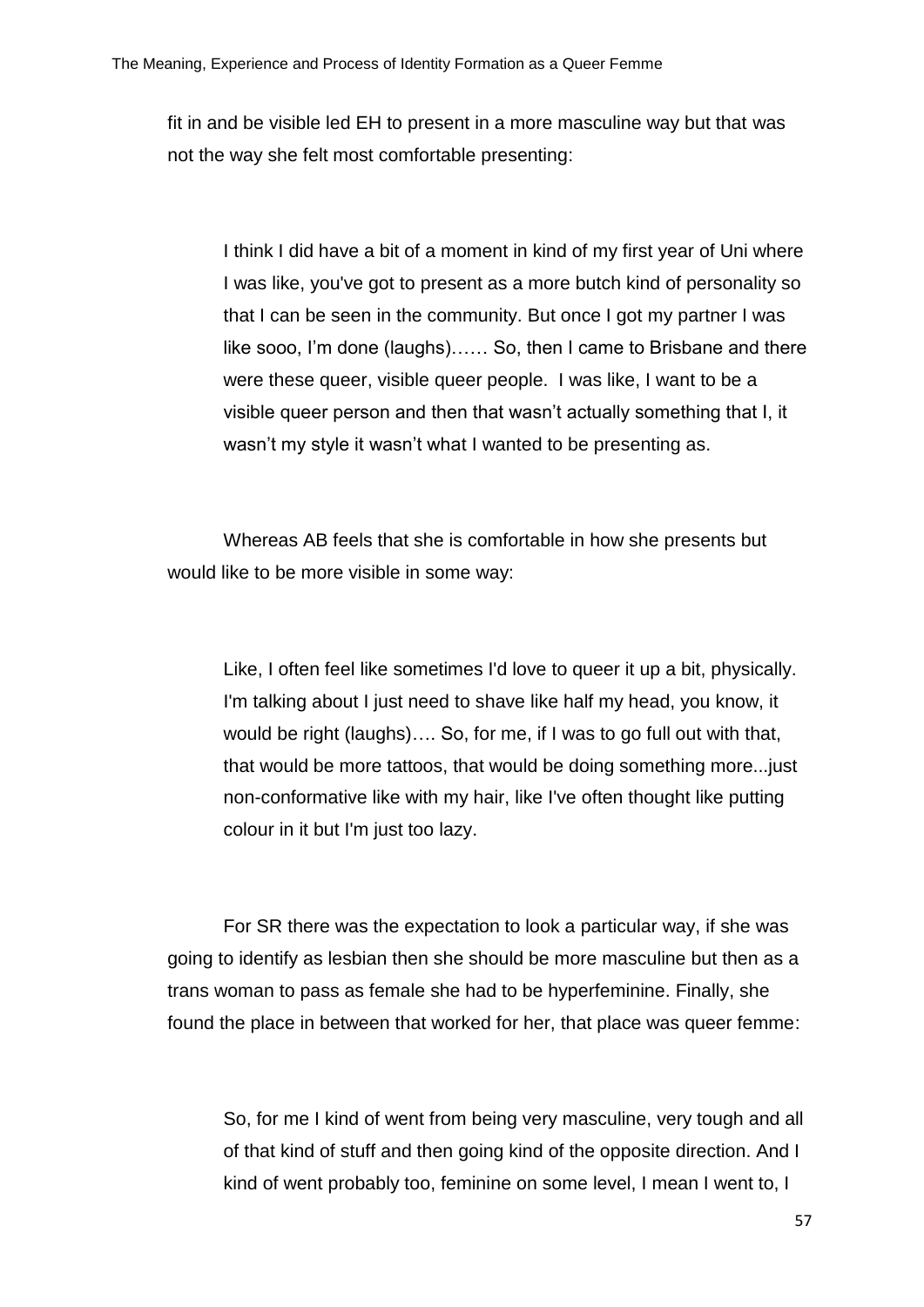kind of capitulated a little bit too much to what I thought what the expectation toward me as a trans women.

## **3.5.4 Embracing Identity**

The final sub theme is, coming to a place where the queer femme identity is embraced. There is a celebration and a sense of authenticity in having a feminine expression and also a being diverse in sexuality and/or gender. This came across in many of the interviews (ZE, JS, AL, SG, KH, SR, TK). This process of identity formation was felt to be ongoing and finding a place to encompass both queer and femme as ZE explained:

I feel like not on the Kinsey scale. I'm getting queerer and queerer, I think I'm getting gayer and gayer. At the same time, I have always felt very, very feminine. And like I think I know that because I tried for a little while to look more masculine. I understand what that was and that was a part of my identity. I can look feminine and embrace my feminine and not be less queer.

Taking back the word queer and being empowered by a term that was previously seen as derogatory was important to AL, "I guess ultimately for me queer femme is about empowerment. And taking that power back for MYSELF, for words that are often seen as slurs".

Once the identity was embraced, part of the process for the participants was the desire to tell others about it and be recognised, this was important to SG:

I think it is because it took me sooo long to come out, it took so much effort, it was so hard that I kind of like, now that I've done all the hard work I'm kinda like I want to scream it from the roof tops kind of thing.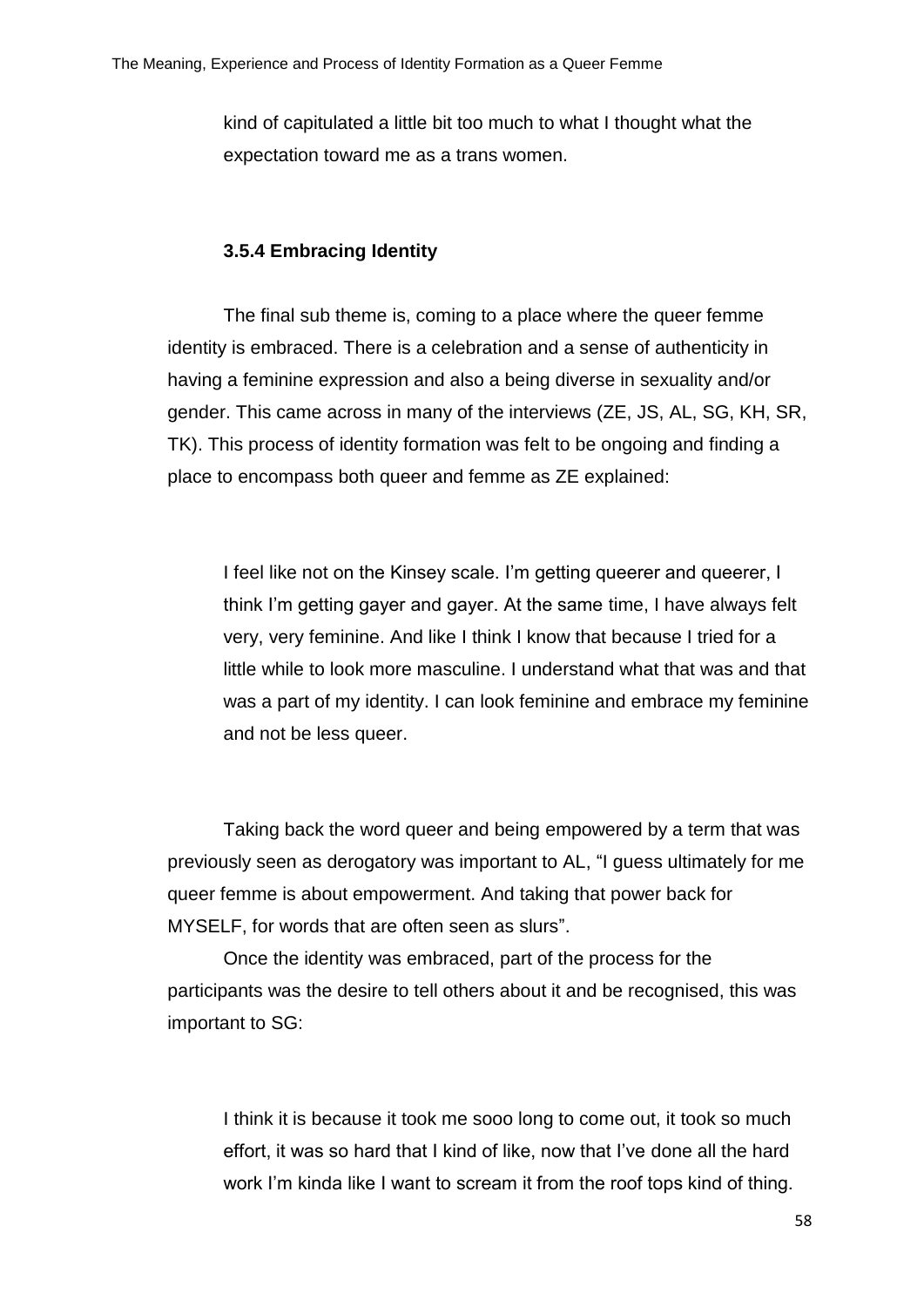And I know that that's probably really almost an immature or young experience to say, but yeah, it's kind of being like, I've finally accepted it in my skull but I just want other people now to recognise it.

By embracing the queer femme identity there was often an understanding and strength in who the person was, a sense of peace as described by KH:

I guess queer femme for me now has given me more, I have a boldness now about my own sexuality because of that, to me it's not pigeon holing myself, it's not, I'm confident of that term, it makes me feel confidence in myself…. queer femme helps me explain that, helps ME understand me, it helps other people who love me understand me. And to me, it gave me great, I don't know if peace is the right word but I really found my space within the queer community with that label I guess um cause like I said it just made me feel like it just explained who I was.

Playing with the concept of femme and moving towards a more empowered and harder concept that is not about the more common notion that femme is soft and pretty, but feeling at home there, was explained by SR:

And then now where I kind of sit with it is in that kind of hard femme territory works for me. It's like, it's what I make of it on some level and how do I incorporate femininity and colour and vibrancy in to, I get more cohesive and kind of holistic understanding of myself…. You know I actually enjoy engaging with femininity, genuinely, privately, personally, spiritually and all that stuff. It's not funny to me nor is it repulsive to me and so, yeah that's kind of always been a confronting thing…. I mean to be hard femme is almost like Souxie and the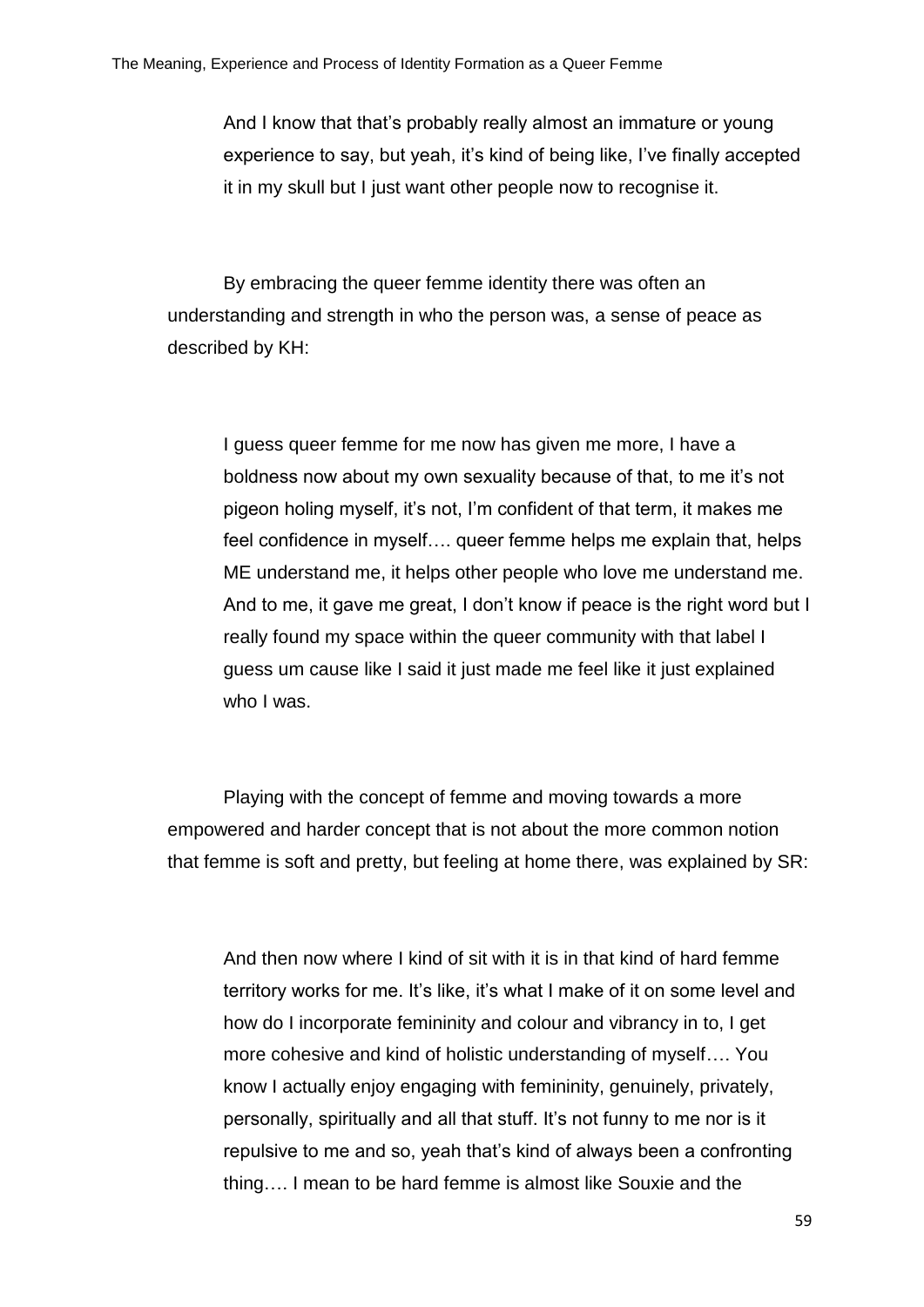Banshees or whatever that kind of stuff. You know it's kind of like you might wear pants and all black and put lipstick on and still be scary and be glamorous at the same time. That kind of thing.

For TK the slow process of moving toward queer femme was about broadening who she was attracted to rather than narrowing it and this is an ongoing process:

And realising this is where I belong, to the point that I actually feel uncomfortable in a straight crowd now…It's just been, it's like a slow blossoming I think…., I kind of see lesbian as a label for women who like ladies and I haven't always been like that. And I will probably never morph entirely that way, I am more morphing to broadening my mix rather than exclude where I've come from. That's what I, you know at the moment it's really quiet fluxy and it's up to me to make a few things happen and I've been holding myself back and being a bit funny, I don't know, yeah.

The process of identity formation for queer femme people was defined by the four subthemes of: Identity Confusion, Finding Community, Conforming to Queer and finally Embracing Identity. For all of the participants there was a diverse sexual identity, often lesbian, bisexual or queer, before identifying as queer femme. This was often confusing due to their feminine presentation and the societal messages that feminine women were heterosexual. A connection to an individual or the LGBTI community was often the fist time they came across the identity of queer femme and found that this was something that explained who they were. For many an attempt to be visible within the queer community meant trying to present in a more visibly queer way, but this was not a comfortable space for the participants. Eventually they came to a place where they could embrace their queer identity and their feminine presentation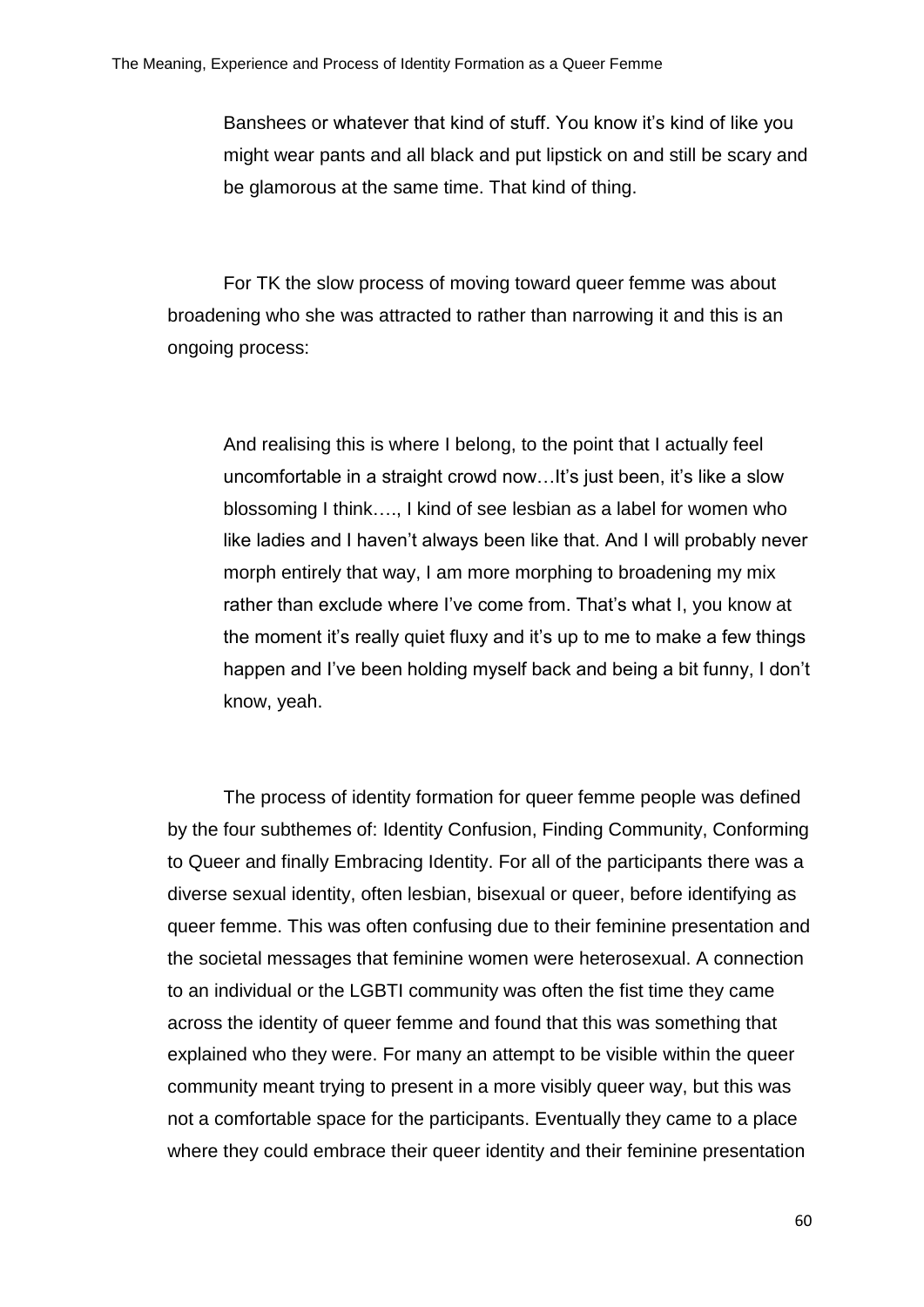and sense of being to identify as queer femme, a place where they felt they were truly who they knew they were.

## **4.0 Discussion**

The aim of this study was to use an exploratory, phenomological approach to explore the meaning, experiences and identity formation process for people who identified as queer femme. These aims were achieved by interviewing sixteen people who identified as queer femme with a range of ages, genders and sexualities from both urban and regional areas.

These themes of experience, meaning and identity formation process, and the subsequent sub themes, have been discussed along with the limitations of this study and recommendations for future research.

# **4.1 Objective 1: Explore the meaning of identity for people who identify as Queer Femme.**

This research explored the meaning that people who identify as queer femme give to that identity, unpacking queer, femme and then queer femme. There were three sub themes around meaning of all of these identities: Presentation and Expression; Sense of Being; and Non-conforming and Diverse.

Holding a feminine presentation or expression was important to the research participants in the meaning of being queer femme, this reflects the findings of Levitt et al (2003) where the research participants reported that the feminine expression was part of a femme gender identity, whereas Tortice (2002) saw the feminine expression to not just be about clothing but behaviour and attitude as well. Eves (2004) discussed how this may often be a hyperfeminine presentation to highlight a queer identity, which was discussed by several participants.

This feminine presentation often led to an assumption of heterosexuality, which often led to unwanted advances by heterosexual men. Levitt and Heistand (2005) discussed the difference between being objectified by heterosexual men and being the object of desire from the butch or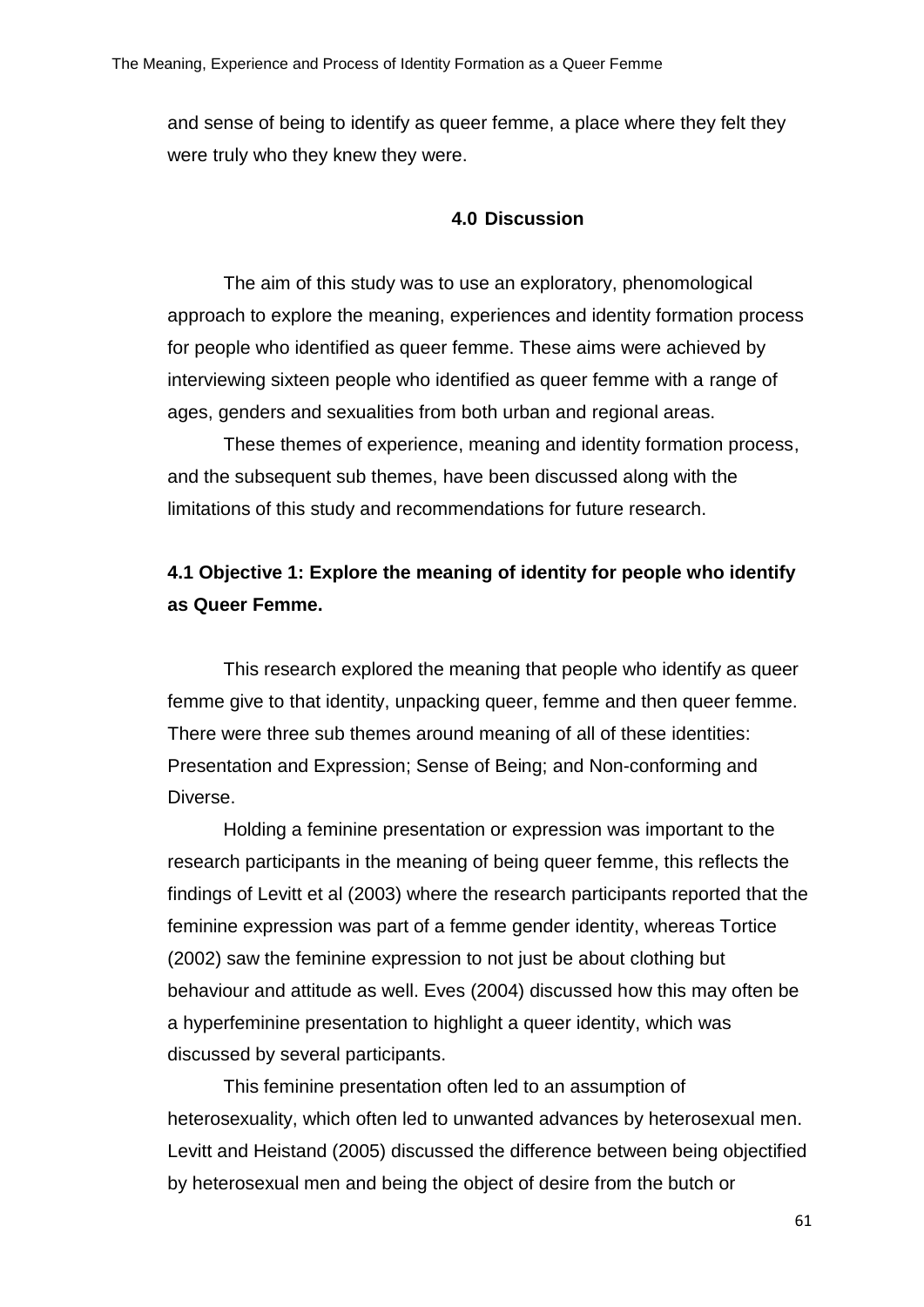masculine woman's gaze. Mishali (2014) found this stereotype of femininity was found in both the heterosexual and the queer community with an assumption that all women attracted to other women were masculine and that a feminine woman was not a real lesbian, several participants discussed this.

But queer femmes were not aligning with the notion of feminine women as weak and passive, but as strong, honest and open, as was found by Levitt et al (2003). While Mishali (2014) discussed the reimagining of femininity within a queer framework, that was reported by several participants.

Eves (2004) and Vannewkirk (2006), in their prospective research studies, discussed the mix of both the external expression and the internal sense of self. This reiterates the research of Pearce (2012), where femme identity was found by participants to be a natural expression, this was reported by several participants. For some it was about gender and others sexuality, as reported by Stancui (2014) and that it was an internal representation of who they were. This was reflected in the current research.

The interaction of butch and femme came through quite heavily in other research (Eves, 2004; Gibson & Meem, 2016; Hayfield, Clarke, Halliwell & Malson, 2013; Lehavot, King & Simoni, 2011; Williams, 2012), but was only discussed by some of the older participants. There is insufficient research on this topic but it may be due to the fact that the butch/femme dynamic was stronger and more visible in previous decades, before the second wave of feminism, where this dynamic was seen as trying to look like a heterosexual couple (Eves, 2004). The dynamic was discussed by participants as being attractive to them due to the old-fashioned values and mannerisms it epitomised. The recent rise of sexual and gender fluidity may also explain the diversity now seen in the relationships queer femme people engage in and the lack of visibility of the butch/femme dichotomy.

For some this internal sense of being also encompassed values and beliefs while it could also be seen as an overarching term for the community and that include politics and values (Bronski, 2011; Hill, 2004; Levitt et al, 2003). The concept of non-conforming, and an otherness has been discussed by several participants and researchers (Butler, 1990; Fricke, 2003; Menon, 2011; Portwood-Stace, 2010; Stancui, 2014). While idea of diversity and fluidity of identity was described by Bronski (2011), Giffney (2009), Hill, (2004)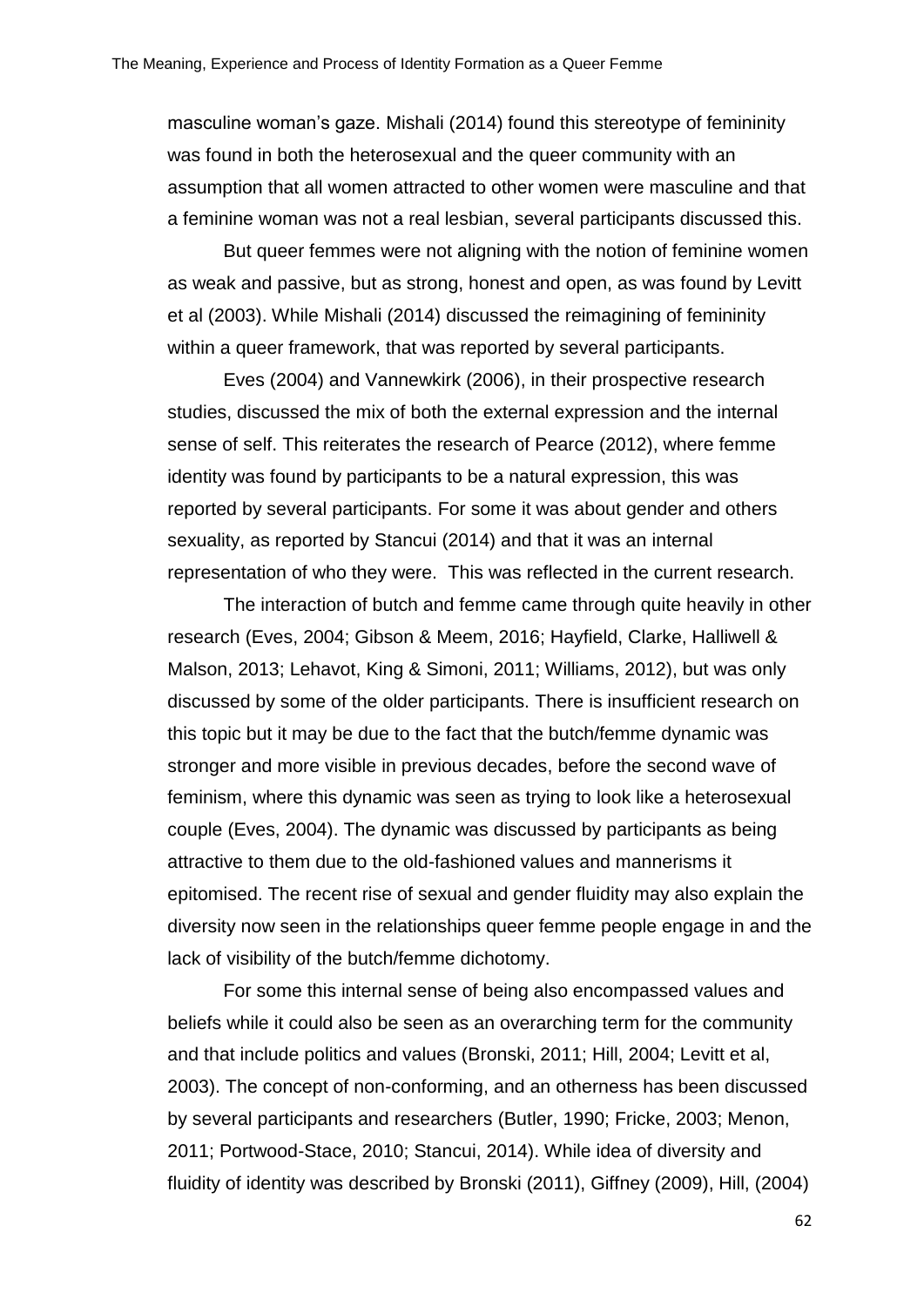and Stancui (2014). This was discussed by most participants in one way or another.

But femme has often been found difficult to describe by participants in this and previous research, this was noted by Levitt, et al (2003) and Pearce (2012). This difficulty is often also attributed to the queer femme identity and leaves the identity open to interpretation. This then allows for a variety of meanings, and a diversity of presentations, relationships and attraction.

# **4.2 Objective 2: Explore the individual experiences of identity for people who identify as Queer Femme**

The participants shared freely of the experiences they had as queer femme people, many were negative but for some there was also a positive aspect of finally being free to be themselves and the privilege that comes with passing as heterosexual. The three sub themes identified were: Assumptions, Invisibility and Discrimination; Coming Out and Educating Others, Freedom, Being Seen and Passing Privilege.

Being harassed or objectified by cisgender, heterosexual men because they were perceived as heterosexual women based on their femininity, was a common experience. This was a reoccurring theme in the research of Blair and Hoskins (2015), Levitt and Horne (2002) and Levitt et al (2003).

The assumption of heterosexuality based on a feminine presentation and thus the invisibility of being queer in both the heterosexual and queer communities was an experience reported by all participants and one that previous research had identified (Blair & Hoskin, 2014; Levitt et al, 2003; Levitt & Horne, 2002; Mishali, 2014, Pearce, 2012; Vannewkirk, 2006). When exploring this discrimination within the queer community the term femmephobia is often used, this was researched by Levitt and Horne (2002) and then Blair and Horne in 2015 in regards to the femme identity then again in 2016 around the queer femme identity, this was a particular experience of several participants. This distrust then led to discrimination for people with a feminine presentation or expression, which is often believed to be based in misogyny and patriarchy. Discrimination from within the queer community was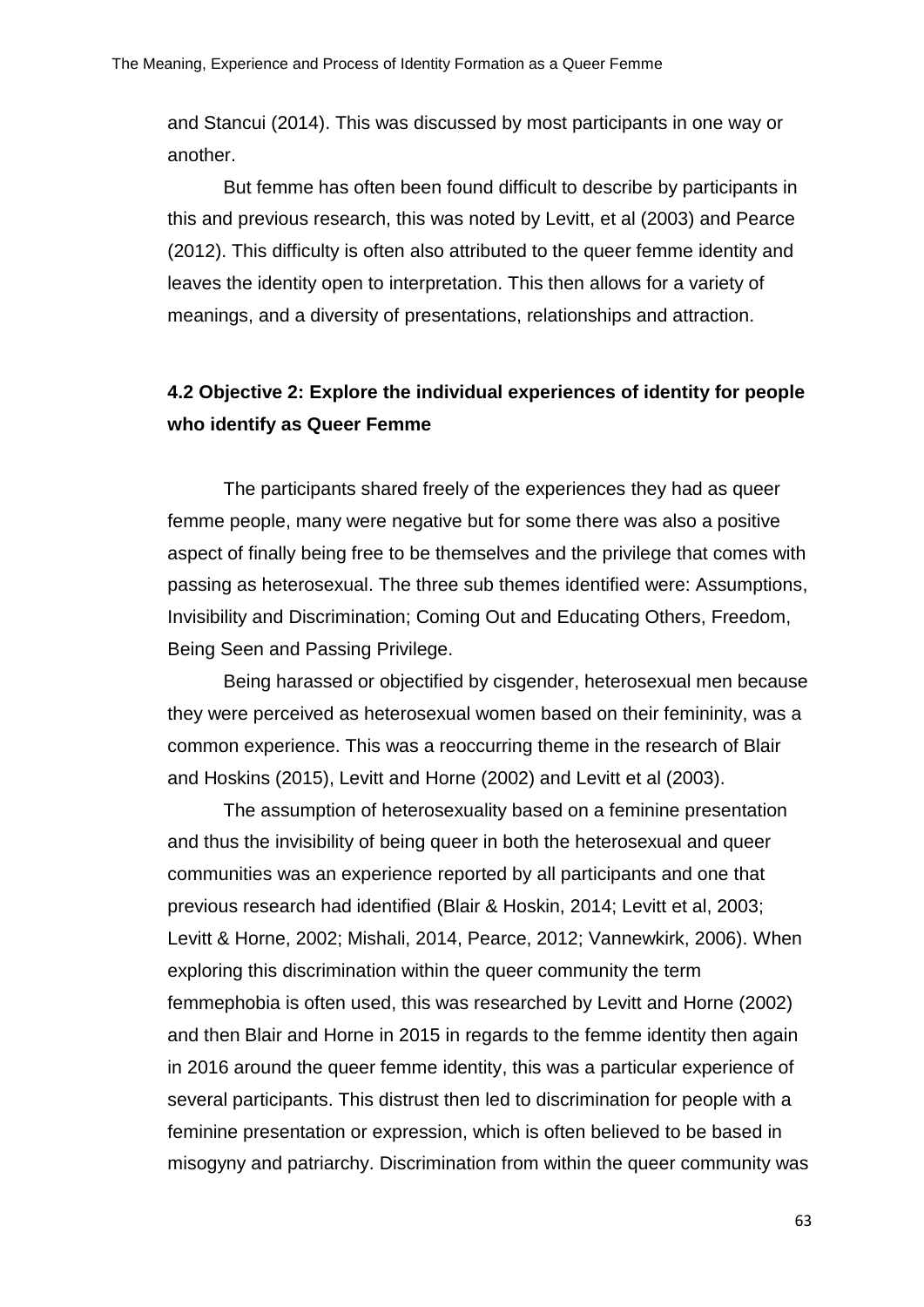a common experience, this may be due to femmephobia and was often experienced as distrust from other queer people and a belief that queer femme women were not real lesbians and would become heterosexual and want to be with a man. (Blair & Hoskins, 2015; Levitt et al, 2003; Mishali, 2014, Vannewkirk, 2006). This experience of distrust was also reported by Vannewkirk (2006) and Mishali (2014) and often was experienced as being excluded.

Eves (2004) and Vannewkirk (2006) reported on the ongoing experience of people with a diverse sexual orientation having to reveal their identity or come out in every new encounter. This was a common experience for the research participants, and often is for most people of diverse sexuality or gender, due to the fact that assumptions are often made about people by the way they express their gender. Those with a feminine presentation are assumed to be female and to be heterosexual, thus rendering queer femme people invisible.

The invisibility and the assumptions of heterosexuality that most participants experienced often led to having to explain or educate around queer, femme, gender, sexual orientation, attraction and what it all meant for the person or the community. This was not something that was reported in any research identified during the literature review process.

There were also some more positive aspects to the queer femme identity, it allowed for a cessation of the questioning of sexual orientation as a person realised their attraction to identities that were different to their previous experience and a sense of freedom to be fluid. (Blair and Hoskins, 2015; Macias, 2011).

There was also a certain level of protection from discrimination based on sexual orientation, due to passing privilege. The ability to blend into mainstream society could be a positive experience that meant a level of acceptance with heterosexual peers. Pearce (2012) found that this ability to pass as heterosexual led to a level of privilege and less direct experiences of homophobia. While only a small number of participants were explicit in naming this it was alluded to by most. It has been included as an interesting concept that was often missed due to the inability to identify levels of privilege (Budge, 2006; Kirkhart, 2015; Ray & Zarestky, 2016).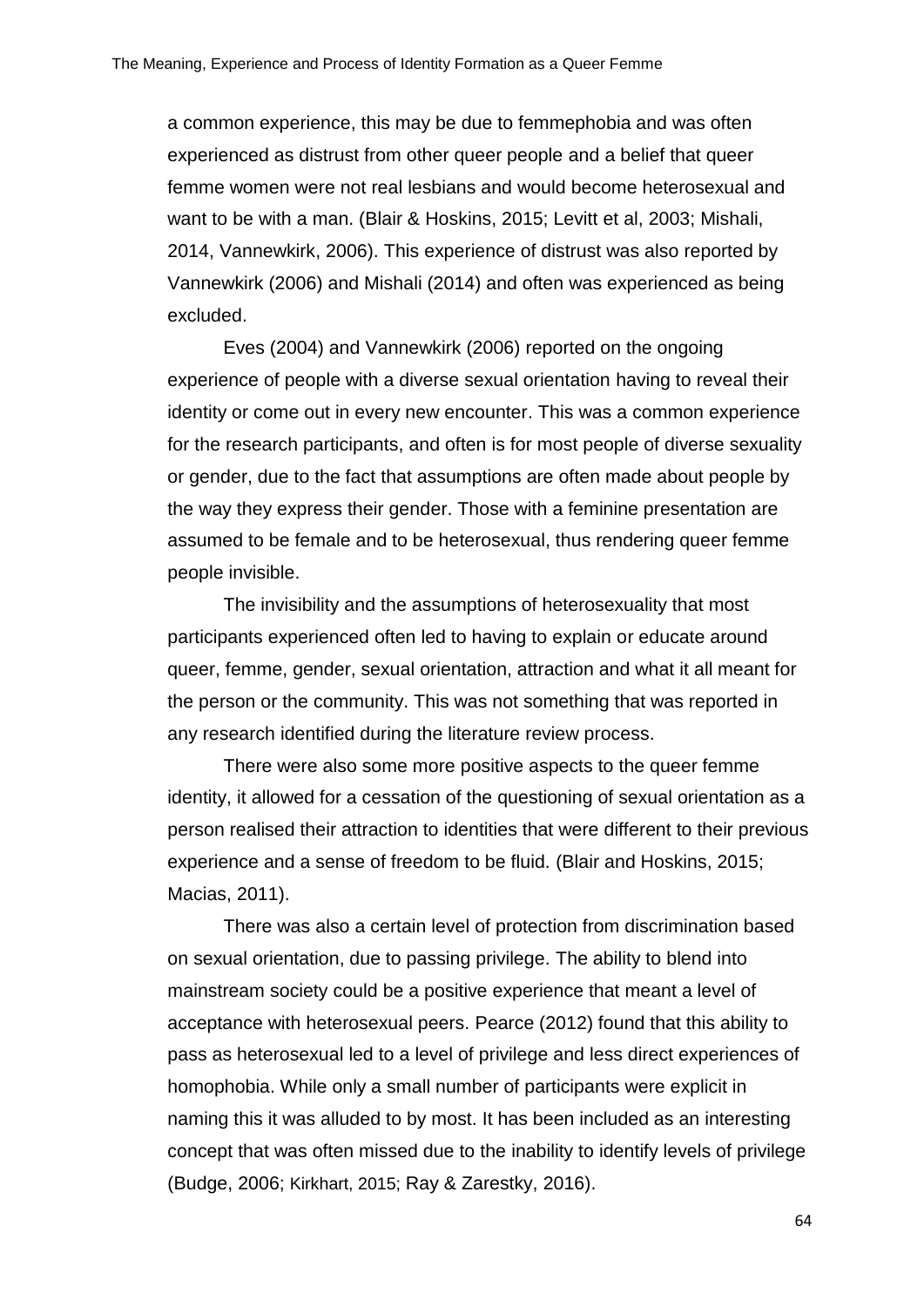# **4.3 Objective 3: Understand the process of identity formation for people who identify as Queer Femme.**

The process of identity formation was similar as had been found in previous research (Levitt et al, 2003; Pearce, 2012), initial questioning of identity prior to coming out, holding a diverse identity, connection to an individual or community, and eventually coming out as queer femme. The four sub themes identified in the Queer Femme identity formation process were: Identity Confusion; Finding Community; Conforming to Queer and Embracing Identity.

The process of identity formation identified through this research most closely aligns with the models proposed by Levitt et al (2003) and Pearce (2012). Levitt et al (2003) conducted research on femme identity that resulted in the development of a four-stage model: childhood memories; coming out as lesbian; learning about femme identity after joining the lesbian culture; and finally coming out as femme. This was expanded by Pearce (2012) who provided a *Non-Linear, Context Dependent Model of Femme Identity Development* which was experiential with a variety of alternative paths and outcomes. This model proposed that it is acceptable for a person to depart from the process of identity development at any time, and there is an intersection of life experiences, and multiple identities. This was a three-stage model of femme identity: pre-coming out experiences; identifying as lesbian; and identifying as femme.

The experience of confusion around identity and previously holding various identities discussed by the participants, aligned with the research by Levitt et al (2003), Pearce (2012) and Tate and Pearson (2016), where all reported a confusion around and diversity of identities prior to coming to identify as femme.

D'Augelli (1994) included connection to the lesbian, gay and bisexual community as one of the stages in their *Life Span Approach* to sexuality and gender identity. While Levitt et al (2003) described this as the third stage in their four-stage model of identity development: learning about femme identity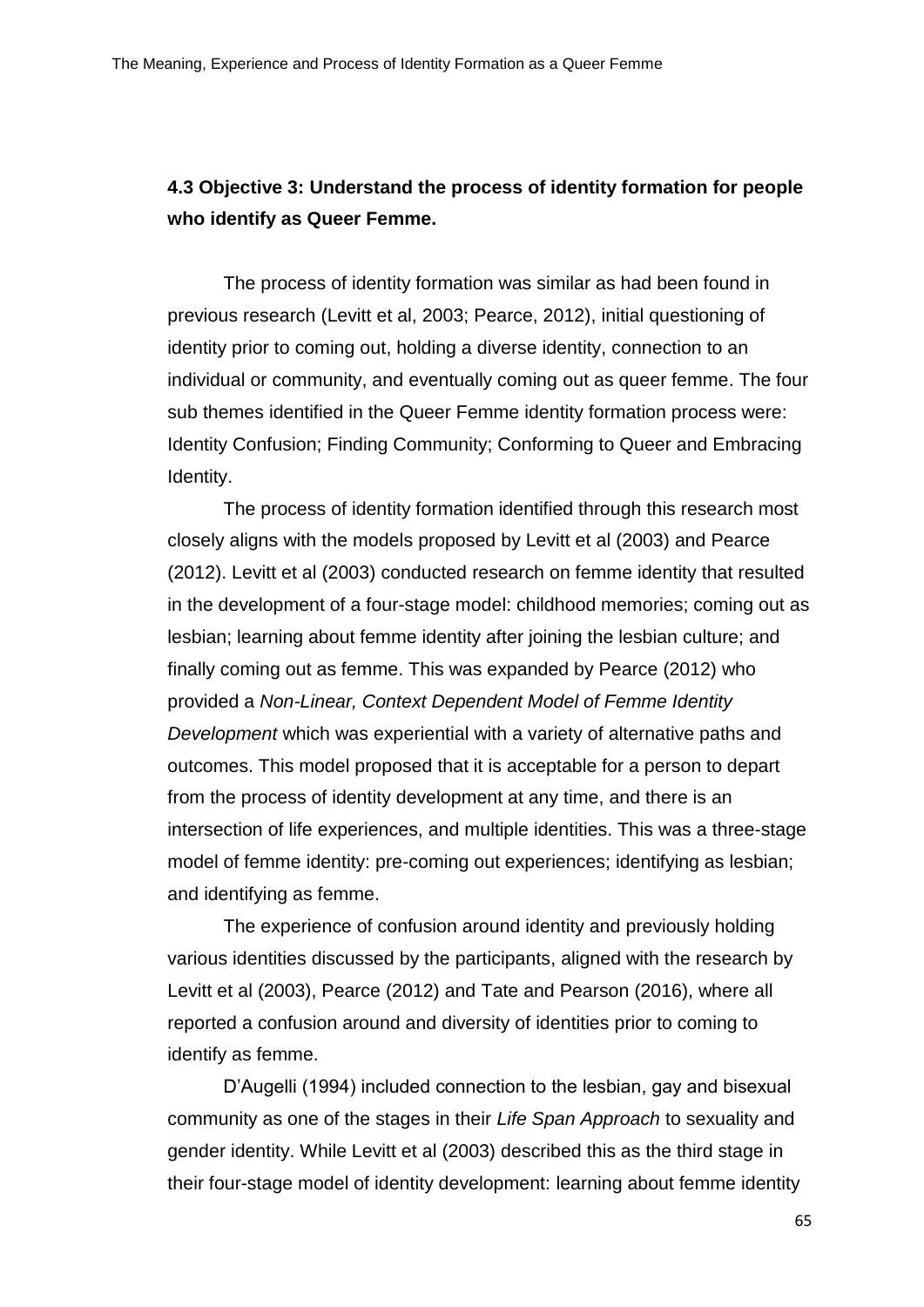after joining the lesbian culture before finally coming out as femme. This was experienced by all participants in one way or another, research, connection to community or an individual.

It was reported by Levitt et al (2003) that women had felt a pressure to conform to a queer stereotype or expression, but as there was becoming more acceptance, the pressure had lessened to look more androgynous or masculine. But research by Pearce (2012) noted that it was still part of the process for some feminine presenting women, originating in the desire to be seen within their own community, several participants discussed engaging in this but eventually feeling more comfortable in their femininity.

Embracing Identity was the final step in the process of identity formation. Levitt and Heistand (2005) and Dillon (2011) both explained this final process, in Dillon's model (2011) it was called Synthesis, a merging of the identity into a sense of self. The ability to embrace both femininity and queerness and for this to become a part, that was important but not all encompassing, was often the final step in the integration of all aspects of identity. This was a place that all but one participant had reached.

### **5.0 Limitations to the Present Study**

This study was limited by the lack of participants from regional and remote areas. The participants involved from regional areas were still only a few hours' drive from a major metropolitan area or capitol city. This lack of engagement by people further from a major centre may have been informed by a lack of knowledge of queer femme identity or access to queer community. All participants self-identified with the term queer femme, so a lack of representation or visibility of queer femme in some regions may have contributed to the low numbers from some states. There were also several states across the country that were not represented, an inclusion of these may have provided different experiences.

The participants were a homogenous group with little gender or cultural diversity, with only one participant disclosing that they came from a culturally diverse background. This may be due to limitations in language, as the term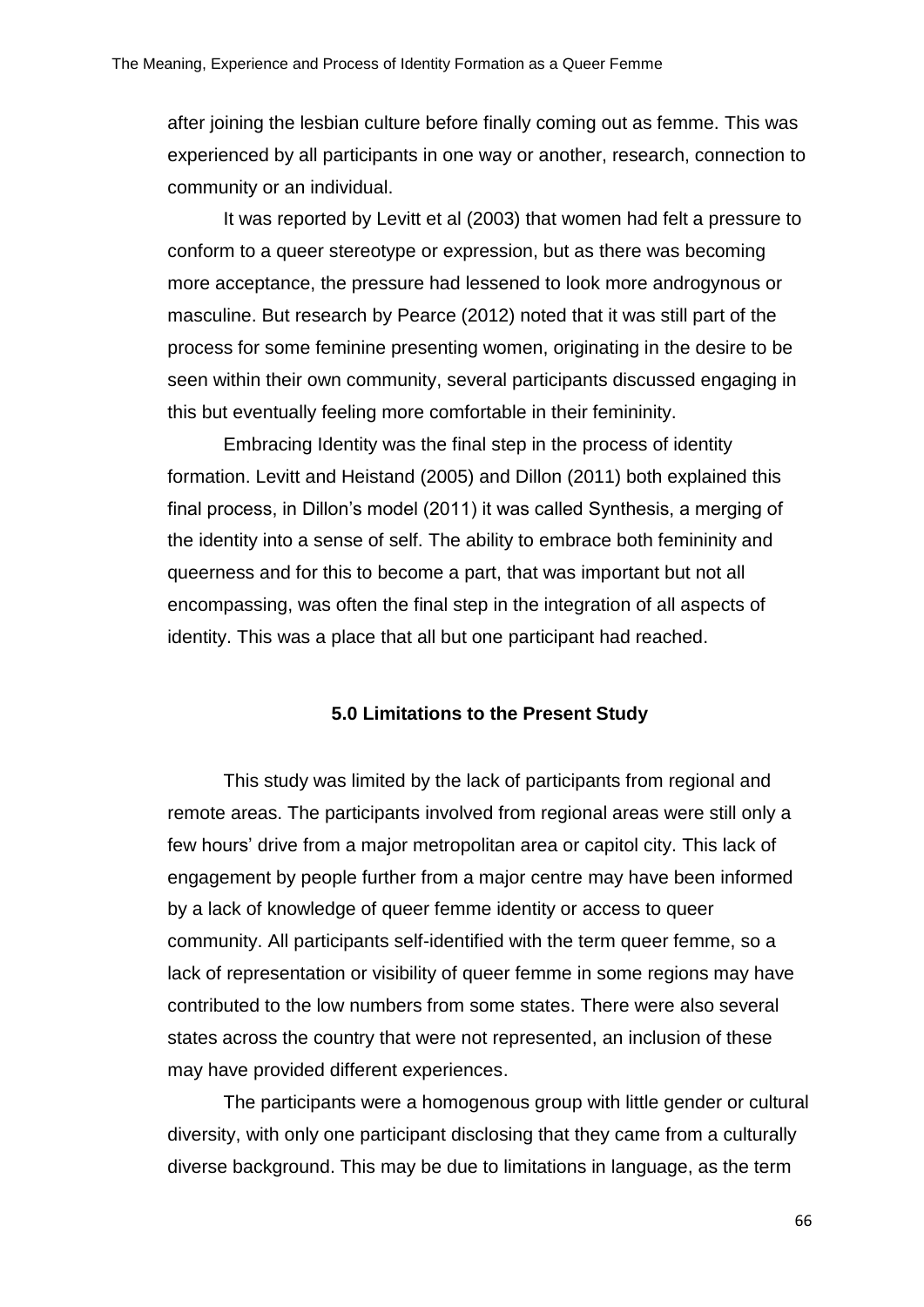queer femme may not be known in some cultural groups, or they may use another term to describe a similar identity.

There was also a lack of gender diversity, the majority of participants were cisgender females with only a couple of people who were assigned male at birth but identified other than male as their gender. There was a complete lack of people who were assigned female at birth but identified as male or another gender identity, it was unfortunate that those who identified in this way and had shown interest in the study were eventually unable to be involved for one reason or another.

Time limitations were an important factor, partly due to a short time frame to recruit, and to a severe influenza A outbreak affecting participants and causing interview cancellations, meaning that many interviews were postponed and some participants were unable to commit to an interview within the required time frame. Only the pilot and another fifteen interviews were able to be conducted in the time allowed.

# **6.0 Recommendations for Future Study**

Future recommendations would include a more targeted recruitment to enable people from more regional and remote areas, across all states to be involved. A greater mix of gender identities that included trans men and more non-binary identities would have added richness to the data.

Further research into the interaction between the desire to be more visible and then to possibly present in a queerer way, would be valuable. Moving from invisibility to visibility as queer would lead to discrimination based on presentation and the loss of passing privilege, this is an area that warrants further investigation.

The lack of visibility of the butch/femme dynamic is worthy of further research. There may be several factors at play, including the rise of sexual and gender fluidity, the death of the importance of old fashioned values and mannerisms, the lingering effect of second wave feminism and the influence of post-modern feminism.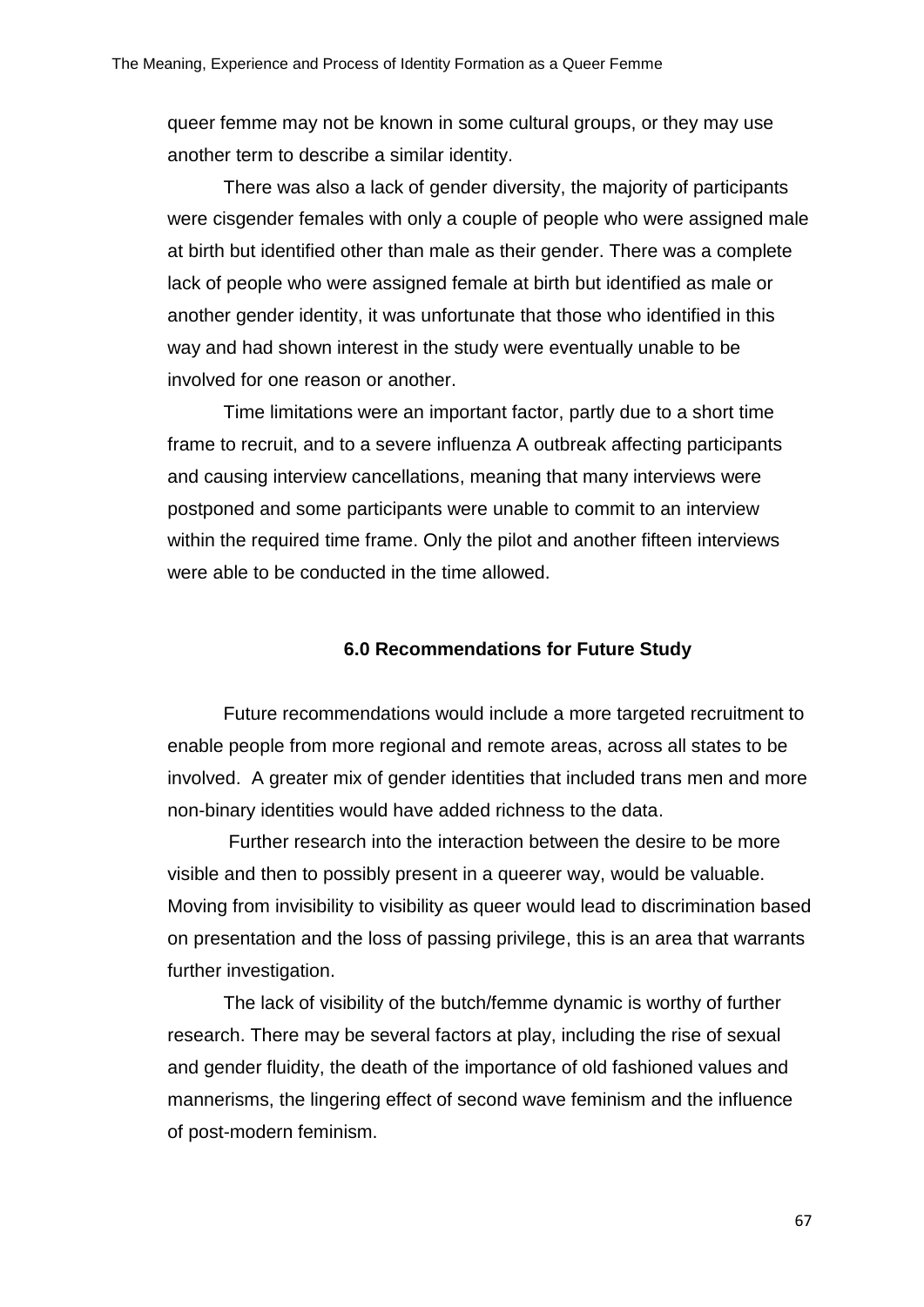Exploration into other terms for queer femme identity would allow for a more diverse group of participants and the ability to recruit across a variety of cultural groups. This would entail an increase in the knowledge around this identity and a greater understanding of queer femme people and the meaning, experiences and process that may vary across different contexts.

Future study into the queer femme identity may also increase the knowledge to inform education around the identity. This would lead to an increase in the visibility and a decrease in assumptions which would impact on the incidence of the need to come out and educate others. This would then eventually flow on to a decrease in the discrimination that queer femme people experience due to an understanding of the diversity of queer femme people.

### **7.0 Conclusion**

The meaning of identity described by the participants in this study discussed both the external presentation and internal sense of being, this echoed previous research by Levitt et al (2003) and Pearce (2012). While the sub themes of non-conforming and being diverse spoke to the inclusivity of attraction and the divergence away from the societal norm of heterosexuality (Foucault, 1998; Giffney, 2009; Halperin, 1995; Hill, 2004; Portwood-Stace, 2010; Stancui, 2014).

The negative experiences of the assumption of heterosexuality, invisibility, discrimination, educating others and coming out as queer femme and the positive experience of finally feeling free and being seen by other queer people also aligned with previous research (Eves, 2004; Levitt et al, 2003; Pearce, 2012; Vannewkirk, 2006). While the concept of passing privilege was not seen as central to, or explicitly expressed by participants, the way that most participants alluded to the fact that they did not experience discrimination that more visibly queer people did, showed a level of privilege that was not consciously recognised by the participants, but should be acknowledged.

Levitt et al (2003) conducted research on femme identity that resulted in the development of a four-stage model: childhood memories; coming out as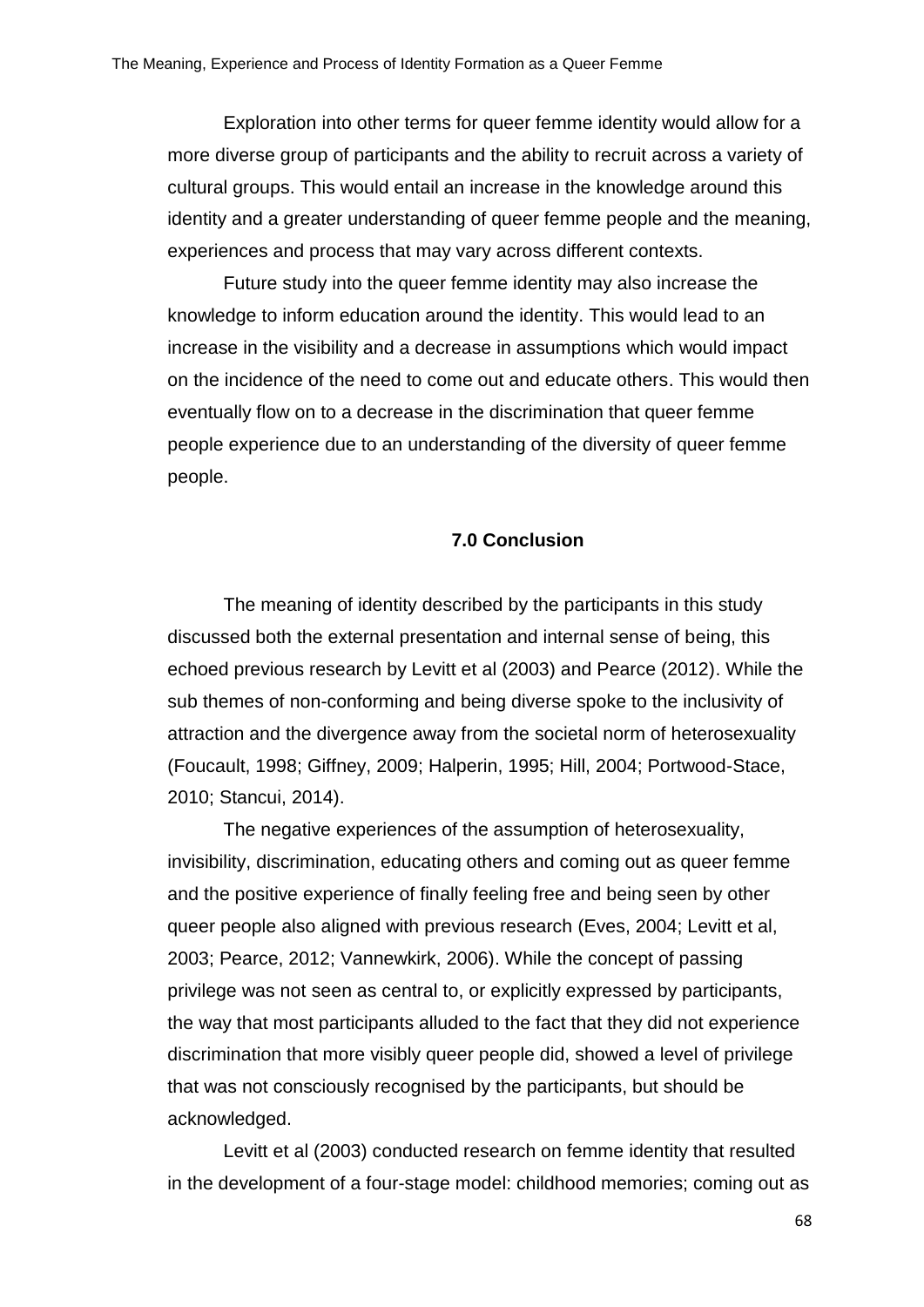lesbian; learning about femme identity after joining the lesbian culture; and finally coming out as femme. This was expanded by Pearce (2012) who provided a *Non-Linear, Context Dependent Model of Femme Identity Development* which was experiential with a variety of alternative paths and outcomes. This model proposed that it is acceptable for a person to depart from the process of identity development at any time, and there is an intersection of life experiences, and multiple identities. This was a three-stage model of femme identity: pre-coming out experiences; identifying as lesbian; and identifying as femme.

The identity formation process for Queer Femme identified through this study includes the four themes of: Identity Confusion, Finding Community, Conforming to Queer and Embracing Identity, which crosses over both the models identified by Levitt et al (2003) and Pearce (2012). There is the commonality with both Levitt et al (2003) and Pearce (2012) in the pre-coming out experience and childhood memories, which in this study is Identity Confusion. Both of these previous studies identified the process of coming out as lesbian before coming out as femme, but this current study found the as part of identity confusion the participants may identify as bisexual, heterosexual, gay, lesbian or queer before femme or queer femme.

For Levitt et al (2003) this coming out process involved a connection with the lesbian community, the current study found it may be the same or a connection with the broader queer community, an individual or by doing research into identity, this was the Finding Community stage of the process. The final outcome of this connection to others, for this study, was being exposed to and educated about queer femme and the feeling that this identity worked for them.

The part of the process that came out strongly in this study that was either not mentioned or was not statistically significant in both Levitt et al (2003) and Pearce (2012), was the experience of trying to fit in to the queer community, by presenting in a more masculine or androgynous way, the Conforming to Queer theme. This was often part of the process that then identified to the participants that they were not comfortable in this presentation and that their femininity was more about who they were. But some still felt the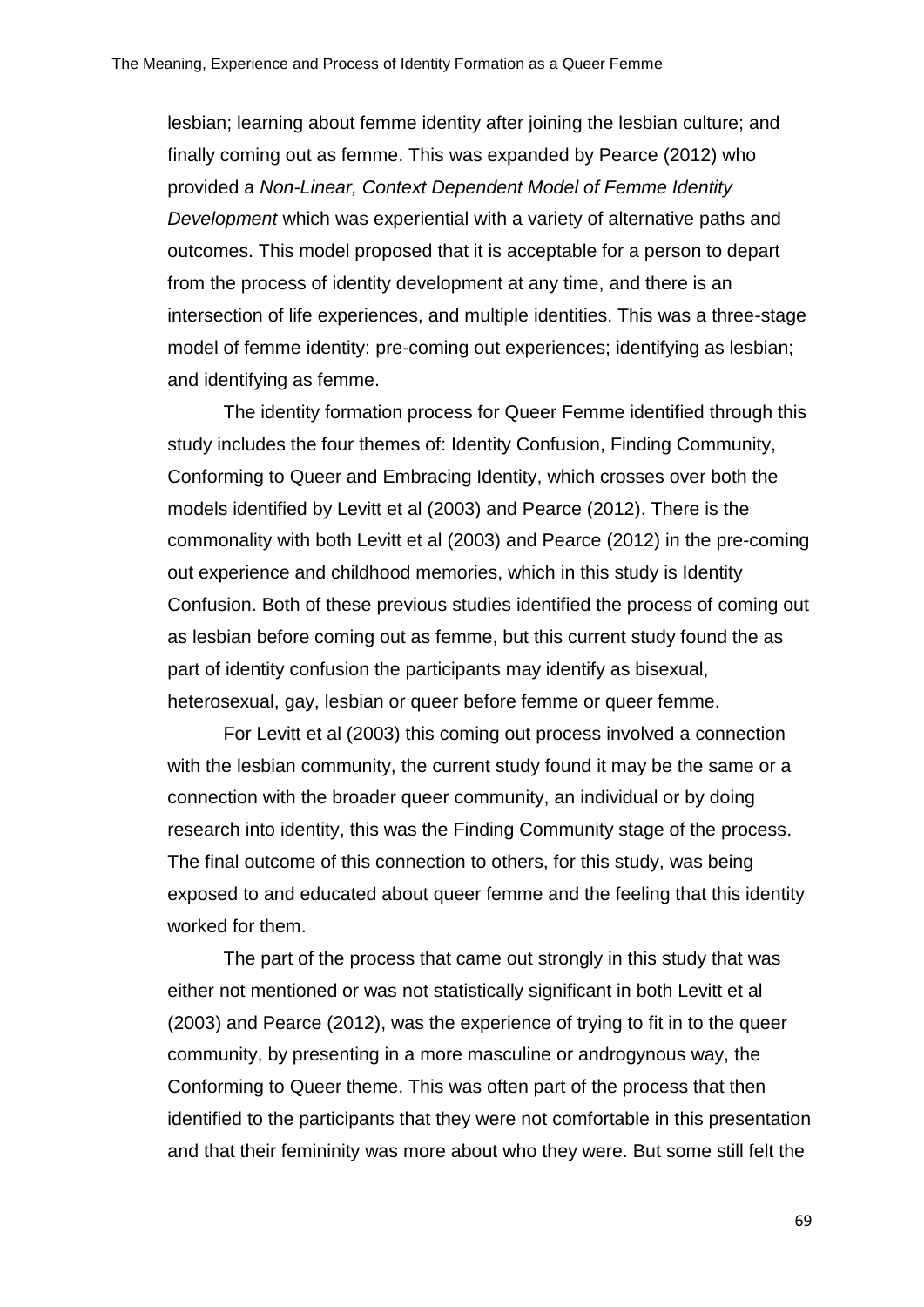desire to be queerer in their presentation to combat invisibility of their queerness.

All of the studies found that the final part of the process was identifying as femme or in the case of this study, queer femme. The current study found that it was not just identifying with the is term but also embracing it and finding a sense of peace and a home within it, this is the final part of the process, Embracing Identity.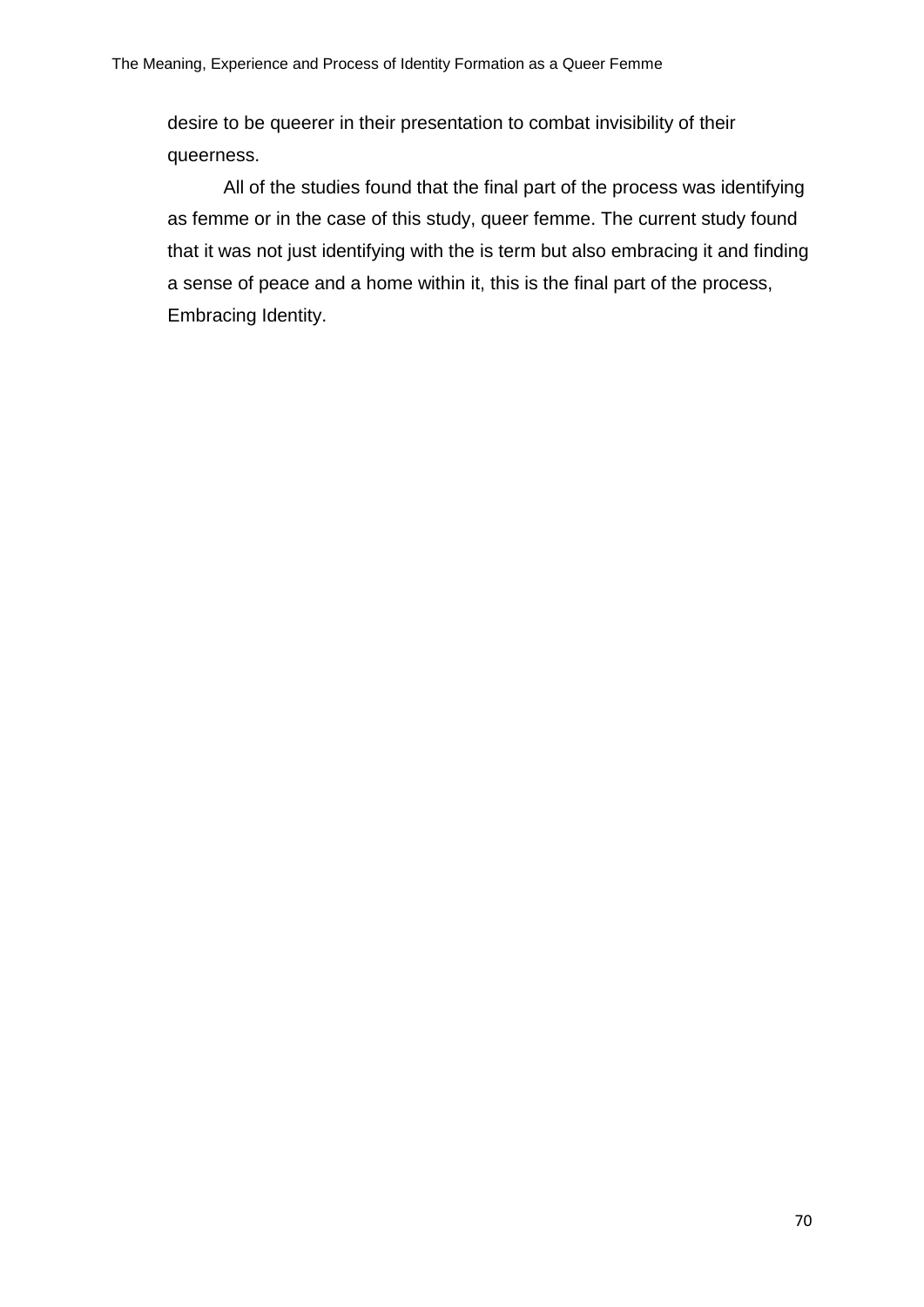#### **8.0 References**

- Adams, T., & Jones, S. (2011). Telling Stories: Reflexivity, Queer Theory, and Autoethnography. *Cultural Studies ↔ Critical Methodologies, 11*(2), 108-116.<https://doi:10.1177/1532708611401329>
- Bergmann, S. (2012). Who wears the pants? Family roles, gender role identity, and relationship quality among female co-parenting couples. *Dissertation Abstracts International: Section B: The Sciences and Engineering*, *73*(4–B), 2559. Retrieved from [http://gateway.proquest.com/openurl?url\\_ver=Z39.882004&rft\\_val\\_fmt](http://gateway.proquest.com/openurl?url_ver=Z39.882004&rft_val_fmt%09=info:ofi/fmt:kev:mtx:dissertation&res_dat=xri:pqm&rft_dat=xri:pqdiss:3%09487594%5Cnhttp://ovidsp.ovid.com/ovidweb.cgi?T=JS&PAGE=referen%09ce&D=psyc7&NEW%09S=N&AN=2012-99200-393) [=info:ofi/fmt:kev:mtx:dissertation&res\\_dat=xri:pqm&rft\\_dat=xri:pqdiss:3](http://gateway.proquest.com/openurl?url_ver=Z39.882004&rft_val_fmt%09=info:ofi/fmt:kev:mtx:dissertation&res_dat=xri:pqm&rft_dat=xri:pqdiss:3%09487594%5Cnhttp://ovidsp.ovid.com/ovidweb.cgi?T=JS&PAGE=referen%09ce&D=psyc7&NEW%09S=N&AN=2012-99200-393) [487594%5Cnhttp://ovidsp.ovid.com/ovidweb.cgi?T=JS&PAGE=referen](http://gateway.proquest.com/openurl?url_ver=Z39.882004&rft_val_fmt%09=info:ofi/fmt:kev:mtx:dissertation&res_dat=xri:pqm&rft_dat=xri:pqdiss:3%09487594%5Cnhttp://ovidsp.ovid.com/ovidweb.cgi?T=JS&PAGE=referen%09ce&D=psyc7&NEW%09S=N&AN=2012-99200-393) ce&D=psyc7&NEW [S=N&AN=2012-99200-393](http://gateway.proquest.com/openurl?url_ver=Z39.882004&rft_val_fmt%09=info:ofi/fmt:kev:mtx:dissertation&res_dat=xri:pqm&rft_dat=xri:pqdiss:3%09487594%5Cnhttp://ovidsp.ovid.com/ovidweb.cgi?T=JS&PAGE=referen%09ce&D=psyc7&NEW%09S=N&AN=2012-99200-393)
- Bilodeau, B., & Renn, K. (2005). Analysis of LGBT Identity Development Models and Implications for Practice. *New Directions for Student Services*, *2005*(111), 25–39.<https://doi.org/10.1002/ss.171>
- Black, C. (2005). Making Queer New Things': Queer Identities in the Life and Dramaturgy of Susan Glaspell. *Journal of Dramatic Theory and Criticism*, (1), 49–64. Retrieved from <https://ojsprdap.vm.ku.edu/index.php/jdtc/article/viewArticle/3518>
- Blair, K., & Hoskin, R. (2014). Experiences of femme identity: Coming out, invisibility & femmephobia. *Psychology & Sexuality*, *9899*(April), 1–16. <https://doi.org/10.1080/19419899.2014.921860>
- Blair, K., & Hoskin, R. (2015). Contemporary understandings of femme identities and related experiences of discrimination. *Psychology & Sexuality*, *9899*(November), 1–15. <https://doi.org/10.1080/19419899.2015.1053824>
- Bronski, M. (2011). *A queer history of the United States* (Vol. 1). Beacon Press. Retrieved from [https://books.google.com.au/books?hl=en&lr=&id=q7XcTv8W\\_yIC&oi=f](https://books.google.com.au/books?hl=en&lr=&id=q7XcTv8W_yIC&oi=f%09nd&pg=PT6&dq=Bronski,+M.+(2011).+A+queer+history+of+the+United%09+States.+Boston,+MA:+Beacon+Press&ots=BZNFTAgVjY&sig=RMfwn%09uXNLjHT-UGCBtAqRfnmgwk#v=onepage&q&f=false) [nd&pg=PT6&dq=Bronski,+M.+\(2011\).+A+queer+history+of+the+United](https://books.google.com.au/books?hl=en&lr=&id=q7XcTv8W_yIC&oi=f%09nd&pg=PT6&dq=Bronski,+M.+(2011).+A+queer+history+of+the+United%09+States.+Boston,+MA:+Beacon+Press&ots=BZNFTAgVjY&sig=RMfwn%09uXNLjHT-UGCBtAqRfnmgwk#v=onepage&q&f=false)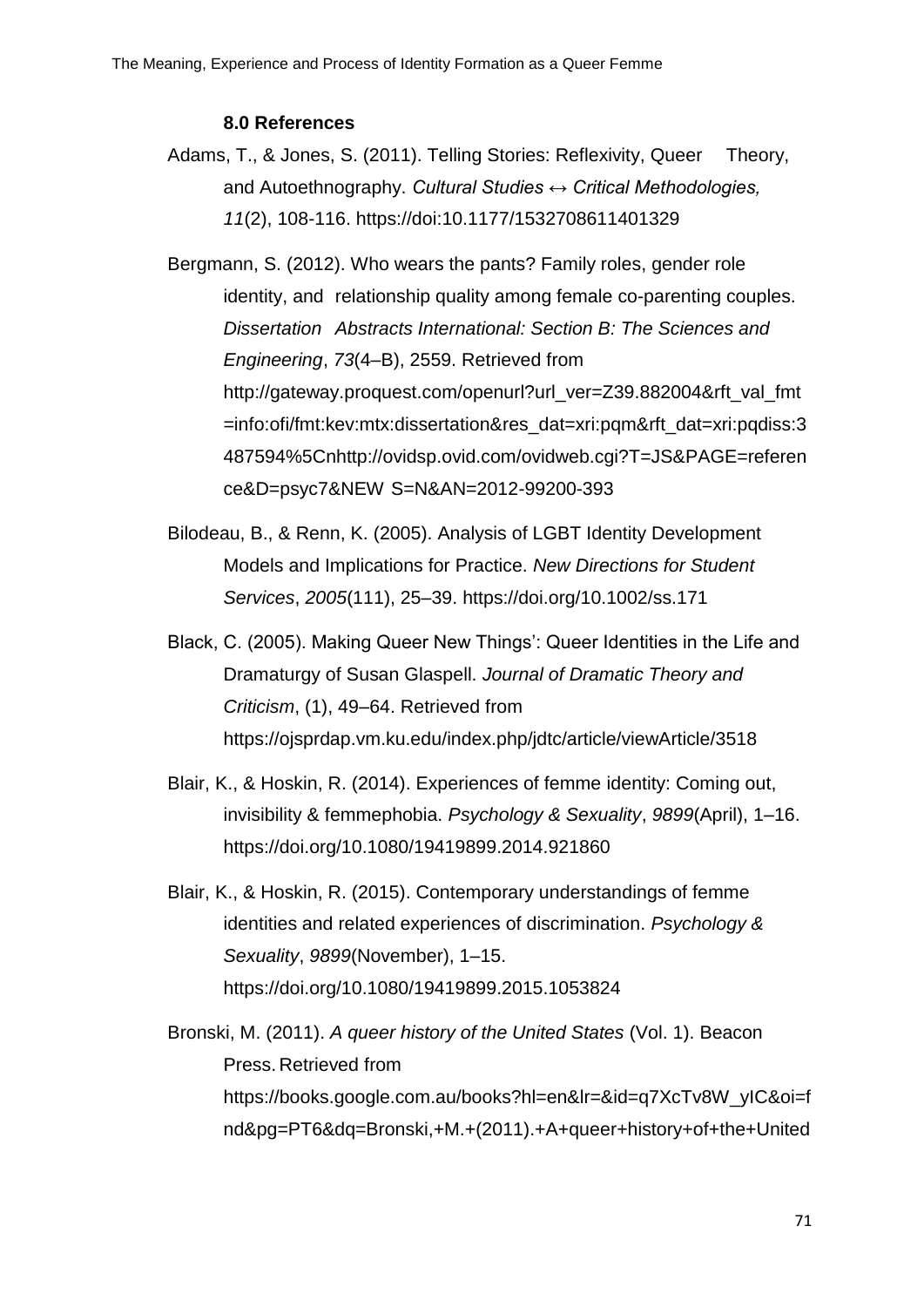[+States.+Boston,+MA:+Beacon+Press&ots=BZNFTAgVjY&sig=RMfwn](https://books.google.com.au/books?hl=en&lr=&id=q7XcTv8W_yIC&oi=f%09nd&pg=PT6&dq=Bronski,+M.+(2011).+A+queer+history+of+the+United%09+States.+Boston,+MA:+Beacon+Press&ots=BZNFTAgVjY&sig=RMfwn%09uXNLjHT-UGCBtAqRfnmgwk#v=onepage&q&f=false) [uXNLjHT-UGCBtAqRfnmgwk#v=onepage&q&f=false](https://books.google.com.au/books?hl=en&lr=&id=q7XcTv8W_yIC&oi=f%09nd&pg=PT6&dq=Bronski,+M.+(2011).+A+queer+history+of+the+United%09+States.+Boston,+MA:+Beacon+Press&ots=BZNFTAgVjY&sig=RMfwn%09uXNLjHT-UGCBtAqRfnmgwk#v=onepage&q&f=false)

- Budge, K. (2006). Rural leaders, rural places: Problem, privilege, and possibility. *Journal of Research in Rural Education*, 21(13). Retrieved from <http://jrre.psu.edu/articles/2113.pdf>
- Butler, J. (n.d.). Gender Trouble, Feminist Theory, and Psychoanalytic Discourse. Retrieved from [https://books.google.com.au/books?hl=en&lr=&id=HuAoe4phOgEC&oi](https://books.google.com.au/books?hl=en&lr=&id=HuAoe4phOgEC&oi%09=fnd&pg=PA324&dq=butler+1990+gender&ots=wfAxZWkArj&sig=Z_88%09Ayih9UXQfY%09W5n_csF39TO30#v=onepage&q&f=false) [=fnd&pg=PA324&dq=butler+1990+gender&ots=wfAxZWkArj&sig=Z\\_88](https://books.google.com.au/books?hl=en&lr=&id=HuAoe4phOgEC&oi%09=fnd&pg=PA324&dq=butler+1990+gender&ots=wfAxZWkArj&sig=Z_88%09Ayih9UXQfY%09W5n_csF39TO30#v=onepage&q&f=false) Ayih9UXQfY [W5n\\_csF39TO30#v=onepage&q&f=false](https://books.google.com.au/books?hl=en&lr=&id=HuAoe4phOgEC&oi%09=fnd&pg=PA324&dq=butler+1990+gender&ots=wfAxZWkArj&sig=Z_88%09Ayih9UXQfY%09W5n_csF39TO30#v=onepage&q&f=false)
- Cass, V. (1979). Homosexuality Identity Formation: a theoretical model. *Journal of Homosexuality*, *4*(3), 219–235. [https://doi.org/10.1300/J082v04n0301](https://doi.org/10.1300/J082v04n03_01)
- Cass, V. (cand.) (1984) Homosexual Identity: Journal of Homosexuality, 9:2-3, 105-126, [https://doi:10.1300/J082v09n02\\_07](https://doi:10.1300/J082v09n02_07)
- Cass, C. (1996). Sexual orientation identity formation: A Western phenomenon. In R. P. Cabaj & T. S. Stein (Eds.), *Textbook of Homosexuality and Mental Health* (pp. 227–251). Arlington, VA: American Psychiatric Association. Retrieved from <http://psycnet.apa.org/psycinfo/1996-97801-014>
- Chaplin, T. (2014). Lesbians Online: Queer Identity and Community Formation on the French Minitel. *Journal of the History of Sexuality*, *23*(3), 451–472.<https://doi.org/10.7560/JHS23305>
- Chapman, B., & Brannock, J. (1987). Proposed Model of Lesbian Identity Development: *Journal of Homosexuality*, *14*(3–4), 69–80. [https://doi.org/10.1300/J082v14n03\\_05](https://doi.org/10.1300/J082v14n03_05)
- Coleman, E. (1982). Developmental Stages of the Coming Out Process. *Journal of Homosexuality*, *7*(2–3), 31–43. [https://doi.org/10.1300/J082v07n02\\_06](https://doi.org/10.1300/J082v07n02_06)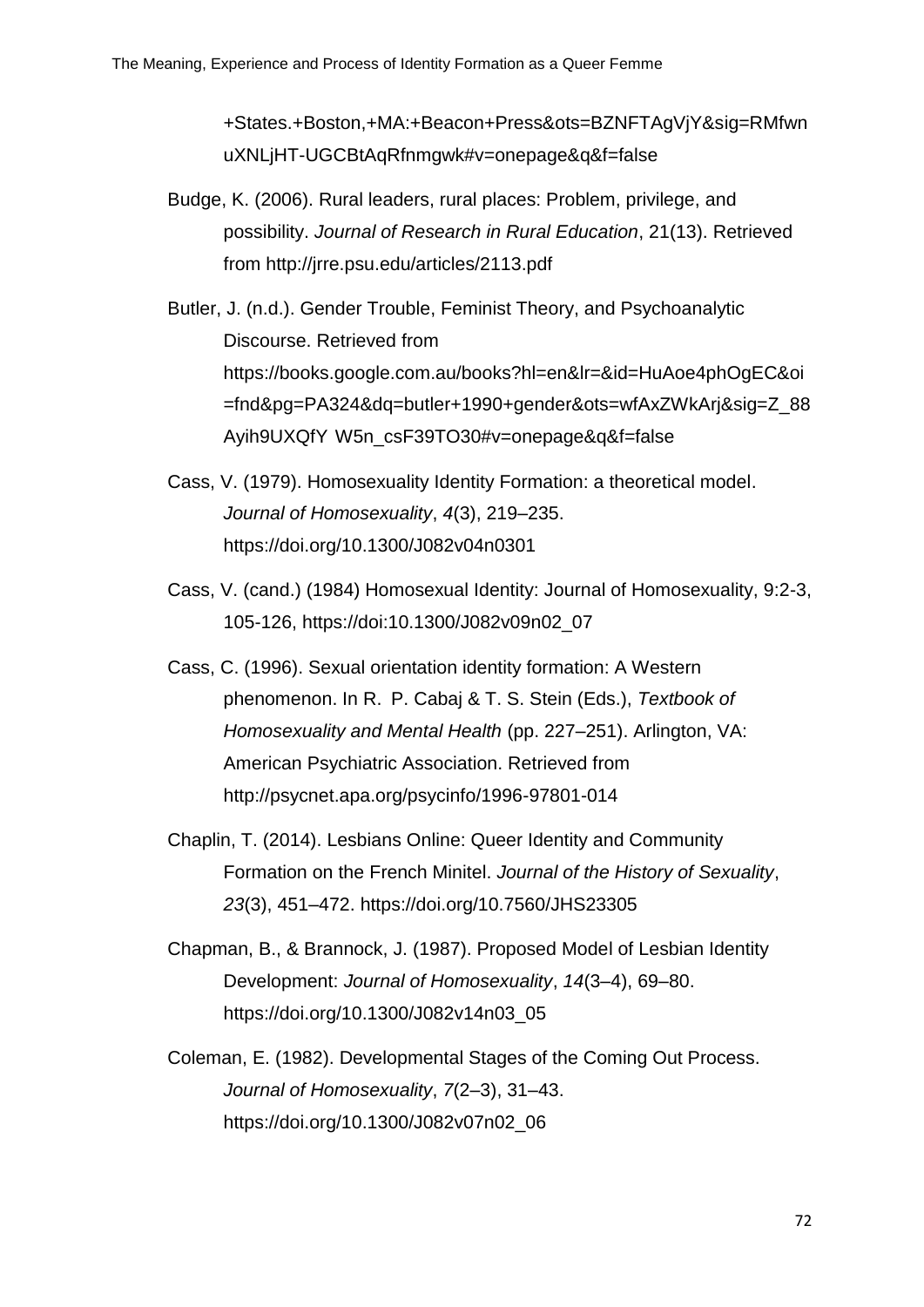- D'Augelli, A. (2003). Coming out in community psychology: Personal narrative and disciplinary change. *American Journal of Community Psychology*, *31*(3–4), 343–354.<https://doi.org/10.1023/A:1023923123720>
- Dahl, U. (2011). Femme on Femme: Reflections on Collaborative Methods and Queer Femme-inist Ethnography. 1–22. *SQS – Suomen Queertutkimuksen Seuran lehti, 5*(1). Retrieved from <https://journal.fi/sqs/article/view/50871>
- Dentato, M. (2014). Queer Communities (Competency and Positionality), (November 2016), 1–15. <https://doi.org/10.1093/acrefore/9780199975839.013.881>
- Diamond, L. (2007). A dynamical systems approach to the development and expression of female same-sex sexuality. *Perspectives on Psychological Science*, *2*(2), 142–161. [http://dx.doi.org/10.1111%2Fj.1745-](http://dx.doi.org/10.1111%2Fj.1745-6916.2007.00034.x) 6916.2007.00034.x
- Diamond, L. (2012). The desire disorder in research on sexual orientation in women: Contributions of dynamical systems theory. *Archives of Sexual Behavior*, *41*(1), 73–83.<http://dx.doi.org/10.1007/s10508-012-9909-7>
- Dilley, P. (1999). Queer theory: Under construction. *International Journal of Qualitative Studies in Education*, *12*(5), 457–472. <https://doi.org/10.1080/095183999235890>
- Dillon, F., Worthington, R. L., & Moradi, B. (2011). Sexual identity as a universal process. In *Handbook of identity theory and research* (pp. 649–670). Springer.
- Downing, N., & Roush, K. (1985). From Passive Acceptance to Active Commitment: A Model of Feminist Identity Development for Women. *The Counseling Psychologist*, *13*(4), 695–709. <https://doi.org/0803973233>
- Eliason, M., & Schope, R. (2007). Shifting sands or solid foundation? Lesbian, gay, bisexual, and transgender identity formation. *The Health of Sexual Minorities: Public v Health Perspectives on Lesbian, Gay, Bisexual,*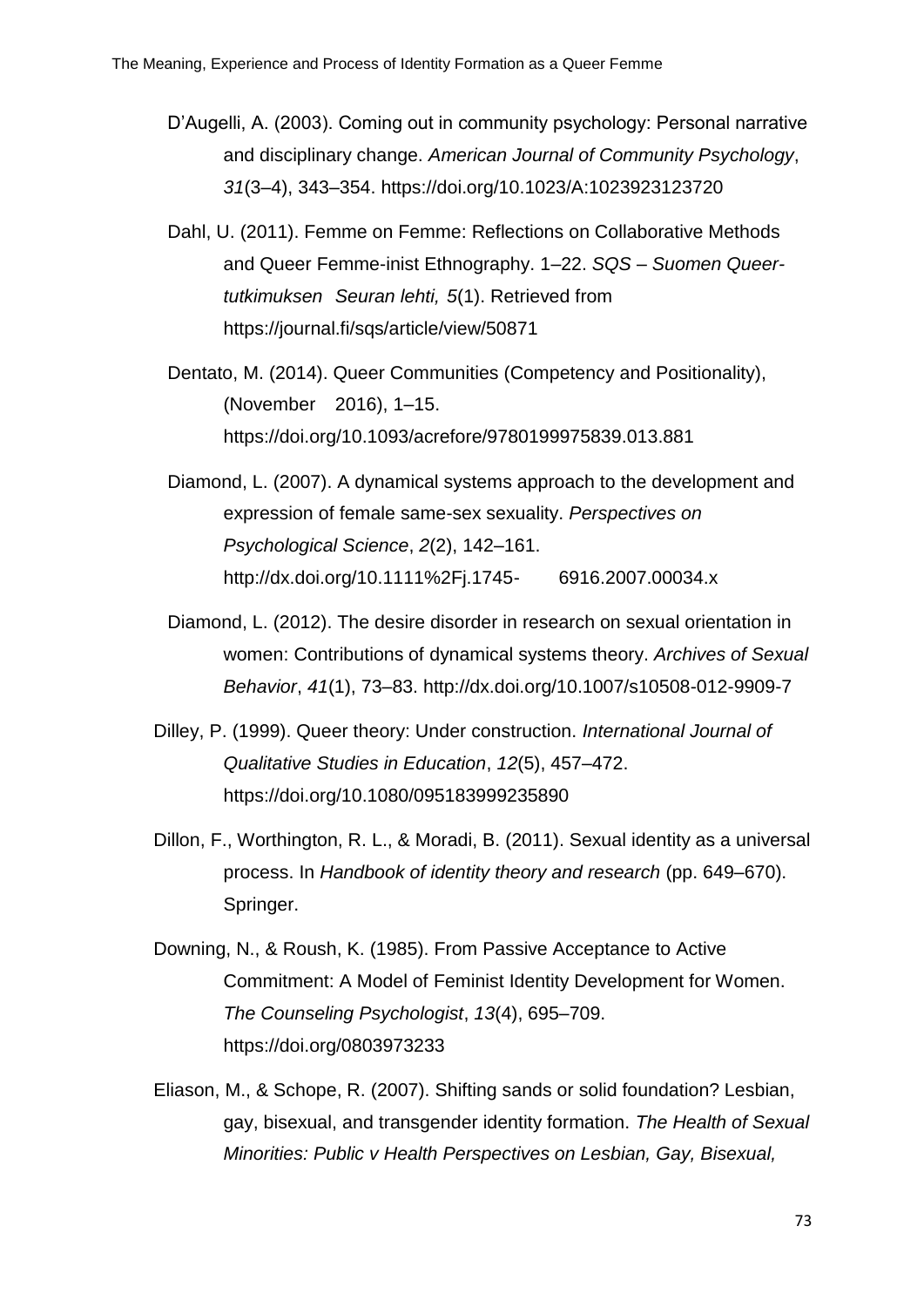*and Transgender Populations*, 3–26. [https://doi.org/10.1007/978-0-387-](https://doi.org/10.1007/978-0-387-31334-4_1) [31334-4\\_1](https://doi.org/10.1007/978-0-387-31334-4_1)

Erikson, E. (1993). *Childhood and society*. WW Norton & Company.

- Eves, A. (2004). Queer Theory, Butch/Femme Identities and Lesbian Space. S*exualities*, *7*(4), 480–496.<https://doi.org/10.1177/1363460704047064>
- Faderman, L. (1985). The" New Gay" Lesbians. *Journal of Homosexuality*, *10*(3–4), 85–96. [https://doi.org/10.1300/J082v10n03\\_12](https://doi.org/10.1300/J082v10n03_12)
- Fassinger, R. (1998). Lesbian, gay, and bisexual identity and student development theory. *Working with Lesbian, Gay, Bisexual, and Transgender College Students: A Handbook for Faculty and Administrators*, 13–22. Retrieved from [https://www.questia.com/library/7870069/working-with-lesbian-gay](https://www.questia.com/library/7870069/working-with-lesbian-gay-%09%09%09bisexual-and-transgender)[bisexual-and-transgender](https://www.questia.com/library/7870069/working-with-lesbian-gay-%09%09%09bisexual-and-transgender)
- Fassinger, R., & Miller, B. (1997). Validation of an Inclusive Model of Sexual Minority Identity Formation on a Sample of Gay Men. *Journal of Homosexuality*, *32*(2), 53–78. [http://dx.doi.org/10.1300/J082v32n02\\_04](http://dx.doi.org/10.1300/J082v32n02_04)
- Foucault, M. (1998). *The history of sexuality. Vol. 1: The will to knowledge*. Penguin Books Limited.
- Foucault, M., & Halperin, D. (1995). Saint Foucault: Toward a Gay Hagiography.<http://dx.doi.org/10.2307/2655150>
- Fricke, K. (2003). The Influence of Society on Queer Identity Development and Classification, 37–45. Retrieved from <http://scholarworks.uvm.edu/tvc/vol31/iss1/5/>
	- Gervacio, J. (2012). A Comparative Review of Cass's and Fassinger's Sexual Orientation Identity Development Models. *The Vermont Connection*, *33*(January), 51–59. Retrieved from [http://scholarworks.uvm.edu/tvc/vol33/iss1/7/?utm\\_source=scholarwork](http://scholarworks.uvm.edu/tvc/vol33/iss1/7/?utm_source=scholarwork%09s.uvm.edu%2Ftvc%2Fvol33%2Fiss1%2F7&utm_medium=PDF&utm_c%09ampaign=PD%09FCoverPages) [s.uvm.edu%2Ftvc%2Fvol33%2Fiss1%2F7&utm\\_medium=PDF&utm\\_c](http://scholarworks.uvm.edu/tvc/vol33/iss1/7/?utm_source=scholarwork%09s.uvm.edu%2Ftvc%2Fvol33%2Fiss1%2F7&utm_medium=PDF&utm_c%09ampaign=PD%09FCoverPages) ampaign=PD [FCoverPages](http://scholarworks.uvm.edu/tvc/vol33/iss1/7/?utm_source=scholarwork%09s.uvm.edu%2Ftvc%2Fvol33%2Fiss1%2F7&utm_medium=PDF&utm_c%09ampaign=PD%09FCoverPages)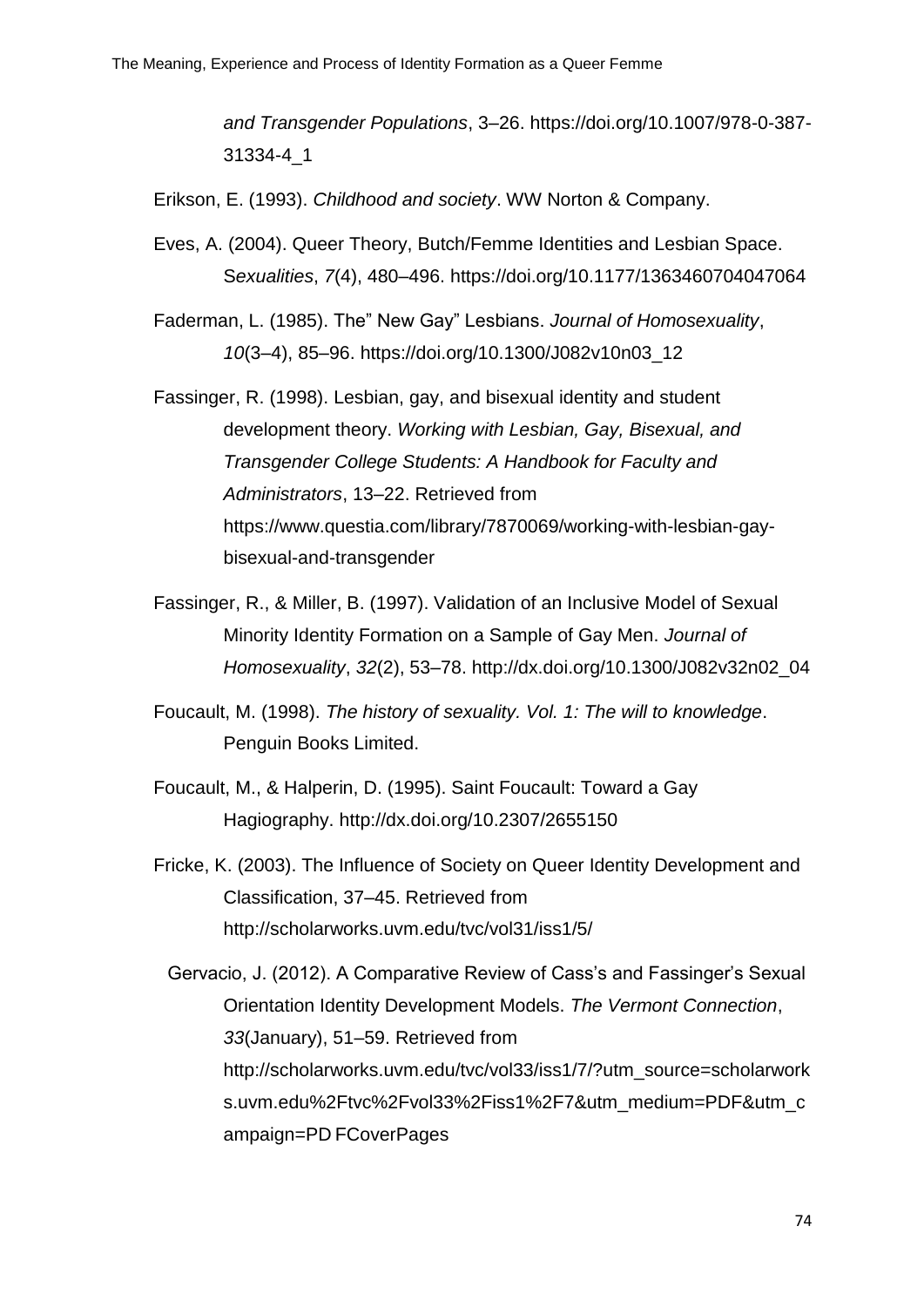- Gibson, B., & Meem, D. (2016). Teaching, Typecasting, and Butch- Femme Identity, *10*(1), 12–16. Retrieved from <http://www.jstor.org/stable/40545740>
- Giffney, N. (2009). Introduction: The "q" word. In Noreen Giffney & Michael O'Rourke (eds.), *The Ashgate Research Companion to Queer Theory*. Ashgate. pp. 1-13. Retrieved from<https://philpapers.org/rec/GIFITQ>

Hammack, P., & Cohler, B. (2009). *The story of sexual identity: Narrative perspectives on the gay and lesbian life course*. Oxford University Press. Retrieved from [https://books.google.com.au/books?hl=en&lr=&id=ZSVnDAAAQBAJ&oi](https://books.google.com.au/books?hl=en&lr=&id=ZSVnDAAAQBAJ&oi=fnd&%09pg=PR17&dq=Hammack+and+Cohler+(2009)+&ots=qGXg112OBI&sig=kCwJ%09WOc8uXdg-aTmeP-h-%09ZRlw4#v=onepage&q=Hammack%20and%20Cohler%20(2009)&f=false) [=fnd&pg=PR17&dq=Hammack+and+Cohler+\(2009\)+&ots=qGXg112O](https://books.google.com.au/books?hl=en&lr=&id=ZSVnDAAAQBAJ&oi=fnd&%09pg=PR17&dq=Hammack+and+Cohler+(2009)+&ots=qGXg112OBI&sig=kCwJ%09WOc8uXdg-aTmeP-h-%09ZRlw4#v=onepage&q=Hammack%20and%20Cohler%20(2009)&f=false) [BI&sig=kCwJWOc8uXdgaTmePhZRlw4#v=onepage&q=Hammack%20](https://books.google.com.au/books?hl=en&lr=&id=ZSVnDAAAQBAJ&oi=fnd&%09pg=PR17&dq=Hammack+and+Cohler+(2009)+&ots=qGXg112OBI&sig=kCwJ%09WOc8uXdg-aTmeP-h-%09ZRlw4#v=onepage&q=Hammack%20and%20Cohler%20(2009)&f=false) [and%20Cohler%20\(2009\)&f=false](https://books.google.com.au/books?hl=en&lr=&id=ZSVnDAAAQBAJ&oi=fnd&%09pg=PR17&dq=Hammack+and+Cohler+(2009)+&ots=qGXg112OBI&sig=kCwJ%09WOc8uXdg-aTmeP-h-%09ZRlw4#v=onepage&q=Hammack%20and%20Cohler%20(2009)&f=false)

- Hatzenbuehler, M. (2011). The Social Environment and Suicide Attempts in Lesbian, Gay, and Bisexual Youth. *Paediatrics, 127*(5), 896-903. <https://doi:10.1542/peds.2010-3020>
- Hayfield, N., Clarke, V., Halliwell, E., & Malson, H. (2013). Visible lesbians and invisible bisexuals: Appearance and visual identities among bisexual women. *Women's Studies International Forum*, *40*, 172–182. <https://doi.org/10.1016/j.wsif.2013.07.015>
- Heistand, K. (2005). Butch Identity Development: The Formation of an Authentic Gender. *Feminism & Psychology*, *15*(1), 61–85. <https://doi.org/10.1177/0959353505049709>
	- Hill, R. (2004). Activism as practice: Some queer considerations. *New Directions for Adult and Continuing Education*, *2004*(102), 85–94. <http://dx.doi.org/10.1002/ace.141>
	- Holden, J., & Holden, G. (1995). The Sexuality Identity Profile: A multidimensional bipolar model. *Individual Psychology: Journal of Adlerian Theory, Research & Practice*, *51*(2), 102–113. Retrieved from [http://search.proquest.com/openview/1507ee8773f13f5f7d2cf0160dfd7](http://search.proquest.com/openview/1507ee8773f13f5f7d2cf0160dfd7%091d6/1?pq-origsite=gscholar&cbl=1816606) [1d6/1?pq-origsite=gscholar&cbl=1816606](http://search.proquest.com/openview/1507ee8773f13f5f7d2cf0160dfd7%091d6/1?pq-origsite=gscholar&cbl=1816606)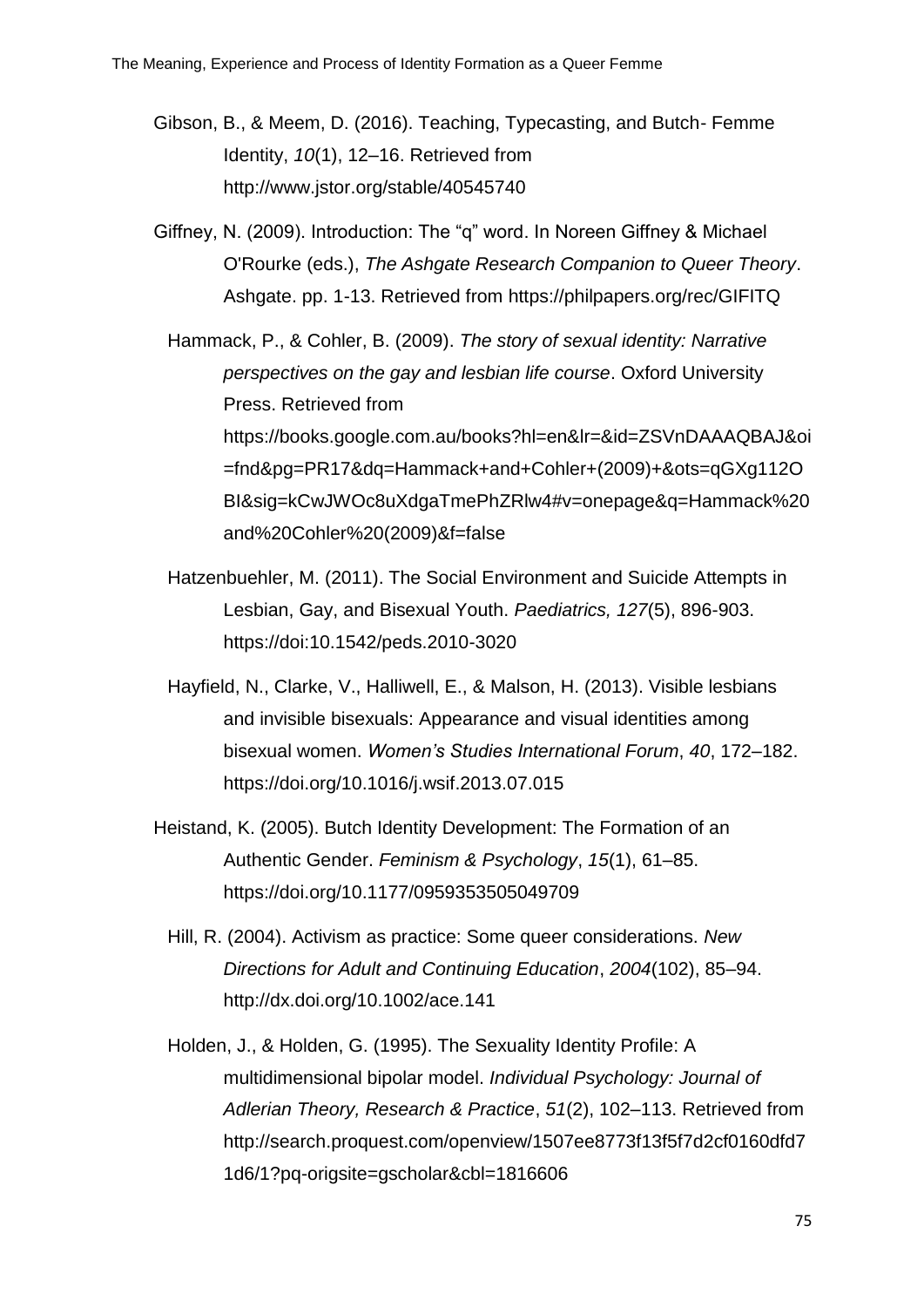- Holman, S. & H. (2002). Femme/Butch. *Journal of Lesbian Studies*, *4160*(October), 147–156.<https://doi.org/10.1300/J155v06n02>
- Hoopes, N. (2003). *Sexual Subjectivity in Lesbian Relationships as Mediated by Gender Identity and Family Dynamics*.
- Horowitz, J., & Newcomb, M. (2002). A Multidimensional Approach to Homosexual Identity. *Journal of Homosexuality*, *42*(2), 1–19. [https://doi.org/10.1300/J082v42n02\\_01](https://doi.org/10.1300/J082v42n02_01)
- Jeffreys, S. (1994). The queer disappearance of lesbians. Sexuality in the academy. *Women's Studies International Forum*, *17*(5), 459–472. [https://doi.org/10.1016/0277-](https://doi.org/10.1016/0277-%095395(94)00051-4) 5395(94)00051-4
- Johns, M., Zimmerman, M., & Bauermeister, J. (2013). Sexual Attraction, Sexual Identity, and Psychosocial Wellbeing in a National Sample of Young Women during Emerging Adulthood. *Journal of youth and adolescence, 42*(1), 82-95. [https://doi:10.1007/s10964-012-9795-2](https://doi:10.1007/s10964-012-%099795-2)
- Kirkhart, K. (2015). Unpacking the evaluator's toolbox: Observations on evaluation, privilege, equity and justice. *Evaluation Matters—He Take Tō Te Aromatawai*. New Zealand Council for Educational Research. <http://dx.doi.org/10.18296/em.0002>
- Kirsch, M. (2006). Queer Theory, Late Capitalism, and Internalized Homophobia. *Journal of Homosexuality*, *52*(1–2), 19–45. [https://doi.org/10.1300/J082v52n01\\_02](https://doi.org/10.1300/J082v52n01_02)
- Lehavot, K., King, K., & Simoni, J. (2011). Development and Validation of a Gender Expression Measure Among Sexual Minority Women. *Psychology of Women Quarterly*, *35*(3), 381–400. <https://doi.org/10.1177/0361684311413554>
- Levitt, H., Gerrish, E., & Hiestand, K. (2003). The misunderstood gender: A model of modern femme identity. *Sex Roles*, *48*(3–4), 99–113. <https://doi.org/10.1023/A:1022453304384>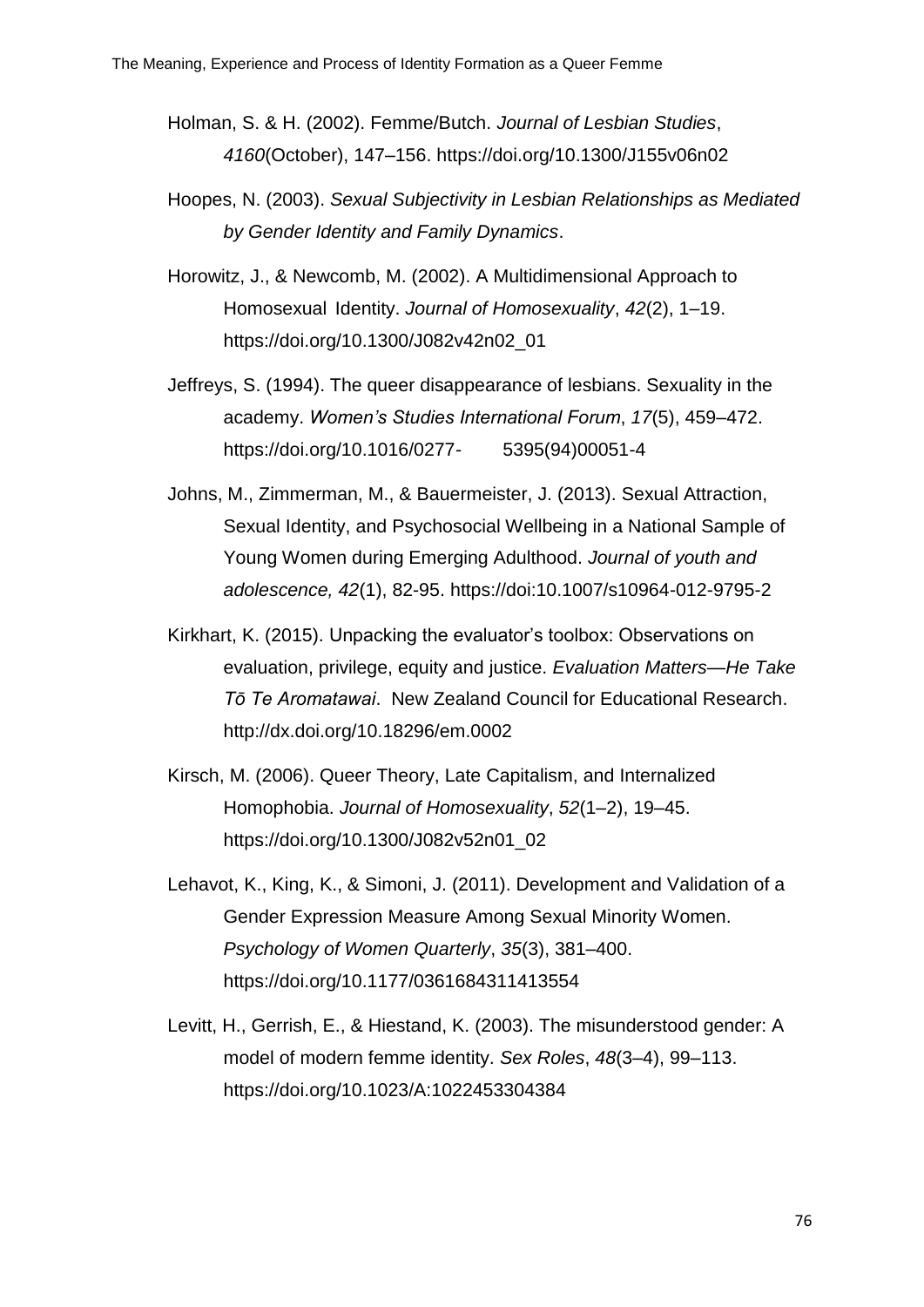- Levitt, H., & Hiestand, K. (2005). Gender within Lesbian Sexuality: Butch and Femme Perspectives. *Journal of Constructivist Psychology*, *18*(1), 39– 51.<https://doi.org/10.1080/10720530590523062>
- Levitt, H., & Horne, S. (2002). Explorations of lesbian-queer genders: Butch, femme, androgynous or "other." *Journal of Lesbian Studies*, *6*(2), 25– 39. [https://doi.org/10.1300/J155v06n02\\_05](https://doi.org/10.1300/J155v06n02_05)
- Levitt, H., Puckett, J., Ippolito, M, &. Horne, S. (2012). Sexual Minority Women's Gender Identity and Expression: Challenges and Supports. *Journal of Lesbian Studies*, *16*(2), 153–176. <https://doi.org/10.1080/10894160.2011.605009>
- Macias, S. (2011). *Forbidden Femininities: Reimagining the Cultural Politics of Queerly Racialized Femininity in Queer Theory and Chicana/o Studies*. University of California, Los Angeles. Retrieved from [http://search.proquest.com/openview/90b7c66b069dc0ea30a934190ae](http://search.proquest.com/openview/90b7c66b069dc0ea30a934190ae%09246b9%09/1?pq-%09origsite=gscholar&cbl=18750&diss=y) 246b9 /1?pq- [origsite=gscholar&cbl=18750&diss=y](http://search.proquest.com/openview/90b7c66b069dc0ea30a934190ae%09246b9%09/1?pq-%09origsite=gscholar&cbl=18750&diss=y)
- Marcia, J. (1989). Identity diffusion differentiated. *Psychological Development: Perspectives across the Life-Span*, *123-137*.
- Marshall, G. (1998). Symbolic interactionism. A Dictionary of Sociology. Retrieved from [http://www.encyclopedia.com/doc/1O88](http://www.encyclopedia.com/doc/1O88-symbolicinteractionism) [symbolicinteractionism](http://www.encyclopedia.com/doc/1O88-symbolicinteractionism)
- McCarn, S. and Fassinger, R. (1996). Revisioning Sexual Minority Identity Formation: A New Model of Lesbian Identity and its Implications for Counseling and Research. *The Counseling Psychologist*, *24*(3), 508– 534.<https://doi.org/10.1177/0011000096243011>
- Menon, M. (2011). *Shakesqueer: A queer companion to the complete works of Shakespeare*. Duke University Press. Retrieved from [https://books.google.com.au/books?hl=en&lr=&id=ZAw6yMyMMeYC&o](https://books.google.com.au/books?hl=en&lr=&id=ZAw6yMyMMeYC&o%09i=fnd&pg=PT5&dq=Menon+2011+queer&ots=R9ml23uG1P&sig=akMY%09oFhbY8D2X71JC7qOlWHVQ#v=onepage&q=Menon%202011%20que er&f= false) [i=fnd&pg=PT5&dq=Menon+2011+queer&ots=R9ml23uG1P&sig=akMY](https://books.google.com.au/books?hl=en&lr=&id=ZAw6yMyMMeYC&o%09i=fnd&pg=PT5&dq=Menon+2011+queer&ots=R9ml23uG1P&sig=akMY%09oFhbY8D2X71JC7qOlWHVQ#v=onepage&q=Menon%202011%20que er&f= false) [oFhbY8D2X71JC7qOlWHVQ#v=onepage&q=Menon%202011%20que](https://books.google.com.au/books?hl=en&lr=&id=ZAw6yMyMMeYC&o%09i=fnd&pg=PT5&dq=Menon+2011+queer&ots=R9ml23uG1P&sig=akMY%09oFhbY8D2X71JC7qOlWHVQ#v=onepage&q=Menon%202011%20que er&f= false) [er&f=](https://books.google.com.au/books?hl=en&lr=&id=ZAw6yMyMMeYC&o%09i=fnd&pg=PT5&dq=Menon+2011+queer&ots=R9ml23uG1P&sig=akMY%09oFhbY8D2X71JC7qOlWHVQ#v=onepage&q=Menon%202011%20que er&f= false) false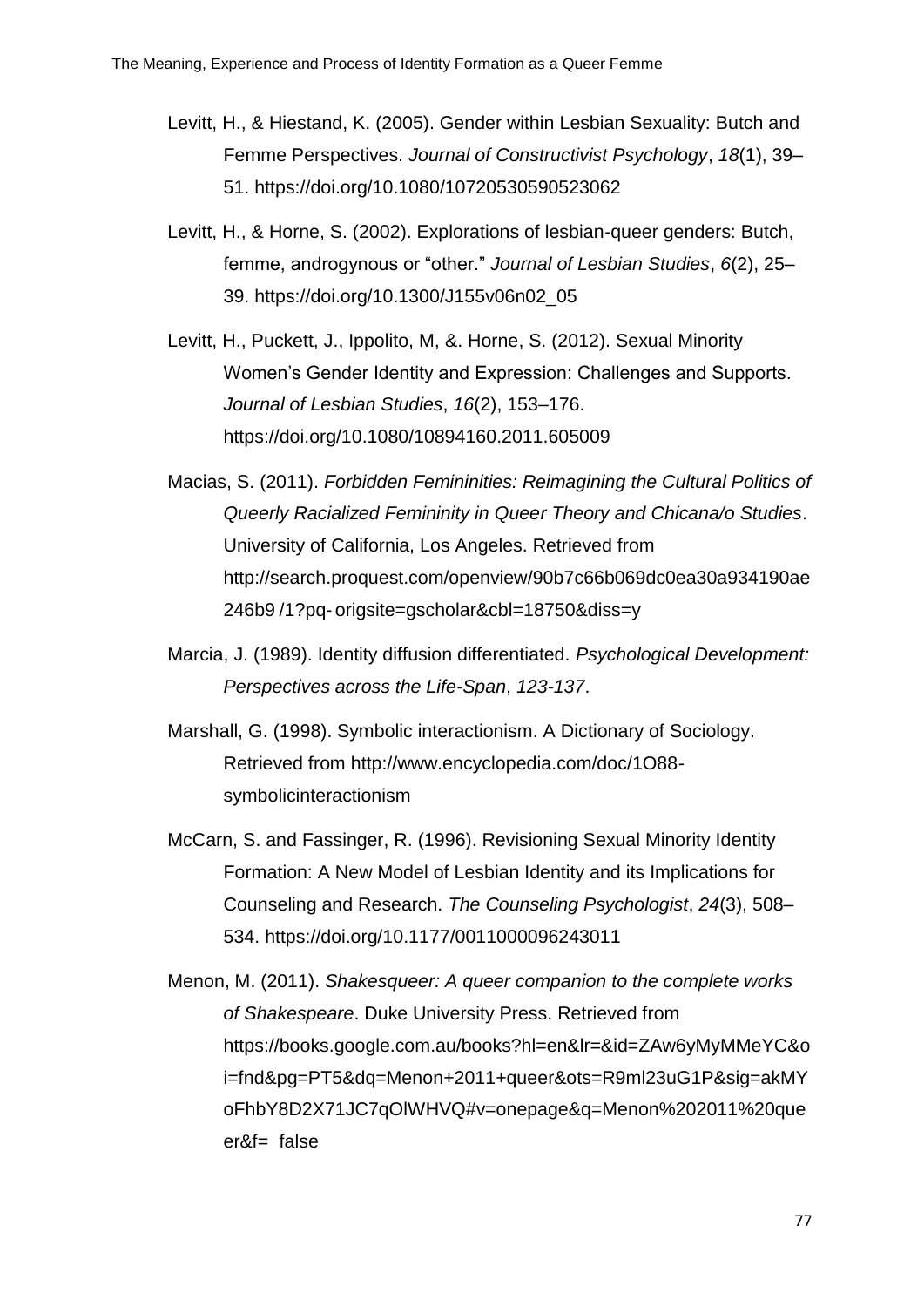Meyer**,** I., and Northridge**,** M. (Eds). (2007). *The Health of Sexual Minorities: Public Health Perspectives on Lesbian, Gay, Bisexual and Transgender Populations.* Retrieved from [http://link.springer.com.dbgw.lis.curtin.edu.au/book/10.1007%2F978-0-](http://link.springer.com.dbgw.lis.curtin.edu.au/book/10.1007%2F978-%090-387-31334-4) 387- [31334-4](http://link.springer.com.dbgw.lis.curtin.edu.au/book/10.1007%2F978-%090-387-31334-4)

- Minton, H., & McDonald, G. (1983). Homosexuality Identity Formation as a Developmental Process. *Journal of Homosexuality*, *9*(2–3), 91– 104. [http://dx.doi.org/10.1300/J082v09n02\\_06](http://dx.doi.org/10.1300/J082v09n02_06)
- Mishali, Y. (2014). Feminine trouble: The removal of femininity from feminist/lesbian/queer aesthetics, imagery, and conceptualization. *Women's Studies International Forum*, *44*(1), 55–68. <https://doi.org/10.1016/j.wsif.2013.09.003>
- Morgan, E. (2012). Contemporary Issues in Sexual Orientation and Identity Development in Emerging Adulthood. *Emerging Adulthood* 1(1) 52-66. <https://doi.org/10.1177/2167696812469187>
- Mosher, D., & Cross, H. (1971). Sex guilt and premarital sexual experiences of college students. *Journal of Consulting and Clinical Psychology*, *36*(1), 27–32.<https://doi.org/10.1037/h0030454>
	- Munt, S., & Smyth, C. (1998). *Butch/femme: Inside lesbian gender*. A&C Black. Retrieved from [https://books.google.com.au/books?hl=en&lr=&id=1G5M13Xida0C&oi=](https://books.google.com.au/books?hl=en&lr=&id=1G5M13Xida0C&oi=%09fnd&pg=PR7&dq=Munt+1998+butch+femme+inside+lesbian+gender&%09ots=bqhMWZi6i_&sig=xNn94NSu1hvVcaj2Qh7l37DUYuo#v=onepage &q=Munt%201998%20butch%20femme%20inside%20lesbian%20gen der&f=false) [fnd&pg=PR7&dq=Munt+1998+butch+femme+inside+lesbian+gender&](https://books.google.com.au/books?hl=en&lr=&id=1G5M13Xida0C&oi=%09fnd&pg=PR7&dq=Munt+1998+butch+femme+inside+lesbian+gender&%09ots=bqhMWZi6i_&sig=xNn94NSu1hvVcaj2Qh7l37DUYuo#v=onepage &q=Munt%201998%20butch%20femme%20inside%20lesbian%20gen der&f=false) [ots=bqhMWZi6i\\_&sig=xNn94NSu1hvVcaj2Qh7l37DUYuo#v=onepage](https://books.google.com.au/books?hl=en&lr=&id=1G5M13Xida0C&oi=%09fnd&pg=PR7&dq=Munt+1998+butch+femme+inside+lesbian+gender&%09ots=bqhMWZi6i_&sig=xNn94NSu1hvVcaj2Qh7l37DUYuo#v=onepage &q=Munt%201998%20butch%20femme%20inside%20lesbian%20gen der&f=false) [&q=Munt%201998%20butch%20femme%20inside%20lesbian%20gen](https://books.google.com.au/books?hl=en&lr=&id=1G5M13Xida0C&oi=%09fnd&pg=PR7&dq=Munt+1998+butch+femme+inside+lesbian+gender&%09ots=bqhMWZi6i_&sig=xNn94NSu1hvVcaj2Qh7l37DUYuo#v=onepage &q=Munt%201998%20butch%20femme%20inside%20lesbian%20gen der&f=false) [der&f=false](https://books.google.com.au/books?hl=en&lr=&id=1G5M13Xida0C&oi=%09fnd&pg=PR7&dq=Munt+1998+butch+femme+inside+lesbian+gender&%09ots=bqhMWZi6i_&sig=xNn94NSu1hvVcaj2Qh7l37DUYuo#v=onepage &q=Munt%201998%20butch%20femme%20inside%20lesbian%20gen der&f=false)
- Nagoshi, J., Nagoshi, C., & Brzuzy, S. (2014). *Gender and Sexual Identity*. *Gender and Sexual Identity: Transcending Feminist and Queer Theory*. <https://doi.org/10.1007/978-1-4614-8966-5>
	- Ossana, S., Helms, J., & Leonard, M. (1992). Do "Womanist" Identity Attitudes Influence College Women's Self-Esteem and Perceptions of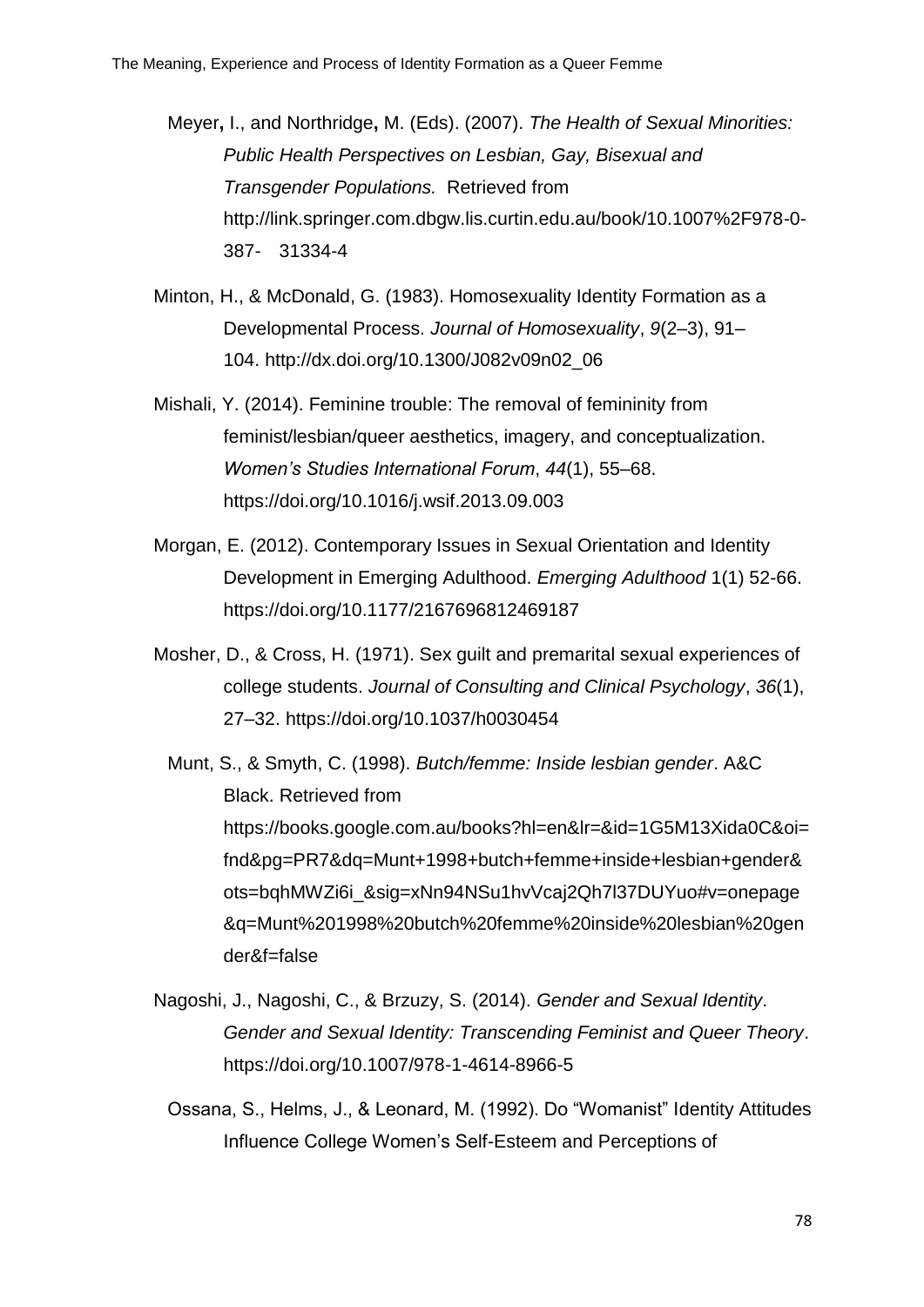Environmental Bias? *Journal of Counseling and Development*. <https://doi.org/Feature>

- Pearce, E. (2012). *The Intersection of Femme Gender and Lesbian Identity Development*. Alliant International University. Retrieved from [http://search.proquest.com/openview/04b8fd6f32c6150f9ad05d3](http://search.proquest.com/openview/04b8fd6f32c6150f9ad05d3%09444d4a8c1/1?pq-origsite=gscholar&cbl=18750&diss=y) [444d4a8c1/1?pq-origsite=gscholar&cbl=18750&diss=y](http://search.proquest.com/openview/04b8fd6f32c6150f9ad05d3%09444d4a8c1/1?pq-origsite=gscholar&cbl=18750&diss=y)
- Peplau, L., Spalding, L., Conley, T., & Veniegas, R. (1999). The development of sexual orientation in women. *Annual Review of Sex Research, 10*, 70. Retrieved from [https://search.proquest.com.dbgw.lis.curtin.edu.au/docview/225227195](https://search.proquest.com.dbgw.lis.curtin.edu.au/docview/225227195?acco%09untid=10382) ?acco [untid=10382](https://search.proquest.com.dbgw.lis.curtin.edu.au/docview/225227195?acco%09untid=10382)
- Portwood-Stace, L. (2010). Constructing anarchist sexuality: Queer identity, culture, and politics in the anarchist movement. *Sexualities*, *13*(4), 479–493.<https://doi.org/10.1177/1363460710370653>
- Ray, S., and Zarestky, J. (2016). Questioning Privilege: Tools for Research and Teaching. Ad*ult Education Research Conference.*  <http://newprairiepress.org/aerc/2016/roundtables/14>
- Richardson, D., & Hart, J. (1981). The development and maintenance of a homosexual identity. *The Theory and Practice of Homosexuality*, 73– 92. London, England: Routledge & Kegan Paul.
- Rosario, M., Schrimshaw, E., Hunter, J., & Levy-Warren, A. (2009). The Coming-Out Process of Young Lesbian and Bisexual Women: Are There Butch/Femme Differences in Sexual Identity Development? *Archives of Sexual Behaviour, 38*(1), 34-49. <https://doi:10.1007/s10508-007-9221-0>
- Rust, P. (1997). Coming Out in the Age of Social Constructionism: Sexual Identity Formation Among Lesbian and Bisexual Women. *Journal of Lesbian Studies*, *1*(1), 25–54. <https://doi.org/10.1177/089124393007001004>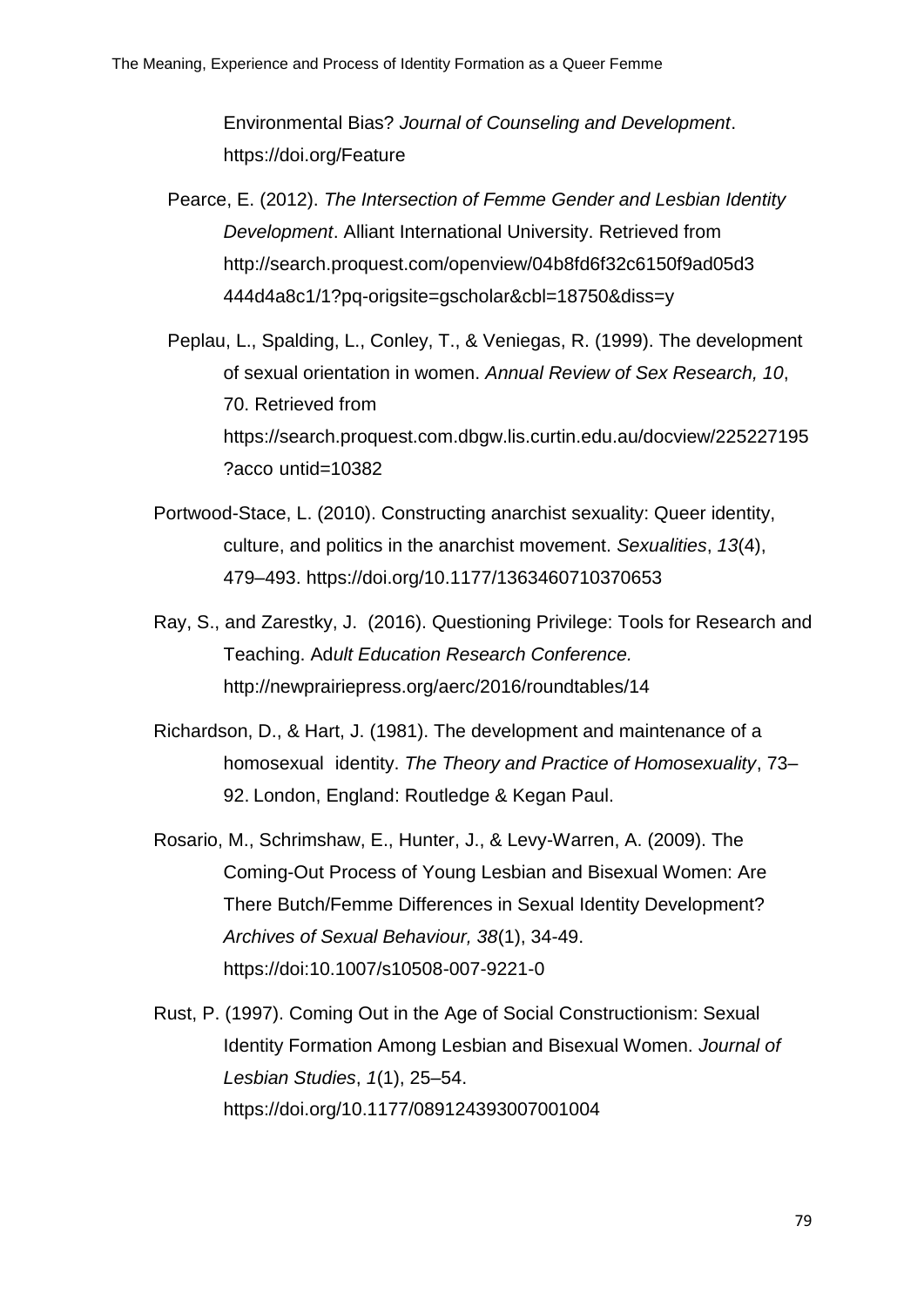- Sophie, J. (1986) A Critical Examination of Stage Theories of Lesbian Identity Development, *Journal of Homosexuality, 12*(2), 39-51. [https://doi:10.1300/J082v12n02\\_03](https://doi:10.1300/J082v12n02_03)
- Sullivan, N. (2003). *A Critical Introduction to Queer Theory* (p. 232). <https://doi.org/queertheory>
- Savin-Williams, R. (2006). Who's Gay? Does It Matter? *Psychological Science*, *15*(1), 40–44.<https://doi.org/10.1111/j.0963-7214.2006.00403.x>
- Savin-Williams, R., & Diamond, L. (1999). Sexual orientation. In W. K. Silverman & T. H. Ollendick (Eds.), *Developmental issues in the clinical treatment of children* (pp.241-258). Boston: Allyn & Bacon. Retrieved from<http://psycnet.apa.org/psycinfo/1998-06545-000>

Schneider, M. (2001). Toward a reconceptualization of the coming-out process for adolescent females. In A. R. D'Augelli & C. J. Patterson (Eds.), *Lesbian, gay and bisexual identities and youth: Psychological perspectives* (pp. 71–96). New York: Oxford University Press. Retrieved from [https://books.google.com.au/books?hl=en&lr=&id=zOXwENojFHYC&oi](https://books.google.com.au/books?hl=en&lr=&id=zOXwENojFHYC&oi%09=fnd&pg=PA71&dq=Margaert+Schneider+2001+trajectory+process&ot%09s=cjIm7iiRBR&sig=3NOAe5bjj8Wds8c14j6OqBnymw#v=onepage&q&f =false) [=fnd&pg=PA71&dq=Margaert+Schneider+2001+trajectory+process&ot](https://books.google.com.au/books?hl=en&lr=&id=zOXwENojFHYC&oi%09=fnd&pg=PA71&dq=Margaert+Schneider+2001+trajectory+process&ot%09s=cjIm7iiRBR&sig=3NOAe5bjj8Wds8c14j6OqBnymw#v=onepage&q&f =false) [s=cjIm7iiRBR&sig=3NOAe5bjj8Wds8c14j6OqBnymw#v=onepage&q&f](https://books.google.com.au/books?hl=en&lr=&id=zOXwENojFHYC&oi%09=fnd&pg=PA71&dq=Margaert+Schneider+2001+trajectory+process&ot%09s=cjIm7iiRBR&sig=3NOAe5bjj8Wds8c14j6OqBnymw#v=onepage&q&f =false) [=false](https://books.google.com.au/books?hl=en&lr=&id=zOXwENojFHYC&oi%09=fnd&pg=PA71&dq=Margaert+Schneider+2001+trajectory+process&ot%09s=cjIm7iiRBR&sig=3NOAe5bjj8Wds8c14j6OqBnymw#v=onepage&q&f =false)

- Stanciu, E. (2014). Urban Space and Queer Identities: The LGBTQ Film Festival as Heterotopia. *Analize-J. Gend. Fem. Studies*, 159–177. Retrieved from [http://www.analizejournal.ro/library/files/numarul\\_3/elena\\_stanciu.pdf](http://www.analize-journal.ro/library/files/numarul_3/elena_stanciu.pdf)
- Tate, C. (2012). Considering Lesbian Identity from a Social–Psychological Perspective: Two Different Models of "Being a Lesbian." *Journal of Lesbian Studies*, *16*(1), 17–29. <https://doi.org/10.1080/10894160.2011.557639>
- Tate, C., & Pearson, M. (2016). Toward an inclusive model of lesbian identity development: Outlining a common and nuanced model for cis and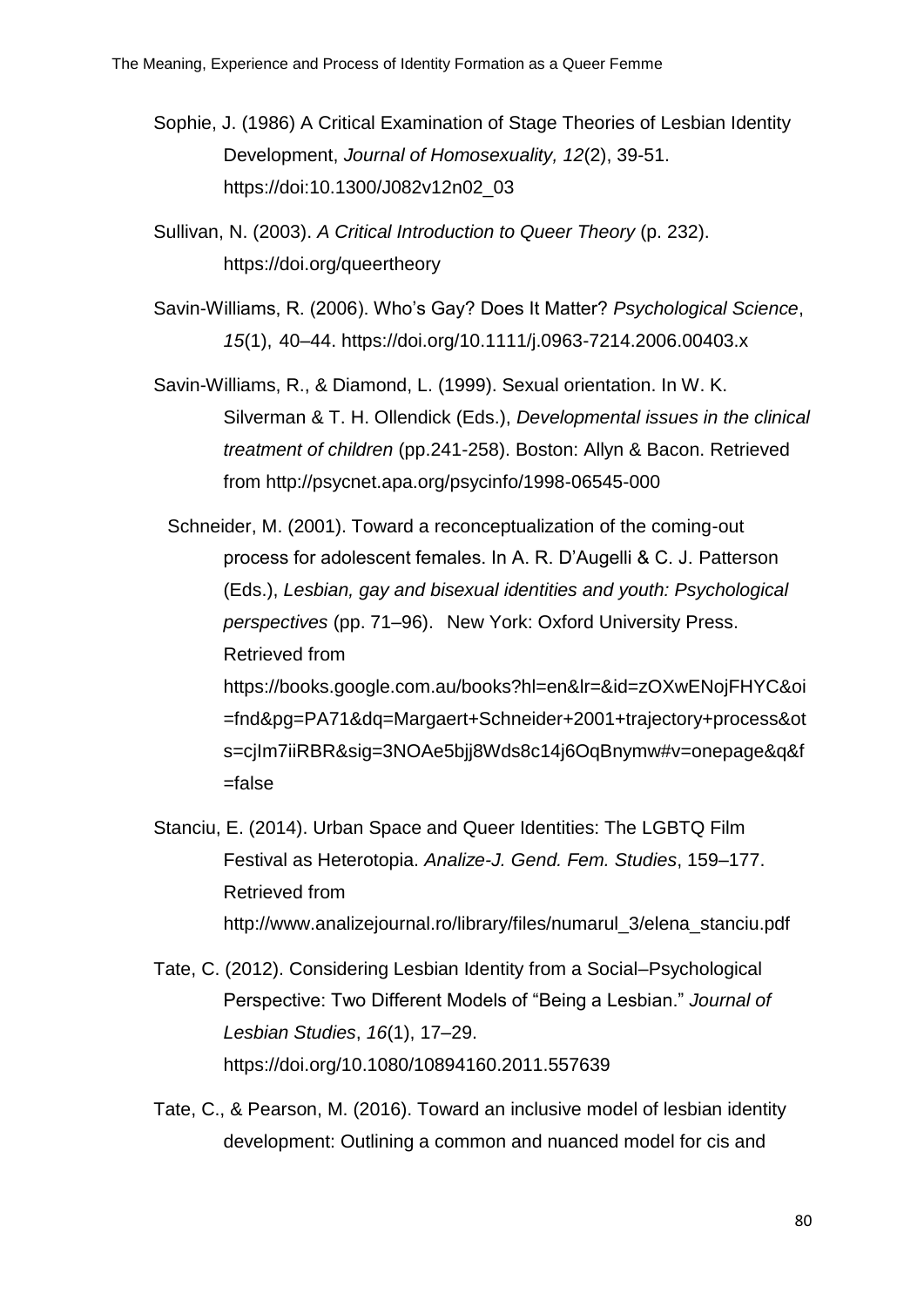trans women. *Journal of Lesbian Studies*, *20*(1), 97–115. <https://doi.org/10.1080/10894160.2015.1076237>

- Tortorice, J. (2002). *Written on the body: Butch/femme lesbian gender identity and biological correlates*. *ProQuest Dissertations and Theses*. Rutgers The State University of New Jersey - New Brunswick, Ann Arbor. Retrieved from [http://search.proquest.com.library.capella.edu/docview/276296641?acc](http://search.proquest.com.library.capella.edu/docview/276296641?acc%09ountid%09=27965) ountid [=27965](http://search.proquest.com.library.capella.edu/docview/276296641?acc%09ountid%09=27965)
- Vannewkirk, R. (2006). "Gee, I Didn't Get That Vibe from You." *Journal of Lesbian Studies*, *10*(1–2), 73–85. [https://doi.org/10.1300/J155v10n01\\_04](https://doi.org/10.1300/J155v10n01_04)
	- Williams, C. (2012). American Culture's Shifting Perspective on Female Homosexuality From the 1970's to the Present. *McNair Scholars Research Journal*, *4*(1), 10. Retrieved from <http://commons.emich.edu/mcnair/vol4/iss1/10/>
- Yarhouse, M. a. (2001). Sexual identity development: The influence of valuative frameworks on identity synthesis. *Psychotherapy*, *38*(3), 331– 341. [https://doi.org/10.1037//0033-3204.38.3.331](https://doi.org/10.1037/0033-3204.38.3.331)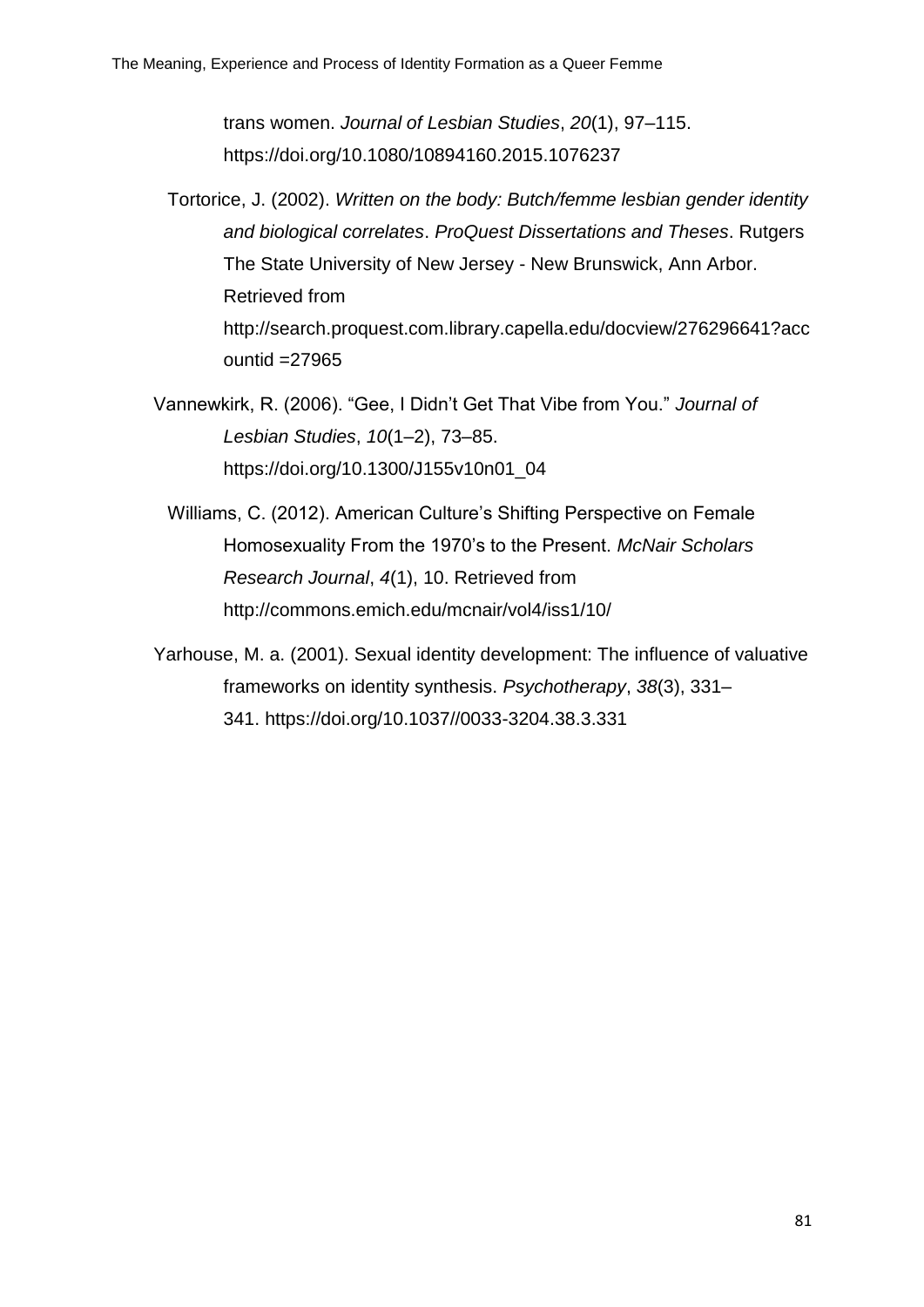#### **Appendix A: Pilot Information Sheet**



Department of Sexology School of Public Health

## **PILOT PARTICIPANT INFORMATION STATEMENT**

| <b>HREC Project</b><br>Number: | HRE2017-093                                                                    |
|--------------------------------|--------------------------------------------------------------------------------|
| <b>Project Title:</b>          | The Meaning, Experience and Process of Identity Formation as a Queer Femme.    |
| <b>Chief</b><br>Investigator:  | Matt Tilley Lecturer, Postgraduate Courses Coordinator, Department of Sexology |
| <b>Student</b><br>researcher:  | <b>Richelle Menzies</b>                                                        |
| <b>Version</b><br>Number:      | 1                                                                              |
| <b>Version Date:</b>           | 16 March 2017                                                                  |

My name is Richelle Menzies. I am currently completing the research component of a Masters of Sexology at Curtin University. I am seeking individuals to participate and review interview questions to assist my research.

#### **What is the Project About?**

- Queer Femme is an invisible but newly emerging identity that faces various layers of discrimination due to lack of visibility, acceptance, and understanding and to stereotypes about women loving women
- There is research on queer identity, femininity, identity formation and meaning of identity, but little on the Queer Femme identity, this study will add to the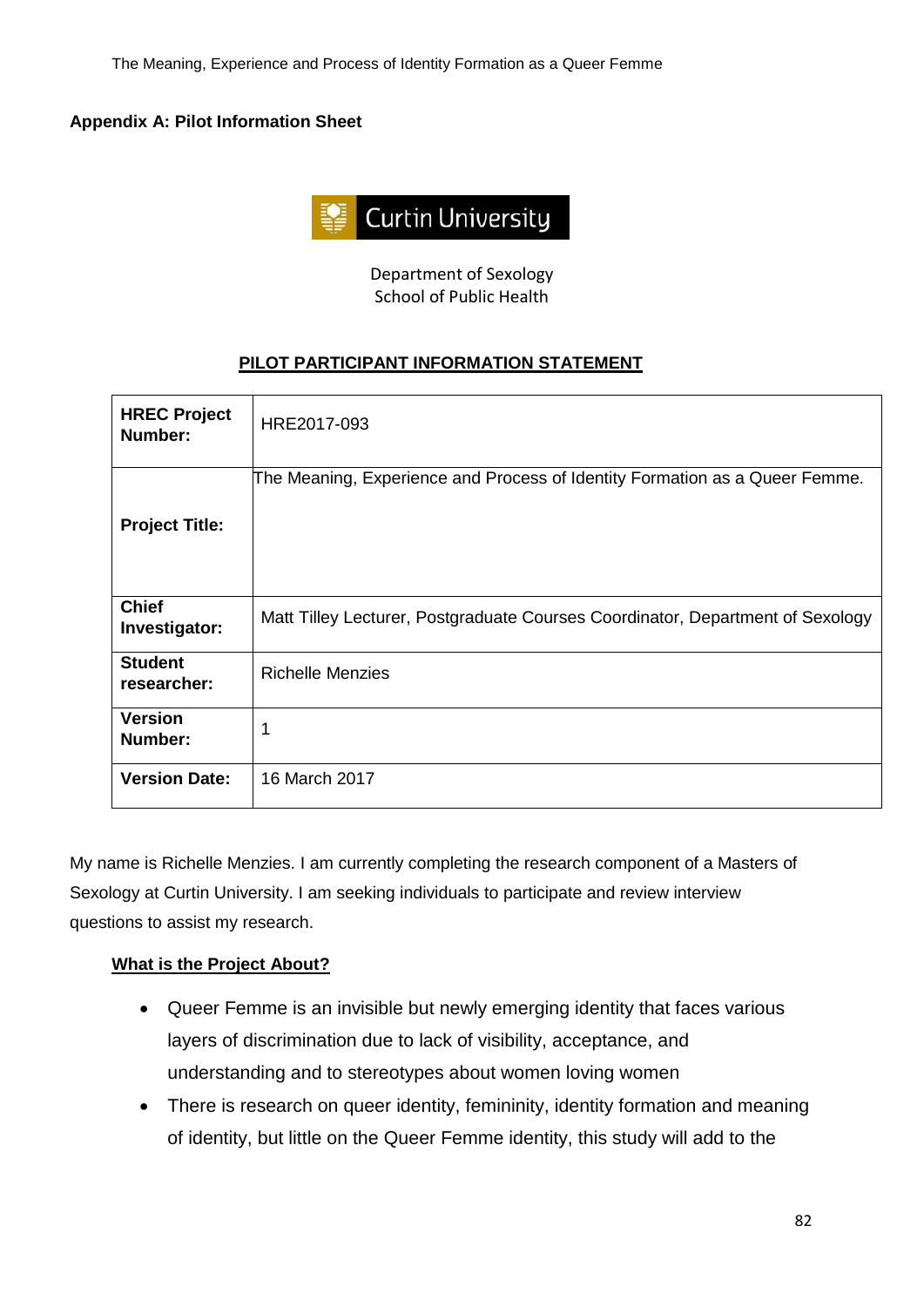body of information on the experience and meaning of identity and formation for a new and rapidly emerging identity

• This research will investigate the process of identity formation and the experiences and meaning of identity for people who identify as Queer Femme.'

The objectives are to:

- o Explore the meaning of identity for people who identify as Queer Femme.
- o Explore the individual experiences of identity for people who identify as Queer Femme.
- $\circ$  Understand the process of identity formation for people who identify as Queer Femme.

# **Who is doing the Research**?

• The project is being conducted by Richelle Menzies a Masters of Sexology student at Curtin University, supervised by Matt Tilley, lecturer, Curtin University.

## **Why am I being asked to take part and what will I have to do?**

- You are being invited to participate in the research because you identify as Queer Femme, are over 18 years of age and I believe may be able to provide a unique insight.
- The purpose of this interview is to investigate your lived experience of your identity as Queer Femme and to review the questions posed for future participants
- There will be no cost to you for taking part in this research and you will not be paid for taking part.
- The interview will take approximately 60 minutes and you will be asked to review the transcript of the interview at a later date.
- I will make a digital audio recording so I can concentrate on what you have to say and not distract ourselves with taking notes. After the interview I will make a full written copy of the recording.
- If you want to review the final report or my dissertation, you can also do that by letting me know in the second interview and providing your contact details.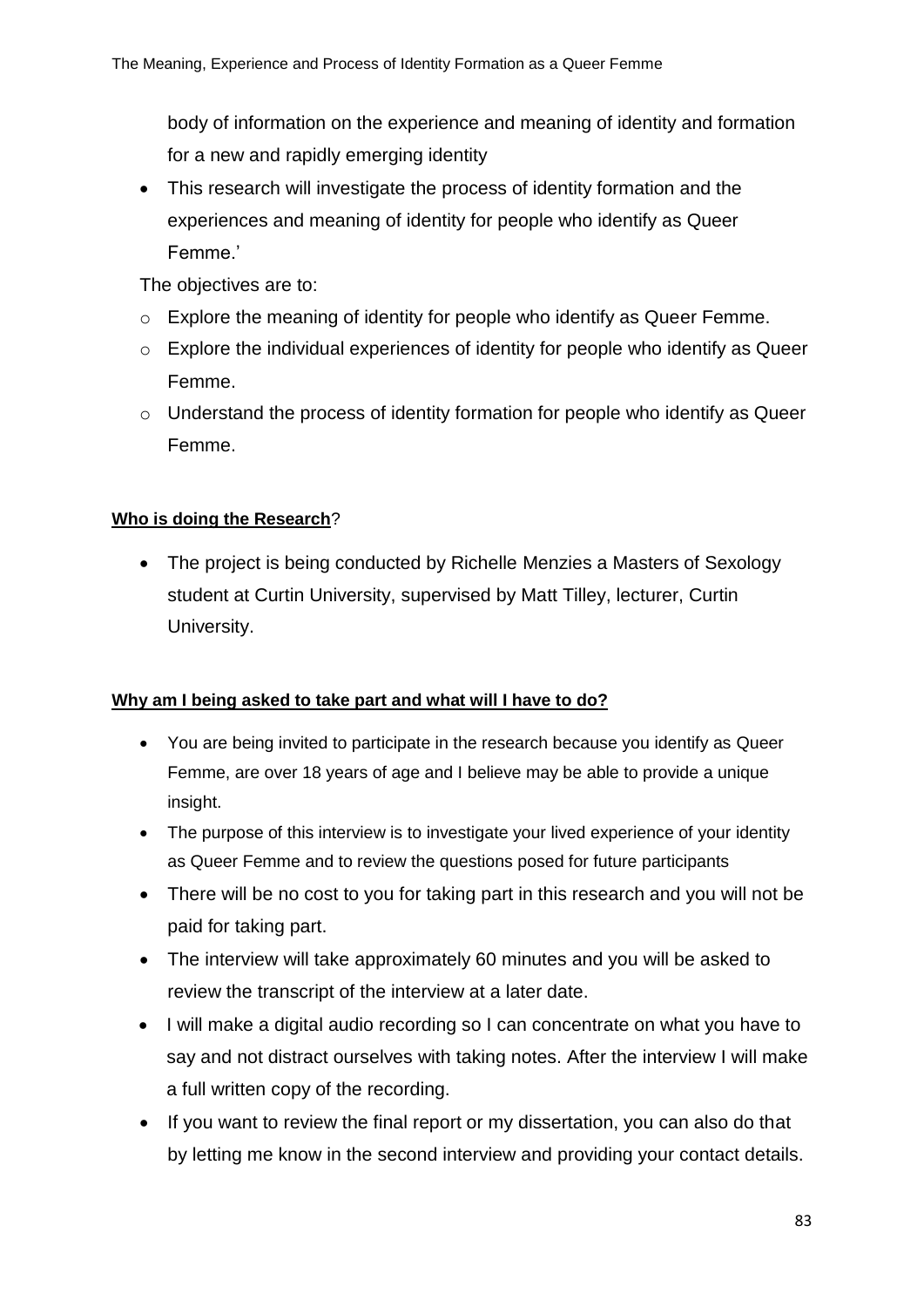• The study will take place at either the QLD AIDS Council in Teneriffe, Brisbane or via skype for those who are not in Brisbane*.*

### **Are there any benefits' to being in the research project?**

- There may be no direct benefit to you from participating in this research.
- Sometimes, people appreciate the opportunity to discuss their stories.
- We hope the results of this research will allow us to add to the knowledge we have about the Queer Femme identity.

# **Are there any risks, side-effects, discomforts or inconveniences from being in the research project?**

- We have been careful to make sure that the questions in the survey do not cause you any distress. But, if you feel anxious about any of the questions they do not need to answer them. If the questions cause any concerns or upset you, we can refer you to services for support.
- Sometimes just thinking about our identity process can be upsetting. If you chose not to be in this research but feel distressed from considering it then please contact Diverse Voices, 1800 184 527**.**
- Apart from giving up your time, we do not expect that there will be any risks or inconveniences associated with taking part in this study.

## **Who will have access to my information?**

- The information collected is anonymous and will include a code number but not a name. No one, except the research team (as per the consent form) will be able to identify your information. Any information we collect and use during this research will be treated as confidential. The following people will have access to the information we collect in this research: the research team and, in the event of an audit or investigation, staff from the Curtin University Office of Research and Development
- Electronic data will be password-protected and hard copy data (including audio tapes) will be in locked storage.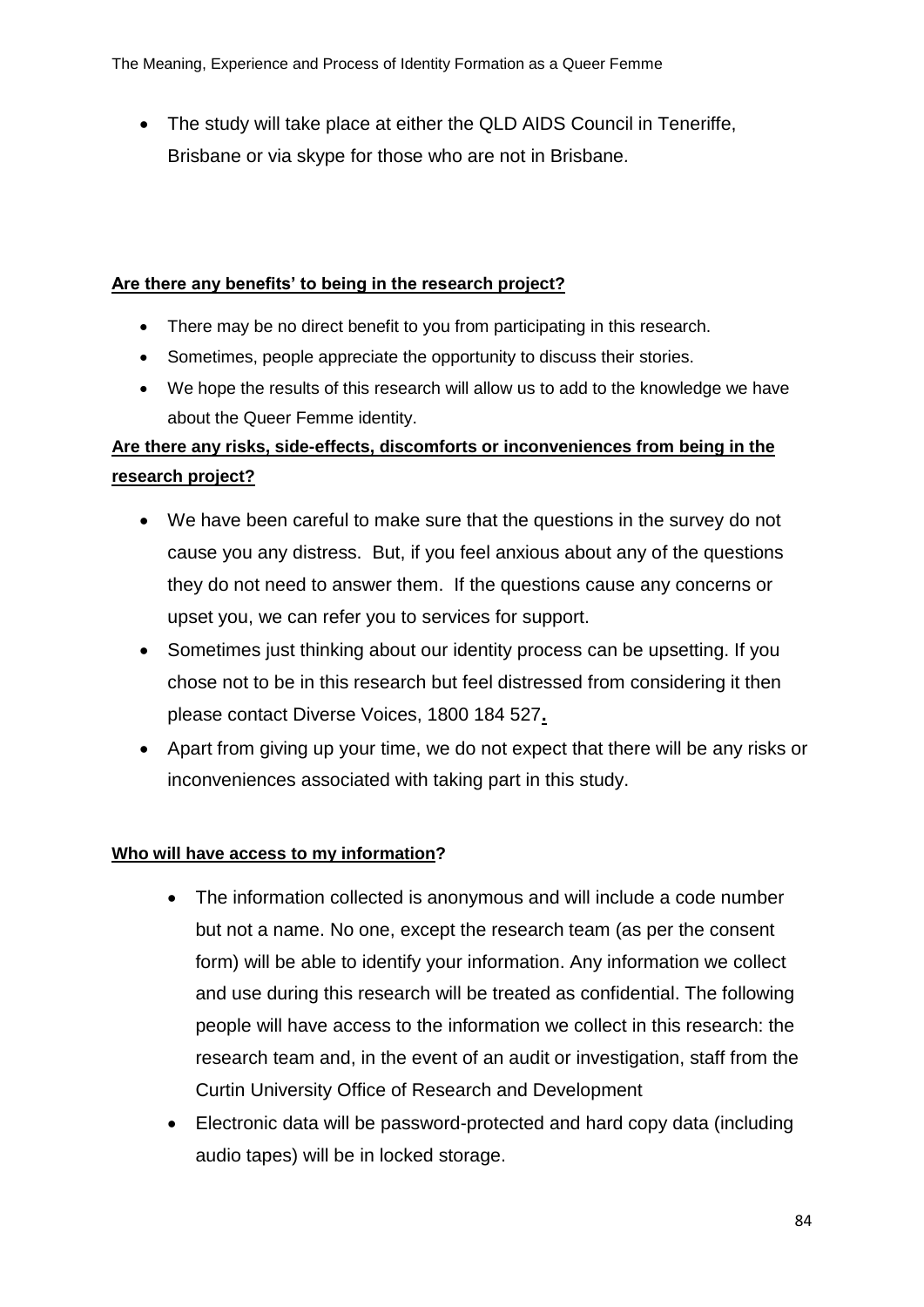- The information we collect in this study will be kept under secure conditions at Curtin University for 7 years after the research has ended and then it will be destroyed.
- The results of this research may be presented at conferences or published in professional journals. You will not be identified in any results that are published or presented.

## **Will you tell me the results of the research?**

- If requested and contact details provided at the time of the transcript review, I will inform you of the results of the research when it is finalised (in about 6 months). Results will not be individual but based on all the information we collect and review as part of the research.
- The results may possibly be available in publications or on websites

# **Do I have to take part in the research project?**

- Taking part in a research project is voluntary. It is your choice to take part or not. You do not have to agree if you do not want to.
- If you decide to take part and then change your mind, that is okay, you can withdraw from the project up until you have approved the transcript of your interview. You do not have to give us a reason; just tell us that you want to stop.
- Please let us know you want to stop so we can make sure you are aware of any thing that needs to be done so you can withdraw safely.
- If you choose not to take part or start and then stop the study, it will not affect your relationship with the University, staff or colleagues.
- If you chose to leave the study we will destroy any information we have collected from you.

## **What happens next and who can I contact about the research?**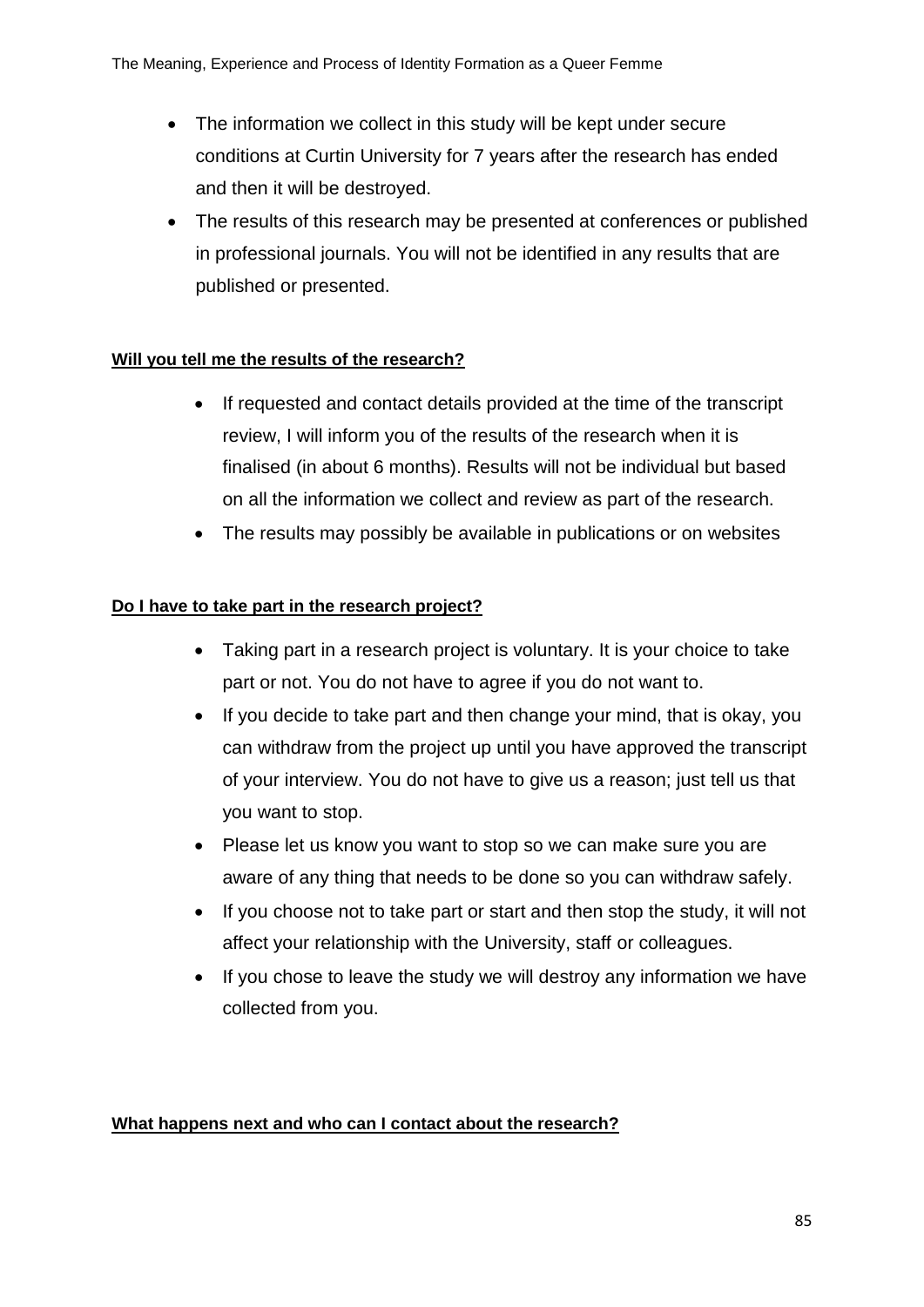- If you would like further information about the study please feel free to contact me by email at **r.menzies@postgrad.curtin.edu.au**.
- If you wish to speak to my supervisor about your rights as a volunteer, or about the conduct of the study, you may also contact Matt Tilley on **08 9266 4579** or by email at **m.tilley@curtin.edu.au.**
- If you decide to take part in this research we will ask you to sign the consent form. By signing it is telling us that you understand what you have read and what has been discussed. Signing the consent indicates that you agree to be in the research project and have your health information used as described. Please take your time and ask any questions you have before you decide what to do. You will be given a copy of this information and the consent form to keep.

# **Ethics approval**

Curtin University Human Research Ethics Committee (HREC) has approved this study (HREC number XX/XXXX). Should you wish to discuss the study with someone not directly involved, in particular, any matters concerning the conduct of the study or your rights as a participant, or you wish to make a confidential complaint, you may contact the Ethics Officer on (08) 9266 9223 or the Manager, Research Integrity on (08) 9266 7093 or email [hrec@curtin.edu.au.](mailto:hrec@curtin.edu.au)

**Thank you for your input into this research. Your participation is greatly appreciated. Please keep this document for your information.**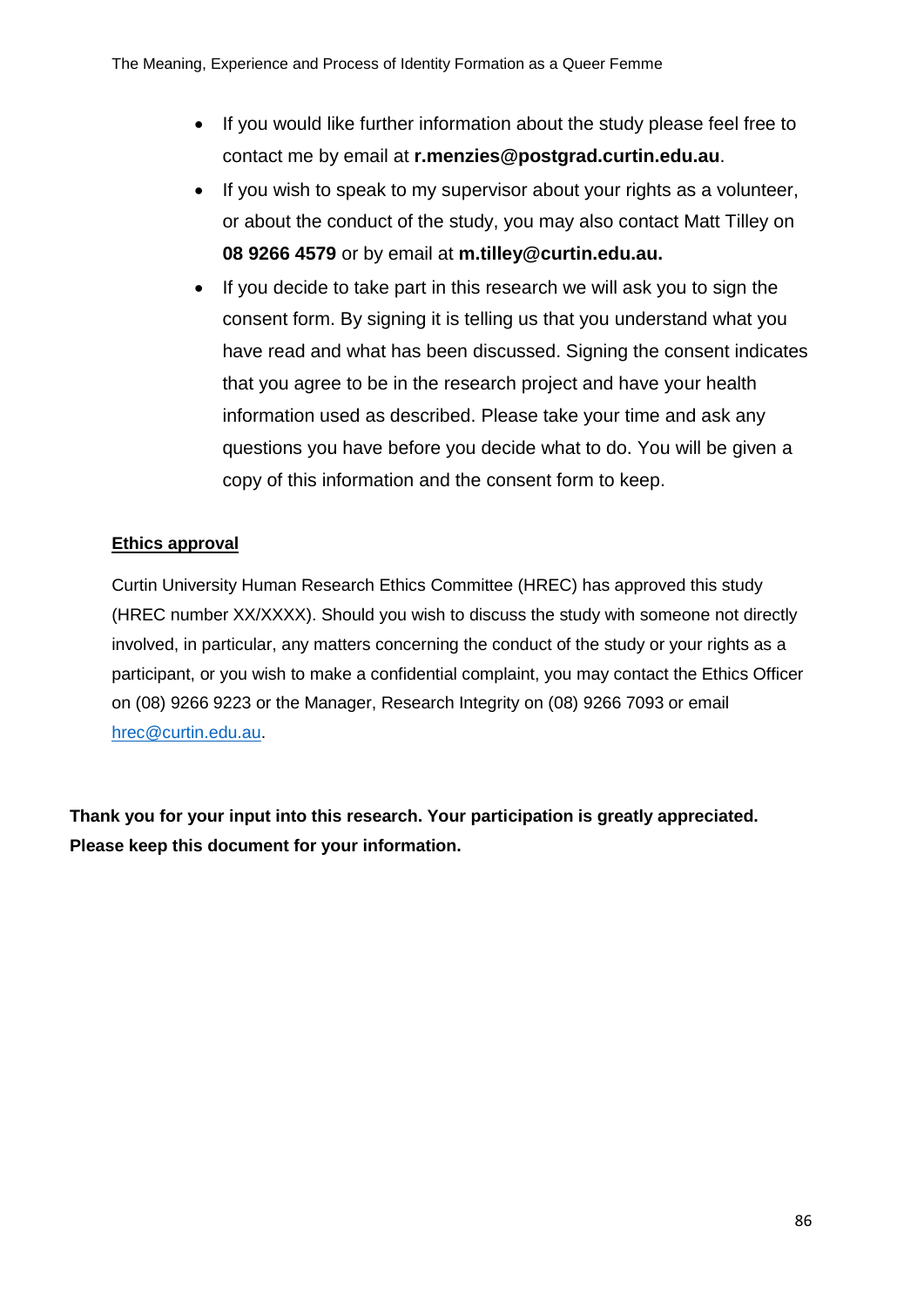## **Appendix B: Pilot Consent Form**



Department of Sexology School of Public Health

## **PILOT CONSENT FORM**

| <b>HREC Project</b><br>Number: | HRE2017-093                                                                    |
|--------------------------------|--------------------------------------------------------------------------------|
| <b>Project Title:</b>          | The Meaning, Experience and Process of Identity Formation as a Queer Femme.    |
| <b>Chief</b><br>Investigator:  | Matt Tilley Lecturer, Postgraduate Courses Coordinator, Department of Sexology |
| <b>Student</b><br>researcher:  | <b>Richelle Menzies</b>                                                        |
| <b>Version</b><br>Number:      | 1                                                                              |
| <b>Version Date:</b>           | 16 March 2017                                                                  |

- I have read, the information statement that has been given to me and I understand its contents.
- I believe I understand the purpose, extent and possible risks of my involvement in this project.
- I voluntarily consent to take part in this research project.
- I understand that I may not benefit from taking part.
- I understand that, while information gained during the study may be published, I will not be identified and my personal information will remain confidential.
- I understand that I can choose to not respond to any question(s) with any consequences, now or in the future.
- I understand that I can withdraw from the study at any time up until I have reviewed my interview transcript and that this will not affect my medical care, now or in the future.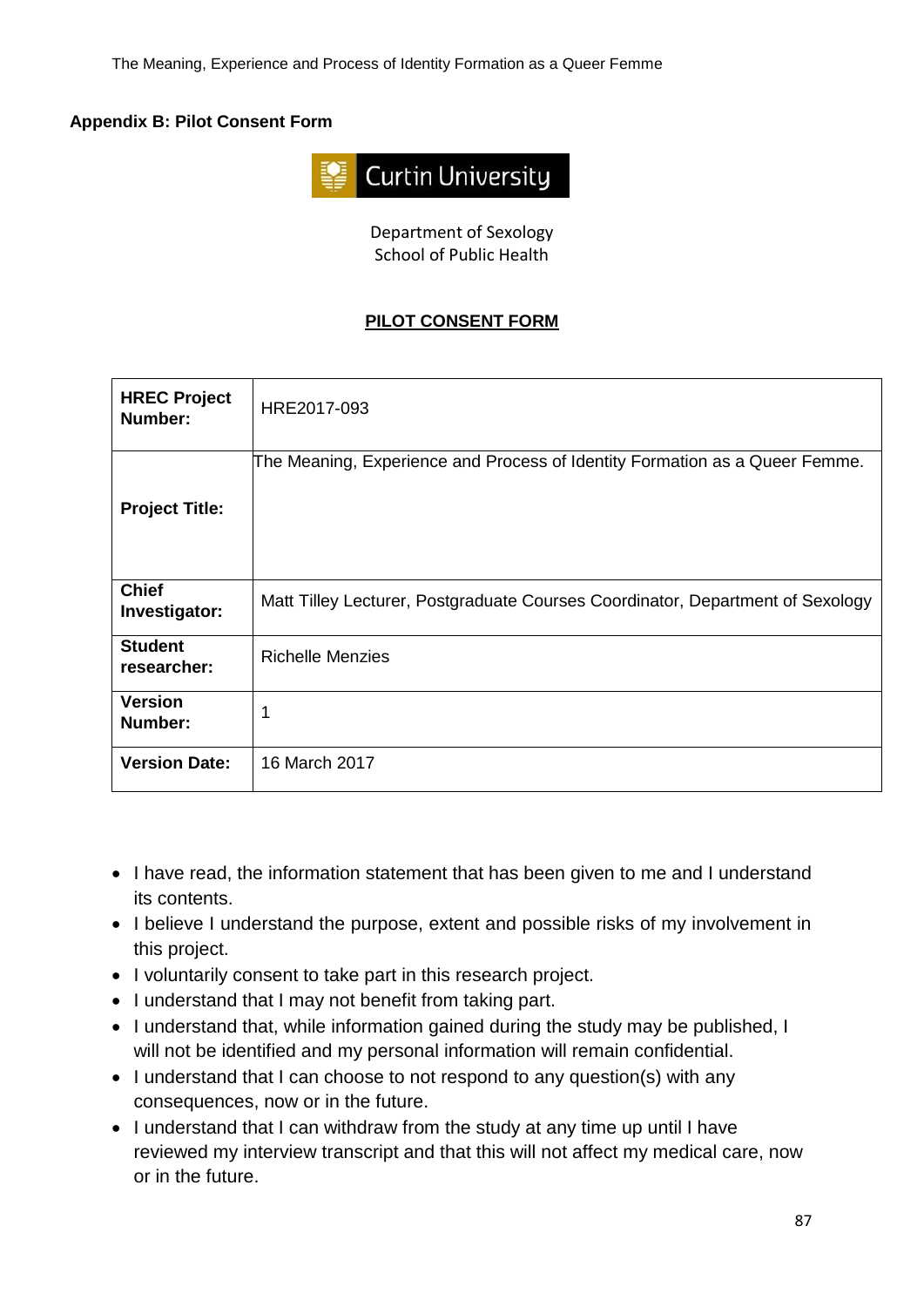- I agree for my interview to be taped allowing all data that I provide to be recorded
- I have had an opportunity to ask questions and I am satisfied with the answers I have received.
- I understand that this project has been approved by Curtin University Human Research Ethics Committee and will be carried out in line with the National Statement on Ethical Conduct in Human Research (2007).
- I understand I will receive a copy of this Information Statement and Consent Form

| <b>Participant Name</b>      |  |
|------------------------------|--|
| <b>Participant Signature</b> |  |
| Date                         |  |

Declaration by researcher: I have supplied an Information Letter and Consent Form to the participant who has signed above, and believe that they understand the purpose, extent and possible risks of their involvement in this project.

| <b>Researcher Name</b>  | <b>Richelle Menzies</b> |
|-------------------------|-------------------------|
| Researcher<br>Signature |                         |
| Date                    |                         |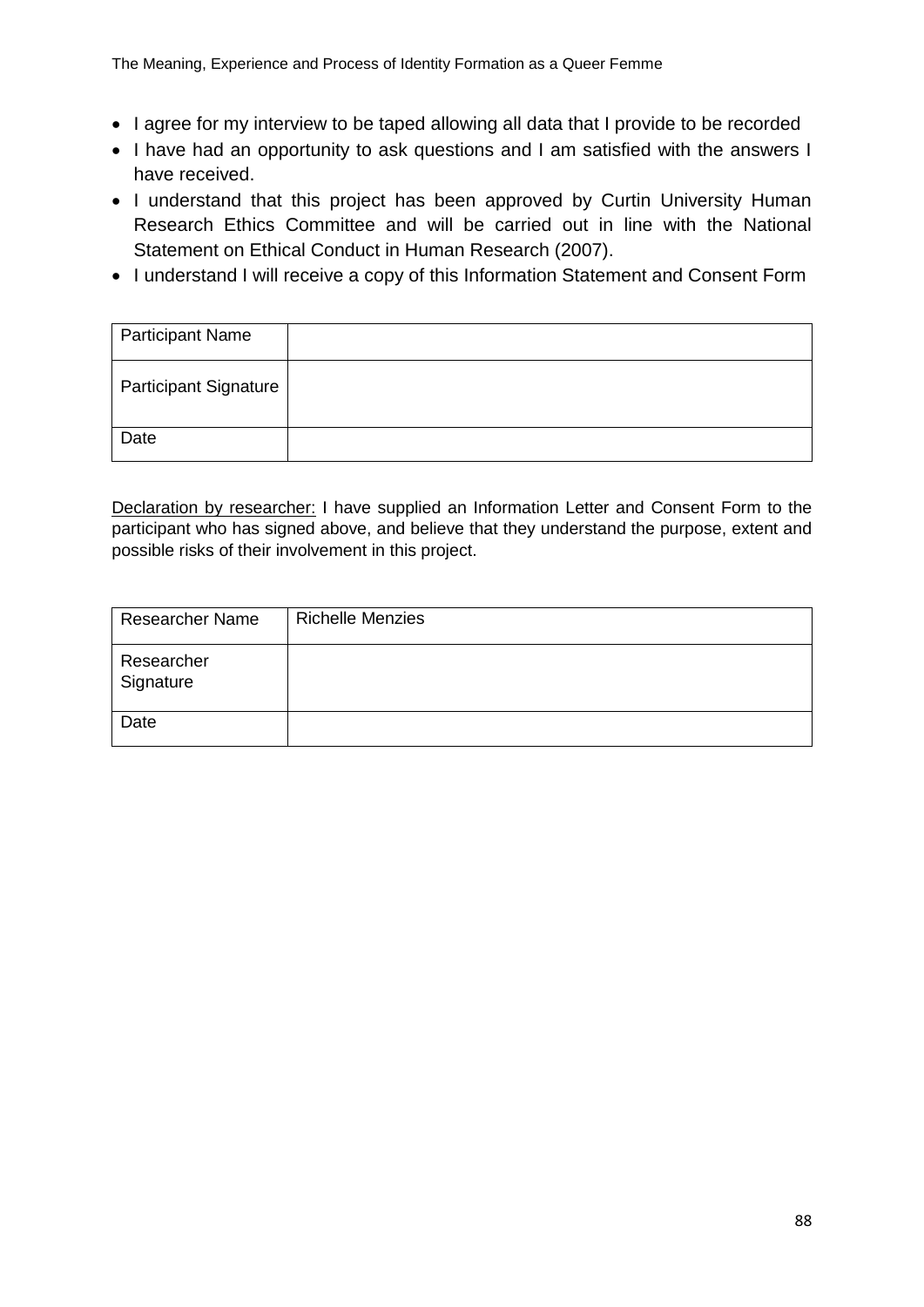The Meaning, Experience and Process of Identity Formation as a Queer Femme

# **Appendix C: Pilot Instrument for Data Collection**



Department of Sexology School of Public Health

Thank you for agreeing to be interviewed for the pilot of my dissertation project.

There are 3 broad areas of questions that I would like to ask you and get your feedback on, demographics, meaning of identity and your experiences, but before that do you have any questions about the Pilot Information Sheet or the Resources handout?

✓ **Ensure pilot participant has signed the Consent Form.** 

I will ask for your feedback throughout the interview.

Firstly, I will ask the participants some demographic questions.

Demographics:

Q1. How old are you?

Q2. How do you identify your sex/gender?

- How do you think/feel participants would feel about these questions?
- Do you think/feel any wording could be more appropriate?
- Do you think/feel any questions may be perceived as inappropriate?
- What more can you tell me about this?
- Do you think/feel that any questions are missing?

Then I will ask some questions relating to the meaning of identity:

Q3. What does Queer mean to you?

- Q4. What does Femme mean to you?
- Q5. What does Queer Femme mean to you?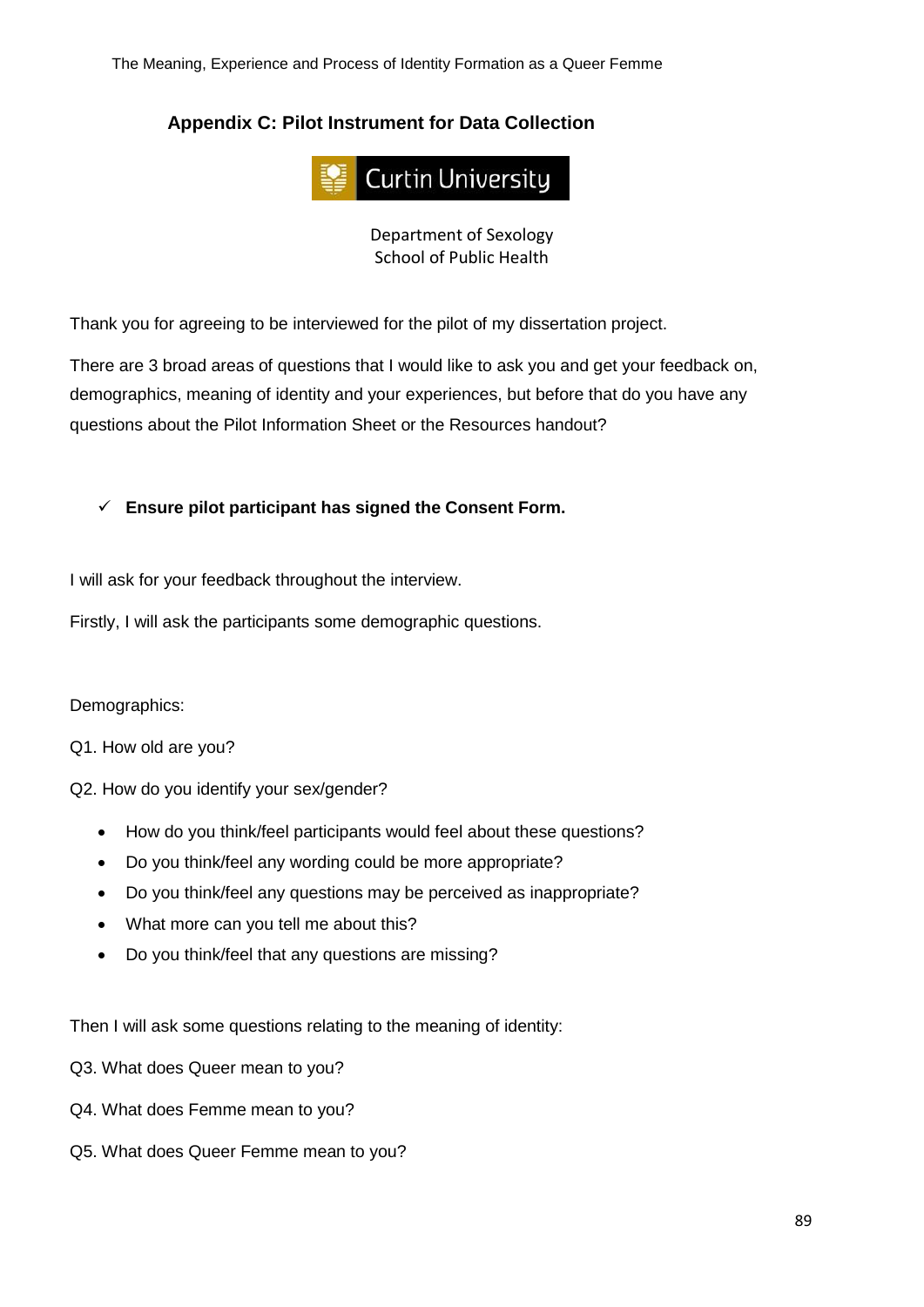The Meaning, Experience and Process of Identity Formation as a Queer Femme

- How do you think/feel participants would feel about these questions?
- Do you think/feel any wording could be more appropriate?
- Do you think/feel any questions may be perceived as inappropriate?
- What more can you tell me about this?
- Do you think/feel that any questions are missing?

How are you travelling, would you like to take a break?

Do you have any questions for me at this point?

I will then ask the participants about their Process with identifying as Queer Femme:

Q6. What has been your Process to identifying with Queer Femme?

- How do you think/feel participants would feel about these questions?
- Do you think/feel any wording could be more appropriate?
- Do you think/feel any questions may be perceived as inappropriate?
- What more can you tell me about this?
- Do you think/feel that any questions are missing?

We are almost done with the interview. It will probably take about 20 more minutes.

Finally, I will ask the participants about their experiences with identifying as Queer Femme:

Q7. What have been your experiences of your identity as Queer Femme?

- How do you think/feel participants would feel about these questions?
- Do you think/feel any wording could be more appropriate?
- Do you think/feel any questions may be perceived as inappropriate?
- What more can you tell me about this?
- Do you think/feel that any questions are missing?

We are now finished the interview.

Is there anything else you would like to add, is there anything we have left out or that you would like to discuss further?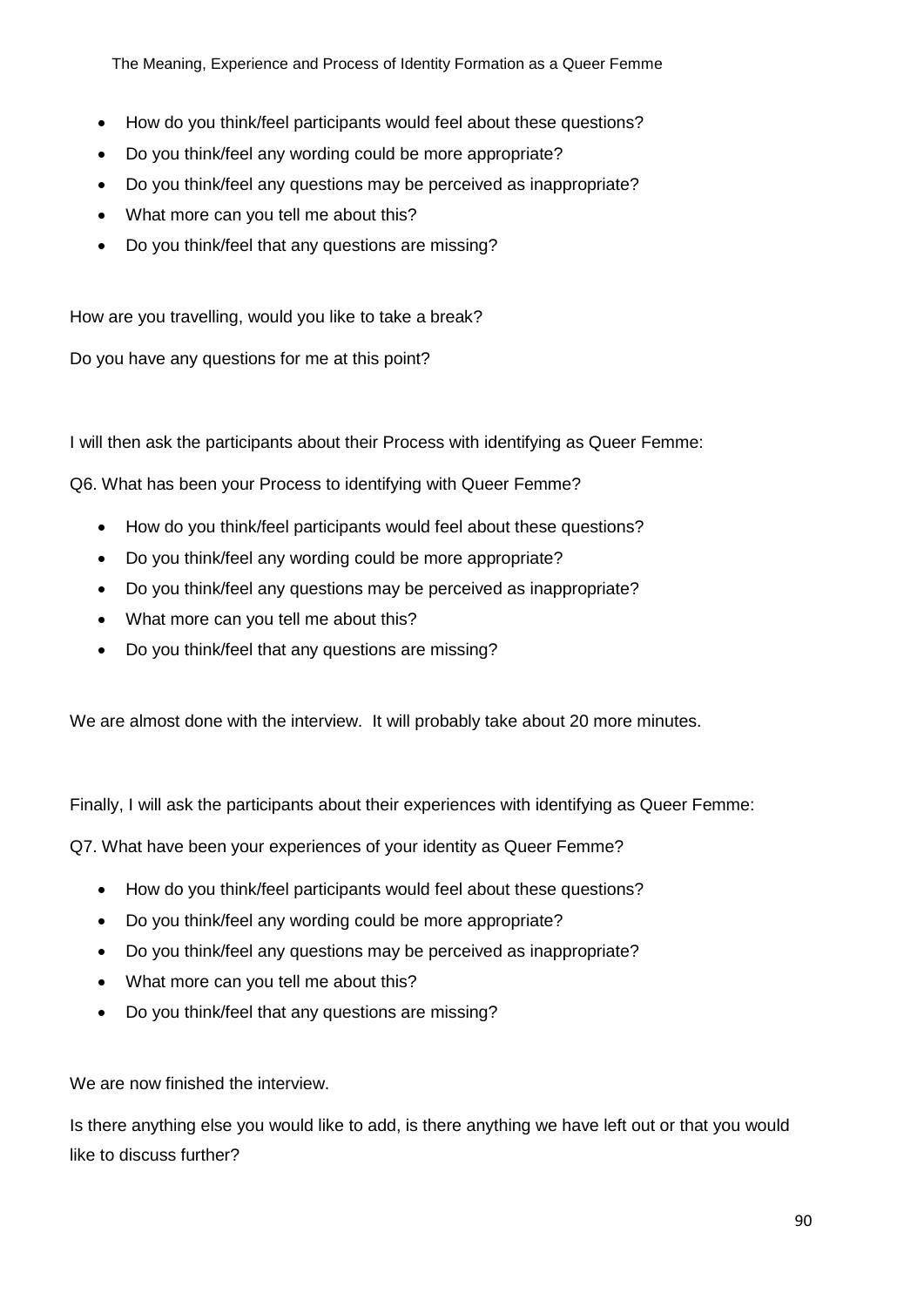Are there any final questions that you have for me?

Please review the resources list and give me your opinion.

✓ **Give participant the resource list**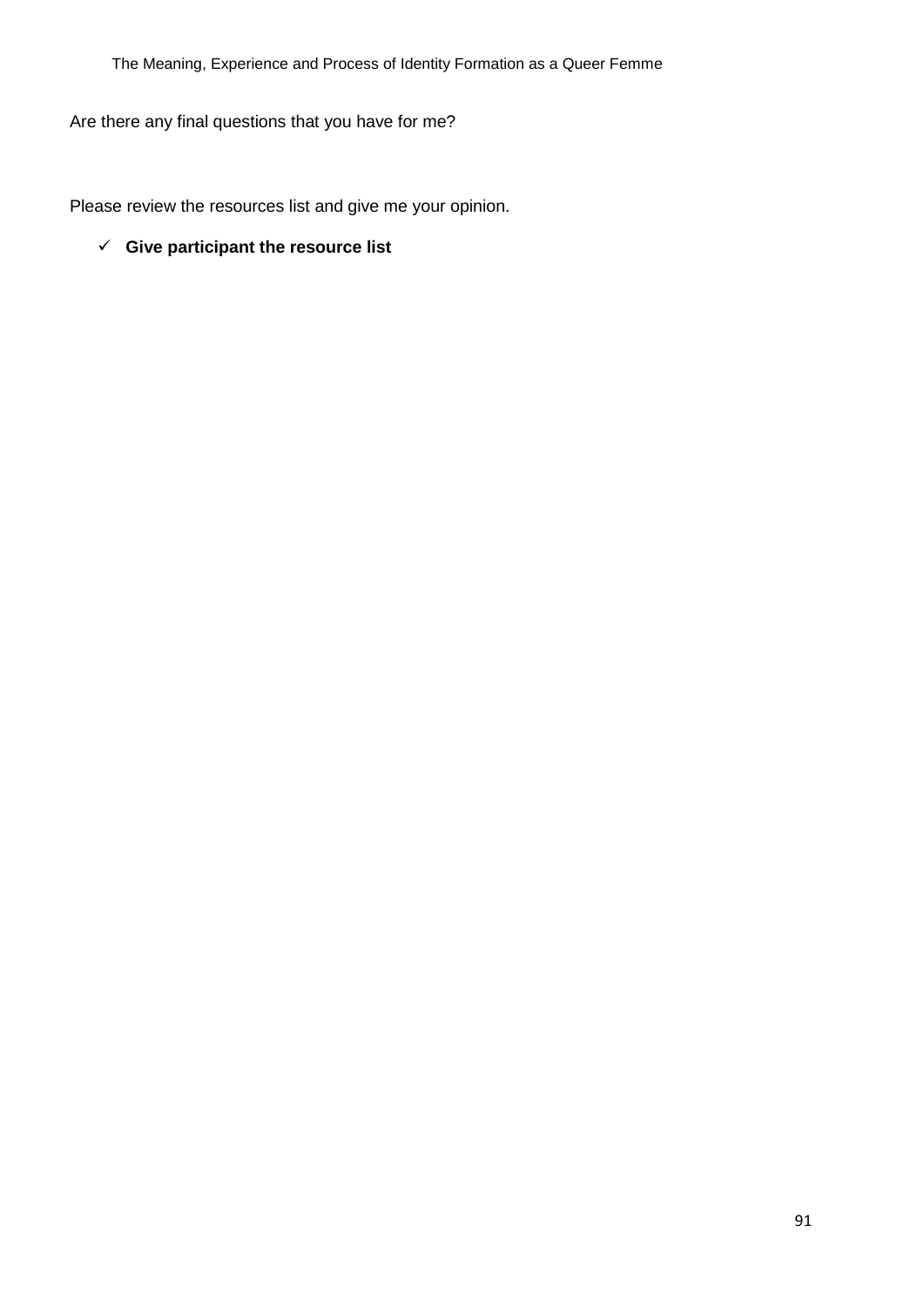# **Appendix D: Participant Information Sheet**



Department of Sexology School of Public Health

# **PARTICIPANT INFORMATION STATEMENT**

| <b>HREC Project</b><br>Number: | HRE2017-093                                                                    |
|--------------------------------|--------------------------------------------------------------------------------|
| <b>Project Title:</b>          | The Meaning, Experience and Process of Identity Formation as a Queer Femme.    |
| <b>Chief</b><br>Investigator:  | Matt Tilley Lecturer, Postgraduate Courses Coordinator, Department of Sexology |
| <b>Student</b><br>researcher:  | <b>Richelle Menzies</b>                                                        |
| <b>Version</b><br>Number:      | 1                                                                              |
| <b>Version Date:</b>           | 16 March 2017                                                                  |

Hello, my name is Richelle Menzies. I am currently completing the research component of a Masters of Sexology at Curtin University

# **What is the Project About?**

- Queer Femme is an invisible but newly emerging identity that faces various layers of discrimination due to lack of visibility, acceptance, and understanding and to stereotypes about women loving women
- There is research on queer identity, femininity, identity formation and meaning of identity, but little on the Queer Femme identity, this study will add to the body of information on the experience and meaning of identity and formation for a new and rapidly emerging identity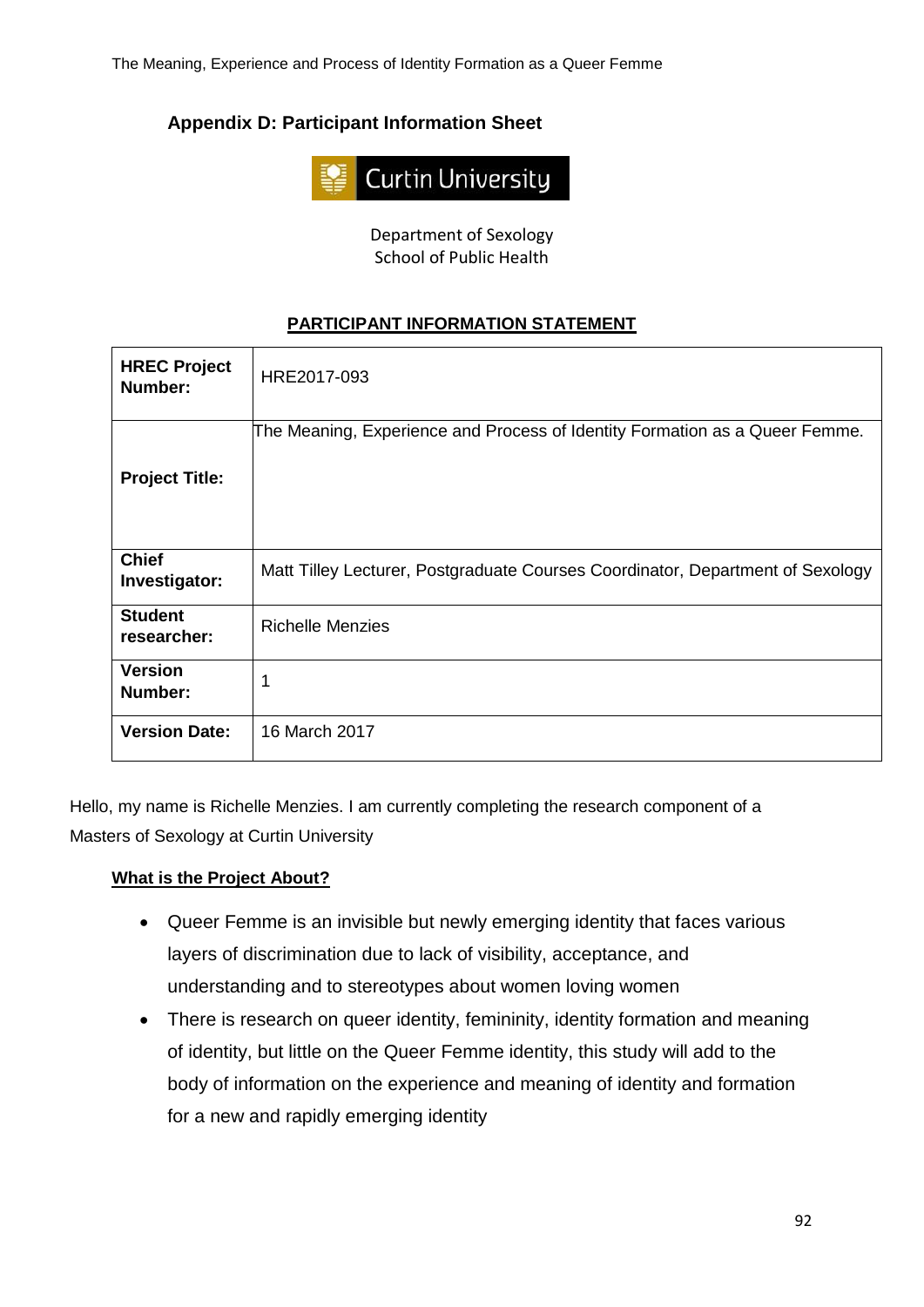- This research will investigate the process of identity formation and the experiences and meaning of identity for people who identify as Queer Femme.'
- The objectives are to:
- o Explore the meaning of identity for people who identify as Queer Femme.
- o Explore the individual experiences of identity for people who identify as Queer Femme.
- o Understand the Process of identity formation for people who identify as Queer Femme.

## **Who is doing the Research**?

• The project is being conducted by Richelle Menzies

## **Why am I being asked to take part and what will I have to do?**

- You are being invited to participate in the research because you identify as Queer Femme, live in Queensland, are over 18 years of age and I believe you may be able to provide a unique insight.
- There will be no cost to you for taking part in this research and you will not be paid for taking part.
- The interview will take approximately 60 minutes and you will be asked to review the transcript of the interview at a later date.
- I will make a digital audio recording so I can concentrate on what you have to say and not distract ourselves with taking notes. After the interview I will make a full written copy of the recording.
- If you want to review the final report or my dissertation, you can also do that by letting me know in the second interview and providing your contact details.
- The study will take place at either the QLD AIDS Council in Teneriffe, Brisbane or a mutually convenient location*.*

## **Are there any benefits' to being in the research project?**

- There may be no direct benefit to you from participating in this research.
- Sometimes, people appreciate the opportunity to discuss their story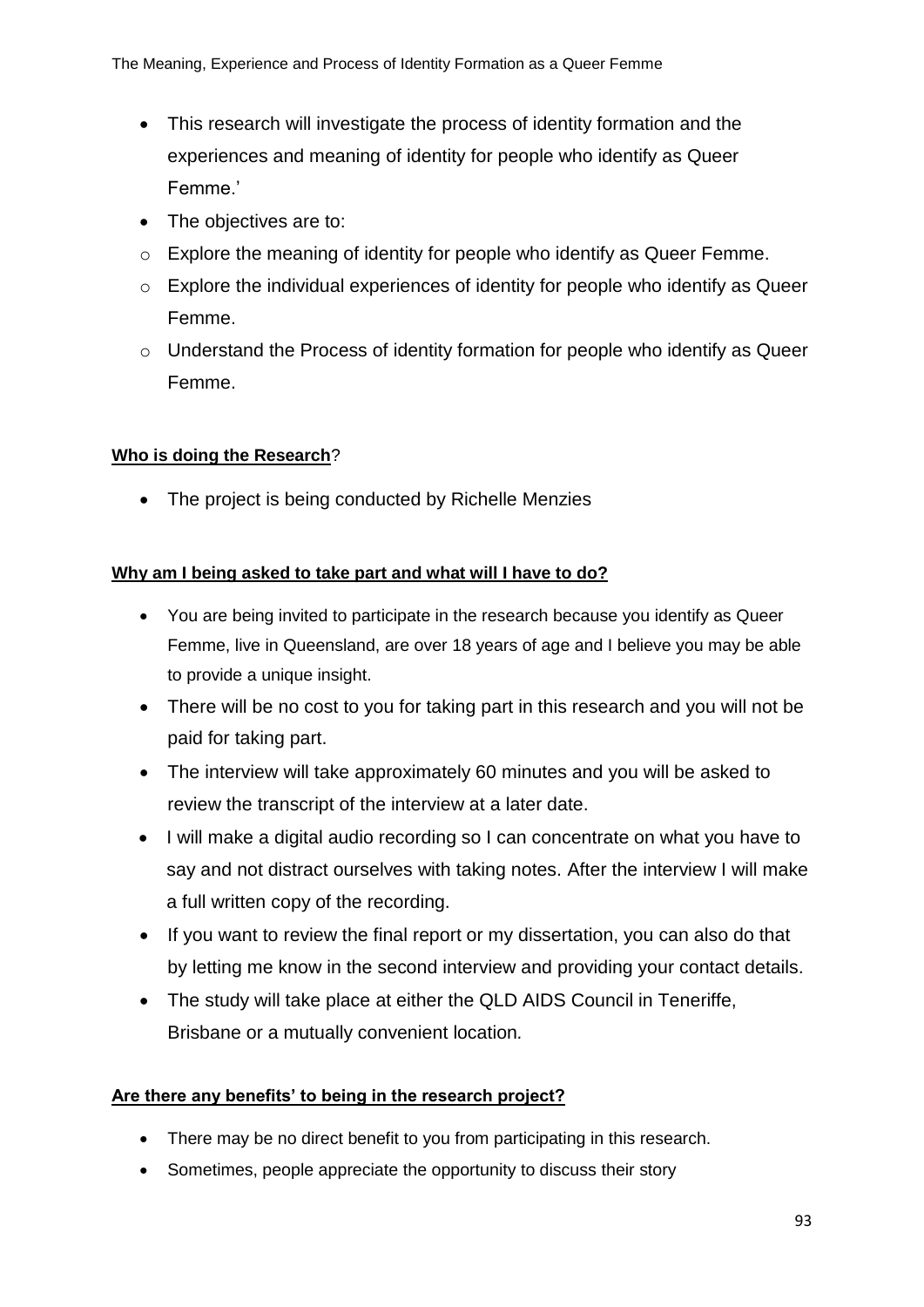• We hope the results of this research will allow us to add to the knowledge we have about the Queer Femme identity.

# **Are there any risks, side-effects, discomforts or inconveniences from being in the research project?**

- We have been careful to make sure that the questions in the survey do not cause you any distress. But, if you feel anxious about any of the questions they do not need to answer them. If the questions cause any concerns or upset you, we can refer you to services for support.
- Sometimes just thinking about {our identity Process can be upsetting. If you chose not to be in this research but feel distressed from considering it then please contact Diverse Voices, 1800 184 527**.**
- Apart from giving up your time, we do not expect that there will be any risks or inconveniences associated with taking part in this study.

## **Who will have access to my information?**

- The information collected is anonymous and will not include a code number or name. No one, not even the research team will be able to identify your information. Any information we collect and use during this research will be treated as confidential. The following people will have access to the information we collect in this research: the research team and, in the event of an audit or investigation, staff from the Curtin University Office of Research and Development
- Electronic data will be password-protected and hard copy data (including video or audio tapes) will be in locked storage.
- The information we collect in this study will be kept under secure conditions at Curtin University for 7 years after the research has ended and then it will be destroyed.
- The results of this research may be presented at conferences or published in professional journals. You will not be identified in any results that are published or presented.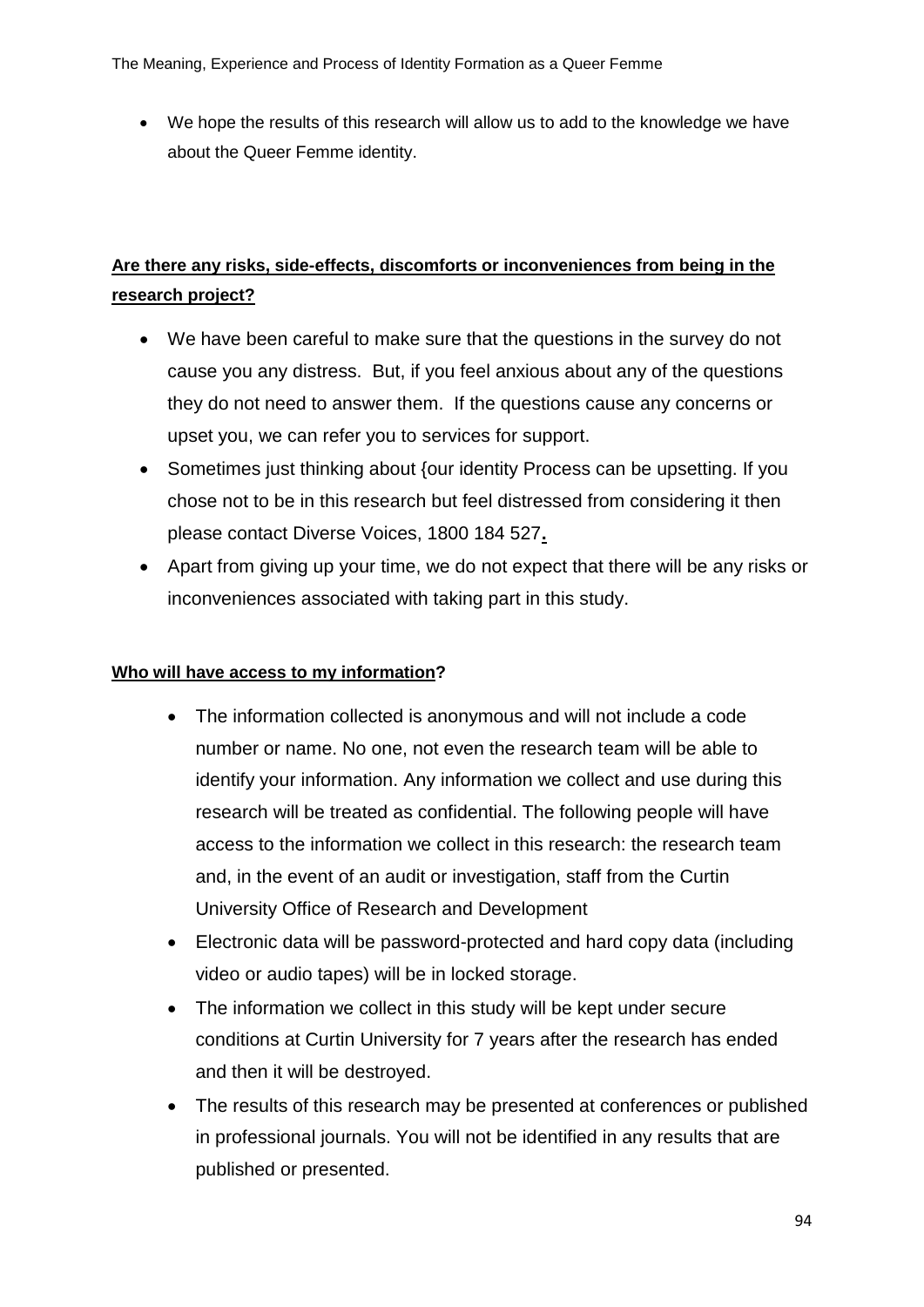### **Will you tell me the results of the research?**

- I will contact you at the end of the research (in about 6 months) and let you know the results of the research if you have requested me to and provided your contact details. Results will not be individual but based on all the information we collect and review as part of the research.
- The results may possibly be available in publications or on websites.

### **Do I have to take part in the research project?**

• Taking part in a research project is voluntary. It is your choice to take part or not. You do not have to agree if you do not want to. If you decide to take part and then change your mind, that is okay, you can withdraw from the project. You do not have to give us a reason; just tell us that you want to stop. Please let us know you want to stop so we can make sure you are aware of any thing that needs to be done so you can withdraw safely. If you choose not to take part or start and then stop the study, it will not affect your relationship with the University, staff or colleagues. If you chose to leave the study we will destroy any information we have collected from you.

#### **What happens next and who can I contact about the research?**

- If you would like further information about the study please feel free to contact me by email at **r.menzies@postgrad.curtin.edu.au**.
- If you wish to speak to my supervisor about your rights as a volunteer, or about the conduct of the study, you may also contact Matt Tilley on **08 9266 4579** or by email at **m.tilley@curtin.edu.au.**
- If you decide to take part in this research we will ask you to sign the consent form. By signing it is telling us that you understand what you have read and what has been discussed. Signing the consent indicates that you agree to be in the research project and have your health information used as described. Please take your time and ask any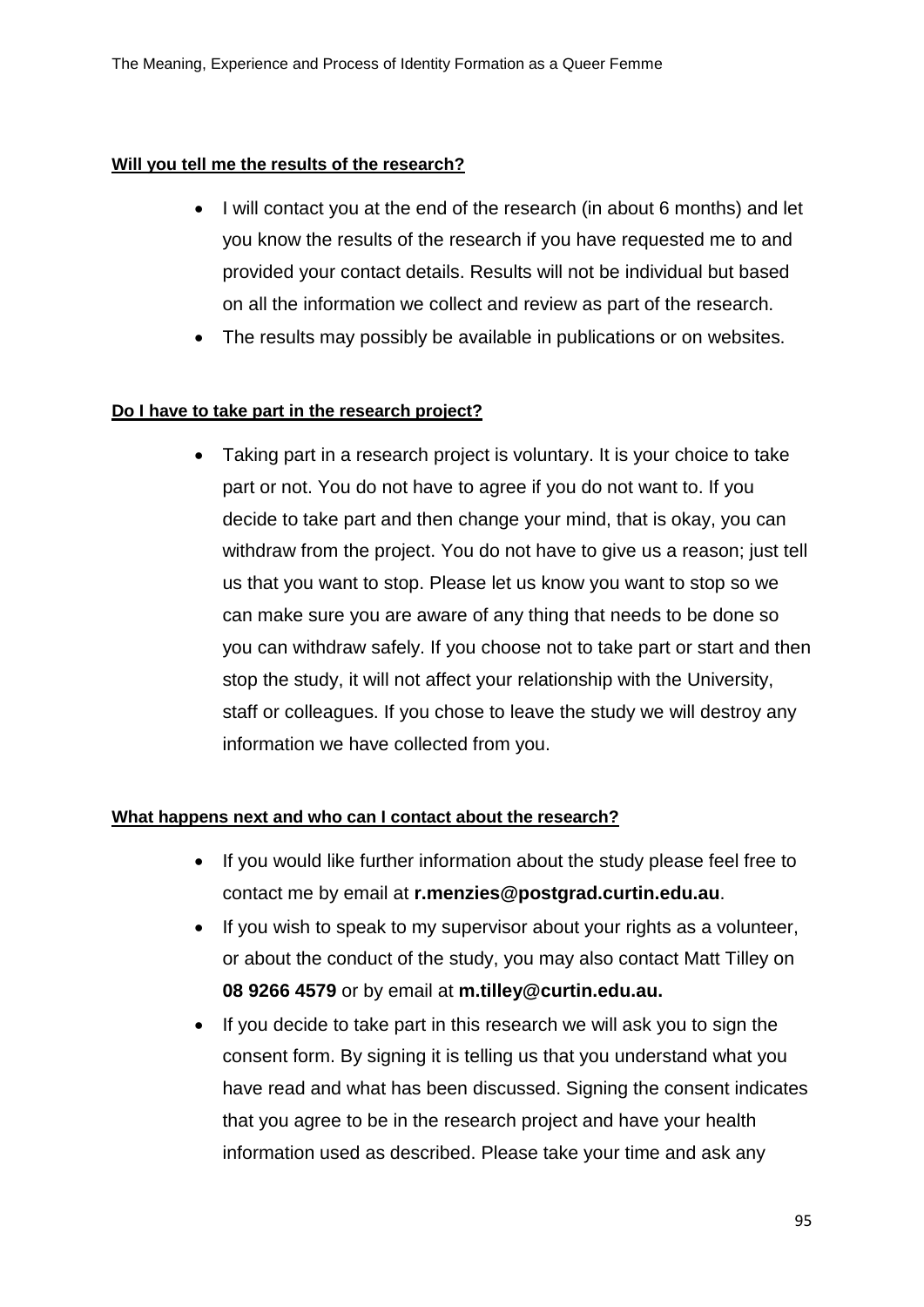questions you have before you decide what to do. You will be given a copy of this information and the consent form to keep.

### **Ethics approval**

Curtin University Human Research Ethics Committee (HREC) has approved this study (HREC number XX/XXXX). Should you wish to discuss the study with someone not directly involved, in particular, any matters concerning the conduct of the study or your rights as a participant, or you wish to make a confidential complaint, you may contact the Ethics Officer on (08) 9266 9223 or the Manager, Research Integrity on (08) 9266 7093 or email [hrec@curtin.edu.au.](mailto:hrec@curtin.edu.au)

**Thank you for your input into this research. Your participation is greatly appreciated. Please keep this document for your information.**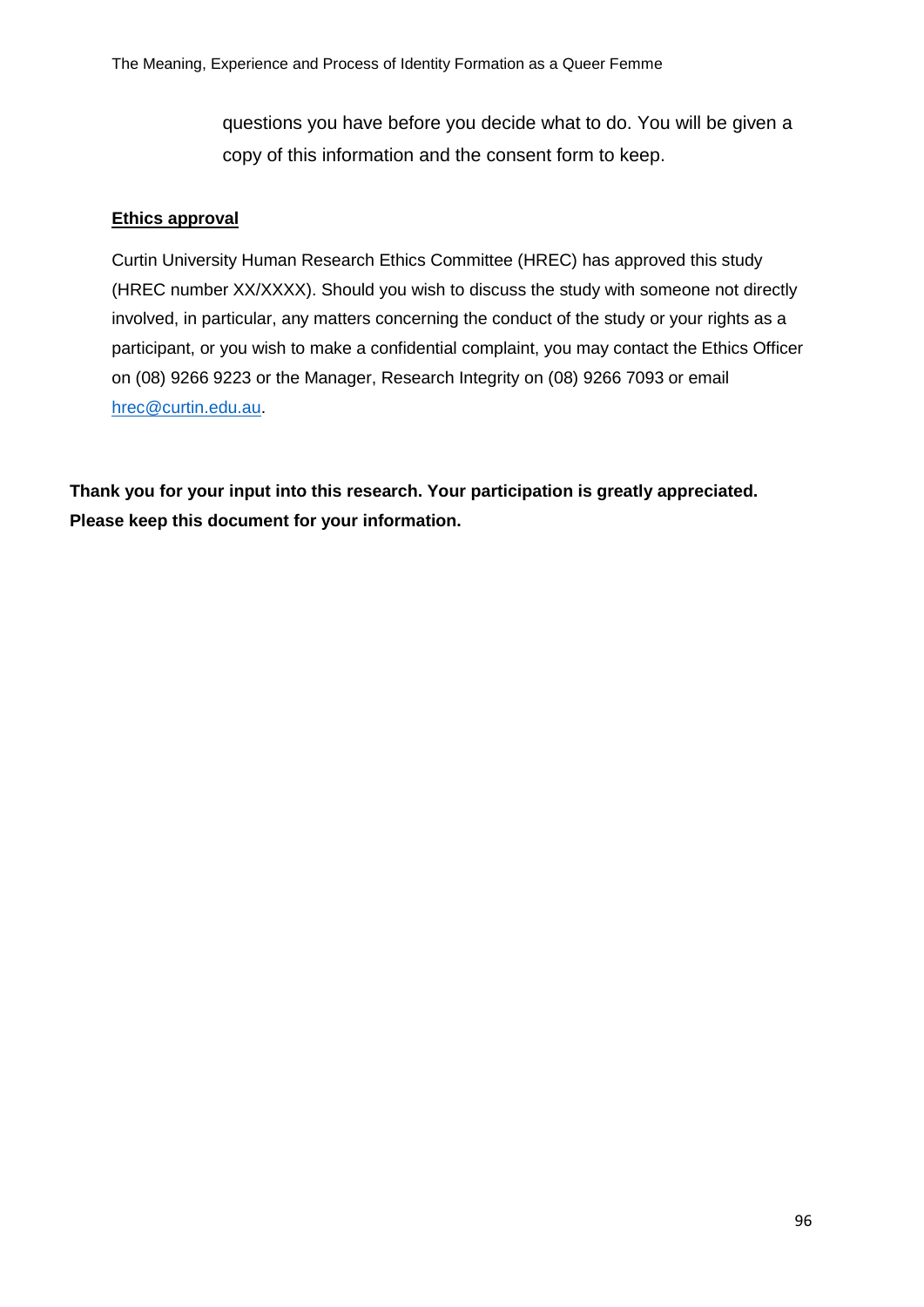# **Appendix E: Consent Form**



Department of Sexology School of Public Health

# **CONSENT FORM**

| <b>HREC Project</b><br>Number: | HRE2017-093                                                                    |
|--------------------------------|--------------------------------------------------------------------------------|
| <b>Project Title:</b>          | The Meaning, Experience and Process of Identity Formation as a Queer Femme.    |
| <b>Chief</b><br>Investigator:  | Matt Tilley Lecturer, Postgraduate Courses Coordinator, Department of Sexology |
| <b>Student</b><br>researcher:  | <b>Richelle Menzies</b>                                                        |
| <b>Version</b><br>Number:      | 1                                                                              |
| <b>Version Date:</b>           | 16 March 2017                                                                  |

- I have read, the information statement that has been given to me and I understand its contents.
- I believe I understand the purpose, extent and possible risks of my involvement in this project.
- I voluntarily consent to take part in this research project.
- I understand that I may not benefit from taking part.
- I understand that, while information gained during the study may be published, I will not be identified and my personal information will remain confidential.
- I understand that I can choose to not respond to any question(s) with any consequences, now or in the future.
- I understand that I can withdraw from the study at any time up until I have reviewed my interview transcript and that this will not affect my medical care, now or in the future.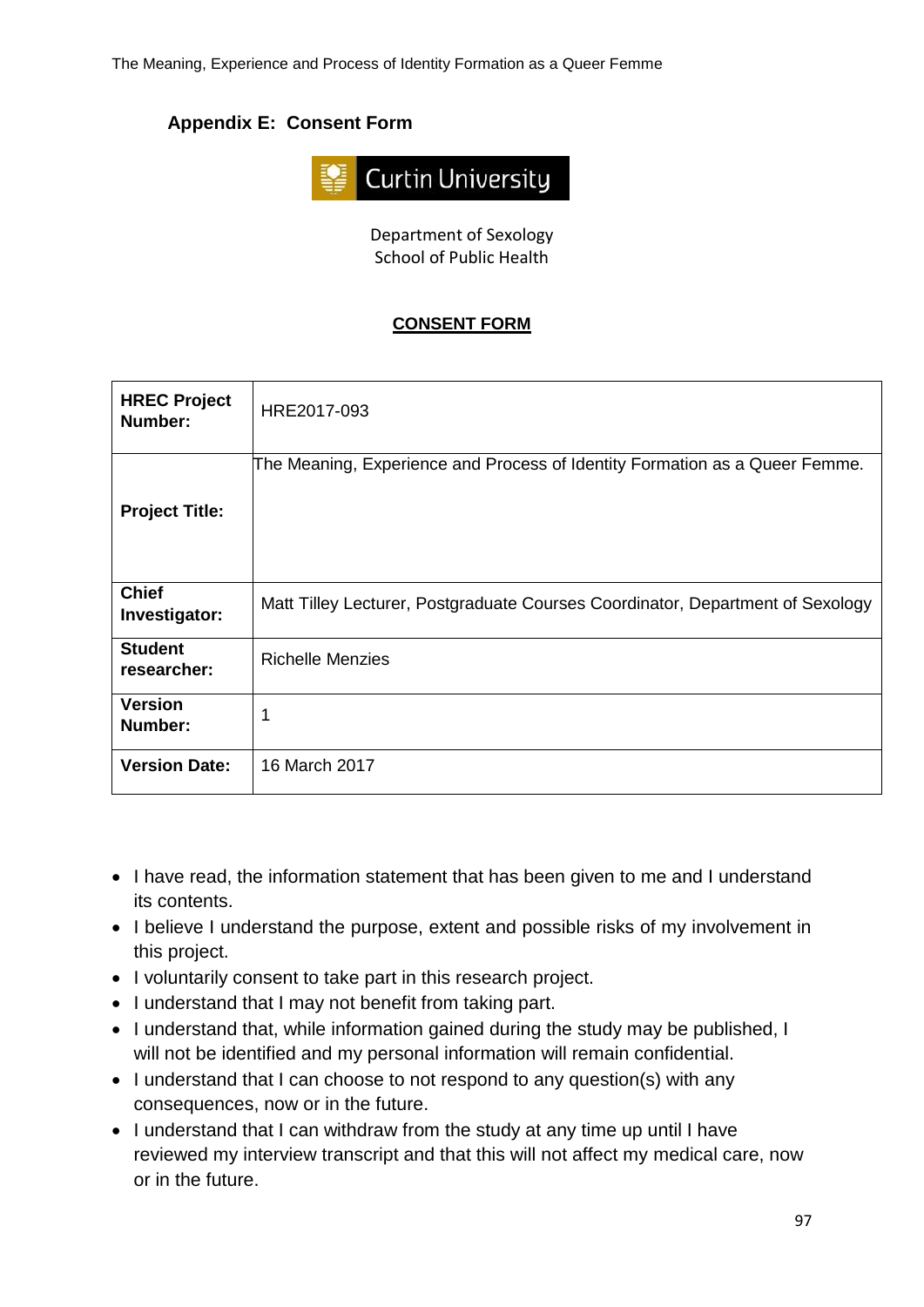- I agree for my interview to be taped allowing all data that I provide to be recorded
- I have had an opportunity to ask questions and I am satisfied with the answers I have received.
- I understand that this project has been approved by Curtin University Human Research Ethics Committee and will be carried out in line with the National Statement on Ethical Conduct in Human Research (2007).
- I understand I will receive a copy of this Information Statement and Consent Form.

| <b>Participant Name</b>      |  |
|------------------------------|--|
| <b>Participant Signature</b> |  |
| Date                         |  |

Declaration by researcher: I have supplied an Information Letter and Consent Form to the participant who has signed above, and believe that they understand the purpose, extent and possible risks of their involvement in this project.

| <b>Researcher Name</b>  | <b>Richelle Menzies</b> |
|-------------------------|-------------------------|
| Researcher<br>Signature |                         |
| Date                    |                         |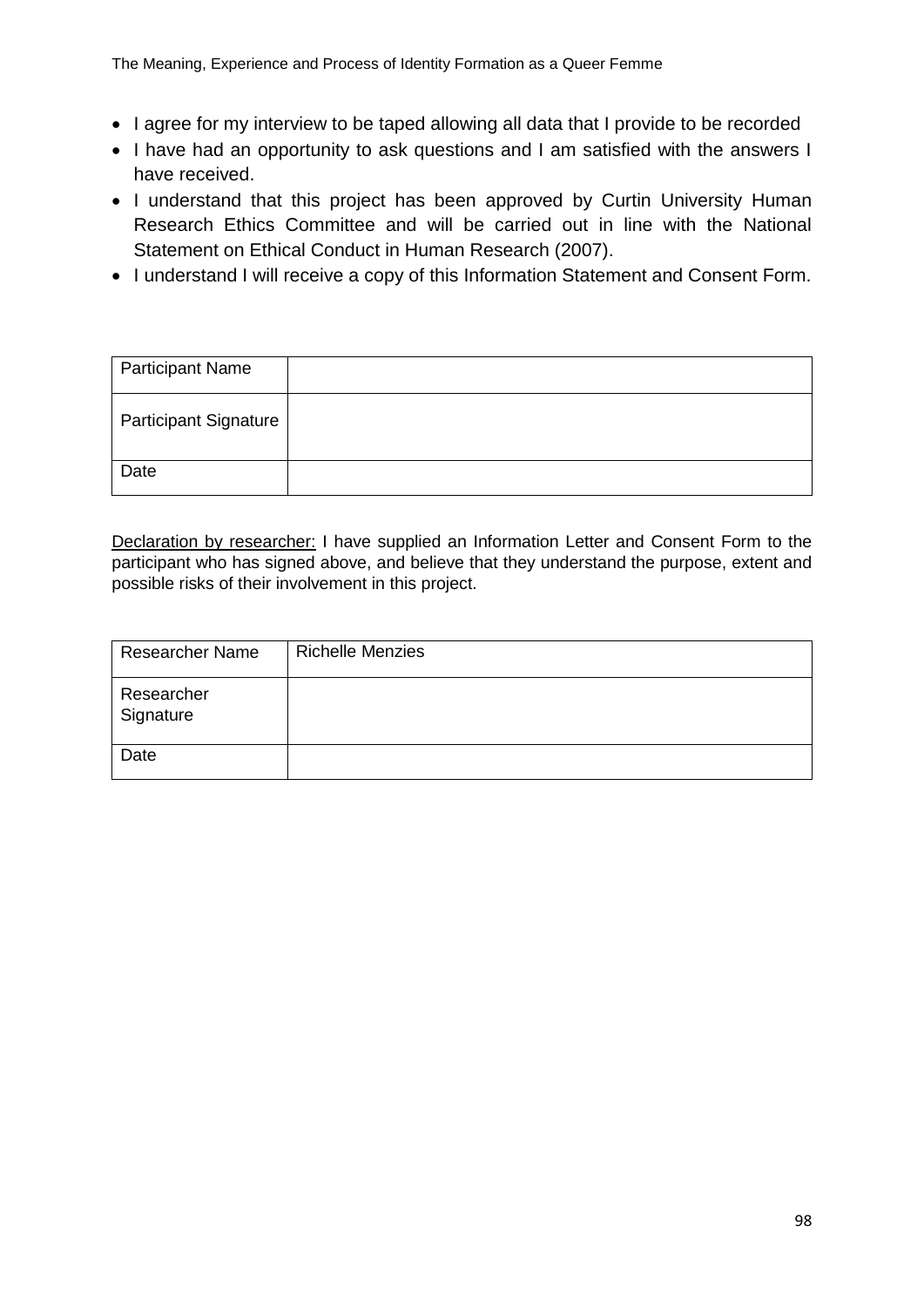The Meaning, Experience and Process of Identity Formation as a Queer Femme

# **Appendix F: Instrument for Data Collection**



Department of Sexology School of Public Health

Thank you for agreeing to be interviewed for my dissertation project.

There are 3 broad areas of questions that I would like to ask you, some demographics, meaning of identity and your experiences, but before that do you have any questions about the Participant Information Sheet or the Resources handout?

✓ **Ensure participant has signed the Consent Form.**

Demographics:

Question 1. How old are you?

Question 2. How do you identify your sex/gender?

Question 3. How do you identify your sexuality?

Would you like to take a short break? Do you have any questions for me? I am now going to ask you some questions about the meaning of identity:

Question 4. What does Queer mean to you?

Question 5. What does Femme mean to you?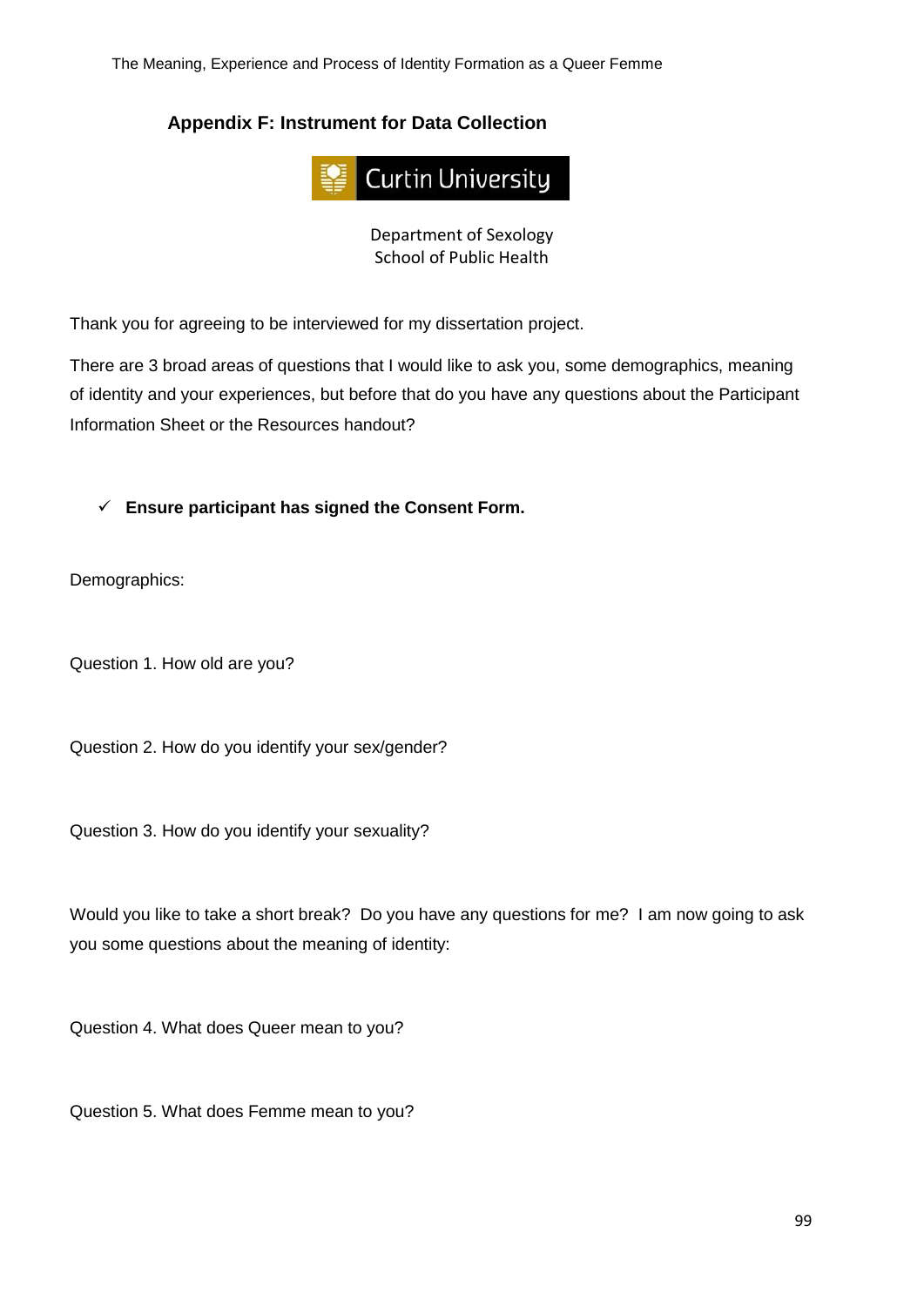Question 6. What does Queer Femme mean as your identity?

Would you like to take a short break? Do you have any questions for me? Now I am going to ask you about your process to your identity:

Question 7. What has been the process to identifying as Queer Femme?

Would you like to take a short break? Do you have any questions for me?

We are almost done with the interview. It will probably take about 15 more minutes. I am now going to ask you about your experiences:

Question 8. What have been your experiences of identifying as Queer Femme?

We are now finished the interview.

Is there anything else you would like to add, is there anything we have left out or that you would like to discuss further?

Are there any final questions that you have for me?

✓ **Review the resources list**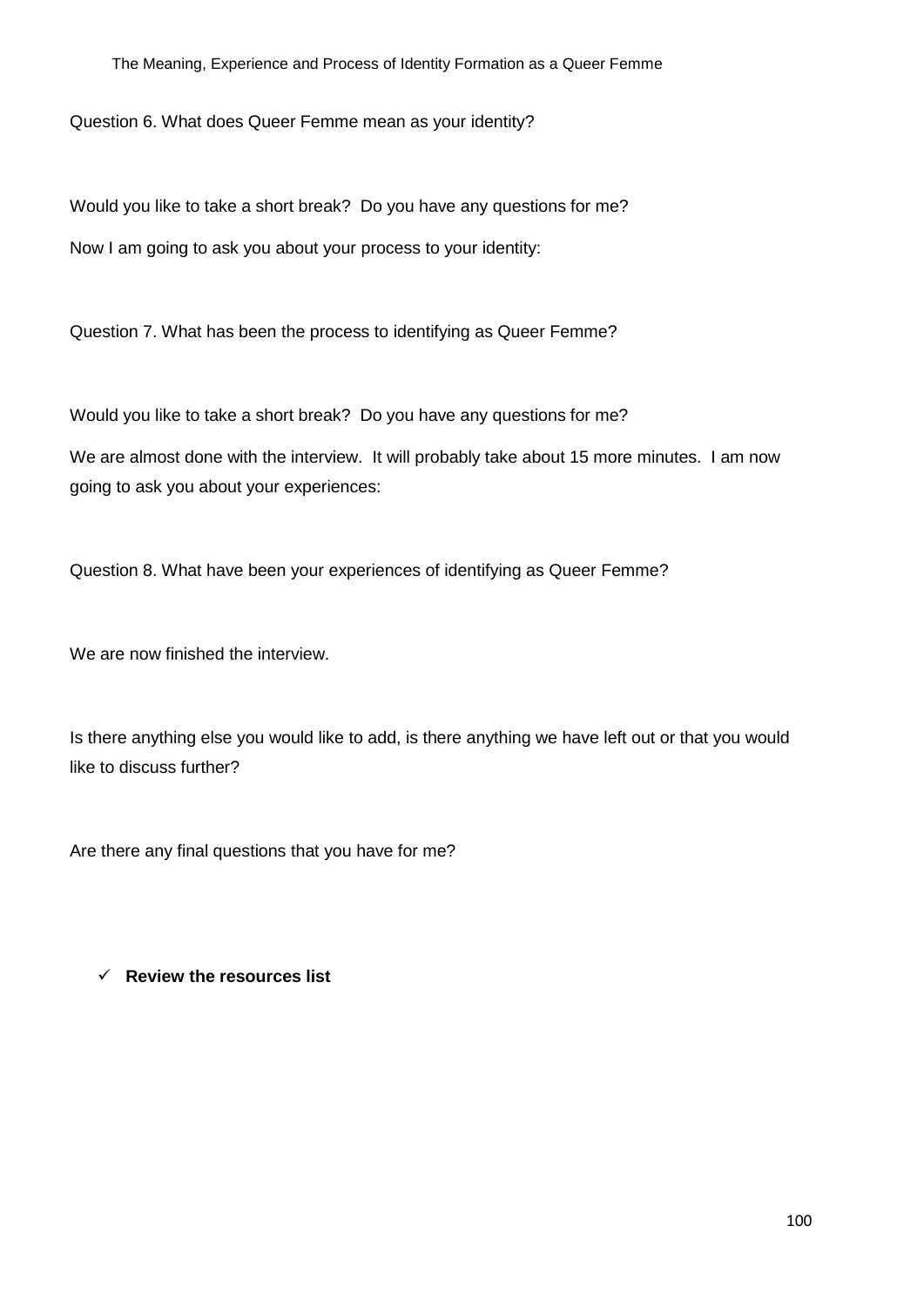# **Appendix G: Resource List**



Department of Sexology School of Public Health **Resource List**

In the event that you experience emotional or psychological difficulties or distress due to the interviews you can contact the following services:

#### **Diverse Voices/Q Life**

After hours telephone counselling service 3pm-12pm

1800 184 527

#### [www.diversevoices.org.au](http://www.diversevoices.org.au/)

### **Relationships Australia Rainbow Counselling Service**

Service is located in Spring Hill Brisbane but Rainbow Counsellors are in all offices

1300 364 277

<http://www.raq.org.au/services/rainbow-counselling-service>

#### **Lifeline**

13 11 14

http://www.lifeline.org.au

#### **Australian Psychological Society**

<http://psychology.org.au/Findapsychologist>

#### **QuAC**

07 3017 1777

[www.quac.org.au](http://www.quac.org.au/)

#### **TRUE Relationships and Reproductive Health**

Clinic 07 3250 0200

www.true.org.au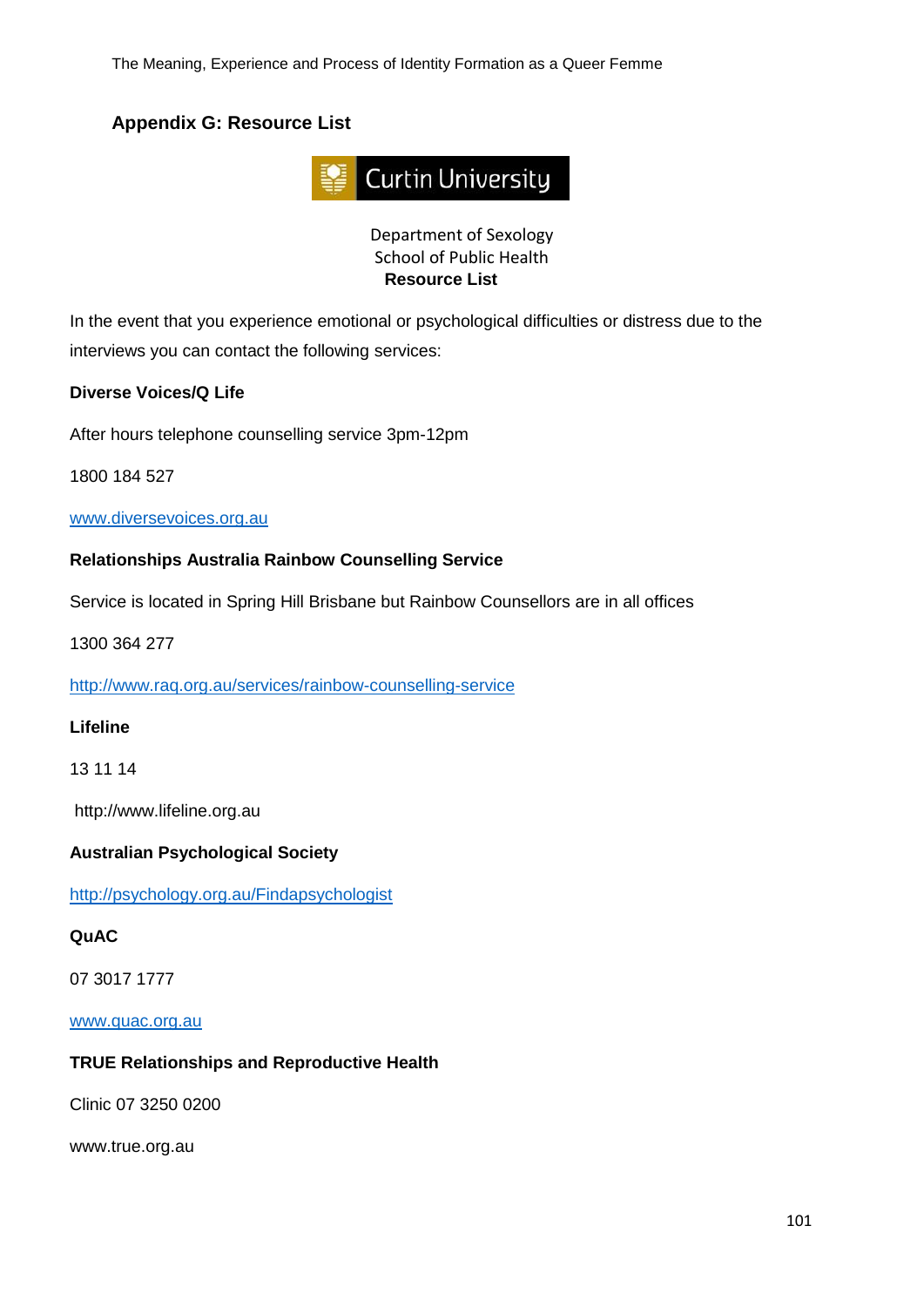The Meaning, Experience and Process of Identity Formation as a Queer Femme

### **Appendix H. Recruitment e-flyer**



Department of Sexology School of Public Health

# **Are you over 18 years of age?**

# **Do you identify as Queer Femme?**

# **No matter your gender or sexuality if you identify as Queer Femme, we want to hear from you.**



This is an opportunity to take part in research that will explore the meaning, experiences and process of identity formation for people who identify as Queer Femme.

Research on the Queer Femme identity is limited and we would like to learn about your experiences and we would like to gain insight into how you came to identify as Queer Femme. This research is part of a Masters Dissertation from the Sexology program at Curtin University.

The study is based on one in-depth, one-hour interview with the researcher from Curtin University, and confidentiality is guaranteed. After the interview there will be a brief follow up via email to enable participants to review or add to their responses.

**If you are willing to dedicate some time and share your experiences, please email: [richelle.menzies@student.curtin.edu.au](mailto:richelle.menzies@student.curtin.edu.au) for more information on how to participate.**

Alternatively, you may contact the project supervisor, Matt Tilley on (08) 92664579, [m.tilley@curtin.edu.au](mailto:m.tilley@curtin.edu.au) 

Please consider forwarding this email through your networks.

Ethical Approval Number:

Curtin University Human Research Ethics Committee (HREC) has approved this study (HRE2017-093)